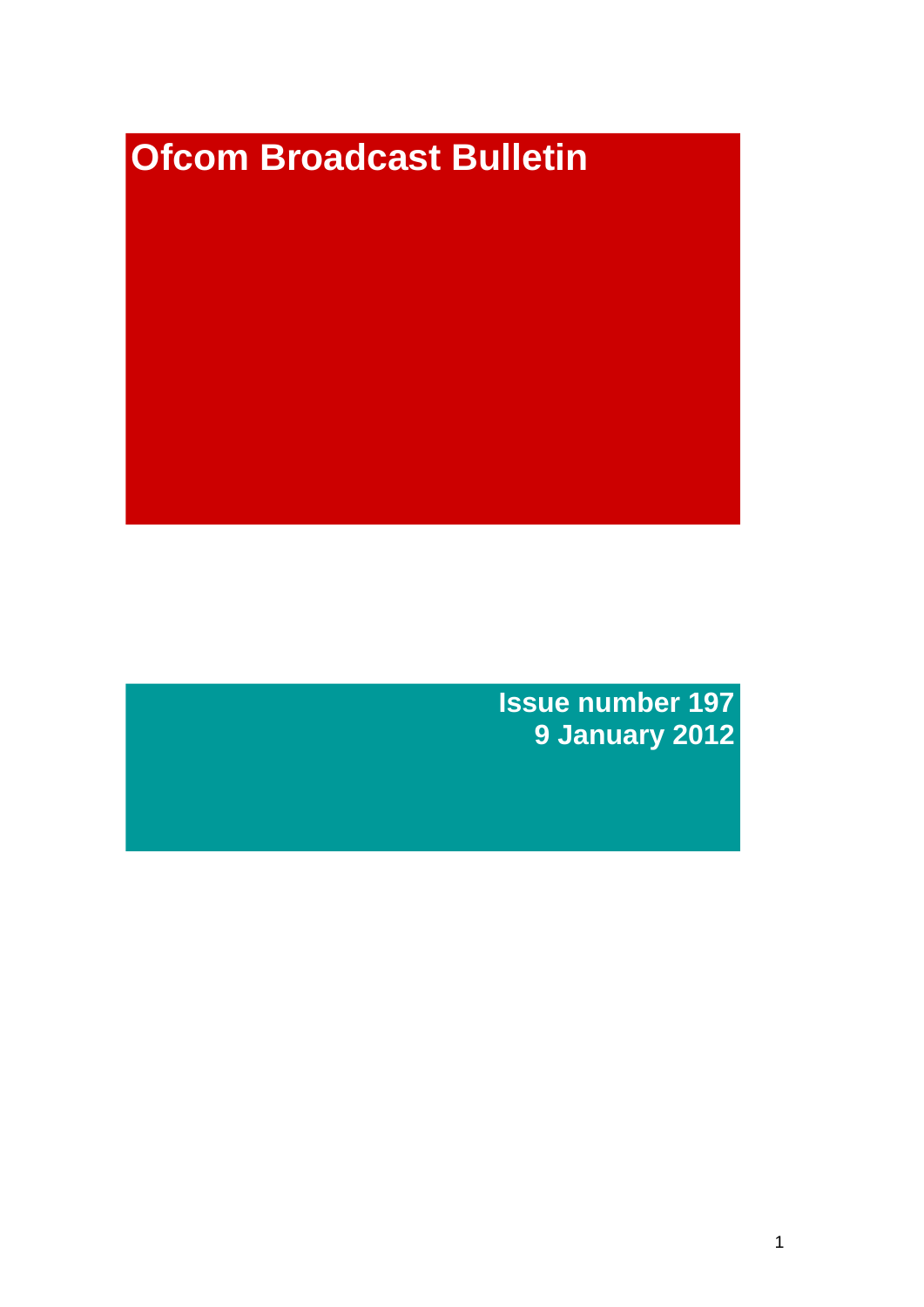# **Contents**

| Introduction                                                                                                                                                                                                                 | 4  |
|------------------------------------------------------------------------------------------------------------------------------------------------------------------------------------------------------------------------------|----|
| <b>Notice of Sanction</b>                                                                                                                                                                                                    |    |
| <b>Satellite Entertainment Limited</b><br>Various 'adult chat' advertisements broadcast on<br>Sport XXX Girls, Essex Babes and Northern Birds<br>on various dates between 5 and 14 April 2011                                | 5  |
| <b>Standards cases</b>                                                                                                                                                                                                       |    |
| <u>In Breach</u>                                                                                                                                                                                                             |    |
| <b>Advertisement for the Jatiya Party</b><br>Channel S, 18 to 21 August 2011, various times                                                                                                                                  | 6  |
| Sponsorship of Isha Adhaan<br>Islam Channel, 22 July 2011, 21:55<br><b>Sponsorship of Maghrib Adhaan</b><br>Islam Channel, 23 July 2011, 22:05                                                                               | 10 |
| <b>Advertising Scheduling cases</b>                                                                                                                                                                                          |    |
| In Breach                                                                                                                                                                                                                    |    |
| <b>Breach findings table</b><br>Code on the Scheduling of Television Advertising<br>compliance reports                                                                                                                       | 15 |
| <b>Fairness and Privacy cases</b>                                                                                                                                                                                            |    |
| <u>Upheld in Part</u>                                                                                                                                                                                                        |    |
| Complaint by Mr David Johnson, on his own behalf,<br>on behalf of Mr Gordon Hunter and on behalf of<br>the Essex County Fire and Rescue Service ("ECFRS")<br>Soapbox with Chris Hossack, Phoenix FM (Brentwood), 1 July 2011 | 16 |
| <u>Not Upheld</u>                                                                                                                                                                                                            |    |
| <b>Complaint by Mr Mel Bouzad</b><br>The One Show, BBC 1, 19 May 2011                                                                                                                                                        | 25 |
| <b>Complaint by Mr John Arthur Jones</b><br>Wales This Week, ITV1 Wales, 4 November 2010                                                                                                                                     | 39 |
| <b>Complaint by Mr Denzil Golding and Mrs Chantelle Golding</b><br>Four Weddings, Sky Living, 28 March 2011                                                                                                                  | 55 |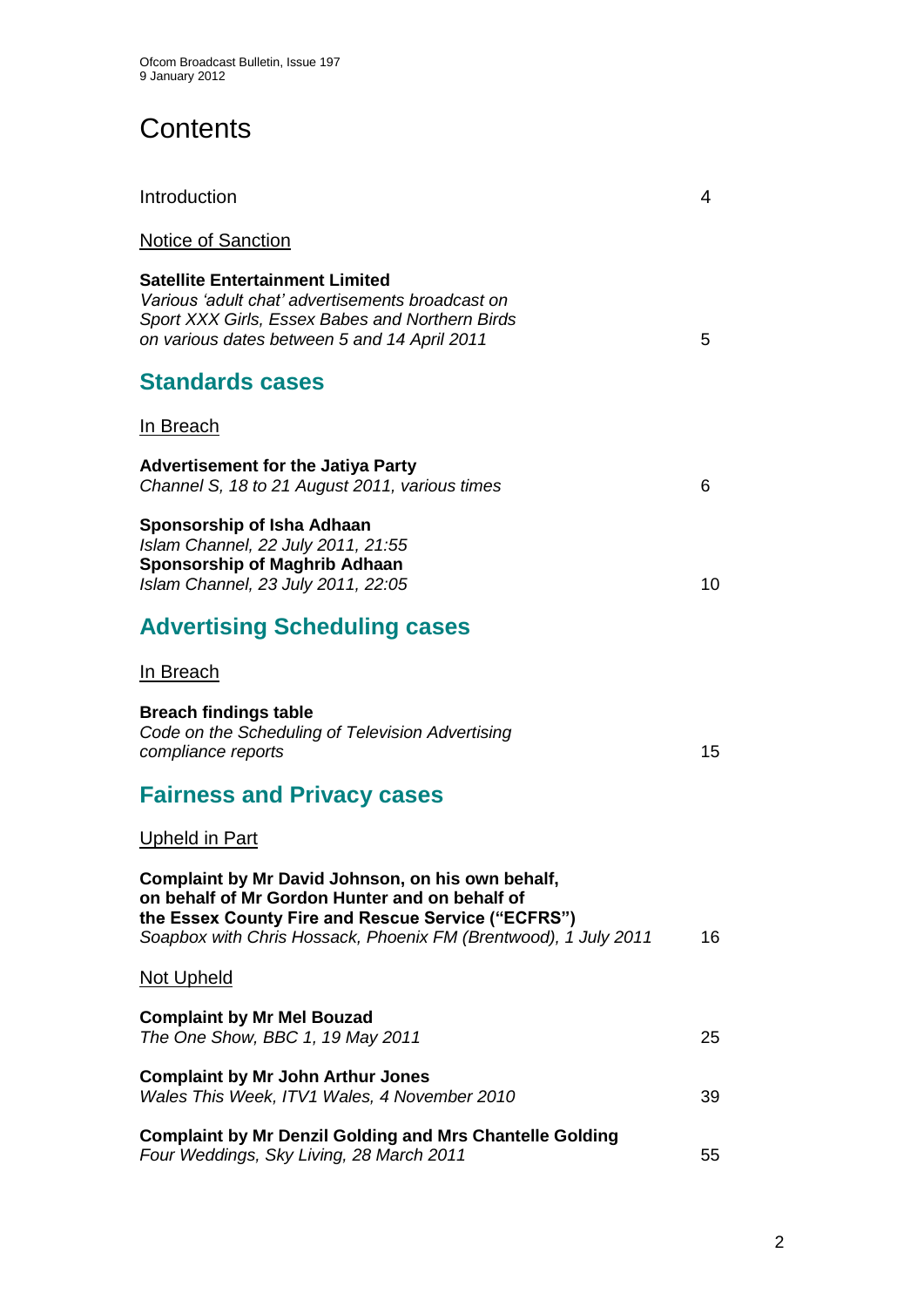| <b>Complaint by Mr Leonard Harper</b><br>Channel Report, Channel TV, 17 August 2011                                                                   | 67 |
|-------------------------------------------------------------------------------------------------------------------------------------------------------|----|
| <b>Complaint on behalf of The Fat Cat Bistro</b><br>made by Ms Karen Conway and Mr Michael Neill<br>BBC Newsline, BBC1 Northern Ireland, 24 June 2011 | 75 |
| <b>Other Programmes Not in Breach</b>                                                                                                                 | 80 |
| <b>Complaints Assessed, Not Investigated</b>                                                                                                          | 81 |
| <b>Investigations List</b>                                                                                                                            | 92 |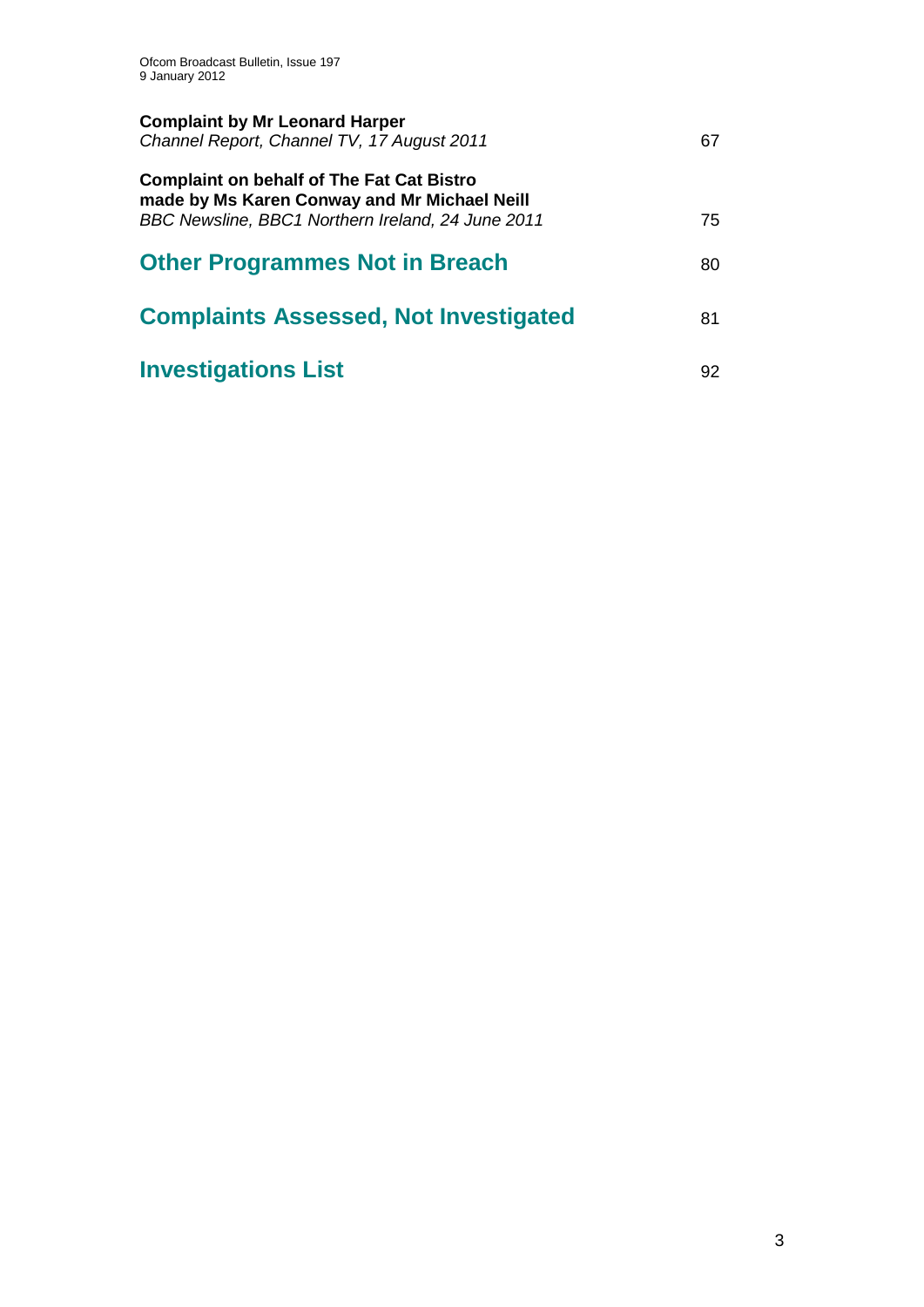# **Introduction**

Under the Communications Act 2003, Ofcom has a duty to set standards for broadcast content as appear to it best calculated to secure the standards objectives<sup>1</sup>, Ofcom must include these standards in a code or codes. These are listed below.

The Broadcast Bulletin reports on the outcome of investigations into alleged breaches of those Ofcom codes, as well as licence conditions with which broadcasters regulated by Ofcom are required to comply. These include:

- a) Ofcom"s Broadcasting Code ("the Code"), which, can be found at: [http://stakeholders.ofcom.org.uk/broadcasting/broadcast-codes/broadcast-code/.](http://stakeholders.ofcom.org.uk/broadcasting/broadcast-codes/broadcast-code/)
- b) the Code on the Scheduling of Television Advertising ("COSTA") which contains rules on how much advertising and teleshopping may be scheduled in programmes, how many breaks are allowed and when they may be taken. COSTA can be found at: [http://stakeholders.ofcom.org.uk/broadcasting/broadcast-codes/advert-code/.](http://stakeholders.ofcom.org.uk/broadcasting/broadcast-codes/advert-code/)

c) certain sections of the BCAP Code: the UK Code of Broadcast Advertising, which relate to those areas of the BCAP Code for which Ofcom retains regulatory responsibility. These include:

- the prohibition on "political" advertising;
- sponsorship and product placement on television (see Rules 9.13, 9.16 and 9.17 of the Code) and all commercial communications in radio programming (see Rules 10.6 to 10.8 of the Code);
- "participation TV" advertising. This includes long-form advertising predicated on premium rate telephone services – most notably chat (including "adult" chat), "psychic" readings and dedicated quiz TV (Call TV quiz services). Ofcom is also responsible for regulating gambling, dating and "message board' material where these are broadcast as advertising<sup>2</sup>.

The BCAP Code is at: [www.bcap.org.uk/The-Codes/BCAP-Code.aspx](http://www.bcap.org.uk/The-Codes/BCAP-Code.aspx)

d) other licence conditions which broadcasters must comply with, such as requirements to pay fees and submit information which enables Ofcom to carry out its statutory duties. Further information on television and radio licences can be found at:<http://licensing.ofcom.org.uk/tv-broadcast-licences/> and [http://licensing.ofcom.org.uk/radio-broadcast-licensing/.](http://licensing.ofcom.org.uk/radio-broadcast-licensing/)

Other codes and requirements may also apply to broadcasters, depending on their circumstances. These include the Code on Television Access Services (which sets out how much subtitling, signing and audio description relevant licensees must provide), the Code on Electronic Programme Guides, the Code on Listed Events, and the Cross Promotion Code. Links to all these codes can be found at: <http://stakeholders.ofcom.org.uk/broadcasting/broadcast-codes/>

It is Ofcom"s policy to describe fully the content in television and radio programmes that is subject to broadcast investigations. Some of the language and descriptions used in Ofcom"s Broadcast Bulletin may therefore cause offence.

1

 $1$  The relevant legislation is set out in detail in Annex 1 of the Code.

 $2$  BCAP and ASA continue to regulate conventional teleshopping content and spot advertising for these types of services where it is permitted. Ofcom remains responsible for statutory sanctions in all advertising cases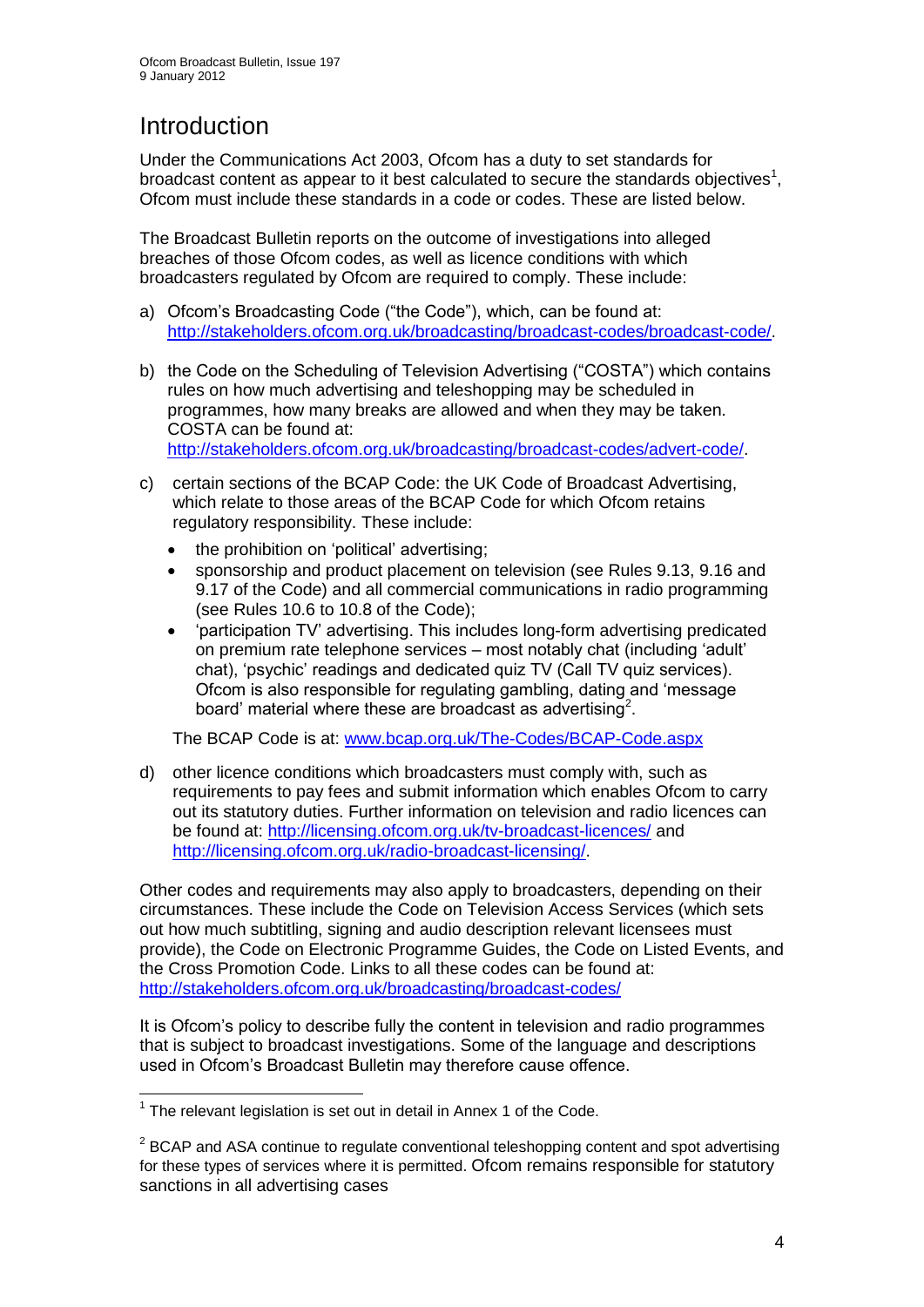# **Notice of Sanction**

## **Satellite Entertainment Limited**

*Various "adult chat" advertisements broadcast on Sport XXX Girls, Essex Babes and Northern Birds, various dates between 5 and 14 April 2011*

#### **Introduction**

The services Sport XXX Girls, Essex Babes and Northern Birds all carry televised interactive "adult chat" advertisements broadcast from 21:00. Viewers are invited to contact onscreen female presenters via premium rate telephony services ("PRS").

The licences for all three services are owned and operated by Satellite Entertainment Limited ("SEL"). These services are available freely without mandatory restricted access and are in the 'adult' section of the Sky Electronic Programme Guide.

#### **Summary of Decision**

In Ofcom's finding published on 18 July 2011 in Broadcast Bulletin 186<sup>1</sup>, Ofcom found that ten "adult chat" advertisements broadcast by SEL breached the following rules in the UK Code of Broadcast Advertising ("the BCAP Code"):

- 4.2: Advertisements must not cause serious or widespread offence against generally accepted standards.
- 32.3: Relevant timing restrictions must be applied to advertisements that are unsuitable for children.

In addition, a breach of Licence Condition 11 was recorded against the Licensee.

After considering all the evidence and all the representations made to it by the Licensee, Ofcom decided that the Code breaches were so serious and repeated that a financial penalty should be imposed in accordance with Ofcom"s Procedures for the consideration of statutory sanctions in breaches of broadcast licences<sup>2</sup>. Ofcom then also considered the level of the financial penalty to be imposed, in accordance with Ofcom's Penalty Guidelines<sup>3</sup>.

Having regard to: the serious and repeated nature of the breaches; the Licensee"s representations; and Ofcom"s Penalty Guidelines, Ofcom decided it was appropriate and proportionate in the circumstances to impose a financial penalty of **£130,000** on Satellite Entertainment Ltd in respect of the Code and licence breaches (payable to HM Paymaster General).

The full adjudication is available at:

[http://stakeholders.ofcom.org.uk/binaries/enforcement/content-sanctions](http://stakeholders.ofcom.org.uk/binaries/enforcement/content-sanctions-adjudications/satellite-entertainment-ltd.pdf)[adjudications/satellite-entertainment-ltd.pdf](http://stakeholders.ofcom.org.uk/binaries/enforcement/content-sanctions-adjudications/satellite-entertainment-ltd.pdf)

<sup>1</sup> 1 <http://stakeholders.ofcom.org.uk/enforcement/broadcast-bulletins/obb186/>

<sup>&</sup>lt;sup>2</sup> [http://stakeholders.ofcom.org.uk/binaries/broadcast/guidance/854750/statutory](http://stakeholders.ofcom.org.uk/binaries/broadcast/guidance/854750/statutory-sanctions.pdf)[sanctions.pdf](http://stakeholders.ofcom.org.uk/binaries/broadcast/guidance/854750/statutory-sanctions.pdf)

<sup>3</sup> <http://www.ofcom.org.uk/files/2010/06/penguid.pdf>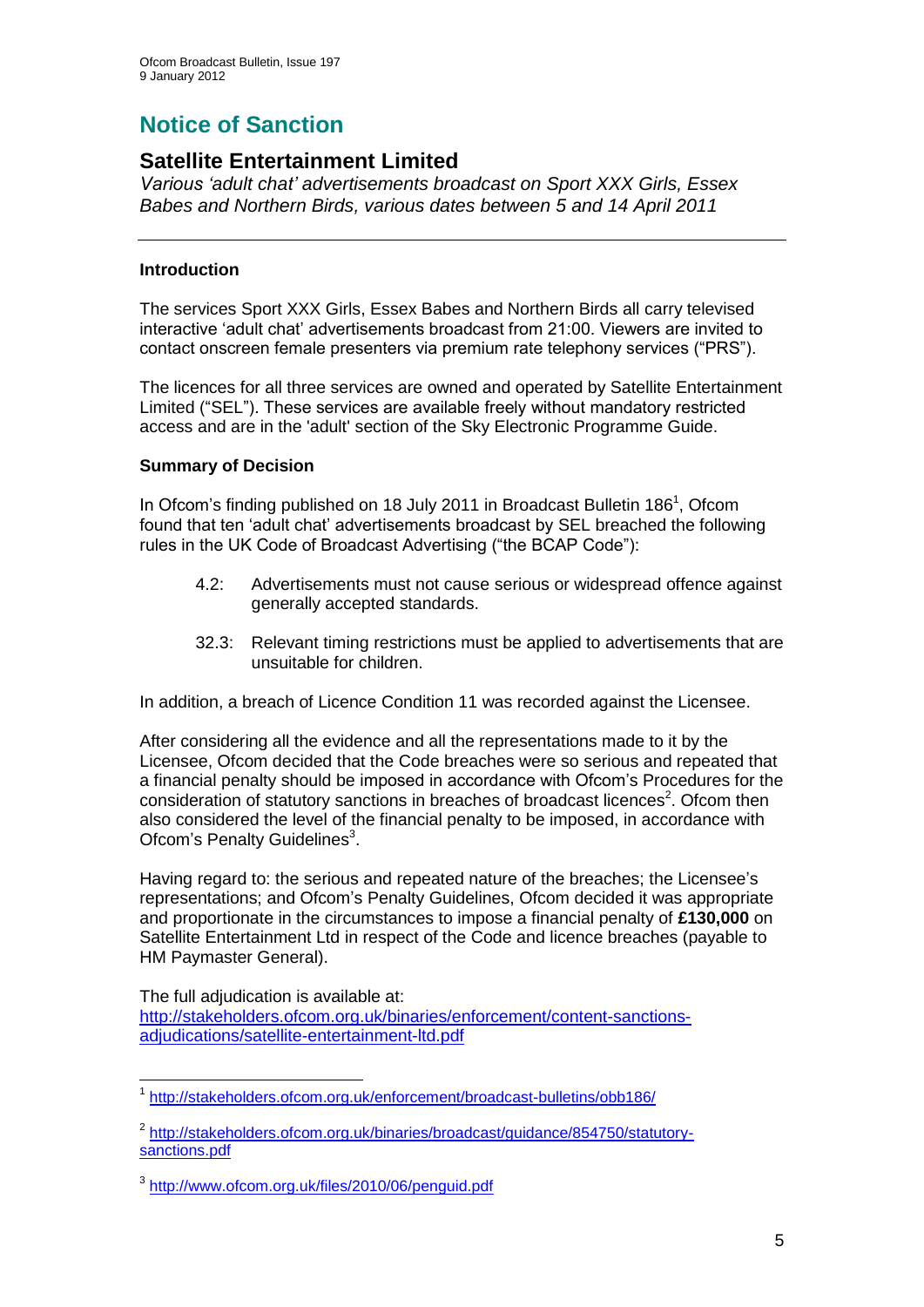# **Standards cases**

## **In Breach**

## **Advertisement for the Jatiya Party**

*Channel S, 18 to 21 August 2011, various times*

#### **Introduction**

Channel S is a general entertainment channel serving the Bangladeshi community in the UK and Europe. The licence for Channel S is held by Channel S Global Limited ("Channel S" or "the Licensee").

The Jatiya Party is a political party in Bangladesh. During routine monitoring, Ofcom noted that Channel S broadcast an advertisement for the Jatiya Party"s UK branch, inviting supporters to its Iftar party<sup>1</sup> at a restaurant in East London. The advertisement was broadcast ten times across a period of four days leading up to the event. It was broadcast in Bangla and stated:

*"On behalf of the Jatiya Party, UK branch, an Iftar Party has been arranged on Sunday 21 August. All the leaders, workers, supporters and well-wishers of the Jatiya Party are invited to attend…"*

The advertisement then detailed when the event would start, provided the full address of the venue and listed the Jatiya Party members issuing the invitation.

Ofcom has a statutory duty, under section 319(2)(g) of the Communications Act 2003 ("the Act"), to secure the standards objective "that advertising that contravenes the prohibition on political advertising set out in section 321(2) is not included in television or radio services."

Political advertising is prohibited on radio and television under the terms of sections  $321(2)$  and  $321(3)$  of the Act and Rule 7.2 of the BCAP Code<sup>2</sup>.

For most matters, the BCAP Code is enforced by the Advertising Standards Authority ("ASA"). However, Ofcom remains responsible, under the terms of a Memorandum of Understanding between Ofcom and the ASA, for enforcing the rules on "political" advertising.

In this instance, Ofcom considered that the material raised issues warranting investigation under Rule 7.2 of the BCAP Code, which states, among other things:

"Advertising that contravenes the prohibition on political advertising set out below must not be included in television or radio services;

<sup>1</sup>  $1$  Iftar is an evening meal when Muslims break their fast during the Ramadan. It is a religious observance and members of the community often gather at an Iftar party to break their fast together.

 $2$  The UK Code of Broadcast Advertising, available at: <http://bcap.org.uk/The-Codes/BCAP-Code.aspx>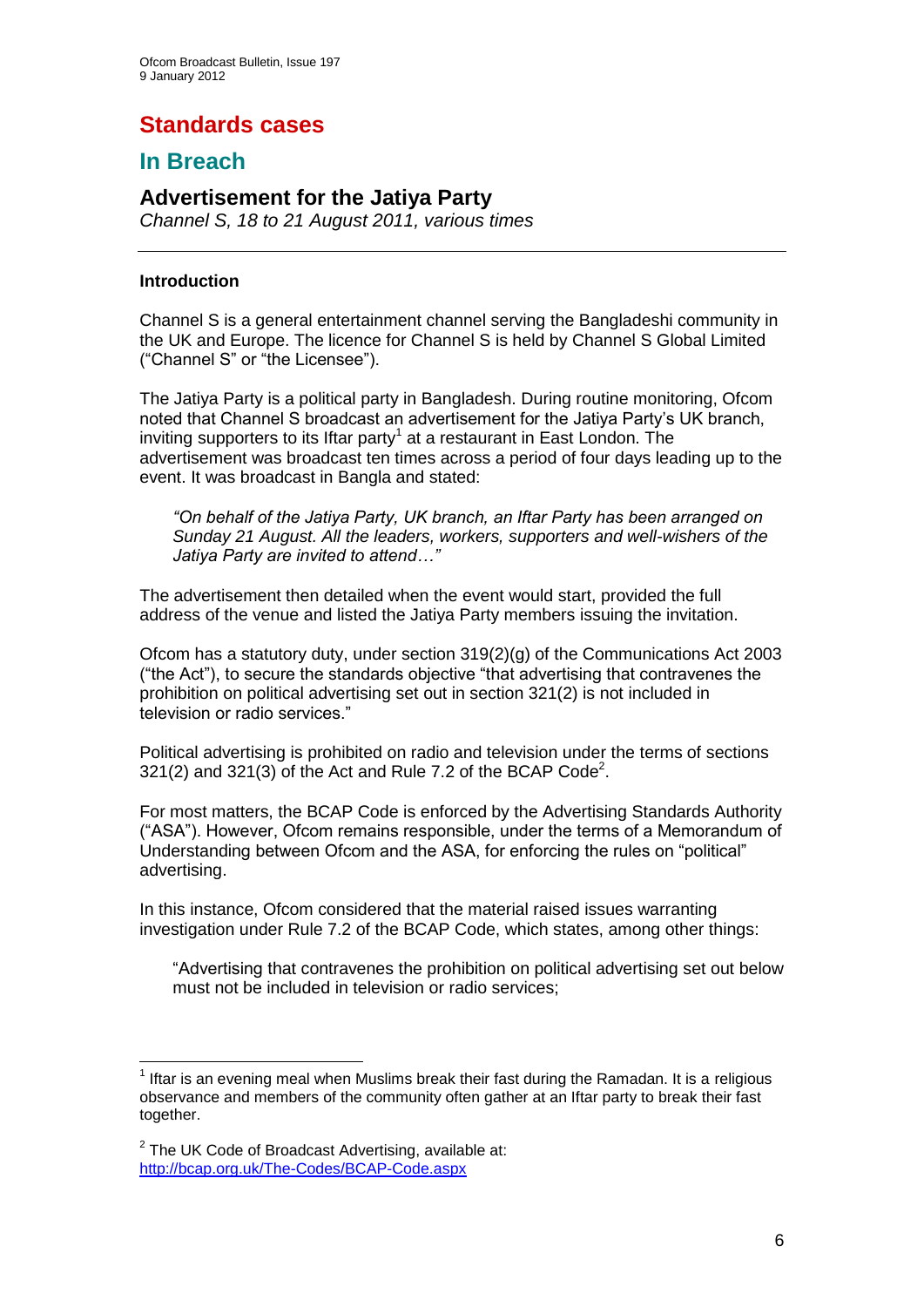- 7.2.1 An advertisement contravenes the prohibition on political advertising if it is:
	- (a) an advertisement which is inserted by or on behalf of a body whose objects are wholly or mainly of a political nature…;
- 7.2.2 For the purposes of this section objects of a political nature and political ends include each of the following:
	- (a) influencing the outcome of elections or referendums, whether in the United Kingdom or elsewhere;
	- (b) bringing about changes of the law in the whole or a part of the United Kingdom or elsewhere, or otherwise influencing the legislative process in any country or territory;
	- (c) influencing the policies or decisions of local, regional or national governments, whether in the United Kingdom or elsewhere
	- (d) influencing the policies or decisions of persons on whom public functions are conferred by or under the law of the United Kingdom or of a country or territory outside the United Kingdom;
	- (e) influencing the policies or decisions of persons on whom functions are conferred by or under international agreements;
	- (f) influencing public opinion on a matter which, in the United Kingdom, is a matter of public controversy;
	- (g) promoting the interests of a party or other group of persons organised, in the United Kingdom or elsewhere, for political ends."

#### **Response**

Channel S said that Rule 7.2 of the BCAP Code "prohibits political advertising", adding that the Jatiya Party advertisement it broadcast "made no reference to any matters of a political nature as defined by Rule 7.2.2." The Licensee did not consider that Rule 7.2 applied, as its "provisions … are clearly intended to prohibit advertising for any of the purposes listed in paragraph 7.2.2." Channel S added that, in reaching this conclusion, it had "read paragraphs 7.2.1 and 7.2.2 together and interpreted 7.2.2 as the definition of "political nature" which it did not think applied in this particular instance."

The Licensee noted that, following Ofcom"s imposition of a financial penalty on Channel S in December 2008, for the repeated broadcast of an advertisement on behalf of the Liberal Democrat Party<sup>3</sup>, new procedures were put in place, requiring that "advertisements be vetted by fully qualified staff within the organisation." Channel S added that "full and further training was provided to its employees who make the executive decision with regard to the airing of advertisements."

<sup>1</sup>  $3$  Ofcom's Content Sanctions Committee adjudication can be found at: [http://stakeholders.ofcom.org.uk/binaries/enforcement/content-sanctions](http://stakeholders.ofcom.org.uk/binaries/enforcement/content-sanctions-adjudications/channel_s.pdf)[adjudications/channel\\_s.pdf](http://stakeholders.ofcom.org.uk/binaries/enforcement/content-sanctions-adjudications/channel_s.pdf)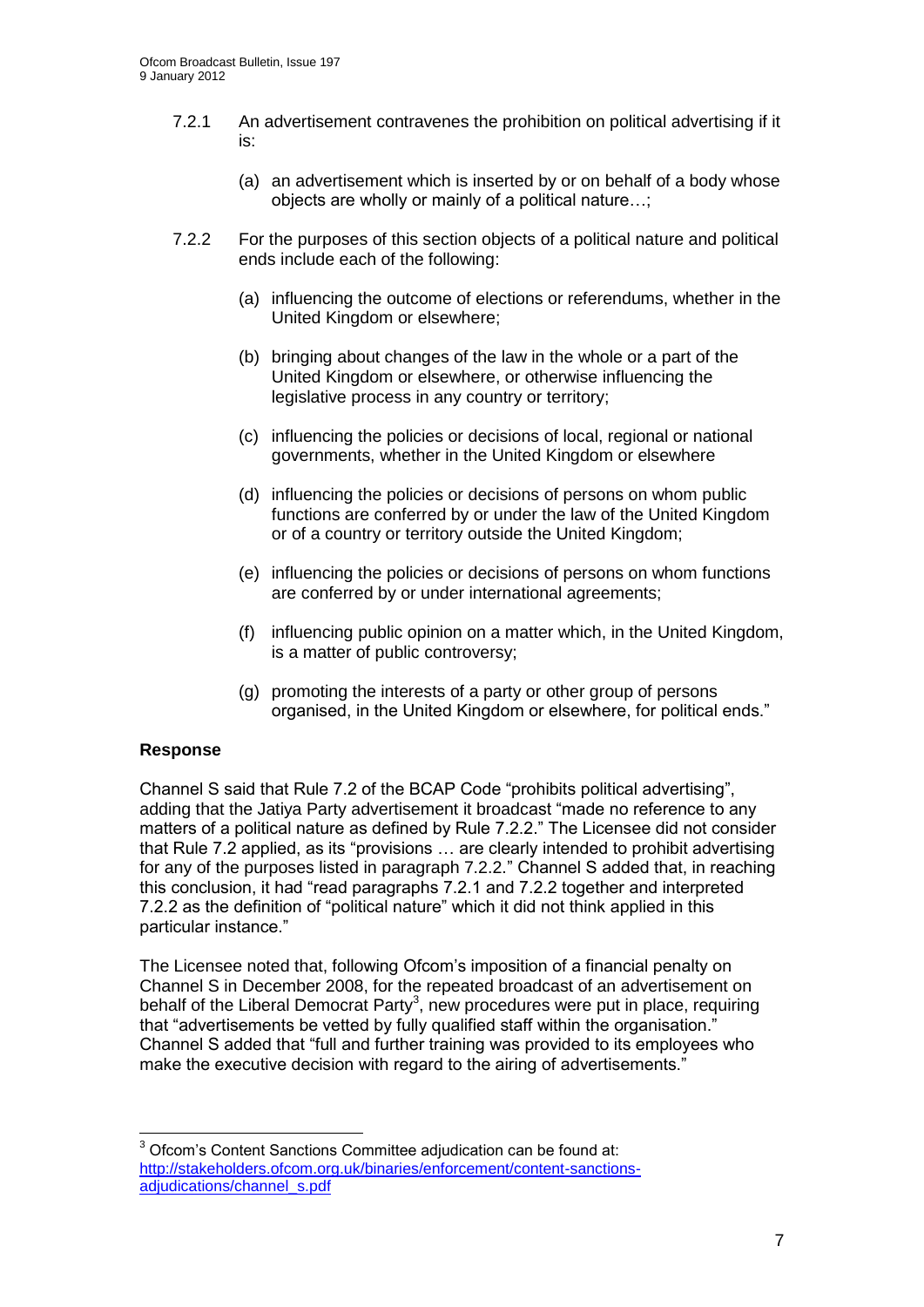Channel S therefore concluded that, in this instance, the advertisement "was not placed due to inadequate safeguards being in place but by an interpretation of Rule 7.2 of [the BCAP Code] … which led the company to running the advertisement."

#### **Decision**

Under the Act, Ofcom has a statutory duty to set standards for broadcast content as appear to it best calculated to secure certain standards objectives, one of which is "that advertising that contravenes the prohibition on political advertising set out in section 321(2) is not included in television or radio services." Section 321(2) of the Act states that, for the purposes of this standards objective, an advertisement contravenes the prohibition if it is:

"(a) an advertisement which is inserted by or on behalf of a body whose objects are wholly or mainly of a political nature;

- (b) an advertisement which is directed towards a political end; or
- (c) an advertisement which has a connection with an industrial dispute."

Therefore, an advertisement may fall foul of the prohibition on political advertising either because of the character of the advertiser or because of the content and character of the advertisement.

This is replicated in Rule 7.2 of the BCAP Code, at paragraph 7.2.1. Likewise, in this context, what "political nature" and "political ends" includes is stated in paragraph 7.2.2, replicating the inclusive, non-exhaustive list of examples in section 321(3) of the Act, as follows:

- "(a) influencing the outcome of elections or referendums, whether in the United Kingdom or elsewhere;
- (b) bringing about changes of the law in the whole or a part of the United Kingdom or elsewhere, or otherwise influencing the legislative process in any country or territory;
- (c) influencing the policies or decisions of local, regional or national governments, whether in the United Kingdom or elsewhere;
- (d) influencing the policies or decisions of persons on whom public functions are conferred by or under the law of the United Kingdom or of a country or territory outside the United Kingdom;
- (e) influencing the policies or decisions of persons on whom functions are conferred by or under international agreements;
- (f) influencing public opinion on a matter which, in the United Kingdom, is a matter of public controversy;
- (g) promoting the interests of a party or other group of persons organised, in the United Kingdom or elsewhere, for political ends."

Ofcom noted that the Jatiya Party advertisement broadcast by Channel S was not directed towards a political end (where "political end" includes any of (a) to (g), above), as it simply promoted a social event (i.e. its Iftar party).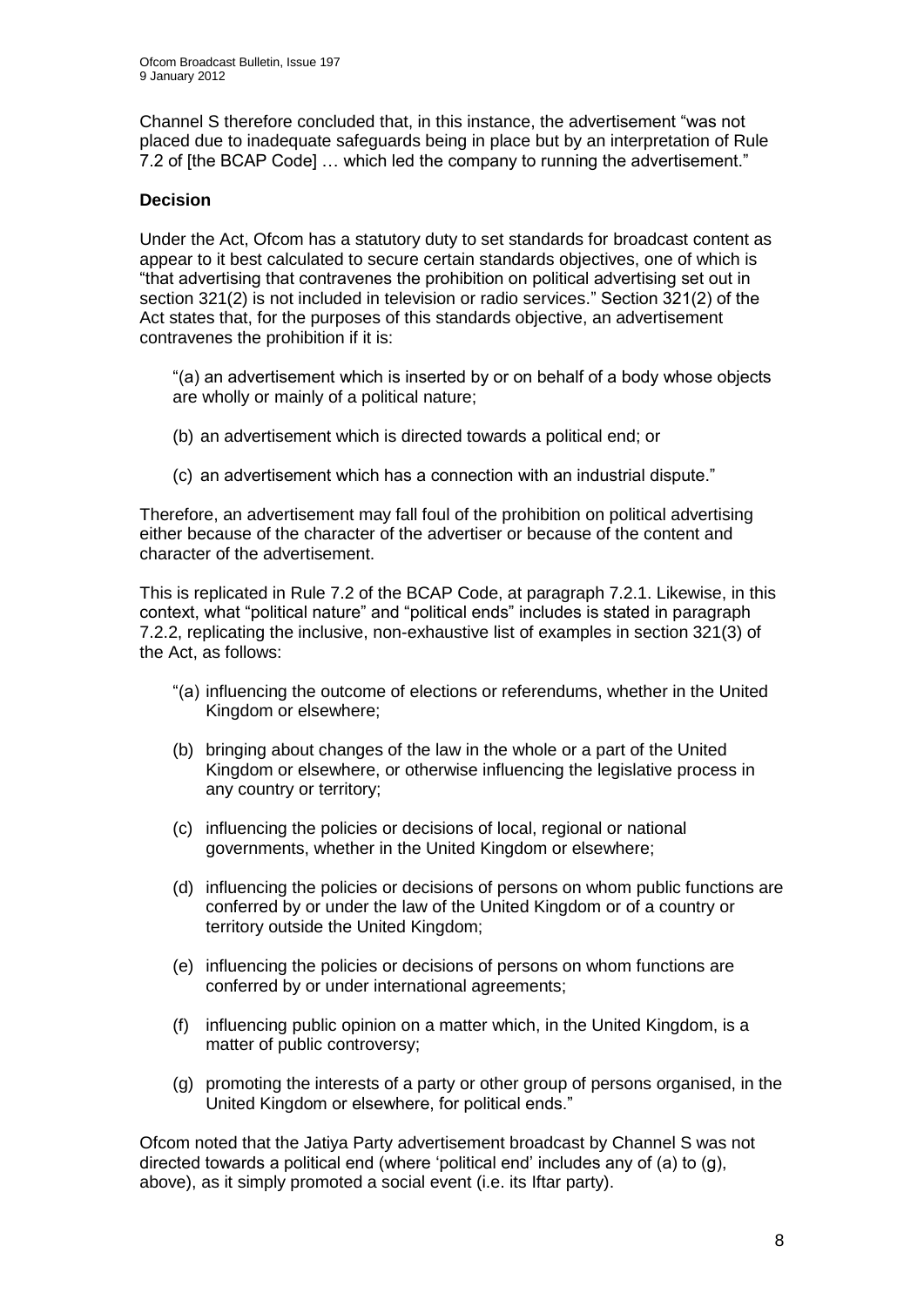However, the Jatiya Party is one of the major political parties in Bangladesh $4$  and therefore a body "whose objects are wholly or mainly of a political nature" (where "political nature" includes any of (a) to (g), above). The Jatiya Party advertisement broadcast by Channel S was therefore in breach of Rule 7.2 of the BCAP Code, which prohibits "an advertisement which is inserted by or on behalf of a body whose objects are wholly or mainly of a political nature."

On 10 December 2008, Ofcom imposed a statutory sanction on Channel S for its repeated broadcast (on Channel S) of an advertisement by, or on behalf of, the Liberal Democrat Party, in support of its 2008 Mayor of London and London Assembly election candidates.<sup>5</sup> In that case, the advertisement had therefore not only been "inserted by or on behalf of a body whose objects are wholly or mainly of a political nature" but also "directed towards a political end" during an election period. Ofcom"s Content Sanctions Committee had considered the Licensee"s "compliance procedures … inadequate, given that the Advertisement was allowed to be shown at all", and imposed a financial penalty of £12,000 on the Licensee.

While the advertisement in this instance was not "directed towards a political end", Ofcom was concerned that, although Channel S said it had revised its compliance procedures in response to Ofcom"s imposition of a statutory sanction, its attempts to comply with Rule 7.2 of the BCAP Code appeared to remain inadequate. In particular, the Licensee had previously broadcast an advertisement "inserted by or on behalf of a body whose objects are wholly or mainly of a political nature" (i.e. the Liberal Democrat Party) but had failed to recognise the Jatiya Party as a body similarly prohibited from broadcast advertising.

Ofcom therefore puts Channel S on notice that any further breach of Rule 7.2 of the BCAP Code will result in consideration of a further statutory sanction.

#### **Breaches of Rule 7.2 of the BCAP Code**

1

<sup>&</sup>lt;sup>4</sup> Source – Foreign and Commonwealth Office, at: [http://www.fco.gov.uk/en/travel-and-living-abroad/travel-advice-by-country/country](http://www.fco.gov.uk/en/travel-and-living-abroad/travel-advice-by-country/country-profile/asia-oceania/bangladesh/?profile=all)[profile/asia-oceania/bangladesh/?profile=all](http://www.fco.gov.uk/en/travel-and-living-abroad/travel-advice-by-country/country-profile/asia-oceania/bangladesh/?profile=all)

 $5$  Ofcom's Content Sanctions Committee adjudication can be found at: [http://stakeholders.ofcom.org.uk/binaries/enforcement/content-sanctions](http://stakeholders.ofcom.org.uk/binaries/enforcement/content-sanctions-adjudications/channel_s.pdf)[adjudications/channel\\_s.pdf](http://stakeholders.ofcom.org.uk/binaries/enforcement/content-sanctions-adjudications/channel_s.pdf)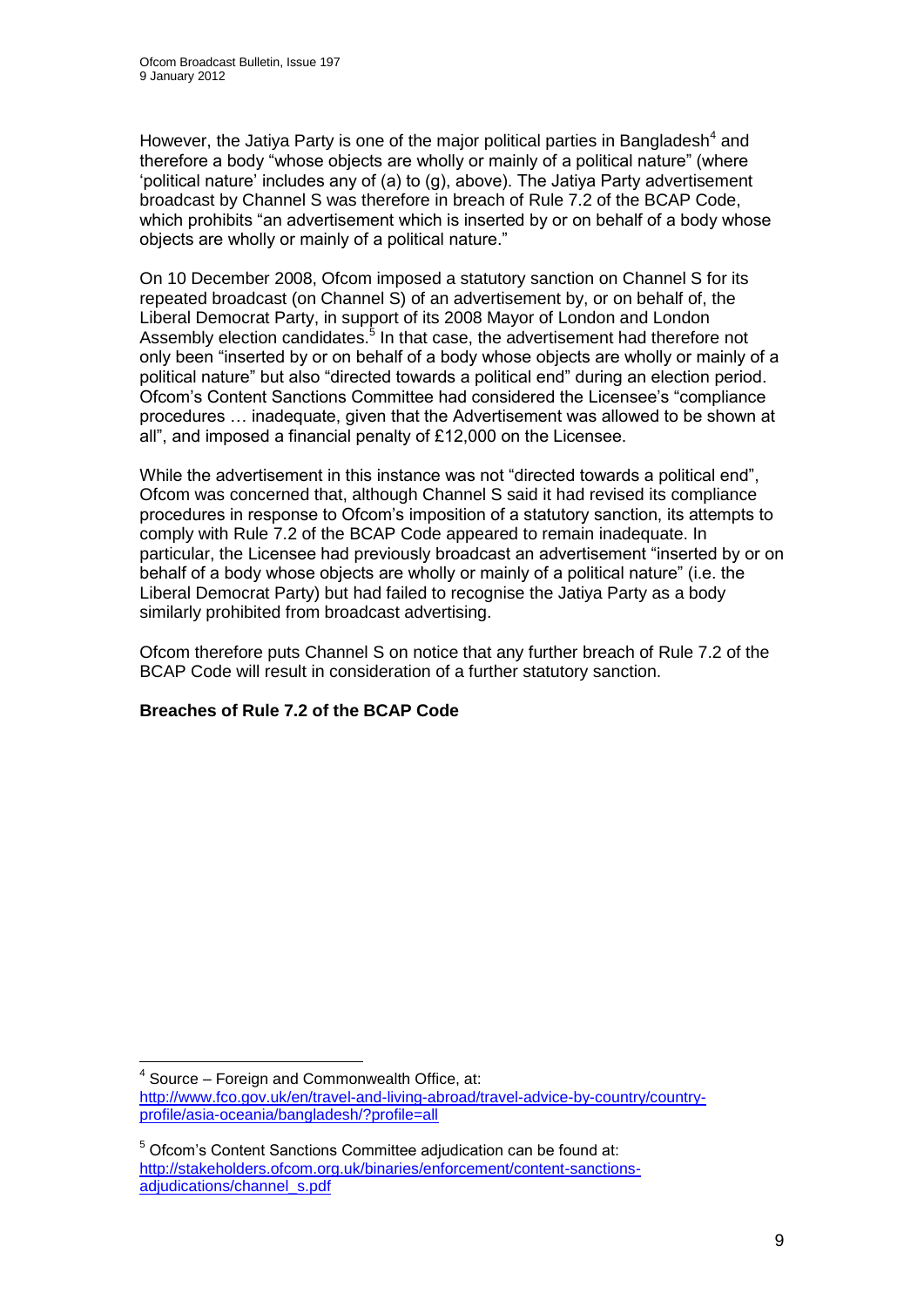# **In Breach**

## **Sponsorship of Isha Adhaan**

*Islam Channel, 22 July 2011, 21:55*

## **Sponsorship of Maghrib Adhaan**

*Islam Channel, 23 July 2011, 22:05*

#### **Introduction**

The Islam Channel broadcasts on the Sky digital satellite platform and is directed at a largely Muslim audience in the UK. Its output ranges from religious instruction programmes to current affairs and documentary programmes.

*Isha Adhaan* (Islamic prayers), broadcast on 22 July 2011 at 21:55, and *Maghrib Adhaan* (Islamic prayers), broadcast on 23 July 2011 at 22:05, were both four minutes and 30 seconds in duration, and were sponsored by Mark One Travel.

During both programmes a scroll bar containing information about the sponsor ran across the bottom of the screen for three minutes and ten seconds. The scroll bar stated:

*"*[Mark One Travel logo] *Mark One Travel.com Your one site travel solution, providing you with unbeatable offers to many worldwide destinations, hotel bookings, car hire, package holidays.* [Mark One Travel logo] *Mark One Travel.com Your one site travel solution, are the appointed consolidators for many major airlines including Virgin, British Airways, Etihad, Qatar Airways, American Airlines, Cathay Pacific and many more.* [Mark One Travel logo] *Mark One Travel.com Your one site travel solution offers competitive rates to travel agents* [Mark One Travel logo]*"*.

A complainant alerted Ofcom to the scroll bar in both programmes, because he was concerned that it was a sponsorship credit which was not distinct from the editorial content and therefore was not compliant with the Code.

Ofcom considered that this material raised issues warranting investigation under Rule 9.22(b) of the Code which states:

"Sponsorship credits broadcast **during programmes** must not be unduly prominent. Such credits must consist of a brief, neutral visual or verbal statement identifying the sponsorship arrangement. This can be accompanied by only a graphic of the name, logo, or any other distinctive symbol of the sponsor. The content of the graphic must be static and must contain no advertising messages, calls to action or any other information about the sponsor, its products, services or trade marks."

Ofcom also noted that directly before *Isha Adhaan* on 22 July 2011, other content which referred to Mark One was broadcast. This consisted of a number of images which were shown on cards that were placed in shot by a pair of hands. The images illustrated holiday-related items including car hire, flights, and hotels, along with the Mark One logo and other logos at various points, such as airline logos, and words in text that were being spoken at various points in the voiceover. The voiceover was as follows: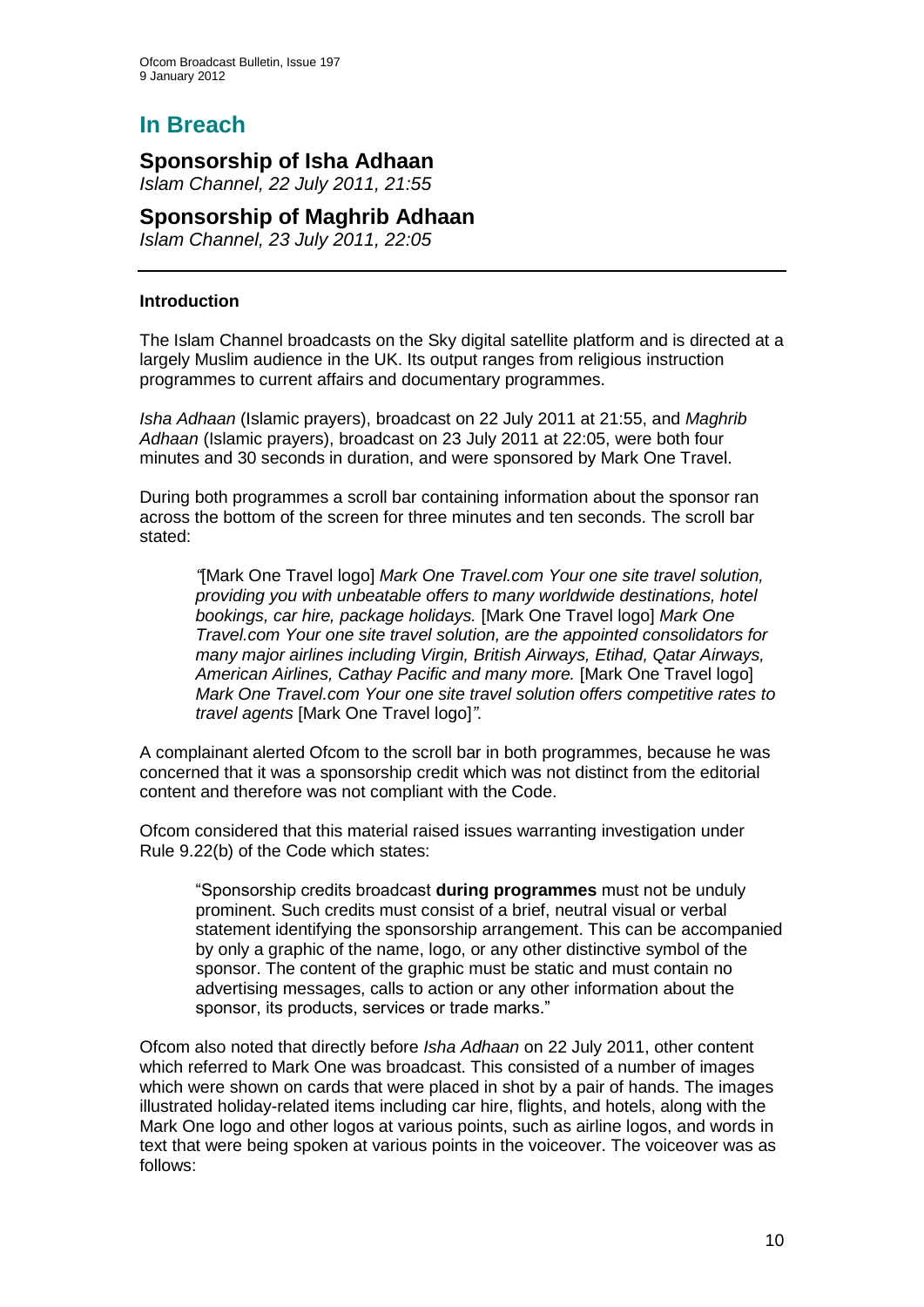*"Does planning a holiday seem a never ending confusion? Well no more! Mark One Travel dot com is your one site travel solution offering unbeatable prices".* 

At this point the words *"Unbeatable"* and *"Pric£\$s!"* appeared on screen.

*"Catering for all your holiday essentials is as easy as Mark one, two, three. At Mark One Travel dot com, we promise to beat any written quote. Yes, that"s our promise Mark One Travel. Why pay more when you can get it cheaper with us? Please call us on* [telephone number]*, or visit Mark One Travel dot com".*

The text *"Travel Agencies Welcome"* appeared on screen.

The voiceover continued as follows:

*"Mark One Travel dot com takes you to worldwide destinations"* 

At this point, the following on-screen text appeared:

*"Mark One Travel. Latest Offers. Johannesburg £499. Sydney £626. Kingston £459. Delhi £399. Islamabad £425. Dubai £325. Your One Site Travel Solution. Markonetravel.com* [telephone number]"*.*

The voiceover continued as follows:

*"We are the appointed consolidators for some of the world"s major airlines."* 

The following text appeared on screen:

*"Mark One Travel. Main Agents* [ten airline logos shown]*. Your One Site Travel Solution. Markonetravel.com* [telephone number]*."*

The voiceover concluded as follows:

*"This Adhaan is brought to you by Mark One Travel dot com, your one site travel solution."*

The following text appeared on screen:

*"This Adhaan was brought to you by Mark One Travel*. *Your One Site Travel Solution. Markonetravel.com* [telephone number]*."*

Similar content containing varying amounts of the information detailed above was broadcast at the end of *Isha Adhaan* and at the beginning and end of *Maghrib Adhaan* broadcast on 23 July 2011.

Islam Channel Limited ("Islam Channel" or "the Licensee") confirmed to Ofcom that the first part of the content detailed above was an advertisement for Mark One Travel, and the second part was the sponsorship credit broadcast around the programmes. The Licensee stated that the sponsorship credit therefore contained the following:

Voiceover: *"Mark One Travel dot com takes you to worldwide destinations."*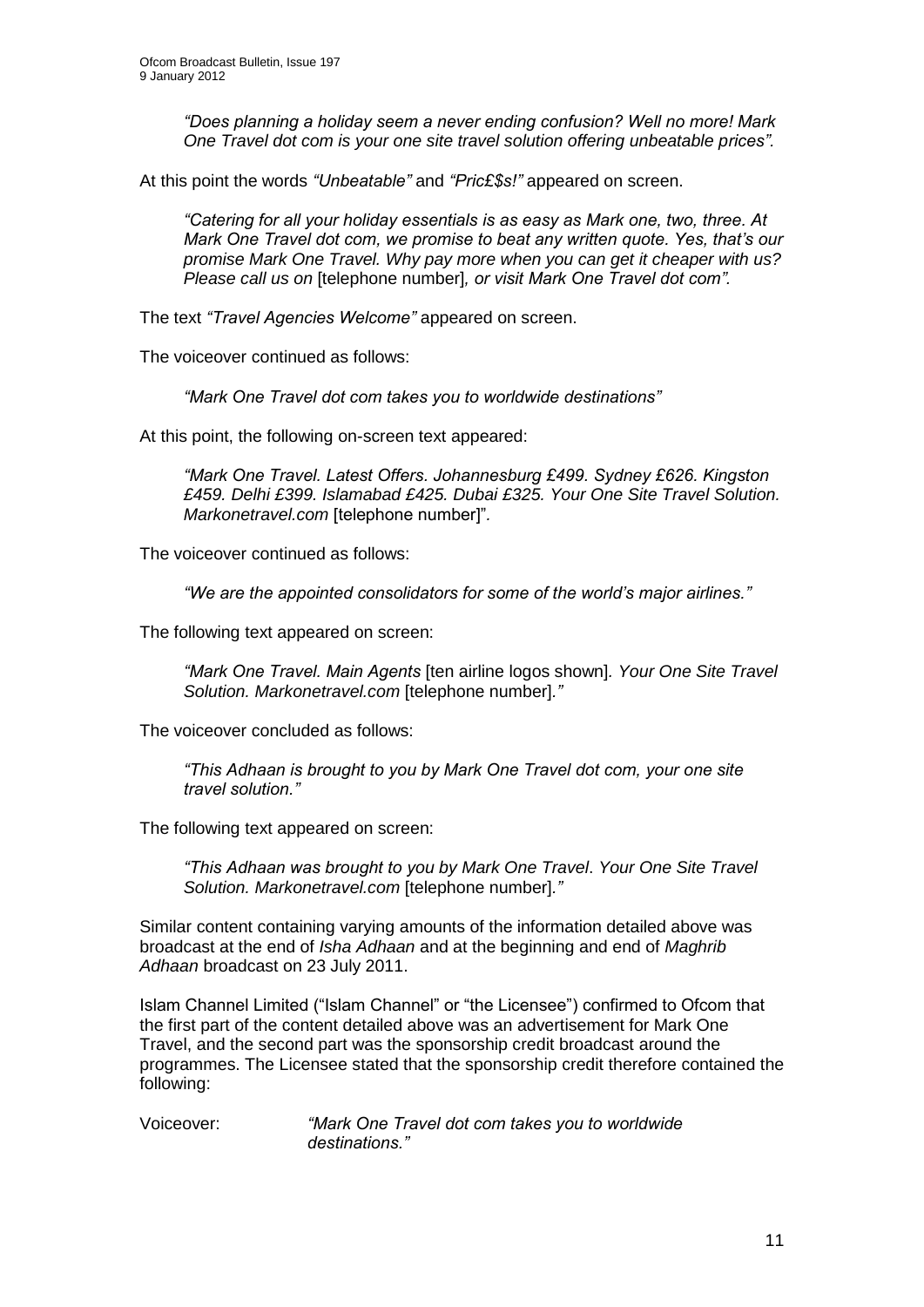Ofcom Broadcast Bulletin, Issue 197 9 January 2012

| On-screen text: | "Mark One Travel. Latest Offers. Johannesburg £499. Sydney<br>£626. Kingston £459. Delhi £399. Islamabad £425. Dubai<br>£325. Your One Site Travel Solution, Markonetravel.com<br>[telephone number]". |
|-----------------|--------------------------------------------------------------------------------------------------------------------------------------------------------------------------------------------------------|
| Voiceover:      | "We are the appointed consolidators for some of the world's<br>major airlines."                                                                                                                        |
| On-screen text: | "Mark One Travel. Main Agents [ten airline logos shown]. Your<br>One Site Travel Solution. Markonetravel.com [telephone<br>number]."                                                                   |
| Voiceover:      | "This Adhaan is brought to you by Mark One Travel dot com,<br>your one site travel solution."                                                                                                          |
| On-screen text: | "This Adhaan was brought to you by Mark One Travel. Your<br>One Site Travel Solution. Markonetravel.com [telephone<br>number]."                                                                        |

Ofcom considered that the adjacent Mark One Travel advertisements and sponsorship credit raised issues warranting investigation under Rule 9.22 of the Code which states:

"Sponsorship credits must be distinct from advertising..."

Further, Ofcom considered the content of the sponsorship credit, raised issues warranting investigation under Rule 9.22(a) of the Code which states:

"Sponsorship credits broadcast **around sponsored programmes** must not contain advertising messages or calls to action. Credits must not encourage the purchase or rental of the products or services of the sponsor or a third party. The focus of the credit must be the sponsorship arrangement itself. Such credits may include explicit reference to the sponsor's products, services or trade marks for the sole purpose of helping to identify the sponsor and/or the sponsorship arrangement."

We therefore asked the Licensee for its comments as to how the content detailed above complied with Rules 9.22, and 9.22(a) and (b) of the Code.

#### **Response**

In relation to the requirement that the sponsorship credit be distinct from advertising, the Licensee stated: "the sponsor card and the advert were separate and it is clear that this is the case as the vocal inflection of the voiceover artist signifies that the advert is coming to an end…. There is a pause that clearly shows the advert has ceased especially since a new image appears followed by the statement *this Adhaan is brought to you by Mark One*."

Further, commenting on the content of the sponsorship credit, the Licensee said: "we can see how the sponsor card may have exceeded the limits set out by Ofcom [in Rule 9.22(a)] when it mentioned the "latest offers" of the company". The Licensee explained that as soon as it was made aware of the issue, it amended the sponsorship credit to remove the reference to the "latest offers" of the sponsor.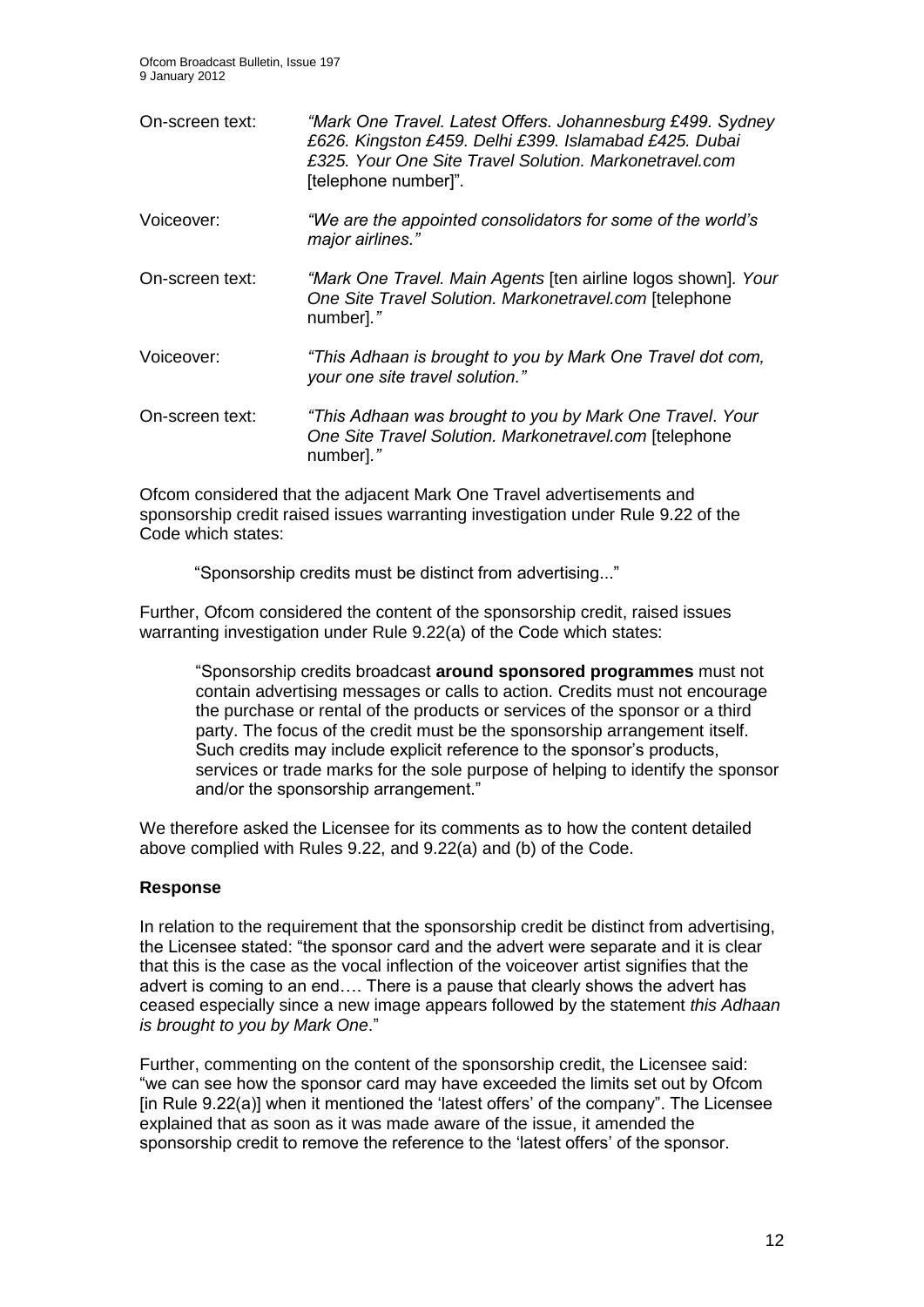The Licensee explained that as soon as it was made aware of the scroll bar during the programme, it removed this from the programme.

The Licensee submitted that it has updated its procedures so that this error does not occur again. All new sponsorship credits must now be approved by the Licensee"s legal team before they are broadcast.

#### **Decision**

Under the Communications Act 2003, Ofcom has a statutory duty to set standards for broadcast content as appear to it best calculated to secure the standards objectives, one of which is that "the international obligations of the United Kingdom with respect to advertising included in television and radio services are complied with".

The EU Audiovisual Media Services (AVMS) Directive limits the amount of advertising a broadcaster can transmit and requires that advertising is distinguishable from other parts of the programme service. Sponsorship credits are treated as part of the sponsored content and do not count towards the amount of airtime a broadcaster is allowed to use for advertising. To prevent credits effectively becoming advertisements, and therefore increasing the amount of advertising transmitted, broadcasters are required to ensure that sponsorship credits do not contain advertising messages.

Rule 9.22 of the Code therefore requires that sponsorship credits must be distinct from advertising.

Further, Rule 9.22(a) requires that sponsorship credits broadcast around sponsored programmes must not contain advertising messages or calls to action, and that credits must not encourage the purchase or rental of the products or services of the sponsor or a third party.

In addition, Rule 9.22(b) of the Code requires that sponsorship credits broadcast during programmes must not be unduly prominent. Further, credits must not contain advertising messages or calls to action, and credits must not encourage the purchase or rental of the products or services of the sponsor or a third party.

#### Rule 9.22

Ofcom disagreed with the Licensee that it was clear which segments of the Mark One Travel content were advertisements and which segments were the sponsorship credits. Ofcom considered that the vocal inflection of the voiceover artist was insufficient to distinguish between the advertisements and the credit. Further, the visual images contained in the advertisements and the credit were very similar. Ofcom therefore considered that a split second pause between the advertisements and credit provided insufficient distinction between the two. As such, Ofcom was of the view that the audience was likely to understand the advertisements to be part of the sponsorship credit, and the credit was therefore not distinct from advertising, in breach of Rule 9.22.

#### Rule 9.22(a)

Ofcom considered that the sponsorship credit which was broadcast around both programmes was akin to an advertisement promoting the sponsor"s business. The credit contained the following advertising messages: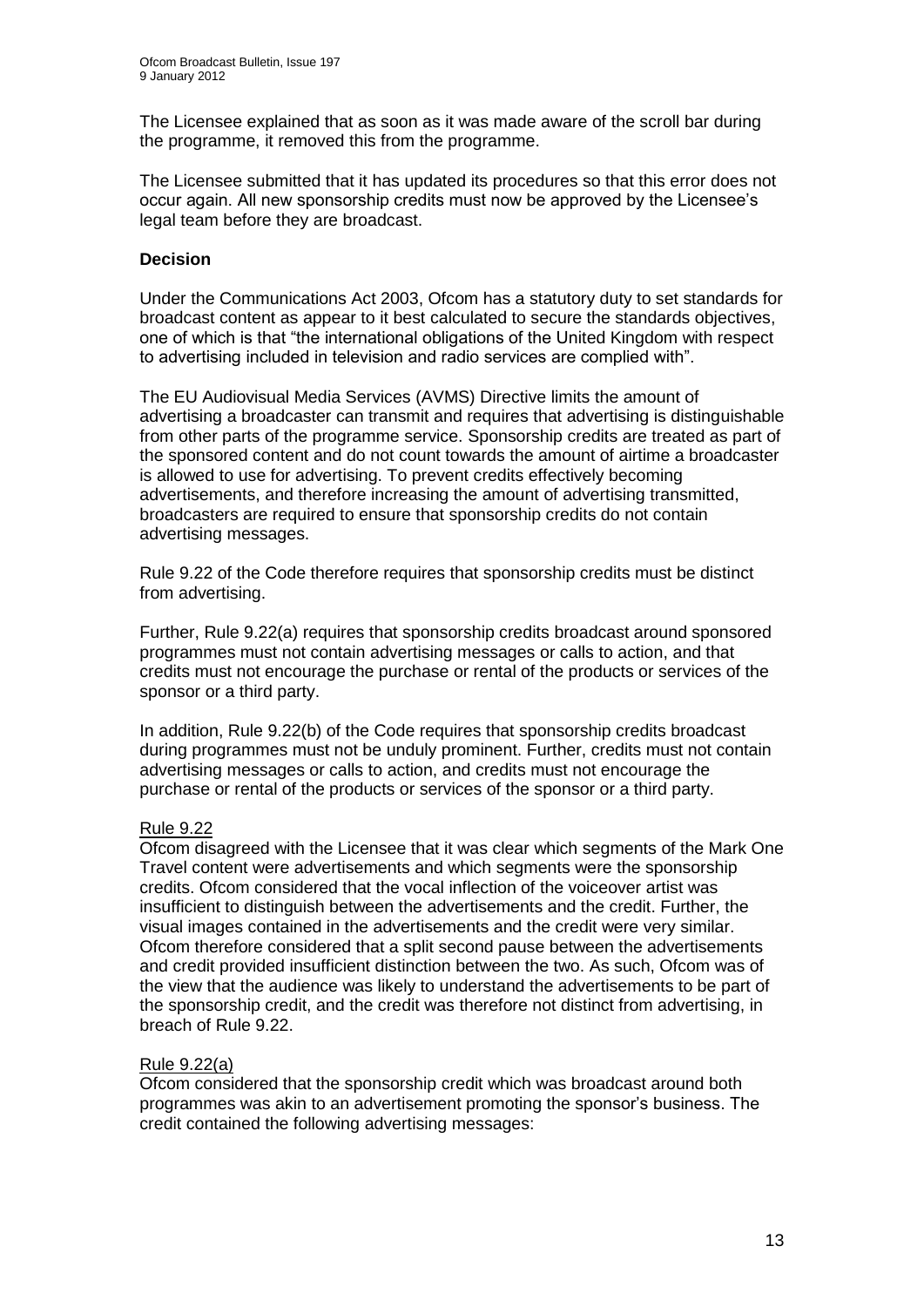- *"Mark One Travel. Latest Offers. Johannesburg £499. Sydney £626. Kingston £459. Delhi £399. Islamabad £425. Dubai £325. Your One Site Travel Solution. Markonetravel.com* [telephone number]*.*
- *"We are the appointed consolidators for some of the world"s major airlines."*

As the credit contained advertising messages, it was clearly in breach of Rule 9.22(a).

#### Rule 9.22(b)

The scrolling sponsorship credit which appeared during each of the programmes was three minutes and ten seconds in duration in programmes which were four minutes and 30 seconds in duration. Ofcom therefore considered the appearance of the credit to be unduly prominent in both *Isha Adhaan* and *Maghrib Adhaan.*

In addition, the credit clearly went beyond a brief, neutral visual or verbal statement identifying the sponsorship arrangement. The scroll contained the advertising messages: *"Your one site travel solution, providing you with unbeatable offers to many worldwide destinations, hotel bookings, car hire, package holidays... Mark One Travel.com Your one site travel solution, are the appointed consolidators for many major airlines including Virgin, British Airways, Etihad, Qatar Airways, American Airlines, Cathay Pacific and many more... Mark One Travel.com Your one site travel solution offers competitive rates to travel agents"*

Ofcom therefore found the sponsorship credit broadcast during both *Isha Adhaan* and *Maghrib Adhaan*, in breach of Rule 9.22(b) of the Code.

Ofcom has published a number of findings in relation to sponsorship credits in recent years, and has made clear the need for broadcasters to exercise care to ensure that credits do not contain advertising messages. We note that the Licensee has amended the sponsorship credits around the programme and removed the scroll bar from its programming. We do not expect a recurrence of similar compliance issues on this channel.

#### **Breaches of Rules 9.22, 9.22(a) and 9.22(b)**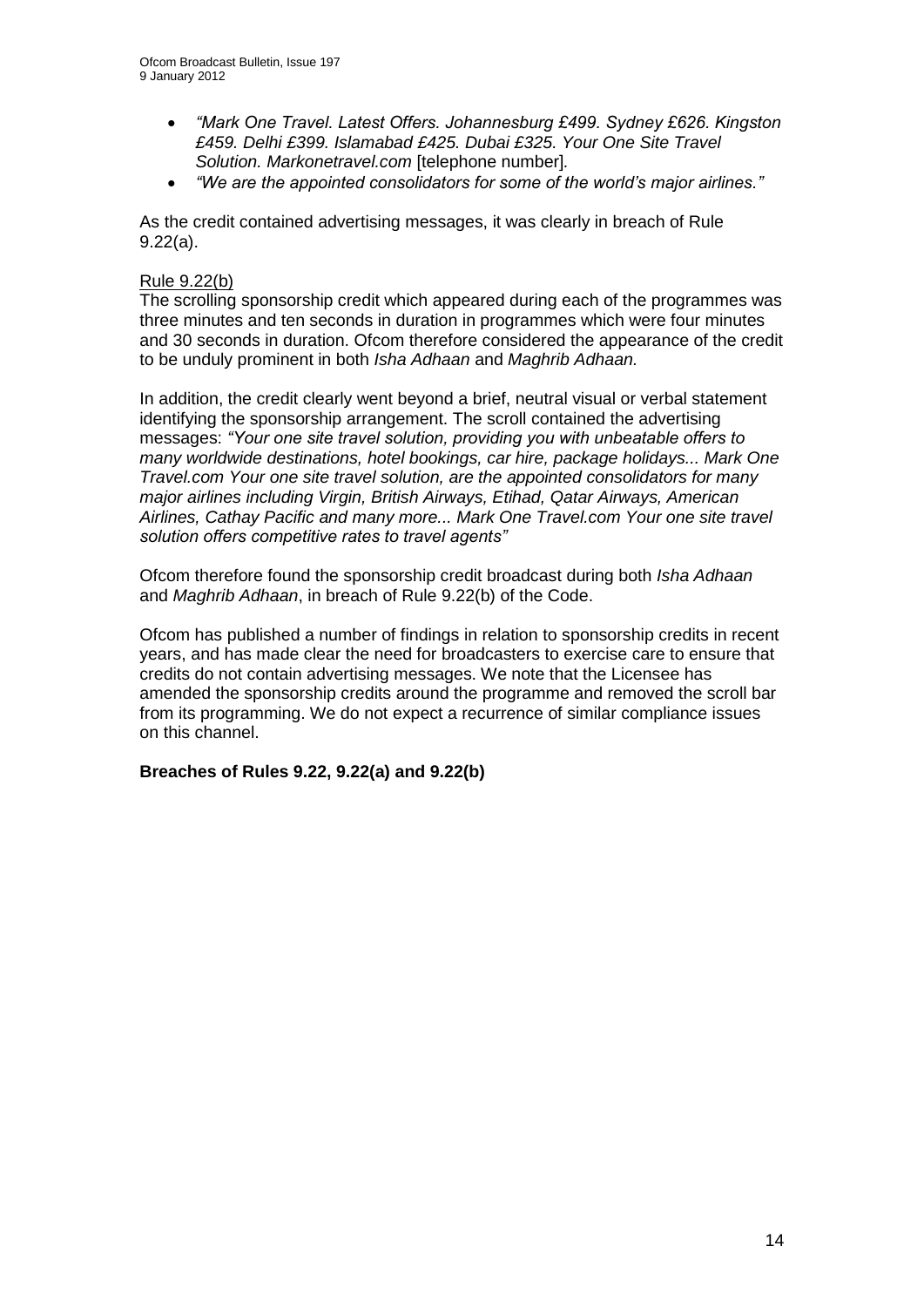# **Advertising Scheduling Findings**

# **In Breach**

## **Breach findings table**

*Code on the Scheduling of Television Advertising compliance reports*

Rule 4 of the Code on the Scheduling of Television Advertising ("COSTA") states:

"... time devoted to television advertising and teleshopping spots on any channel must not exceed 12 minutes."

| <b>Channel</b>   | <b>Transmission</b><br>date and time | Code and<br>rule /<br>licence<br>condition | <b>Summary finding</b>                                                                                                                                                              |
|------------------|--------------------------------------|--------------------------------------------|-------------------------------------------------------------------------------------------------------------------------------------------------------------------------------------|
| <b>Sun Music</b> | 6 September 2011,<br>18:00 and 20:00 | <b>COSTA</b><br>Rule 4                     | During monitoring, Ofcom noted<br>that Sun Music included 35<br>seconds and 60 seconds more<br>than the permitted advertising<br>allowance, respectively.<br><b>Finding: Breach</b> |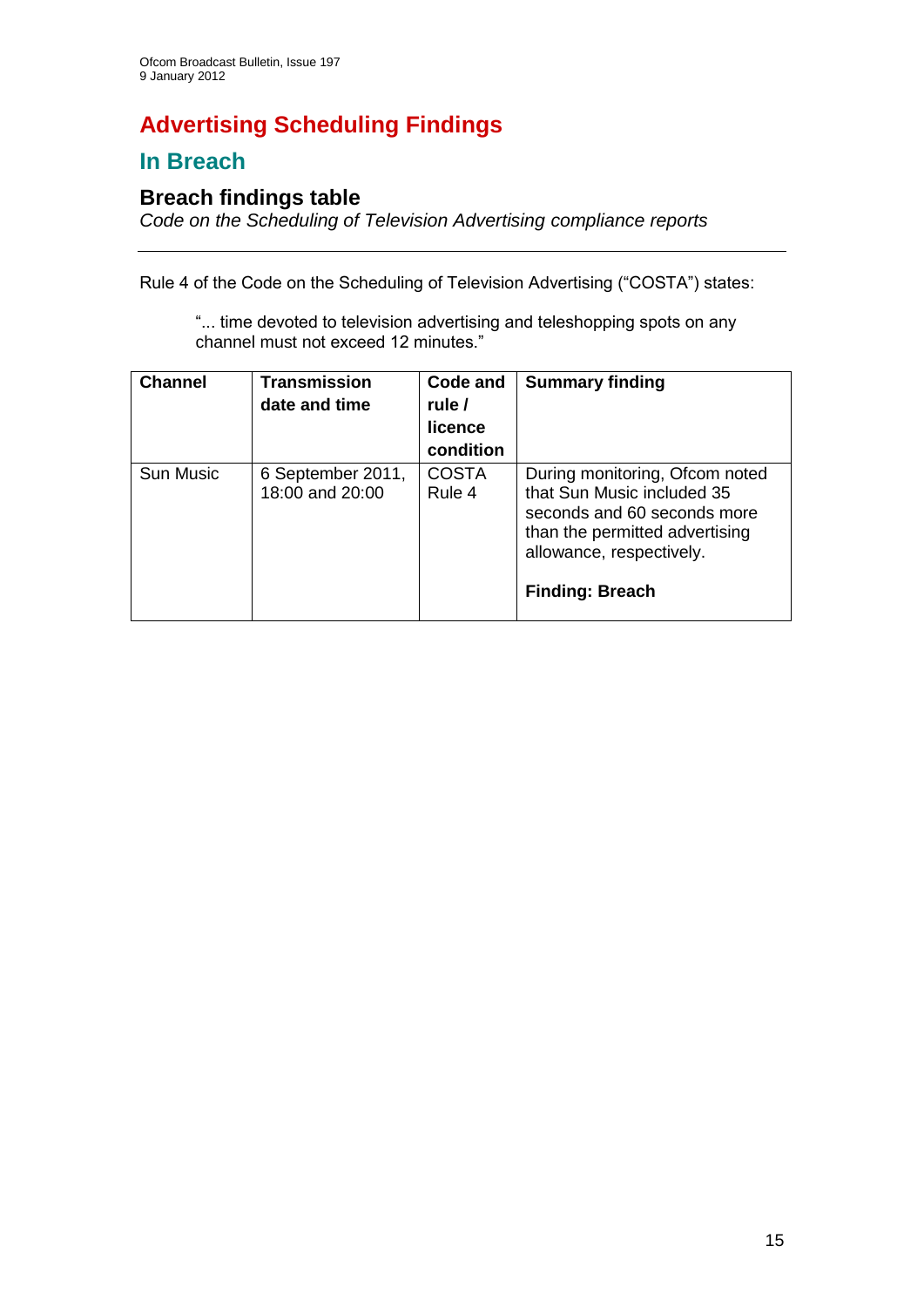## **Fairness and Privacy Cases**

# **Upheld in Part**

## **Complaint by Mr David Johnson, on his own behalf, on behalf of Mr Gordon Hunter and on behalf of the Essex County Fire and Rescue Service ("ECFRS")**

*Soapbox with Chris Hossack, Phoenix FM (Brentwood), 1 July 2011*

**Summary**: Ofcom has upheld in part the complaint made by Mr David Johnson on his own behalf, on behalf of Mr Hunter and on behalf of the Essex County Fire and Rescue Service ("ECFRS") of unfair treatment and unwarranted infringement of privacy in the programme as broadcast.

Phoenix FM, a local community radio station, broadcast its live topical debate show "*Soapbox with Chris Hossack*". This edition discussed the financial cuts that were being made to the Brentwood Fire Service in Essex.

Ofcom found as follows:

- The discussion in the programme was critical of the ECFRS but Ofcom considered that it would have been clear to listeners that the comments being made were the personal opinions of the presenter and contributors. In these circumstances the programme did not present, disregard or omit facts in a way that was unfair to Mr Johnson or the ECFRS.
- Whilst Ofcom acknowledged that playing the song "Gordon is a Moron" was hurtful to Mr Hunter, it was unlikely to materially affect listeners' opinion of either Mr Hunter or the ECFRS and so, on balance, did not amount to unjust or unfair treatment of either Mr Hunter or the ECFRS.
- Mr Johnson had a legitimate expectation of privacy in relation to claims being broadcast concerning his matrimonial circumstances which was not outweighed by the broadcaster"s right to freedom of expression.

#### **Introduction**

On 1 July 2011, Phoenix FM, a local community radio station broadcasting in the Brentwood and Billericay areas in Essex, broadcast an edition of its topical debate programme entitled *Soapbox with Chris Hossack*. The programme included a discussion of financial cuts that were being made to the Fire Service, with particular reference to the Brentwood Fire Station in Essex. Discussing these issues with the host, Mr Chris Hossack, were Mr Nick Mayes, a representative from the Essex branch of the Fire Brigades Union, and a local Conservative Party Councillor, Mr Russell Quirk. Mr Hossack explained that Mr Gordon Hunter, the Deputy Chief Fire Officer of the ECFRS, had been invited to take part in the discussion but was unable to attend.

There was a discussion of the effects that the cuts were having on the Brentwood Fire Service and one of the consequences was the reduction of full time crews and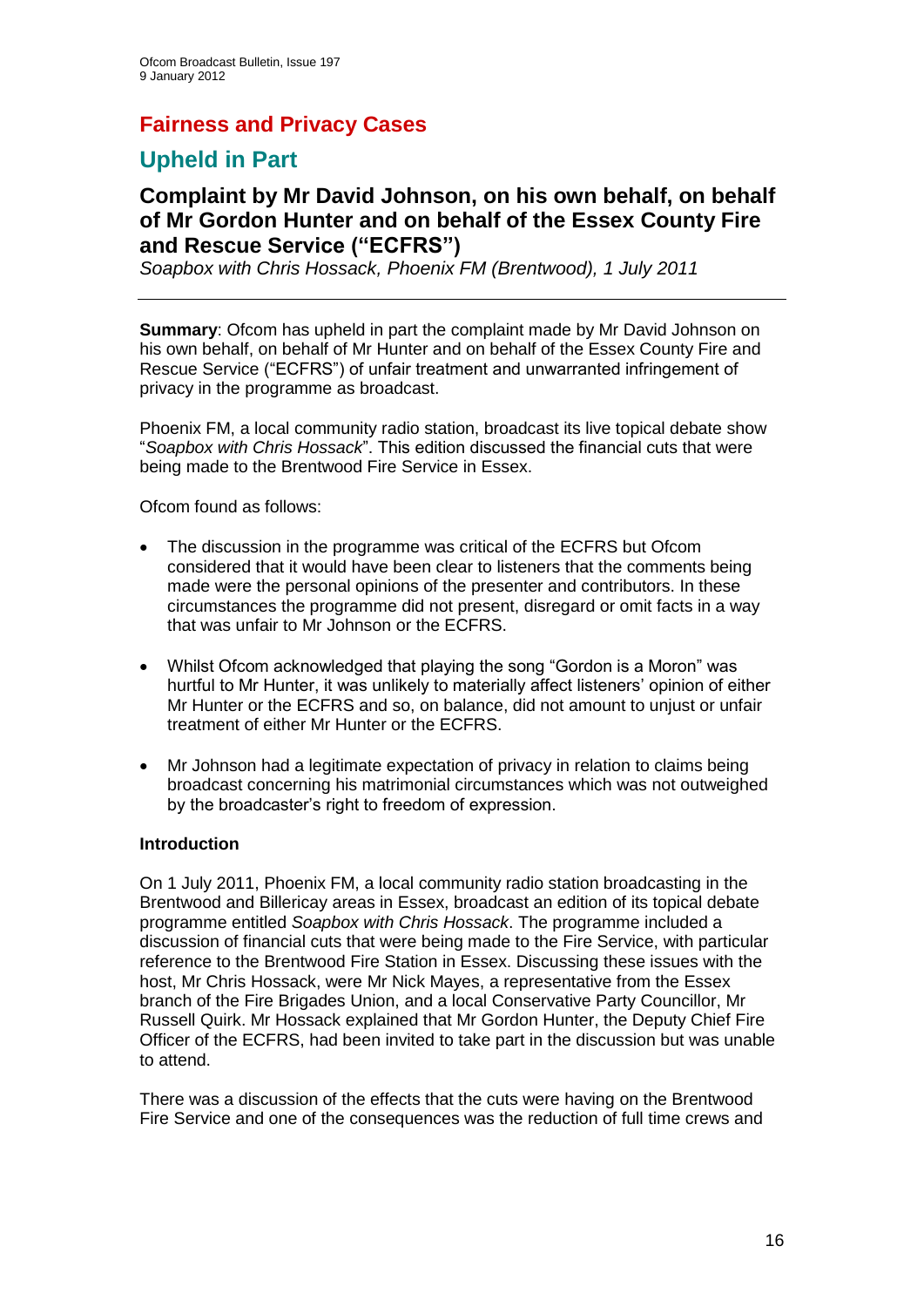the use of retained fire fighters<sup>1</sup>, which could result in an increase in the time taken to respond to emergencies. Councillor Quirk stated that:

*"If retained crews are the way that we are going to go because of the Senior Management decisions at Essex County Fire and Rescue (then) up to 41 people in Essex every year will die that wouldn"t have done*.*"*

Mr Mayes also stated:

*"I think the people of Brentwood would (agree) that the sensible choice is to maintain those fire engines at full capacity for as long as possible and I would rather see a situation where we are down to one computer at headquarters…and our headquarters is a vastly reduced organization long before we ever think about reducing our frontline service"*.

Councillor Quirk made reference to a number of Freedom of Information requests he had made to the ECFRS concerning matters relating to pay, expenses and compromise agreements and went on to discuss specifically Mr David Johnson, the Chief Fire Officer of ECFRS. Councillor Quirk referred to Mr Johnson"s salary at the ECFRS, his pension, a *"£48,000 Audi QI"* that was bought for him and expenses paid by the ECFRS related to Mr Johnson moving house. Councillor Quirk also said that Mr Johnson *"has now left that house because apparently he has had some matrimonial problems*…*"* The salaries and expenses of a number of directors of the ECFRS were also highlighted in the programme.

Towards the end of the discussion, Mr Hossack, who had been playing songs throughout the programme, introduced the song "Gordon is a Moron" by saying:

*"Okay Russell* [i.e. Councillor Quick]*, I was cueing you up, you"ve been itching to play this song…you wanted to have a swipe at somebody so I am going to go and do this now"*.

Following the broadcast of the programme, Mr David Johnson complained to Ofcom that the ECFRS was treated unjustly or unfairly in the programme as broadcast and that his privacy was unwarrantably infringed in the programme as broadcast**.**

#### **Summary of the Complaint and Phoenix FM's response**

#### Unjust or unfair treatment

1

In summary, Mr Johnson complained that the ECFRS was treated unjustly or unfairly in the programme as broadcast.

- a) Mr Johnson complained that material facts were presented, disregarded or omitted in a way that was unfair to the organisation.
	- i) Mr Johnson complained that the line of questioning and comments made by the host of the programme was biased, deliberately misleading in nature and overall negative towards the ECFRS and its employees. In particular, Mr Johnson said that the programme contained inaccurate information, such as the statement that the ECFRS is over-staffed at a senior level. In addition, the programme cited incorrect figures concerning pay and expenses, which

 $<sup>1</sup>$  Retained fire-fighters (who often have other occupations) only attend a fire-station when</sup> they have received an emergency call out.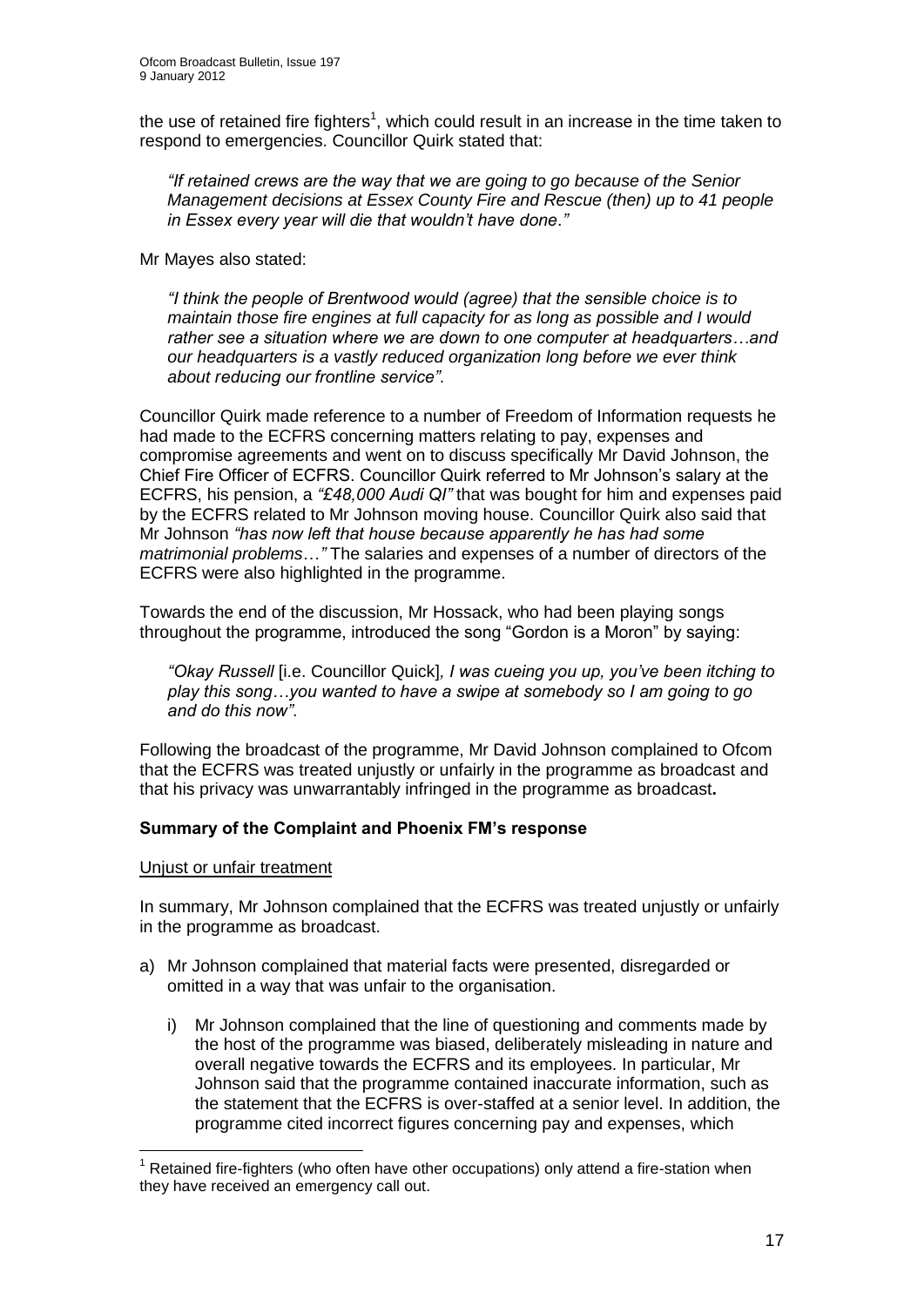portrayed the ECFRS as irresponsible and profligate. Mr Johnson also stated that neither Mr Hossack nor Councillor Quirk attempted to establish the truth behind the facts and figures they were referring to. Mr Johnson added that although Councillor Quirk had been provided with detailed and correct data with regard to the use of credit cards by ECFRS employees, he had chosen to ignore this information.

In response, Phoenix FM said that the presenter had no reason to take one side or another on the issue and that the station had broadcast opinions on both sides of the various matters discussed. Phoenix FM stated that comments made in the programme were not specifically targeted against the ECFRS or its employees, but related to expenditure about which details has been obtained under the Freedom of Information Act.

In response, Phoenix FM also said that they had made several attempts to get the views of the ECFRS on the subjects discussed but they had declined to give them. Mr Hunter, the Deputy Chief Fire Officer, had been due to appear on the programme. However, he had cancelled at very short notice, would not give a reason for the cancellation and refused to respond to further requests to talk on air. Mr Johnson, the Chief Fire Officer at ECFRS, had also failed to respond to requests from Phoenix FM.

ii) Mr Johnson complained that the decision to play the song "Gordon is a Moron" in the programme was an unconcealed, unjust and unfair swipe at the organisation"s management and especially the Deputy Chief Fire Officer, Mr Gordon Hunter. By way of background, Mr Johnson said that as a consequence of the song being played, Mr Hunter had subsequently suffered the indignity of being the subject of a number of jokes.

In response, Phoenix FM said that the song in question, "Jilted John", was chosen by one of Mr Hossack' guests, Councillor Quirk, and not by Mr Hossack. Mr Hossack was given the song to play and was told that the song was to be played in reference to the policies of the former Prime Minister, Gordon Brown, who was discussed in the programme, and not in reference to Mr Hunter. Mr Hossack was not familiar with the song and only became aware of the words at the very last minute. He allowed it to play through, although he was aware in advance that the song was to be played because his guest wanted a *"swipe at somebody"*. In the circumstances, Phoenix FM said that the song was not played in order to "make a swipe" at the ECFRS.

In response, Phoenix FM also stated that they were aware that playing the song may have caused a misunderstanding and they had attempted to contact Mr Johnson to apologise for any confusion that may have arisen. The station also said that they had spoken to all their presenters to ensure that they were familiar with guests" choice of music and did not play anything they may be unfamiliar with, so as to minimise the possibility of this happening again.

#### Unwarranted infringement of privacy

In summary, Mr Johnson complained that his privacy was unwarrantably infringed in the programme as broadcast.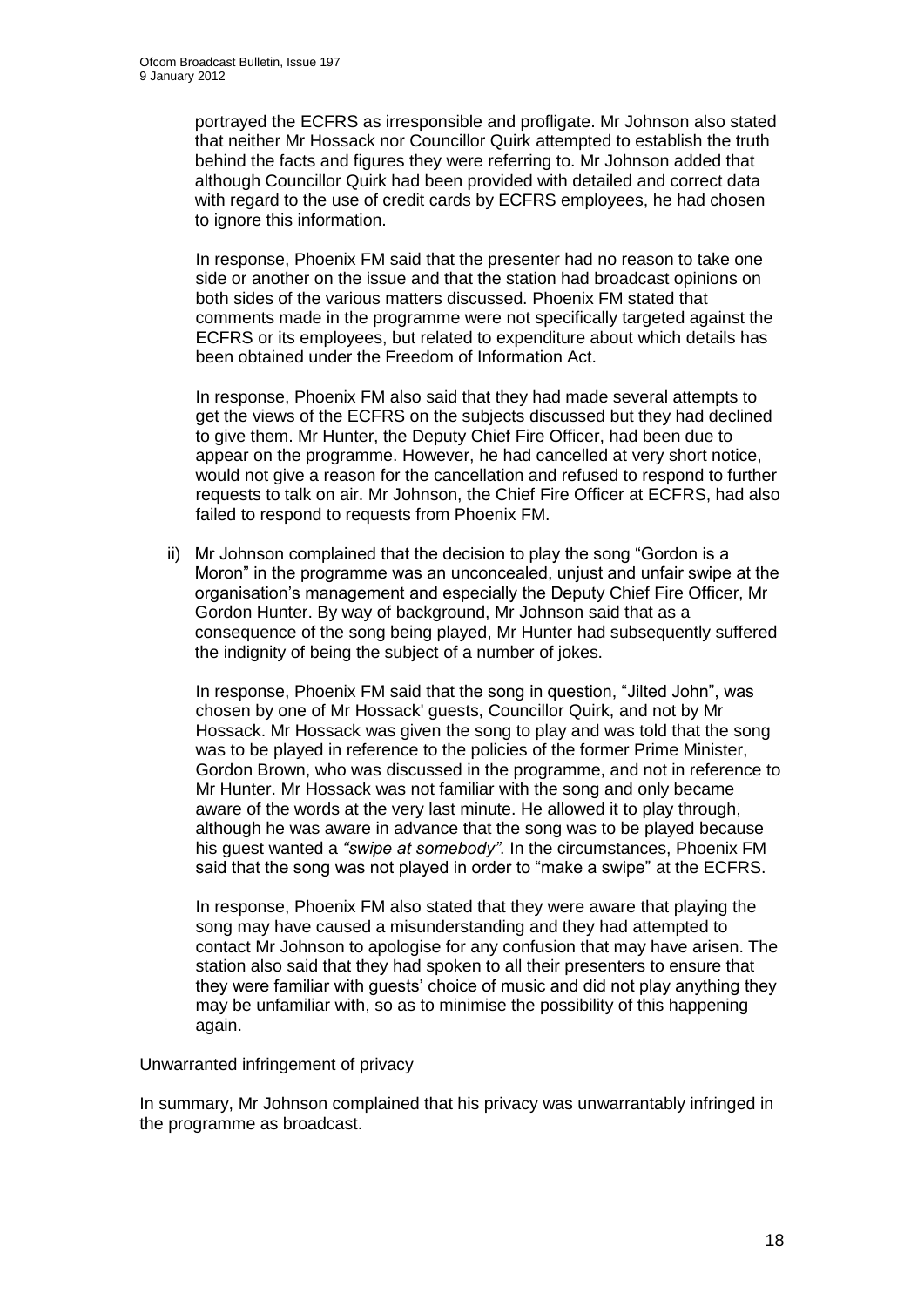b) Mr Johnson said that the programme broadcast unfounded claims concerning his matrimonial circumstances which were offensive and deeply hurtful to him and his family.

In response, Phoenix FM stated that while Councillor Quirk accepted that Mr Johnson"s personal situation was not the subject of the debate, it was relevant to the issue of expenditure by ECFRS on a house which Mr Johnson had to vacate soon after purchasing. Phoenix FM also stated that Mr Hossack felt that, because the comment was qualified with the word *"apparently"*, there was no need to issue a retraction. In any event he did not know whether what Councillor Quirk had said was correct or not and he had not wanted to expand on this point. Phoenix FM said that they did not wish to cause undue embarrassment to anyone and apologised for any distress the comment may have caused.

#### **Decision**

Ofcom"s statutory duties include the application, in the case of all television and radio services, of standards which provide adequate protection to members of the public and all other persons from unfair treatment in programmes included in such services.

In carrying out its duties, Ofcom has regard to the need to secure that the application of these standards is in the manner that best guarantees an appropriate level of freedom of expression. Ofcom is also obliged to have regard in all cases, to the principles under which regulatory activities should be transparent, accountable, proportionate and consistent and targeted only at cases in which action is needed.

In reaching its decision, Ofcom carefully considered all the relevant material provided by both parties. This included a recording of the programme as broadcast and transcript and both parties" written submissions.

#### Unjust or unfair treatment

When considering complaints of unfair treatment, Ofcom has regard to whether the broadcaster"s actions ensured that the programme as broadcast avoided unjust or unfair treatment of individuals and organisations, as set out in Rule 7.1 of Ofcom"s Broadcasting Code ("the Code"). Ofcom had regard to this Rule when reaching its decision on the individual heads of complaint detailed below.

a) Ofcom considered the complaint that material facts were presented, disregarded or omitted in a way that was unfair to the organisation.

In considering this part of the complaint, Ofcom had regard to Practice 7.9 of the Code, which states that when broadcasting a factual programme broadcasters should take reasonable care to satisfy themselves that material facts have not been presented, disregarded or omitted in a way that is unfair to an individual or organisation.

The Code also recognises the importance of freedom of expression and the need to allow broadcasters the freedom to broadcast matters of genuine public interest. However, in presenting material that could be regarded as amounting to significant allegations, reasonable care must be taken not to do so in a manner that causes unfairness to individuals or organisations.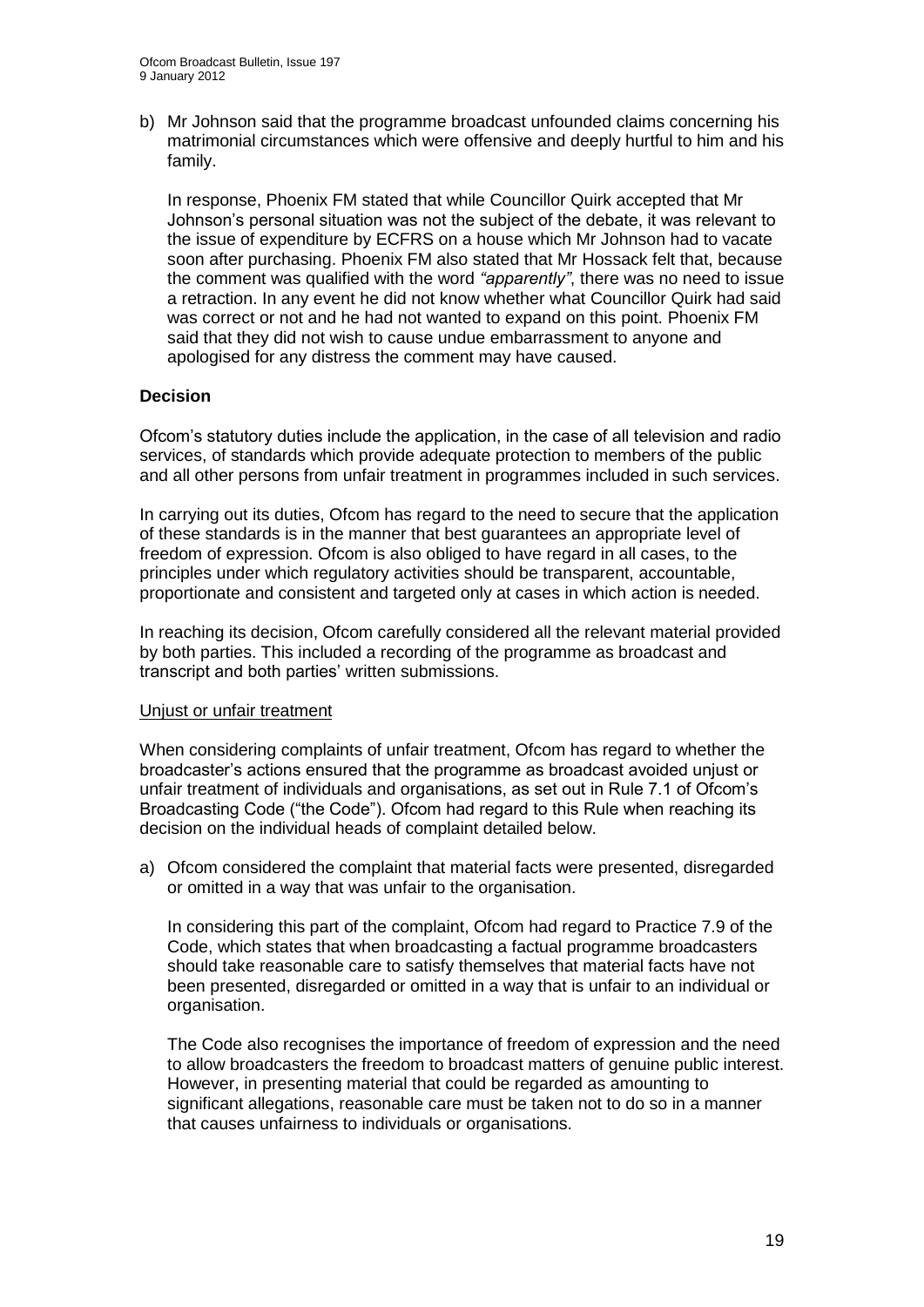Ofcom considered the following sub-heads of complaint in order to reach an overall decision as to whether the ECFRS was portrayed unfairly in the programme as broadcast.

i) Ofcom considered the complaint that the line of questioning and comments made by the host of the programme was misleading and overall negative towards the ECFRS and its employees.

Ofcom acknowledged that Mr Johnson did not specifically state which sections of the programme he considered were misleading and negative. Ofcom therefore considered the programme overall and noted the following exchange between Mr Hossack and Councillor Quirk, which in Ofcom"s view was typical of the style of questioning and comment made by Mr Hossack throughout the programme:

- Councillor Quirk: *"You know the principle is that David Johnson, Gordon Hunter, Tony Hedley and so, have not come out at all and justified what they are doing. They haven"t come out to certainly back up or explain or justify some of the stuff that I have unveiled as a result of the Freedom of Information requests about pay and earnings, about credit card spending, about salaries, alleged cronyism, trips around the world, pay offs, compromise agreements"*.
- Mr Hossack: *"Where did you hear that from, around the world? Sounds a bit extravagant? What"s that?"*
- Councillor Quirk: *"I"ve garnished lots of information Chris and what the information has inspired me to do is to put a Freedom of Information request to Essex County Fire and Rescue Service, the first batch I submitted back in February were blocked and Essex County Fire and Rescue Service…".*
- Mr Hossack: *"Blocked by Essex?"*
- Councillor Quirk: *"They didn"t want to respond".*
- Mr Hossack: *"I thought you can"t do that….FOI"s an obligation".*
- Councillor Quirk: *"Well they tried to do that…it is an act of parliament, so if they are an act of parliament…I ended up having to break up the FOIs from 1 to 5 and I had to shorten the amount of time that I wanted them to be applicable to. Now bearing in mind that there are now 14 senior fire officers at Essex, bearing in mind there were 8 in 2055 when David Johnson started there were 8 there are now 14, so it had increased the number of this…".*
- Mr Hossack: *"What all on the same pay grade?"*
- Councillor Quirk: *"No there are a lot of SFOs who I think are on about £60,000. I think there were two of those there are now about six".*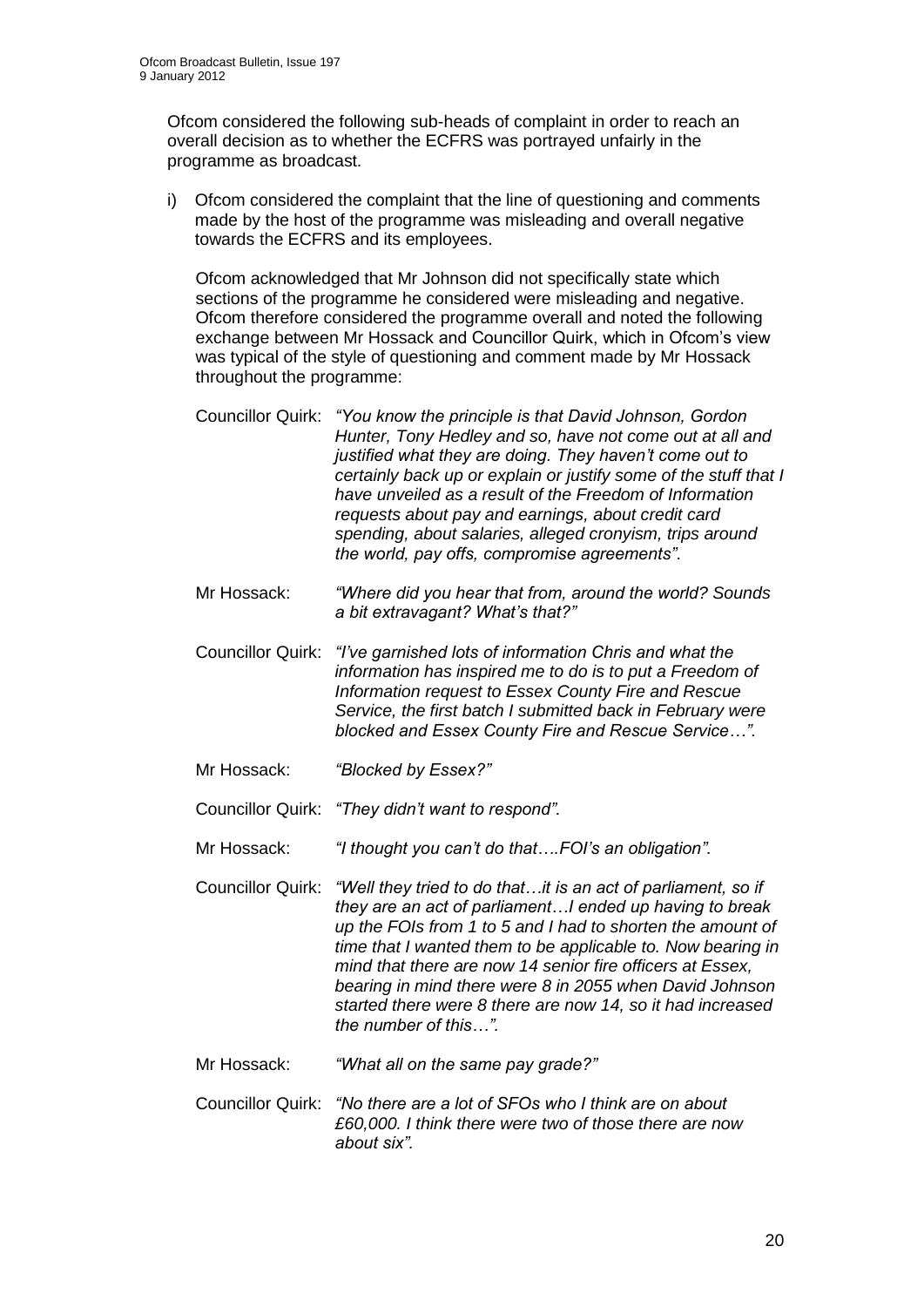Mr Hossack: *"What is the rationale for them to make the management top heavy like that? This is what we have been talking about, you look at the NHS and everything else, the management is top heavy, there (are) too many chiefs and not enough Indians".*

Ofcom acknowledged that the statements being made by Councillor Quirk were critical of the ECFRS and its employees in that they criticised the organisation"s expenditure at a time when cuts were being made that affected the fire service's ability to respond effectively to emergencies. However, Ofcom took the view that listeners would have been aware that the discussion was based on information that Councillor Quirk had obtained from Freedom of Information requests.

Ofcom also noted that Mr Hossack" style of questioning and comments on the points made by both Councillor Quirk and Mr Mayes was consistent throughout the programme and considered that listeners would have been aware that Mr Hossack was expressing his own opinion or responding to points being made, rather than making any allegations of fact. In addition, Ofcom also noted that Mr Hossack introduced the contributors to the debate as Mr Mayes from the Fire Brigade Union and Councillor Quirk as *"the most vociferous Brentwood Councillor in Brentwood"* and also described Mr Quirk as a *"pioneer to all things opposing* [front line] *cuts at Brentwood Fire Service"*. In Ofcom"s opinion, viewers would have been aware from the outset who was participating in the programme, what viewpoint both contributors were likely to have on the debate and the fact that no one from the ECFRS was participating. Later in the programme, Ofcom also noted the following exchange:

- Mr Hossack: *"So what I will say while we are on, I did invite on a Mr Gordon Hunter, who is one of the top chiefs in the actual Essex Brigade".*
- Councillor Quirk: *"I was going to say there is someone missing here Chris".*
- Mr Hossack: *"Yeah to be honest I wanted him to be on as I wanted it to be fair and balanced and I wanted him, he"s obviously got a case to put forward and I wanted him to do that for whatever reason he couldn"t make it, so he is not here tonight. So I will try and be fair and balanced, but there you go. You get your opportunity".*

Ofcom noted Mr Johnson"s complaint that the programme contained a number of factual inaccuracies. However it is important to note that Ofcom"s role is not to establish whether facts mentioned in the programme were correct or not, but to determine whether the broadcaster took reasonable care not to present, disregard or omit material facts in a way that was unfair to the ECFRS. Ofcom considered that the above exchange made it clear to listeners that the programme was missing a key contributor and that this would affect how *"fair and balanced"* the discussion might be. In Ofcom"s view, listeners would have taken this into consideration when hearing criticisms levelled at the organisation and its employees. It also noted that the broadcaster had made several attempts to obtain the views of the ECFRS.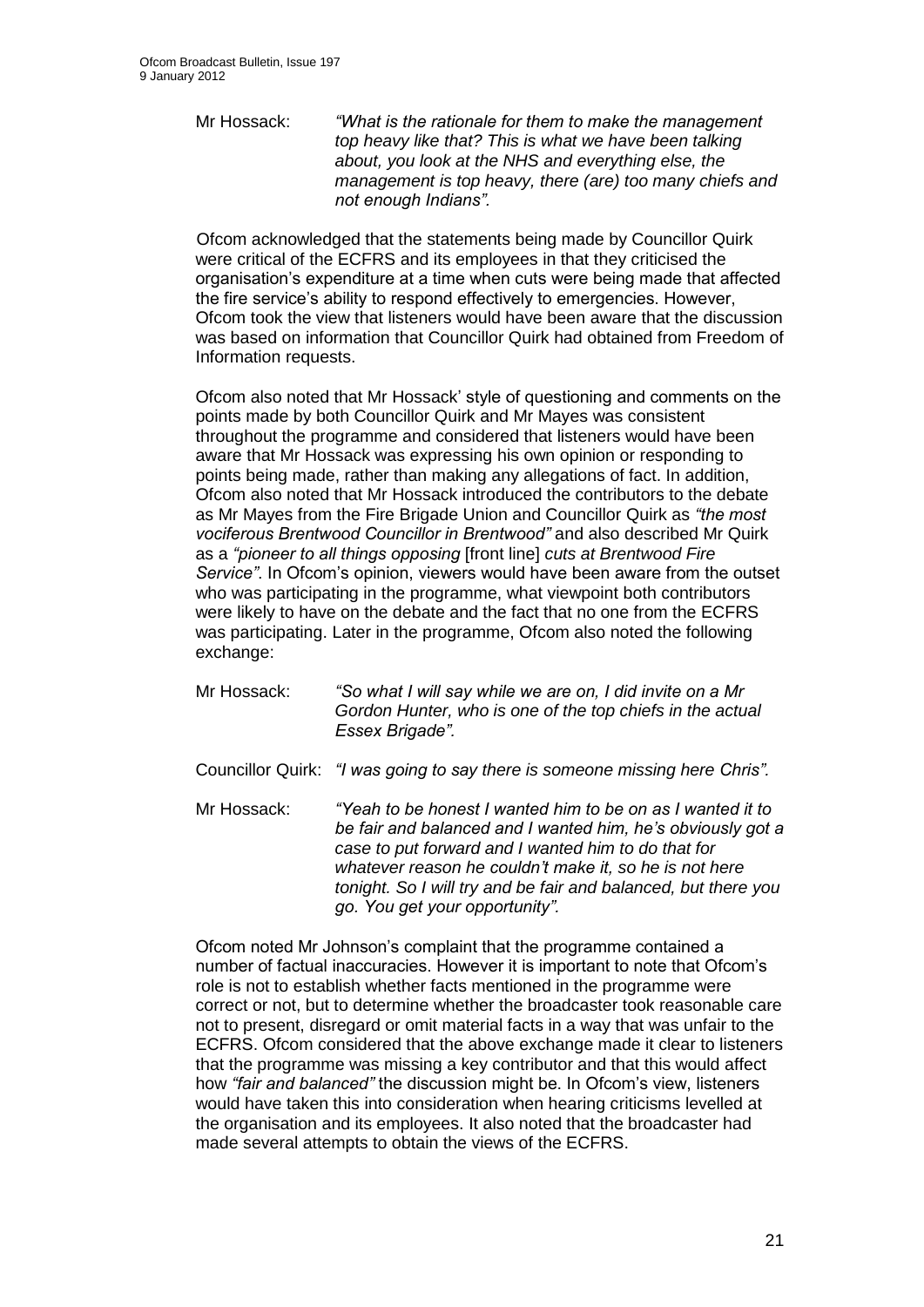Taking into account all the factors above, Ofcom was satisfied that the programme had been presented in a way that enabled listeners to reach their own conclusions on the issues raised in the programme. Ofcom considered that listeners would have been mindful of the fact that many of the statements in the programme were the personal opinion of the contributors, rather than statements of fact.

Ofcom"s decision therefore is that material facts in the programme overall were not presented in a way that was unfair to the ECFRS.

ii) Ofcom considered the complaint that choosing to play the song "Gordon is a Moron" in the programme was an unconcealed, unjust and unfair swipe at the ECFRS"s management and especially against the Deputy Chief Fire Officer, Mr Gordon Hunter.

Ofcom noted that Mr Hossack played the song in question, Jilted John by Jilted John, after Councillor Quirk told him that *"he wanted to have a swipe at somebod*y*"*. Ofcom also noted that the chorus of the song is *"Gordon is a moron"*. Ofcom acknowledged there was no specific mention in the programme of who the song was aimed at and also Phoenix FM"s statement that the song was aimed at Gordon Brown. However, Ofcom considered that, in the context of the discussion and given the fact that Mr Hunter did not participate in it, listeners would have been unlikely to think that the song was intended to refer to Mr Hunter.

Ofcom took the view that the choice of song would have been hurtful to Mr Hunter and that it would have been preferable for the station not to play the song, taking into account the chorus and the context of the discussion. Ofcom also acknowledged the broadcaster"s assurances in relation to future requests for songs from guests. However Ofcom considered, on balance, that most listeners would not have attributed a great deal of significance to the song and took the view that the inclusion of the song was unlikely to have materially or adversely affected listeners' views of the ECFRS management or Mr Hunter in a way that was unfair to them.

Ofcom"s decision therefore is that this complaint of unfair treatment in the programme as broadcast should not be upheld.

#### Unwarranted infringement of privacy

b) Ofcom considered Mr Johnson's complaint that his privacy was unwarrantably infringed in that the programme broadcast unfounded claims concerning his matrimonial circumstances.

In Ofcom's view, the individual's right to privacy has to be balanced against the competing rights of the broadcasters to freedom of expression. Neither right as such has precedence over the other and where there is a conflict between the two, it is necessary to focus intensely on the comparative importance of the specific rights. Any justification for interfering with or restricting each right must be taken into account and any interference or restriction must be proportionate.

This is reflected in how Ofcom applies Rule 8.1 of the Code which states that any infringement of privacy in programmes, or in connection with obtaining material included in programmes, must be warranted.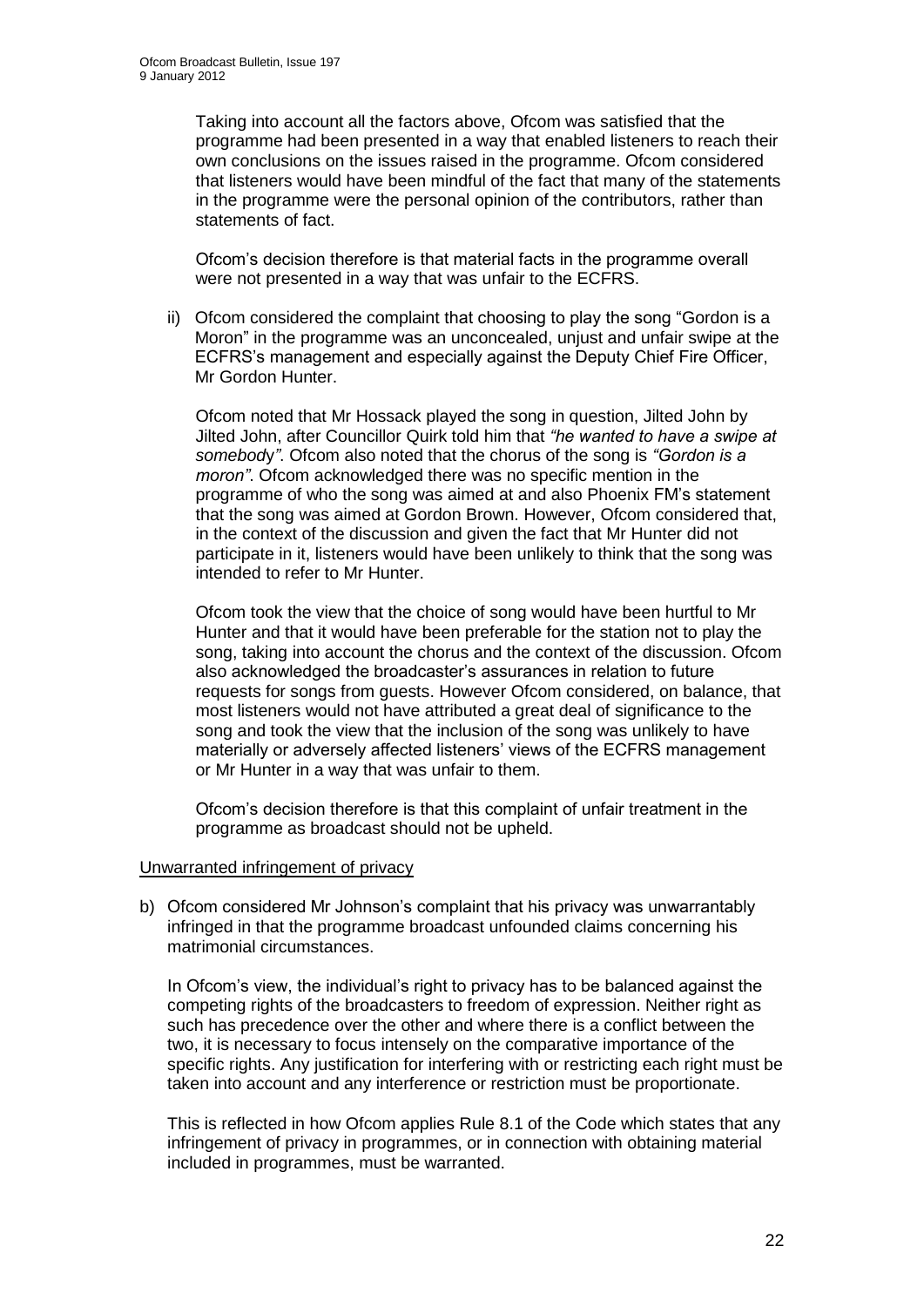Ofcom also considered practice 8.6 of the Code which states that if the broadcast of a programme would infringe the privacy of a person or organisation, consent should be obtained before the relevant material us broadcast, unless the infringement of privacy is warranted.

In considering whether or not Mr Johnson"s privacy was unwarrantably infringed in the programme as broadcast, Ofcom first considered the extent to which he could have legitimately expected that claims concerning his matrimonial circumstances would not be included in the programme.

Ofcom noted that Councillor Quirk said in the programme:

*"There is David Johnson, when he was made chief fire officer, formally for Essex he already lived in Essex because he was here acting up as Fire Officer and he then decided, even though he made Essex Chief Fire Officer, that he would move to Suffolk which is ridiculous in itself, but he then put the bill in for the stamp duty for the estate agency fees, the solicitors fees and the curtains and carpets and so on, into the taxpayer. It was a total of, wait for it, £34,000. He has now left that house because apparently he has had some matrimonial problems as I understand it* [emphasis added by Ofcom]*, and so just some months or a year or two since moving into that property and billing the tax payer for the move, he"s moved out and sold the house"*.

Ofcom considered the reference to Mr Johnson"s matrimonial circumstances to be private information, since it concerned Mr Johnson"s personal relationships. In addition, the claims were not related to the discussion on the programme which concerned the alleged expenditure of the ECFRS and decisions being made by Mr Johnson in his capacity as Chief Fire Officer of the ECFRS. Taking these factors into account, Ofcom considered that Mr Johnson had a legitimate expectation of privacy that comments about his matrimonial circumstances would not be broadcast in the programme.

Having concluded that Mr Johnson had a legitimate expectation of privacy in relation to the broadcast of the claims concerning his matrimonial circumstances, Ofcom went on to consider whether any potential infringement of privacy was warranted, and to weigh the broadcaster"s competing right to freedom of expression and the audience"s right to receive information and ideas without unnecessary interference. Ofcom did not accept that, as Phoenix FM argued, reference to Mr Johnson"s private life was justified on the grounds that the programme was discussing expenditure by ECFRS on a house which Mr Johnson vacated soon after purchasing, as it considered that this point could have been made without the reference to Mr Johnson"s private circumstances. Ofcom also considered that, as Councillor Quirk"s claim was not related to the discussion, it was not in the public interest to reveal Mr Johnson"s alleged matrimonial circumstances.

Ofcom took into consideration the fact that the comments concerning Mr Johnson"s matrimonial circumstances were made by a contributor (Councillor Quirk), who was invited to take part in the discussions on a live programme, and not the host of the programme. Ofcom also took into account the fact that Mr Hossack did not go into any further details about the allegations, and moved the discussion away from any comments concerning Mr Johnson"s marriage.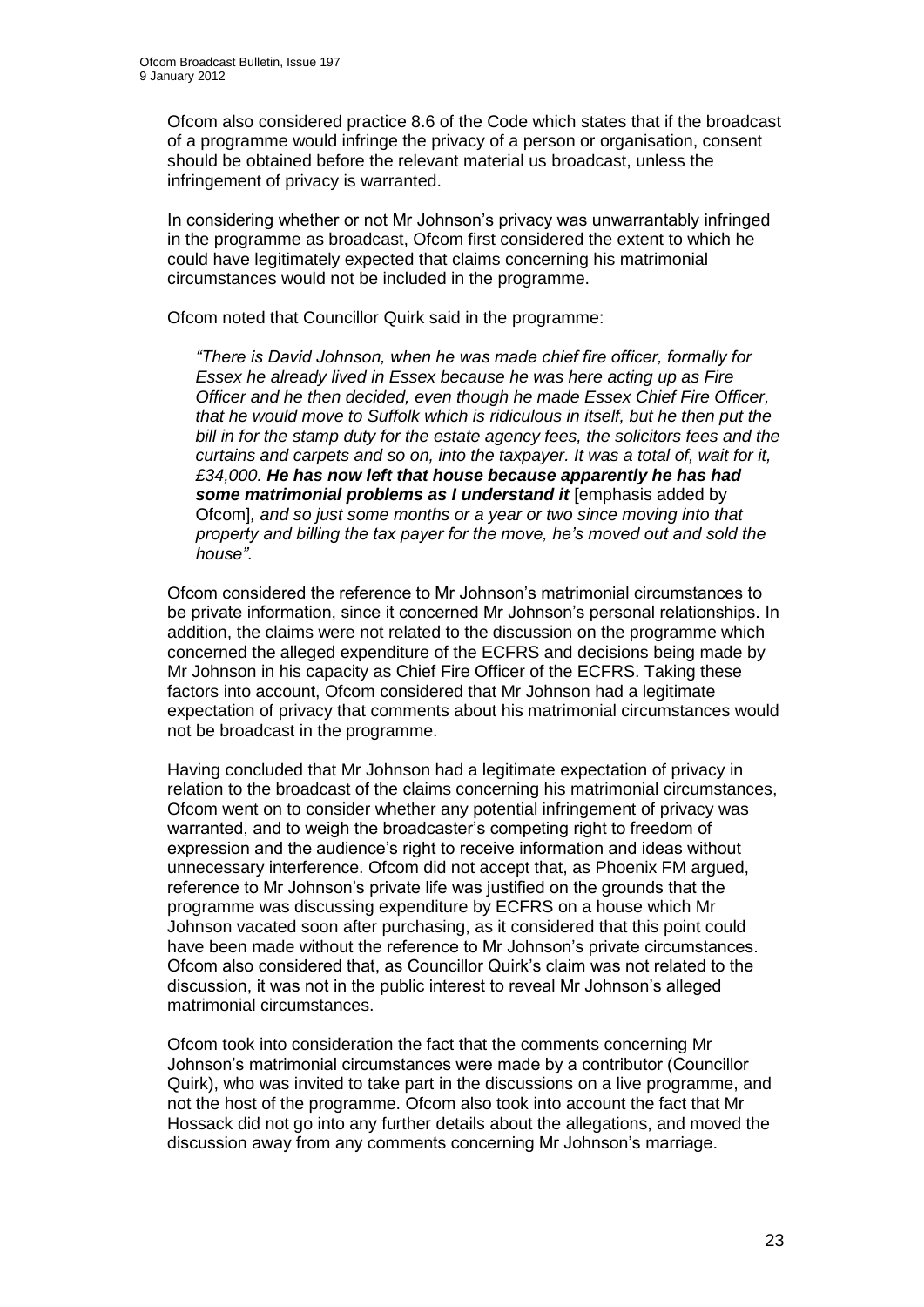However, in Ofcom"s opinion, because there was no public interest justification for the intrusion into Mr Johnson's privacy and the allegations made were of a deeply personal nature and unfounded, Ofcom considered that Mr Johnson"s legitimate expectation of privacy was not outweighed by the broadcaster's right to freedom of expression.

Taking the above factors into account, and balancing Mr Johnson"s legitimate expectation of privacy against the broadcaster's right to freedom of expression, Ofcom considers that there has been an unwarranted infringement of Mr Johnson's privacy.

**Accordingly, Ofcom has upheld in part Mr Johnson's complaint of unfair treatment and unwarranted infringement of privacy in the broadcast of the programme.**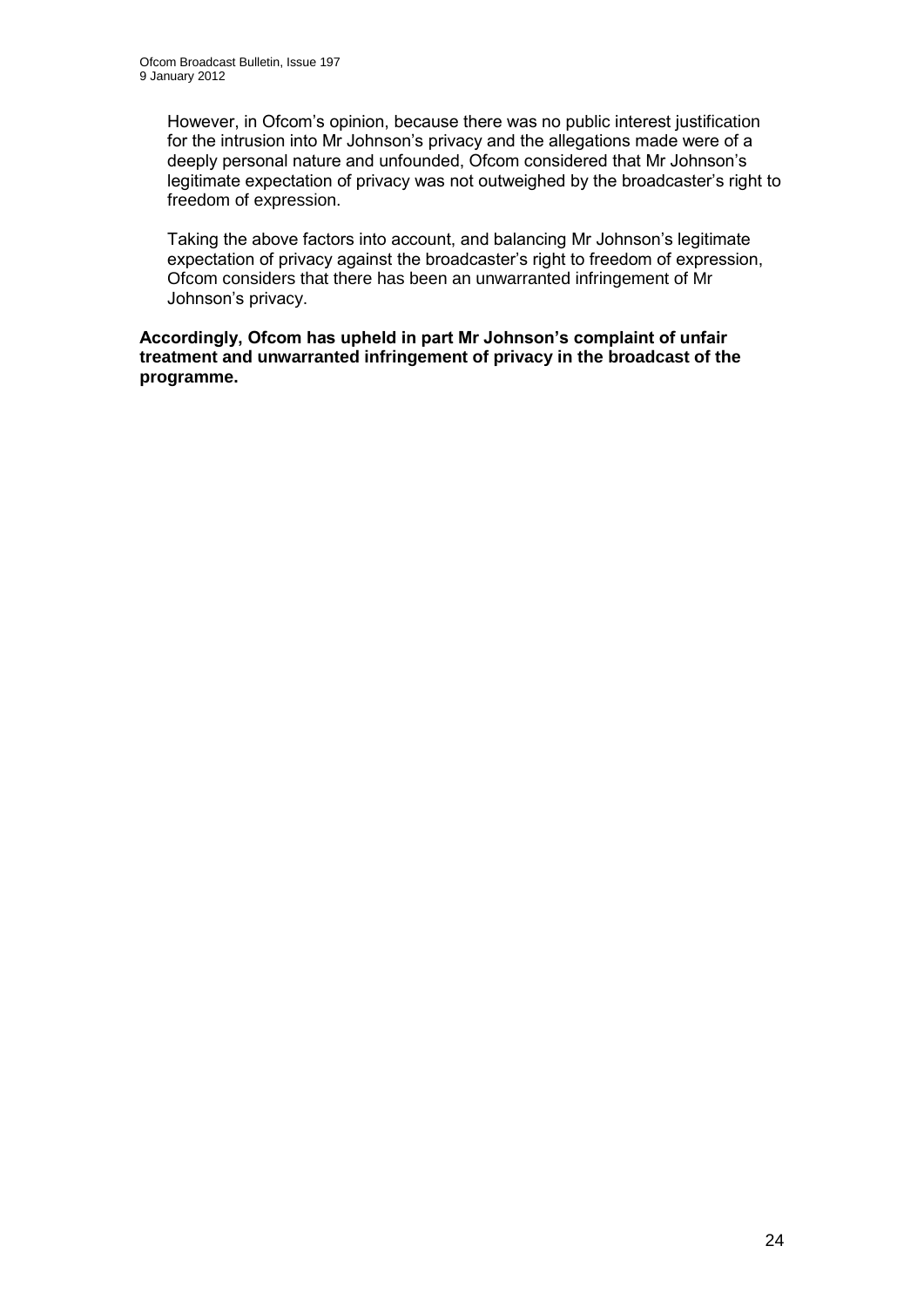# **Not Upheld**

## **Complaint by Mr Mel Bouzad**

*The One Show, BBC 1, 19 May 2011*

**Summary**: Ofcom has not upheld Mr Mel Bouzad"s complaint of unjust or unfair treatment in the programme as broadcast.

This edition of the programme featured two couples who were dissatisfied with the photographs that had been taken at their weddings. The company that was hired to take the photographs belonged to Mr Bouzad. One of the couples said that the quality of the photographs was so bad that they did not want to show them to anyone. Another couple complained that a different photographer was sent to their wedding when they were expecting Mr Bouzad to attend. The programme also included the opinion of two experts in photography who had been sent unedited versions of the photographs that were taken.

Mr Bouzad complained to Ofcom that he was treated unjustly or unfairly in the programme as broadcast.

Ofcom found that the broadcaster had taken reasonable care to satisfy itself that the material facts were not presented, omitted or disregarded in a way that portrayed Mr Bouzad unfairly in the programme as broadcast.

#### **Introduction**

On 19 May 2011, BBC 1 broadcast an edition of its weekday evening magazine programme "*The One Show*". The programme included an item that reported the experiences of a number of couples who were dissatisfied with the quality of the photographs taken at their weddings and the overall service they received.

One couple, Mr and Mrs Ball, showed photographs of their wedding day. Mr Ball said they had booked Mr Mel Bouzad as their wedding photographer, but the result was a wedding album they did not really show to anybody. Another couple, Mr and Mrs Thompson, said that Mr Bouzad had failed to attend their wedding despite having confirmed that he would be taking the photographs himself. The reporter stated:

*"It appears that Mel Bouzad makes a habit of not getting to the church on time. Four other couples told us though they booked him someone else turned up"*.

Mr and Mrs Thompson expressed their disappointment with the photographs that were taken by the other photographer, and criticised: *"bad lighting"*; people looking away from the camera; and *"lack of direction"* from the photographer*.* 

The reporter then stated that all the photographs were sent to two experts who commented that the quality was what would be expected *"of someone with limited experience of wedding photography".* The reporter stated that:

*"Mr Bouzad strongly refutes that the photos are sub standard. He claims once edited, they would be fine".* 

Mr and Mrs Ball said that Mr Bouzad had been aggressive towards them on their wedding day and afterwards to such an extent that they made a complaint about his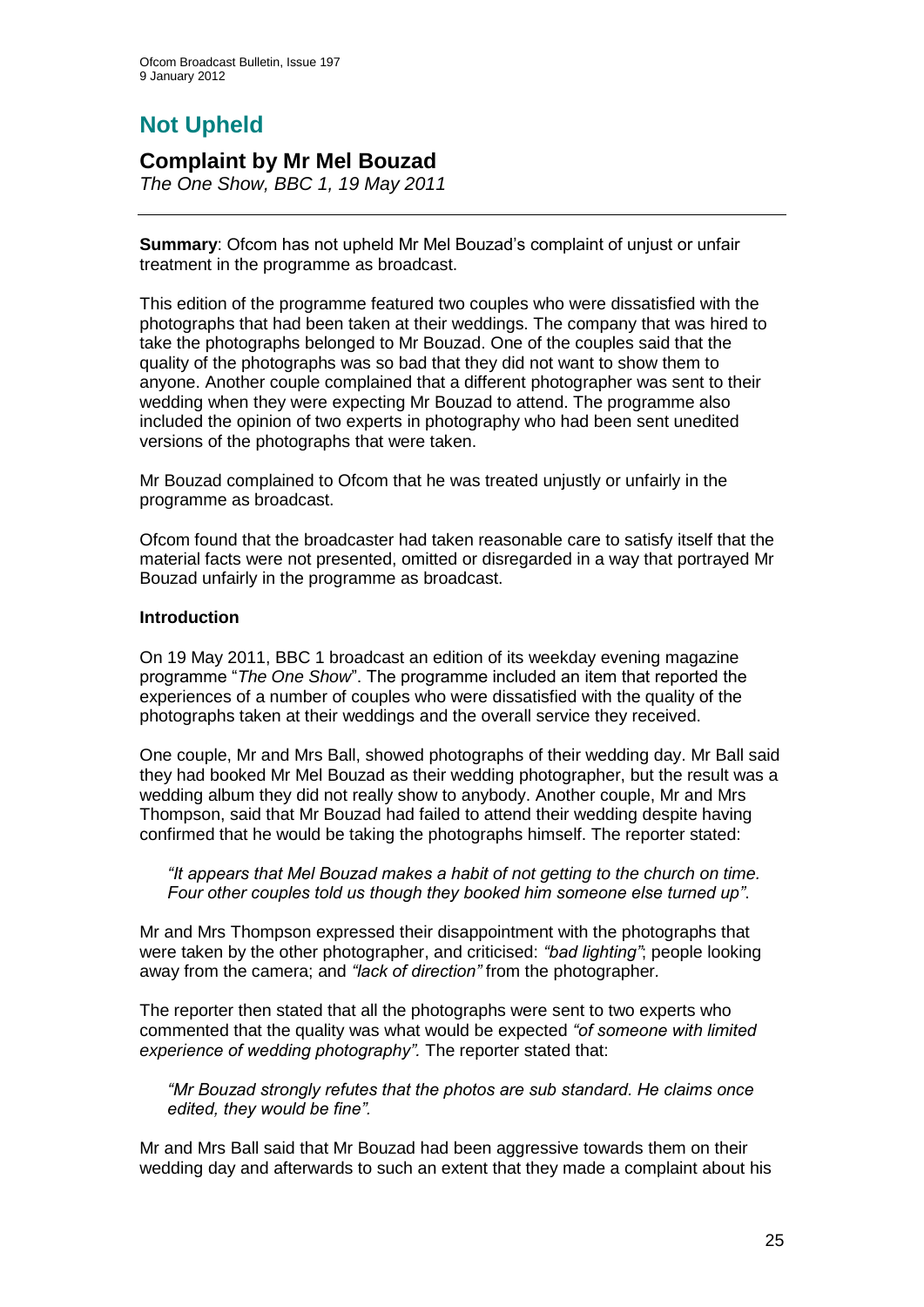behaviour to the police. The programme also referred to five other couples who stated that Mr Bouzad had been rude to them. The reporter said that Mr Bouzad denied any rude or abusive behaviour and was unaware of any report being made to the police.

The programme stated that Mr and Mrs Thompson: had taken legal action against Mr Bouzad"s company, Hampshire and Dorset Weddings Limited; were awarded most of their money back because the company did not turn up to court; and, were still waiting to be paid. The reporter went on to state that eight County Court Judgments ("CCJs") had been issued against Hampshire and Dorset Weddings Limited and that Mr Bouzad no longer traded as Hampshire and Dorset Weddings Limited. The reporter said that the programme makers had also spoken to couples who were not satisfied with the service they had received from Mr Bouzad"s new company, H and D Wedding Photography, and that Bournemouth Trading Standards were taking action against Mr Bouzad after receiving a *"staggering forty complaints about his companies"*.

The reporter summarised responses from Mr Bouzad as follows:

*"Mr Bouzad says he has been a photographer for fifteen years and is very proud of his reputation...has been involved in seven hundred weddings with many happy customers…been used as an expert for wedding magazines*...*admits that due to unforeseen personal circumstances he was not able to attend a small portion of weddings"*.

The reporter said that Mr Bouzad explained that he always tried to find a suitable replacement and that he:

*"...apologises for the upset caused to Mr and Mrs Thompson but that the replacement photographer that was sent had 25 years worth of experience"*.

The programme stated that Mr Bouzad was challenging the CCJs. It also said that Mr Bouzad said he had sent a replacement album to Mr and Mrs Ball, but that they said that this was not the case. The item concluded with the reporter stating that the National Wedding Show had contacted the programme to say it had terminated its contract with Mr Bouzad following a number of complaints it had received about him or his company.

The programme included a still photograph of Mr Bouzad and library footage of Mr Bouzad from a programme in which he had been interviewed by the BBC about his work as a celebrity photographer.

#### **Summary of Mr Bouzad's Complaint and the BBC's Response**

Mr Bouzad complained that he was treated unfairly or unjustly in the programme as broadcast in that:

- a) Material facts were presented and disregarded in the programme in a way which resulted in an unfair portrayal of Mr Bouzad. In particular:
	- i) Mr Bouzad was personally judged on Mr and Mrs Ball"s album when in fact there had been a printing problem and Mr Bouzad had not had an opportunity to view the album before it was sent to them. He had offered a replacement album but this was not mentioned in the programme.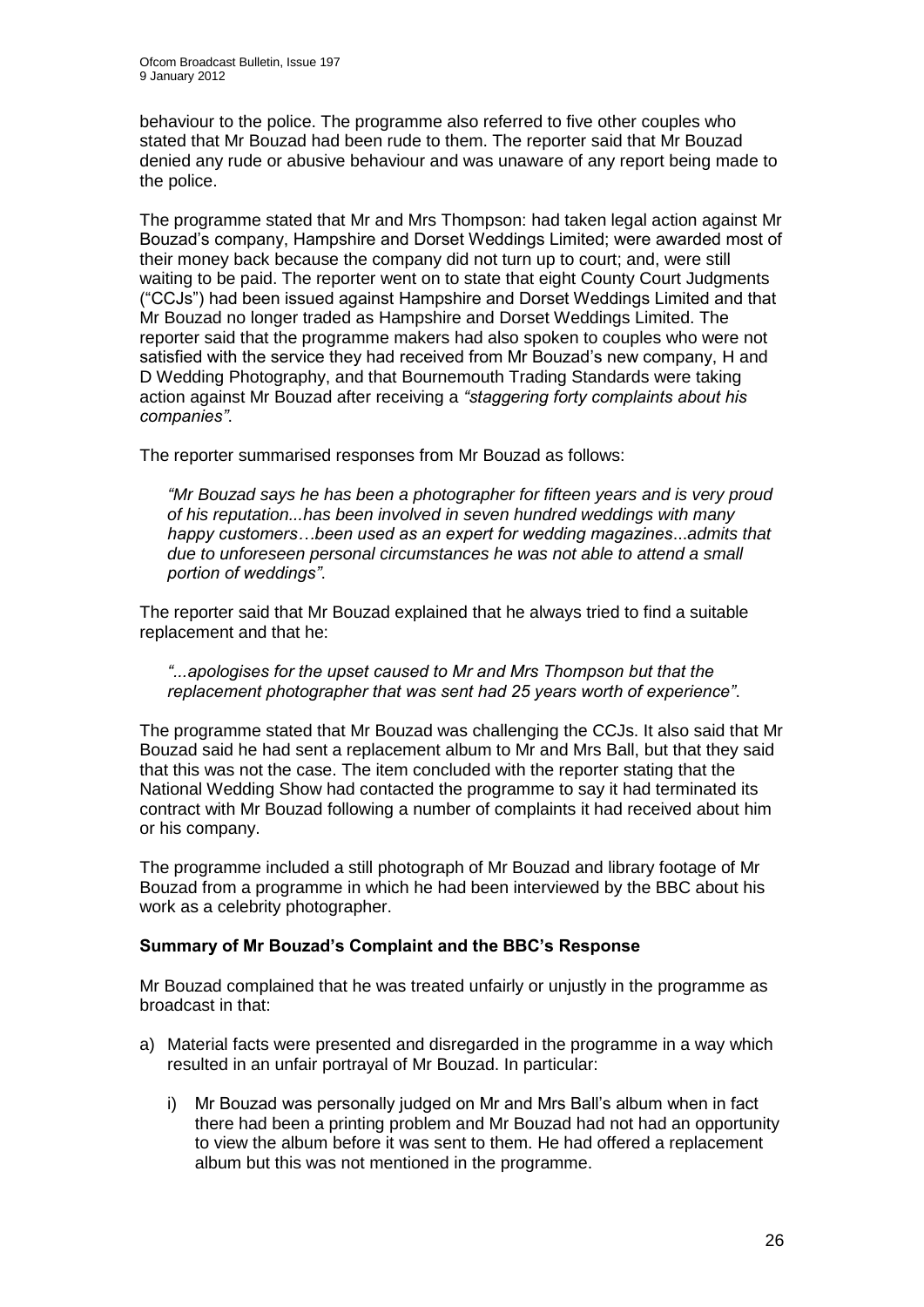In response the BBC stated that the criticisms of Mr Bouzad and his companies were put to him beforehand and in the BBC"s view Mr Bouzad had ample opportunity to respond to them. The BBC stated that at no point before the broadcast of the programme did Mr Bouzad claim there had been *"a printing problem"* with Mr and Mrs Ball"s album. The BBC stated that in any event it was clear from the comments made by Mr and Mrs Ball in the programme that their dissatisfaction arose from features of Mr Bouzad"s work which were independent of any printing problem and could not be corrected by any printing technique.

In relation to the offer of a replacement album, the BBC stated that this was reflected in the programme by the reporter, following a letter the programme makers received from Mr Bouzad"s solicitor. The letter stated that Mr Bouzad had already offered to replace the album on the condition that the couple send the original album back to him. The letter then stated that to date Mr Bouzad had not received the album from Mr and Mrs Ball. The BBC said that it was not clear to Mr and Mrs Ball that they had received a conditional offer of a replacement album and referred to a number of emails between the couple and Mr Bouzad. The BBC stated that if there was a misunderstanding then Mr Bouzad did not make any effort to clarify the situation.

ii) Mrs Ball incorrectly stated that Mr Bouzad was rude to her.

In reply, the BBC said that programme included a statement from Mrs Ball saying that Mr Bouzad had become so aggressive that they had to report this to the police. However the BBC said that Mrs Ball"s statement was immediately followed by a statement in which Mr Bouzad denied being aggressive and said that he was unaware of any report being made to the police. The BBC said that, although the matter was probably not susceptible to conclusive proof, Mrs Ball"s account was supported by the fact that she and her husband had a crime reference number in relation to their report concerning Mr Bouzad, and also by the fact that, as reported in the programme, five out of six other couples also reported similar behaviour on Mr Bouzad"s part. The BBC went on to say that a further five couples had contacted the programme makers since transmission to report that Mr Bouzad behaved rudely or aggressively towards them.

iii) Mr and Mrs Thompson had been informed that Mr Bouzad may not be able to personally attend their wedding and that a replacement photographer may be sent and they were aware that his company had a team of photographers.

The BBC stated in response that Mr and Mrs Thompson had no reason to doubt that Mr Bouzad himself would be the photographer at their wedding. The BBC said that Mr and Mrs Thompson sent an email to Mr Bouzad asking if it would be possible to send some photos via email of the actual photographer who would be attending their wedding, to which Mr Bouzad replied stating that it would be him who would cover the wedding. The BBC stated that the email exchange continued between the couple and Mr Bouzad and nothing in those exchanges hinted that there would be anyone but Mr Bouzad taking the photographs.

iv) The programme stated that Bournemouth Trading Standards had received a number of complaints, but in fact they were enquiries.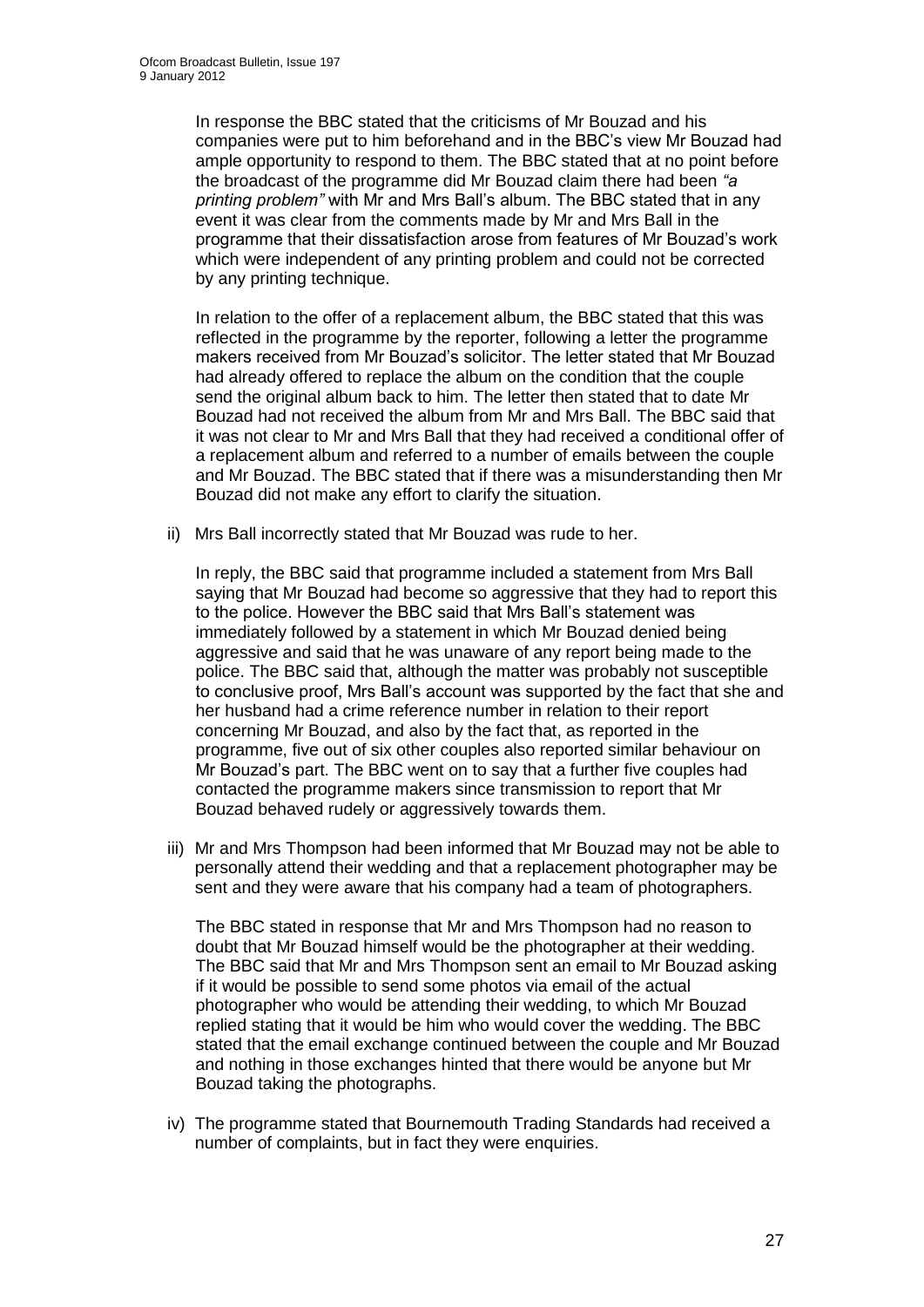The BBC said that the programme makers had received confirmation (via a Freedom of Information request) that *"approximately 40 complaints"* had been made against both Hampshire and Dorset Weddings Limited and H & D Wedding Photography.

v) The photographs the programme makers sent to be judged by the expert were on the unedited CD. The programme makers did not allow the edited versions to be sent to the expert and did not afford Mr Bouzad the opportunity to view or comment on the reports on the unedited CDs.

In reply, the BBC stated that both experts reviewed both the edited and unedited versions of Mr and Mrs Ball"s photographs. In relation to the photographs on Mr and Mrs Thomson"s CD, the experts were aware that the versions they were reviewing were the unedited versions as there were no edited versions available. The BBC said that the programme made it clear that it was not Mr Bouzad who had taken the photographs of Mr and Mrs Thompson"s wedding and it was apparent from Mr Bouzad"s denial which was reported in the programme that at least some of the photographs that the experts had seen were unedited. However, in the BBC"s view the nature of the expert"s criticism made it clear that they were not contingent on whether the photographs were viewed in edited or unedited form. The BBC said that the substance of the expert"s criticism was put to Mr Bouzad (via his solicitor).

vi) The expert judged Mr Bouzad personally on some of the photographs of Mr and Mrs Thompson"s wedding, when in fact these were taken by other photographers.

The BBC said in response that the programme made it entirely clear that Mr Bouzad had not taken the photographs in question and in fact this was the point being made in the complaint by the Thompsons. The BBC added that if viewers were to interpret the expert"s comments as an adverse reflection on Mr Bouzad"s company, then it would be no more than the facts warranted because it was his company that had provided the unsatisfactory service.

vii) One of the couples shown in the programme had in fact left a positive review on the company"s Facebook page.

The BBC said that this related to Mr and Mrs Gaston who had contacted the programme makers before transmission and who were seen in a shot of still photographs, but were not identified or otherwise featured in the programme. The BBC said that the positive comment left by Mrs Gaston related to the wedding day itself and that the couple became dissatisfied with the service because they were still awaiting the delivery of eight "flick books".

viii)Mr Bouzad was linked to the Hampshire and Dorset Weddings Limited CCJs when in fact he was no longer a director of the company. In any event, he said that most of the CCJs related to magazine advertisements rather than weddings.

The BBC" response stated that although Mr Bouzad resigned his directorship of Hampshire and Dorset Weddings Limited, he is still listed at Companies House as the sole shareholder in the company and whilst the company is no longer trading, it is not defunct and efforts to liquidate it having been stayed as a result of objections by creditors. The BBC added that as recently as 27 April 2011, Mr Bouzad signed an application on behalf of Hampshire and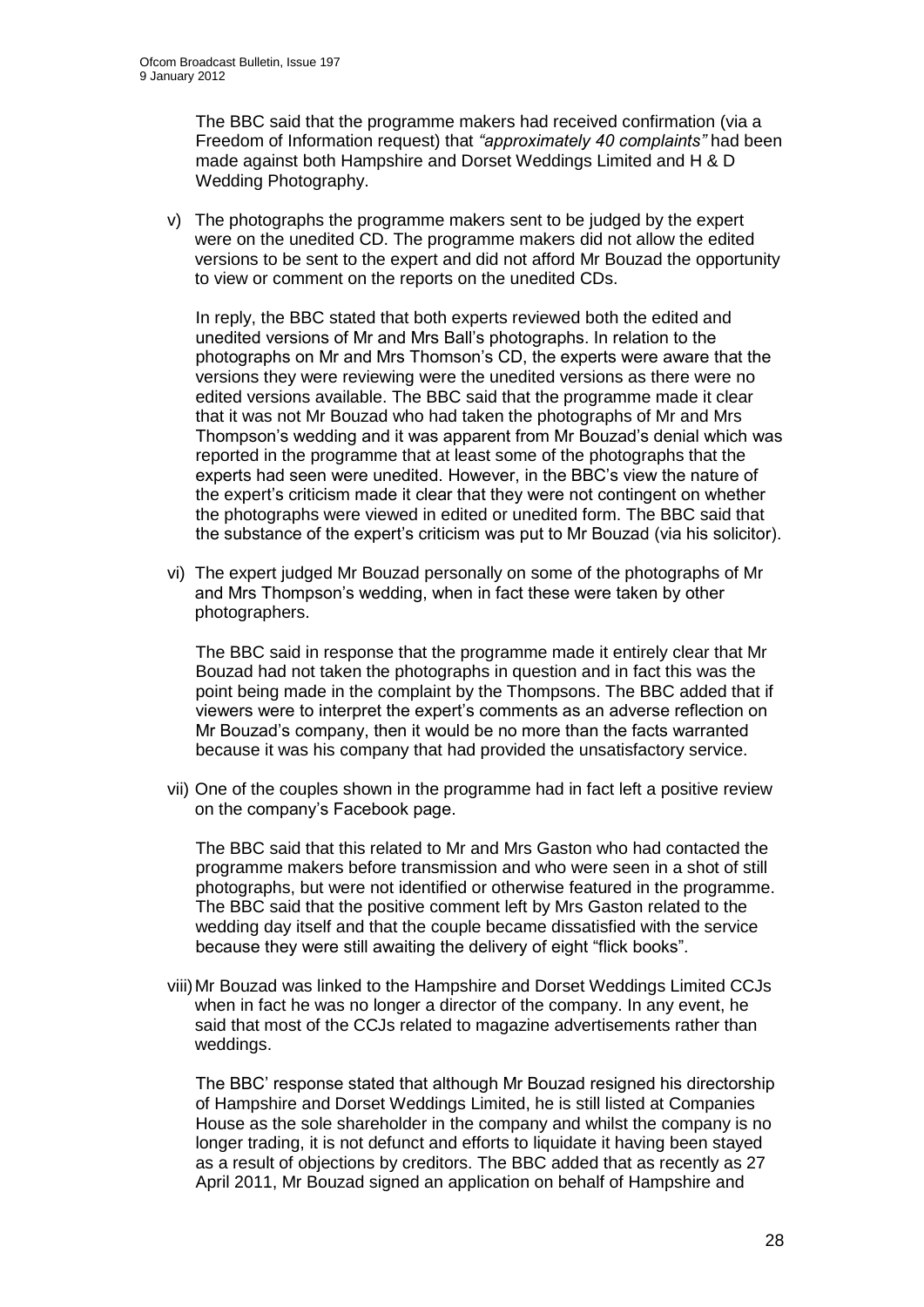Dorset Weddings Limited to Gloucester Crown Court for a judgment in favour of Mr and Mrs Thompson to be set aside. Further, Mr Bouzad"s current company (H and D Wedding Photography) trades from the same premises as did Hampshire and Dorset Weddings Limited. In light of this, in the BBC"s view there was no unfairness to Mr Bouzad in linking him with the CCJs that were made against that company. In addition, in the BBC"s view there was no unfairness in not stating that most of the CCJs related to magazine advertisements rather than weddings, because an accumulation of unpaid CCJs, for whatever reason they may have been incurred, was a cause of concern and a matter of legitimate interest to actual and potential clients.

ix) The programme's reference to 40 complaints amounted to only six percent of the weddings that Mr Bouzad and/or his company had attended.

The BBC stated in response that even if they were to accept Mr Bouzad"s figure of six per cent, it would not represent the proportion of his customers who were, to some degree or other, dissatisfied with his service. In the BBC"s view, this six per cent represented only the proportion who were so dissatisfied and so determined to pursue their grievance, as to complain to the Trading Standards authorities. In any event, as the programme suggested, this is an extraordinary figure.

x) The programme wrongly stated that Mr Bouzad made a habit of not turning up to weddings. He said that the company covered weddings all over the UK and therefore had a team of photographers.

In reply, the BBC said that in addition to Mr and Mrs Ball, there were four other couples who had told the programme makers that they had been led to believe that Mr Bouzad would be their photographer, only to find that another photographer arrived on the day. This represented a total of five out of the eight couples that the programme makers spoke to before transmission, which the BBC believed justified the suggestion made in the programme that Mr Bouzad *"makes a habit"* of not attending in person when the couple in question were under the impression that he will be their photographer. The BBC also added that the Hampshire and Dorset Weddings Limited contracts that the programme makers had seen made no reference to *"a team of photographers"*, and that Mr Bouzad had such a team only in the sense that he sub-contracted work to other photographers and therefore, to the best of the BBC and programme maker"s knowledge, there was no other wedding photographer on the staff of Hampshire and Dorset Weddings Limited.

xi) The BBC made Mr Bouzad out to be a poor photographer when in fact he had been a photographer for 15 years.

The BBC stated in reply that the length of time for which Mr Bouzad had been a photographer was immaterial to the issue of fairness. Both couples featured in the programme had complained about the quality of the photographs which has been either taken by Mr Bouzad or provided by his company, as had other couples the programme makers had spoken to. The BBC said that whether or not Mr Bouzad is a "poor photographer" the programme's experts, together with the examples of his work shown in the programme, justified the suggestion that he was a photographer who, on occasion, produced unacceptably poor pictures.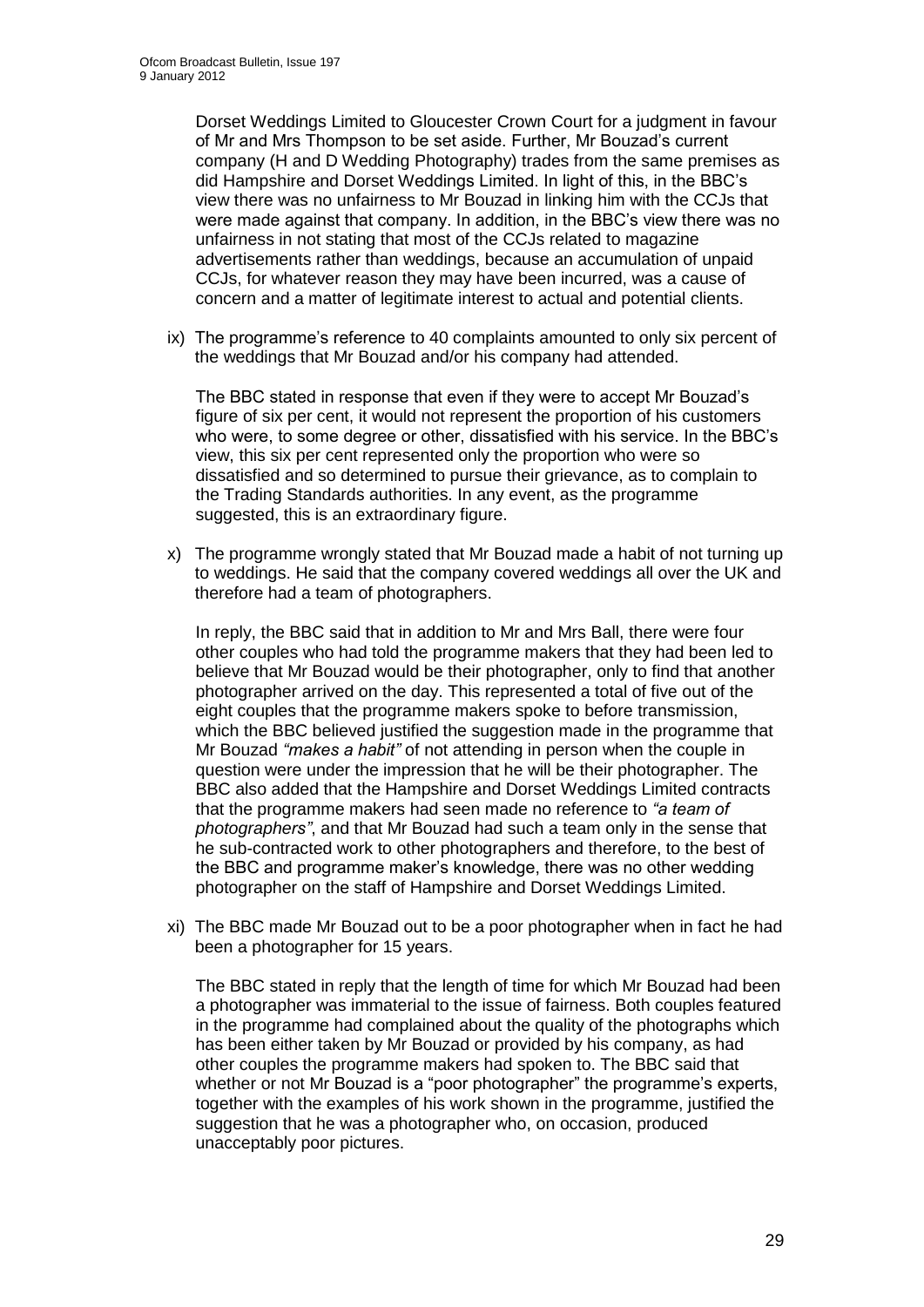xii) Mr Bouzad had pointed out a number of inaccuracies concerning the programme to the series producer but these were not considered.

The BBC stated that the complaint specified no inaccuracies other than those already addressed and the BBC could not identify any others of relevance to the content of the programme alleged in Mr Bouzad"s statement of his complaint.

#### **Decision**

Ofcom"s statutory duties include the application, in the case of all television and radio services, of standards which provide adequate protection to members of the public and all other persons from unjust or unfair treatment and unwarranted infringement of privacy in, or in connection with the obtaining of material in, programmes included in such services.

In carrying out its duties, Ofcom has regard to the need to secure that the application of these standards is in the manner that best guarantees an appropriate level of freedom of expression. Ofcom is also obliged to have regard, in all cases, to the principles under which regulatory activities should be transparent, accountable, proportionate and consistent and targeted only at cases in which action is needed.

In reaching its decision, Ofcom carefully considered all the relevant material provided by both parties. This included a recording of the programme as broadcast and transcript, and both parties' written submissions.

When considering complaints of unfair treatment, Ofcom has regard to whether the broadcaster"s actions ensured that the programme as broadcast avoided unjust or unfair treatment of individuals and organisations, as set out in Rule 7.1 of Ofcom"s Broadcasting Code ("the Code"). Ofcom had regard to this Rule when reaching its decision on the individual heads of complaint detailed below.

a) Ofcom considered Mr Bouzad"s complaint that he was treated unjustly or unfairly in the programme as broadcast, which resulted in an unfair portrayal of Mr Bouzad.

In considering this head of complaint, Ofcom had regard to whether the broadcaster ensured that material facts had not been presented disregarded or omitted in a way which was unfair to Mr Bouzad, as outlined in practice 7.9 of the Code.

The Code recognises the importance of freedom of expression and the need to allow broadcasters the freedom to broadcast matters of genuine public interest. However, in presenting material that could be regarded as amounting to significant allegations, reasonable care must be taken not to do so in a manner that causes unfairness to individuals or organisations.

Ofcom considered the following sub-heads of complaint in order to reach an overall decision as to whether Mr Bouzad was portrayed unfairly in the programme as broadcast.

i) In relation to Mr Bouzad"s complaint that he had been personally judged on Mr and Mrs Ball"s wedding album when in fact there had been a printing problem and that a replacement album was offered by Mr Bouzad but this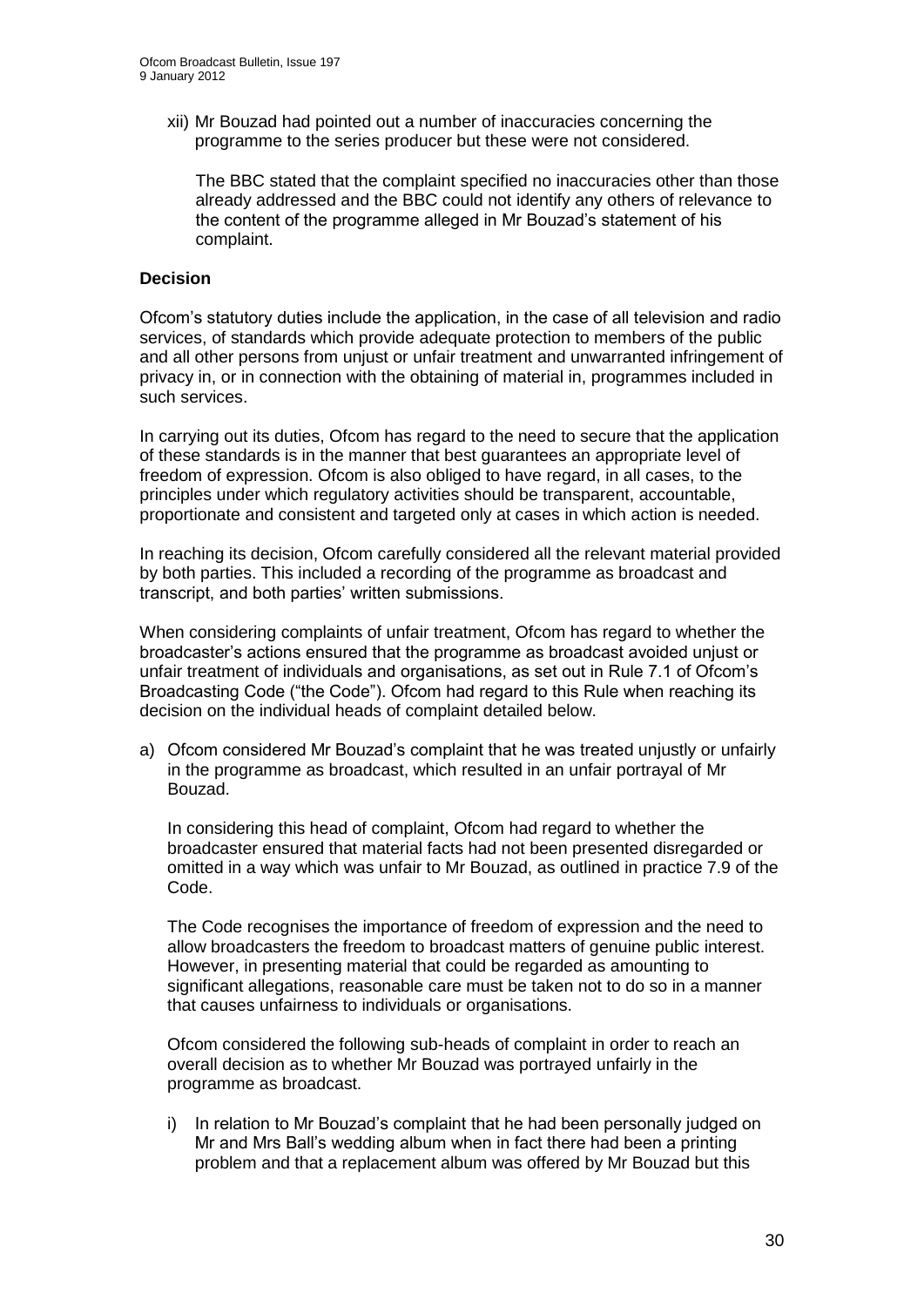was not mentioned in the programme, Ofcom noted the following in the programme:

- Commentary: *"Back from the States, Mel Bouzad turned his hand to weddings and set up Hampshire and Dorset Weddings Limited. Jackie and Adam* [Mr and Mrs Ball] *handed the company £750 to capture their big day in an album. Something they now regret.*
- Mr Ball: *There is not a good shot of me and the family at all and at no time* [did Mr Bouzad] *get us to re-stage the picture or take the picture again*.
- Mrs Ball: *It"s disgraceful, you get through the whole day without realising that you had your eyes shut, when you"ve got a camera that you can see the pictures you"re taking, how can you miss that?"*

Ofcom recognised that selecting and editing material for inclusion in a programme was an editorial decision for the programme makers and the broadcaster but that such editing should be done in a fair manner.

Ofcom considered that viewers would have regarded Mr Bouzad as being responsible for the dissatisfaction that Mr and Mrs Ball experienced with their wedding album. Ofcom also considered that the source of their discontent with the album was related to how the pictures were taken at the time and were therefore not associated with a printing problem. In Ofcom's view, printing issues did not appear to be relevant to the matters being discussed in the programme, and it was therefore not incumbent on the broadcaster to mention a printing problem. Ofcom therefore considered that, as the printing problem was not a material fact in relation to the issues that were being discussed by the Mr and Mrs Ball, there was no unfairness to Mr Bouzad in the way this was presented.

In relation to the offer of a replacement album which Mr Bouzad stated was not mentioned in the programme, Ofcom noted that towards the end of the relevant section of the programme, the reporter stated the following:

*"*[*Mr Bouzad] says he did offer Mr and Mrs Ball a replacement album when they complained but the couple says that was not the case*.*"*

Ofcom noted that the offer of a replacement album was referred to in the programme. In addition, in light of the emails between Mr and Mrs Ball and Mr Bouzad which the programme makers had seen, it was clear that there was some confusion over whether a replacement album had in fact been sent to the couple. Therefore, Ofcom considered that it was legitimate for the programme makers to reflect both Mr Bouzad"s point that he had sent a replacement album and also Mr and Mrs Ball"s view that he had not.

In conclusion, Ofcom considered in relation to this aspect of the complaint that the programme makers had taken reasonable steps to satisfy themselves that material facts had not been presented in a way that was unfair to Mr Bouzad.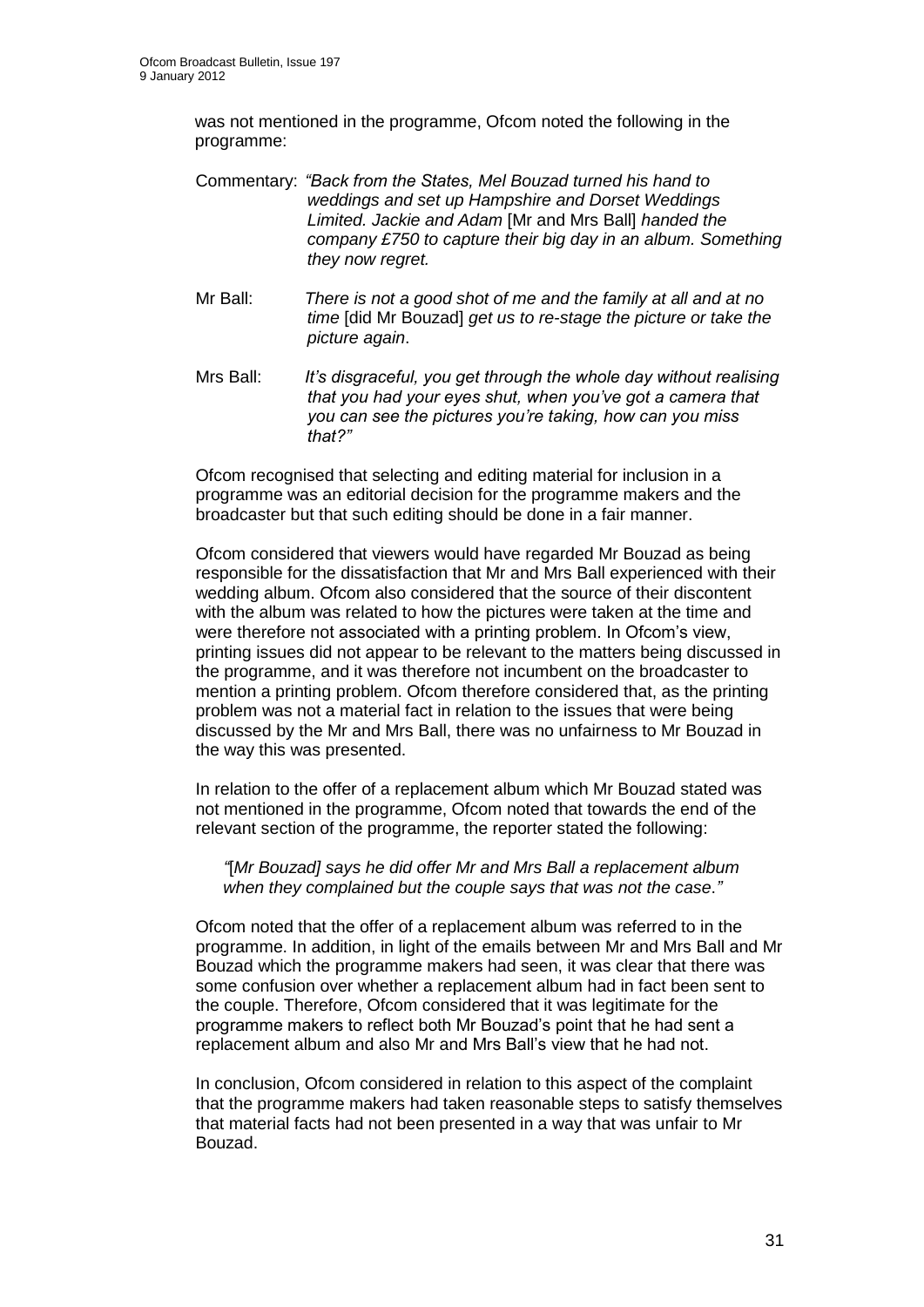ii) Ofcom then went on to consider the complaint that Mrs Ball incorrectly stated that Mr Bouzad was rude to her.

Again, Ofcom recognises that programme makers and broadcaster can legitimately select whether to include or not include information or material in a programme. Ultimately this is an editorial decision for broadcasters to make prior to broadcasting the programme, however broadcasters must ensure that material facts are presented fairly.

Ofcom noted the following in the programme:

- Commentary: *"We"ve spoken to another six unhappy couples and all but one of them says Mel Bouzad was rude to them. Jackie and Adam say he was aggressive on the day of the wedding and afterwards.*
- Mrs Ball: *When we dared to complain he then got very aggressive and abusive to the point that we"d reported it to the police.*
- Commentary: *Mr Bouzad adamantly denies any alleged rude or abusive behaviour and says he"s unaware of any report being made to the police".*

Ofcom considered that viewers would have understood from this exchange that some disagreement had taken place between Mr and Mrs Ball and Mr Bouzad and that there were conflicting views between them as to the extent of this disagreement.

Ofcom went on to consider whether the broadcaster had taken reasonable steps to satisfy itself that material facts had not been presented, disregarded or omitted in a way that was unfair to Mr Bouzad.

Ofcom observed that in the statement Mr Bouzad provided to the programme makers, the following was stated:

*"With regards Mr and Mrs Ball, Mr Bouzad adamantly denies the comments that he is alleged to have made. At no time on the couple"s wedding day did he use the abusive language alleged or act rudely to guests. Notwithstanding a number of emails being sent, no issue or complaint was ever raised by the couple concerning any alleged comments/rude behaviour such that this is the first he is aware of these allegations*.*"*

Ofcom took note of the fact that the programme makers had been provided with a crime reference number from Mr and Mrs Ball in relation to Mr Bouzad"s alleged aggressive behaviour. The other five couples featured in the programme also detailed similar behaviour. Further, we took the view that Mr Bouzad"s statement was also taken into account and the commentary provided in the programme reflected that Mr Bouzad *"adamantly"* denied any rude or aggressive behaviour. As a result, viewers would have been left in no doubt as to Mr Bouzad"s position in relation to the claims that were being raised in the programme.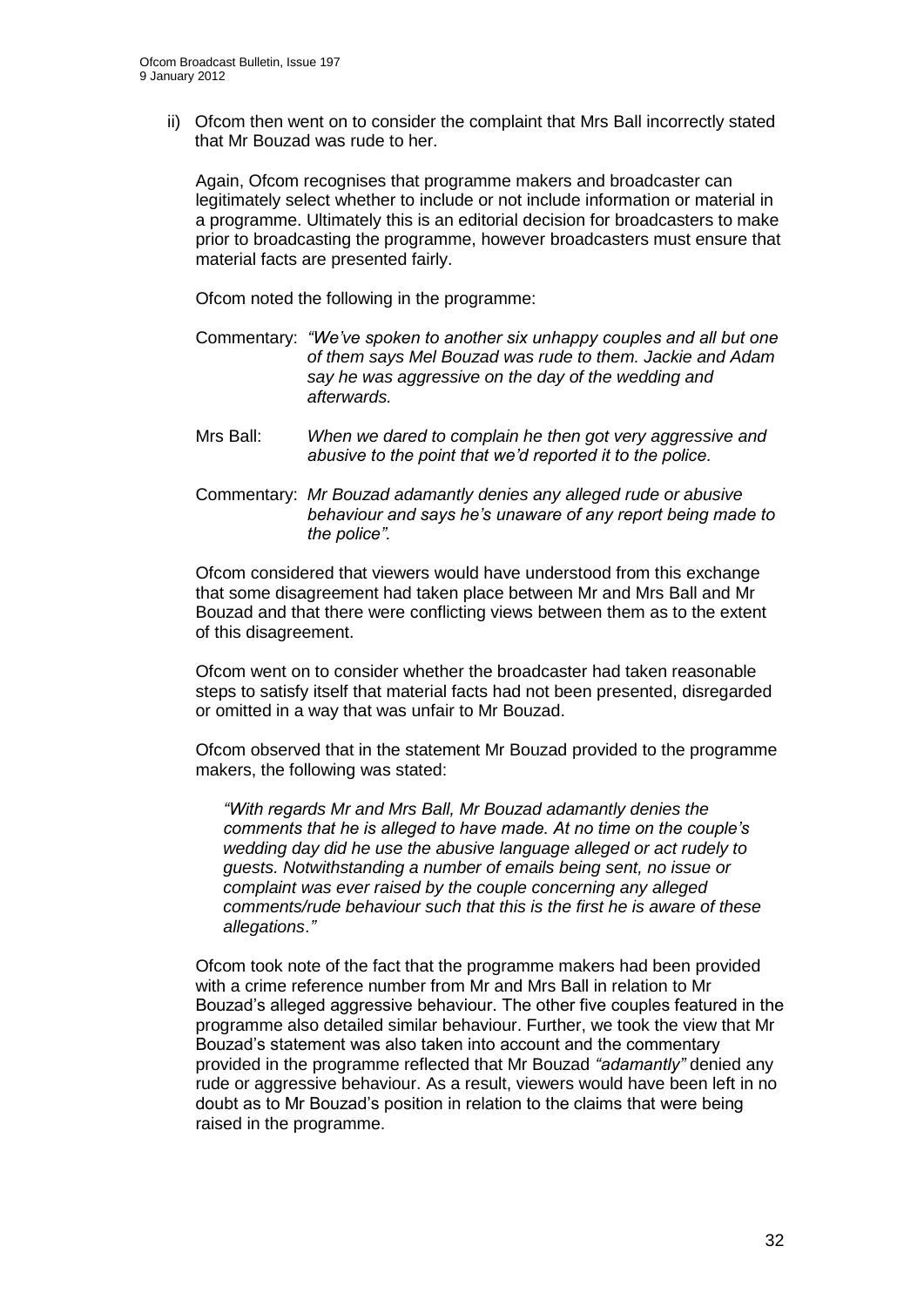Therefore, in Ofcom"s view, the programme makers had taken reasonable care to satisfy themselves that the programme presented the facts related to sub-head ii) of the complaint in a way that was not unfair to Mr Bouzad.

iii) Ofcom considered the complaint that Mr and Mrs Thompson had been informed that Mr Bouzad may not be able to personally attend their wedding and that a replacement photographer may be sent and they were aware that his company had a team of photographers.

As already observed in sub-head ii) above, Ofcom recognises that while programme makers and broadcasters have editorial discretion as to what material to include in a programme, there is an obligation on them to ensure that material facts are presented fairly. Therefore, Ofcom considered whether stating that Mr Bouzad did not personally attend Mr and Mrs Thompsons" wedding was presented in a way that was unfair to him.

Ofcom noted the following commentary made in the programme:

- Commentary: *"Tracie and Luke Thompson paid £900 to Hampshire and Dorset Weddings Limited to record their big day. They liked Mel Bouzad"s photos on his website and he confirmed he"d be taking the photos himself.*
- Mrs Thompson: We"d *spoken to him the day before on the phone; there was no - he didn"t say that it wasn"t going to be him. I said to him I"ll see you tomorrow and he didn"t turn up, we had another man come to the door".*

In considering whether programme makers had taken reasonable care to satisfy themselves that material facts had been presented in a way that was not unfair to Mr Bouzad, Ofcom took into account the information that was available to the programme makers at the time. In particular, Ofcom noted the following email exchange between Mr Bouzad and Mr and Mrs Thompson:

- Mrs Thompson: "Hi I am just emailing to enquire as to whether it would be possible to be sent some photos via email taken by the actual photographer who will be photographing our wedding".
- Mr Bouzad: "Hello am going to cover your wedding all the pictures on the site are mine talk soon Mel".

Ofcom considered the above correspondence to be confirmation that Mr Bouzad would be attending Mr and Mrs Thompson"s wedding and also be taking the photographs. In Ofcom"s view there was nothing in either the above exchange or subsequently which would have altered this position and therefore the programme makers had taken reasonable steps to ensure that these material facts were presented in a way that not unfair to Mr Bouzad.

iv) Ofcom considered the complaint that the programme stated that Bournemouth Trading Standards had received a number of complaints about Mr Bouzad but in fact they were enquiries.

Ofcom considers that the manner in which material and information is obtained in the making of a programme is a matter for the programme makers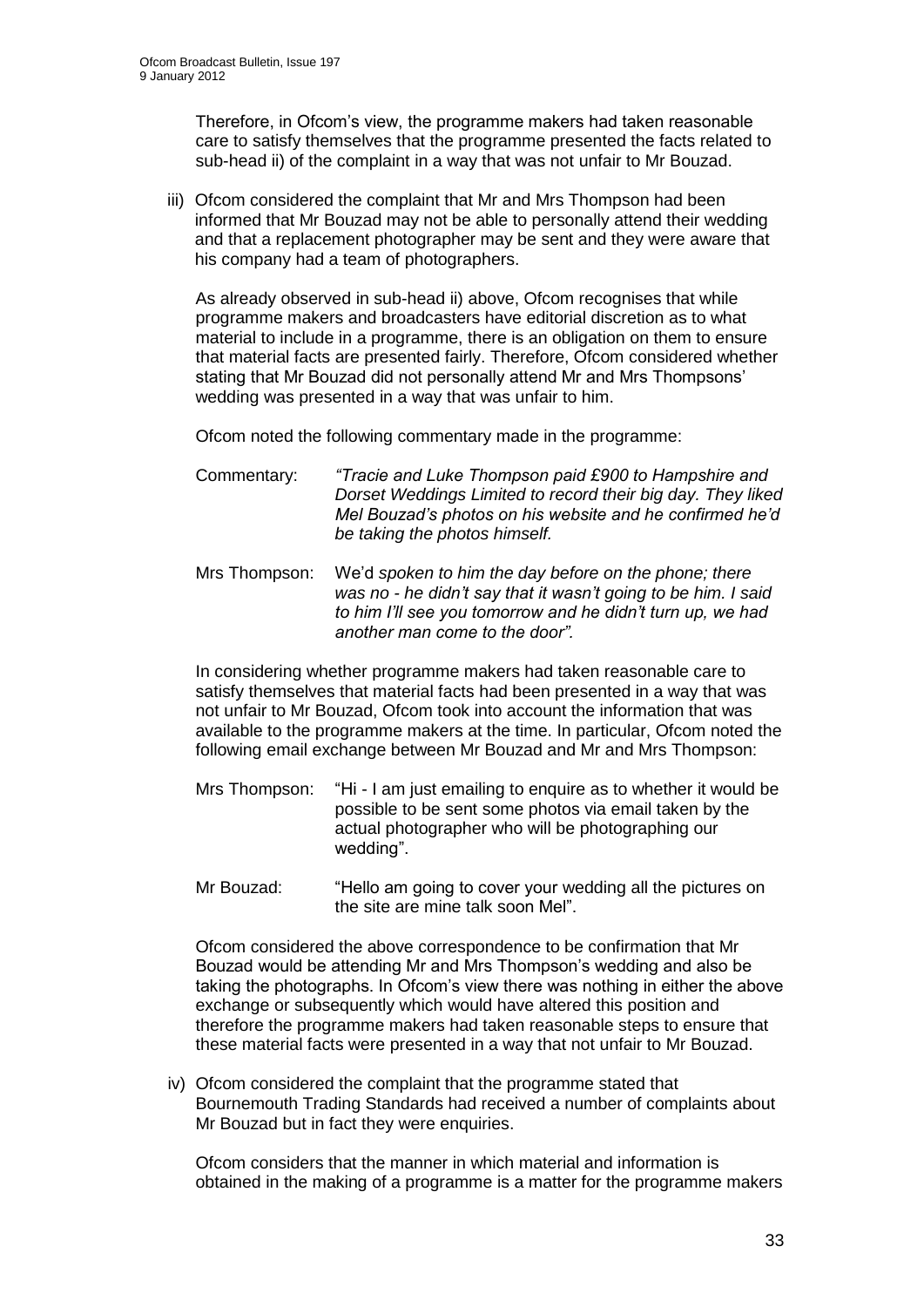and the broadcaster. It is an editorial decision and it would be undesirable, in Ofcom"s view, for programme makers and broadcasters to cede editorial control over the way that material is gathered in the making of a programme. However, the broadcaster must ensure that the manner in which this material is presented in the programme as broadcast is done so in a way that does not result in unfairness to an individual or organisation.

In this context, Ofcom went on to consider whether the presentation of the information provided by Bournemouth Trading Standards to the programme makers as a result of a Freedom of Information request resulted in unfairness to Mr Bouzad.

Ofcom noted the following in the programme:

Commentary: *"Mr Bouzad no longer trades as Hampshire and Dorset Weddings Limited but we"ve spoken to two couples unhappy with the service they got from his latest venture - H and D Wedding Photography. And Bournemouth Trading Standards are taking action under the Enterprise Act after receiving a staggering 40 complaints about his companies".*

Ofcom reviewed the information the programme makers had received from Bournemouth Trading Standards. This showed that Bournemouth Trading Standards were aware of "approximately 40 complaints against Hampshire and Dorset Weddings Limited and H&D Weddings". It also stated that the information was not presented in such a way as to "identify or separate the complaints against the two trading entities or consolidate any possible duplicates".

Ofcom considered that this information made it clear that approximately 40 complaints had been received, although it was possible that the figure might be lower as the complaints had not yet been analysed to see if there was any duplication in the complaints. Further, the information made clear that Bournemouth Trading Standards had received "**complaints**" (emphasis added by Ofcom) and not enquiries as stated in Mr Bouzad"s complaint.

Therefore, taking the above factors into account, Ofcom considered that the programme makers had taken reasonable steps to satisfy themselves that these material facts also had been presented in a way that not unfair to Mr Bouzad.

v) Ofcom next considered the complaint that the photographs the programme makers sent to be judged by the experts were on an unedited CD, the programme makers did not allow the edited versions to be sent to the experts and did not afford Mr Bouzad the opportunity to view or comment on the experts' comments on the unedited CDs.

Ofcom recognised that sending photographs which had not been edited for the purposes of judging the quality of any final photographs made from them has the potential to be unfair. However, in considering this sub-head of complaint, Ofcom"s role was not to establish conclusively from the programme as broadcast or from the submissions provided by the parties the quality of either the unedited or edited versions of the photographs. Instead, Ofcom"s role is to decide whether the broadcaster took reasonable care to present the material facts in a way that was not unfair.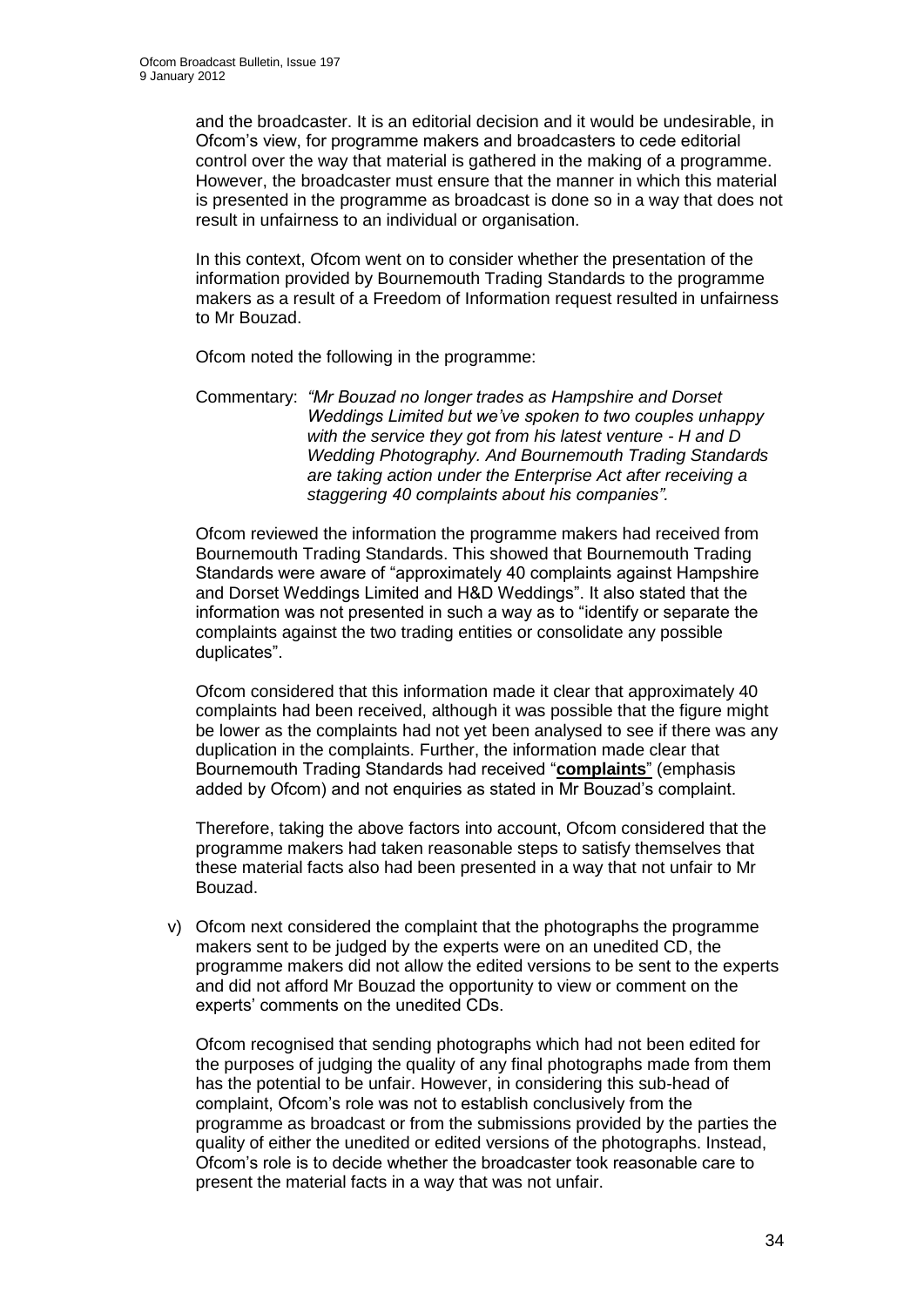Ofcom noted the following commentary in the programme:

Commentary: *"We"ve shown the photos to two experts. They say the standard is what you"d expect of someone with limited experience of wedding photography. One expert says that whilst the images are in focus and properly exposed, this group photo is "very poor indeed" with people lost in the shade, a big group in the sun in the middle and the happy couple hard to spot.* 

> *He also says some shots show a lack of attention to detail. After looking at all of Jackie and Adam"s photos from which they chose their album, they say the photos are unacceptable and show poor understanding of lighting and technique.*

*Mr Bouzad strongly refutes that the photos are sub-standard. He claims once edited, they would be better".*

In Ofcom"s view, the above commentary was concerned with issues that occurred when the photos were being taken, such as how and where people were positioned and the effect of lighting, and as such, could not necessarily be rectified with editing.

In addition, Ofcom considers that the inclusion of Mr Bouzad"s statement that once photos were edited they would have been better, meant that viewers would have been aware that the photographs that were sent to the experts had not already been edited. Further, it was clear from Mr Bouzad"s statement that he had an opportunity to comment on the quality of the photographs that were sent to the experts and his comments were accurately reflected with the inclusion of his statement.

Accordingly, Ofcom considered that the manner in which the experts' comments were presented in the programme was such that the broadcaster had taken reasonable care to ensure that the programme did not present, disregard or omit material facts with regards to sending unedited versions of the photographs to the experts in a way that was unfair to Mr Bouzad.

vi) Ofcom considered the complaint that Mr Bouzad was judged personally on the photographs that were sent to the experts, when in fact these was taken by other photographers.

As already referred to in sub-head iv) above, Ofcom recognises that while programme makers and broadcasters have editorial discretion as to what material to include in a programme, there is an obligation on them to ensure that material facts are presented fairly. Therefore Ofcom considered whether or not the programme presented the material facts in a way that was unfair to Mr Bouzad.

Ofcom noted that one of the issues mentioned in the programme was that Mr Bouzad was not the photographer who attended the wedding. This was stated in the programme as follows:

Commentary: *"It appears Mel Bouzad makes a habit of not getting to the church on time. Four other couples have told us "though they booked him, someone else turned up*.*"*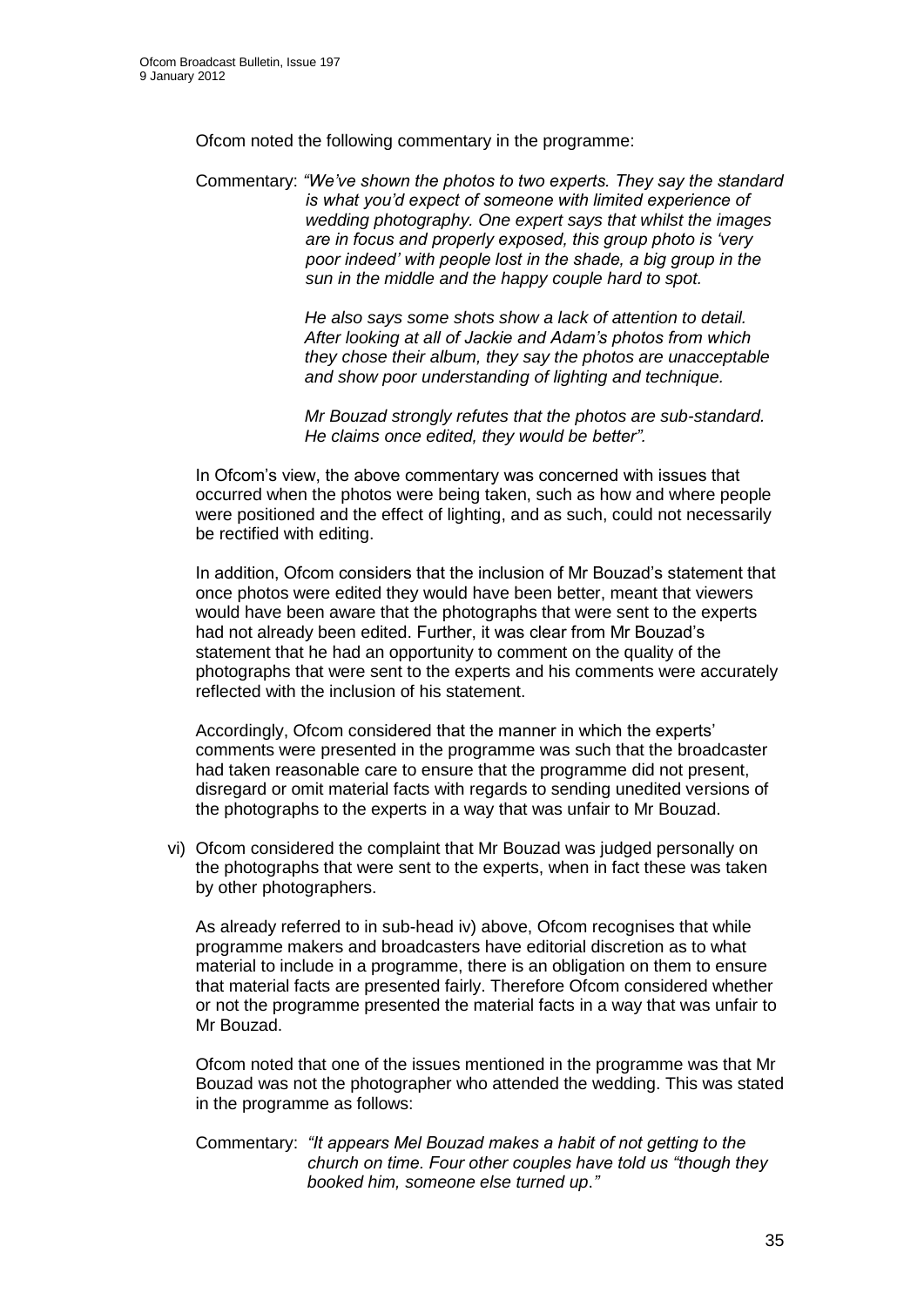*Tracie and Luke were not happy with the photos taken by the different photographer Mel Bouzad had sent".*

Following the above commentary, the programme stated that the photographs were shown to two experts. In Ofcom"s view, it was apparent from the commentary that Mr Bouzad was not at the weddings and therefore it would have been clear to viewers that the photographs would not have been taken by Mr Bouzad. Therefore, Ofcom considered that the programme did not present these facts in a way that was unfair to Mr Bouzad.

vii) Ofcom considered the complaint that one of the couples referred to in the programme had in fact left a positive review on Mr Bouzad"s company"s Facebook page.

There is an obligation on broadcasters to ensure that material facts are not presented, disregarded or omitted in a way that is unfair. Therefore, Ofcom considered whether in deciding not to include the fact that a positive review had been left on Mr Bouzad"s company"s Facebook page, caused unfairness to Mr Bouzad.

Ofcom acknowledged that the BBC"s case was that the review referred to by Mr Bouzad was in fact about the wedding day itself rather than the photographs that were taken, and therefore Ofcom did not consider this to be a material fact relevant to the issue being discussed in the programme. Further, Ofcom noted that Mr Bouzad"s response to the points raised in the programme included the following:

Commentary: *"*[Mr Bouzad] *says he"s been involved in over 700 weddings with many happy customers".*

Therefore, Ofcom took the view that viewers would have been made aware that there were other couples who were happy with the service they had received from Mr Bouzad.

Taking into account that the above factors, Ofcom considered that material facts were not disregarded or omitted in a way that was unfair to Mr Bouzad.

viii)Ofcom went on to consider the complaint that Mr Bouzad was linked to the Hampshire and Dorset Weddings CCJs when in fact he was no longer a director of the company. Further and in any event, most of the CCJs related to magazine advertisements rather than weddings.

As already made clear, programme makers must ensure that they take reasonable steps to satisfy themselves that material facts are not presented, disregarded or omitted in a way that was unfair to an individual.

In considering this particular sub-head of the complaint, Ofcom noted the following section in the programme:

Commentary: *"Tracie and Luke had such difficulty resolving their concerns that they finally took Hampshire and Dorset Weddings to court. As the company didn"t turn up the couple were awarded most of their money back-but they"ve never been paid.*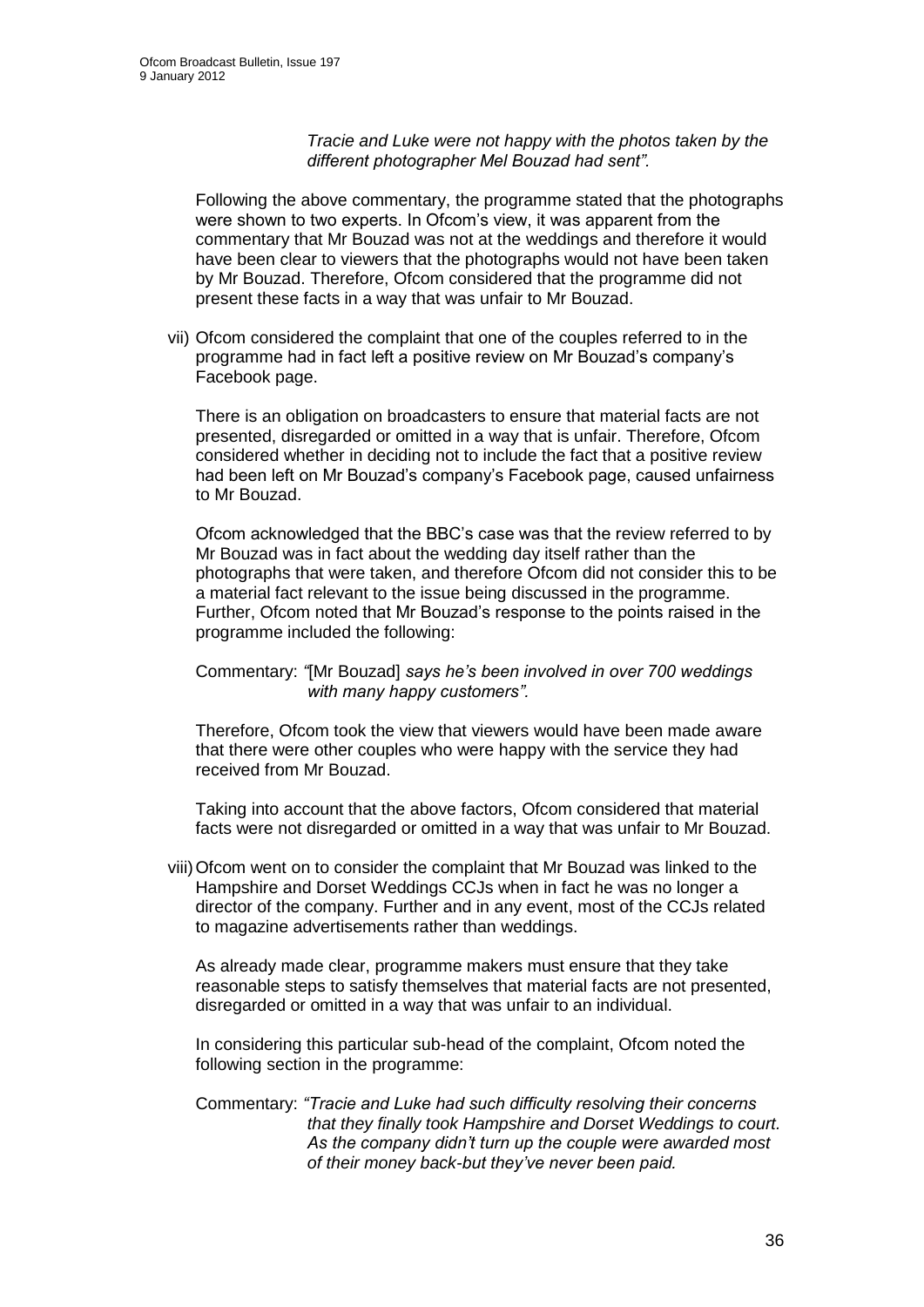*It"s not an isolated case. In all 8, County Court Judgments have been issued against Hampshire and Dorset Weddings Limited and they"ve been ordered to pay a total of nearly £14,000. So far not a penny has been paid"*.

The application notice (dated 27 April 2011) to set aside the CCJ issued by Mr and Mrs Thompson to Hampshire and Dorset Weddings Limited was completed and signed by Mr Bouzad and his position was stated as "majority shareholder". Ofcom also took into account the fact that the programme makers had received confirmation from Companies House that, even though Mr Bouzad had resigned as director of Hampshire and Dorset Weddings Limited, he was still listed as the "sole shareholder". In addition, the programme reflected the relationship between Mr Bouzad and Hampshire and Dorset Weddings Limited by stating that Mr Bouzad *"no longer trades as Hampshire and Dorset Weddings"*.

Ofcom considered that the programme"s reference to *"County Court Judgments issued against Hampshire and Dorset Weddings Limited"* was, in Ofcom"s view, unclear as to what exactly the CCJs related to - magazine advertisements or photography. (This was the only reference made to the CCJs in the programme, apart from Mr Bouzad"s statement made in the programme that he was challenging them).

Ofcom recognises that this had some potential to cause unfairness to Mr Bouzad by not clarifying exactly what parts of the business of Hampshire and Dorset Weddings Limited the CCJs related to. However, CCJs are issued only following due process in the relevant court after a business or individual has not paid a debt or failed to fulfil a legal obligation. The numerous CCJs issued against Hampshire and Dorset Weddings Limited therefore provided some indication as to the financial state of this business and/or the way it was being run. Also, as was clear from sub-heads i) to vii) above, it was clear that the programme had already highlighted evidence of other concerns about the quality of service provided by Mr Bouzad. Consequently, in Ofcom"s view, some imprecision as to whether the CCJs were related to advertisements or to photography at weddings would have been unlikely to have materially and adversely affected viewers" perception of Mr Bouzad in a way that was unfair to Mr Bouzad.

Taking these factors into account, Ofcom considered that reasonable care had been taken to ensure that material facts relating to the CCJs had not been presented, disregarded or omitted in a way that was unfair to Mr Bouzad.

ix) Ofcom considered the complaint that the programme's reference to 40 complaints amounted to only six percent of the weddings that Mr Bouzad and/or his company had attended.

Ofcom has already indicated that in the preceding sub-heads of complaint above that we recognise that programme makers and broadcasters can legitimately select whether to include or not include information or material in a programme. However, such editorial discretion comes with an obligation on broadcasters to ensure that material facts are presented fairly. Therefore Ofcom considered whether the programme's reference to 40 complaints was presented in a way that was unfair to Mr Bouzad.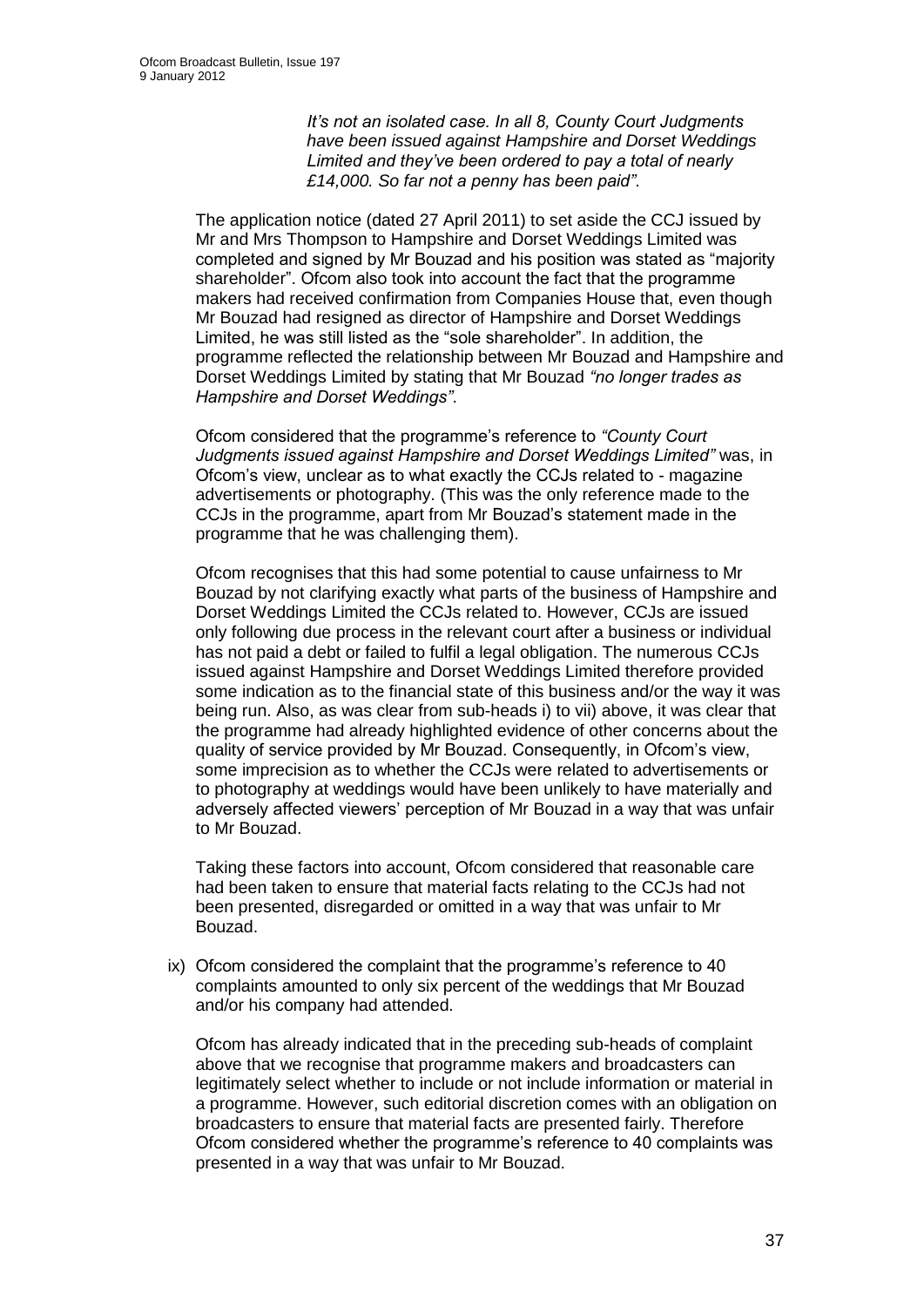As stated above in sub-head iv) of the decision, information from Bournemouth Trading Standards confirmed that 40 complaints had been received about Mr Bouzad and the reference to this in the programme fairly reflected this fact. As a result, Ofcom did not, in the context of the programme which was related to the experience that the couples on the programme had recounted, consider that further analysis of this figure was needed in order to avoid any unfairness to Mr Bouzad.

Further, Ofcom considered that the programme featured two couples and made reference to *"another six unhappy couples"*. The programme also contained Mr Bouzad"s statement that he had been involved with over 700 weddings and had customers who were very satisfied with the service. As a result, Ofcom took the view that viewers would have understood that the 40 complaints may relate only to a small percentage of the weddings that Mr Bouzad attended.

These facts were not therefore presented in a way that caused unfairness to Mr Bouzad.

x) The programme wrongly stated that Mr Bouzad made a habit of not turning up to weddings. He said that the company covered weddings all over the UK and therefore he had a team of photographers.

As stated in previous sub-headings above, Ofcom recognises that programme makers and broadcasters can legitimately select and edit material for inclusion in a programme. However there is an obligation on broadcasters and programme makers to ensure that they take reasonable steps to satisfy themselves that material facts are presented in a way that is not unfair to an individual.

Ofcom noted the following in the programme:

Commentary: *"It appears Mel Bouzad makes a habit of not getting to the church on time. Four other couples have told us that though they"d booked him, someone else turned up. On one occasion the replacement was so late he missed the bride getting ready".*

In considering whether programme makers had taken reasonable steps to satisfy themselves that material facts were presented in a way that was not unfair to Mr Bouzad, Ofcom took account of the fact that five out of the eight couples the broadcaster had spoken to had made reference to the fact that Mr Bouzad had sent a replacement photographer. In addition, Mr Bouzad"s position was also made clear to the viewers with the following statement:

*"*[*Mr Bouzad] admits that due to unforeseen personal circumstances he"s not been able to attend a small number of weddings but says he always tries to find a suitably experienced photographer"*.

Consequently, Ofcom considered that programme makers and the broadcaster had taken reasonable steps to satisfy themselves that material facts were presented in a way that was not unfair to Mr Bouzad.

xi) Ofcom considered the complaint that the BBC made Mr Bouzad out to be a poor photographer when in fact he has been a photographer for 15 years.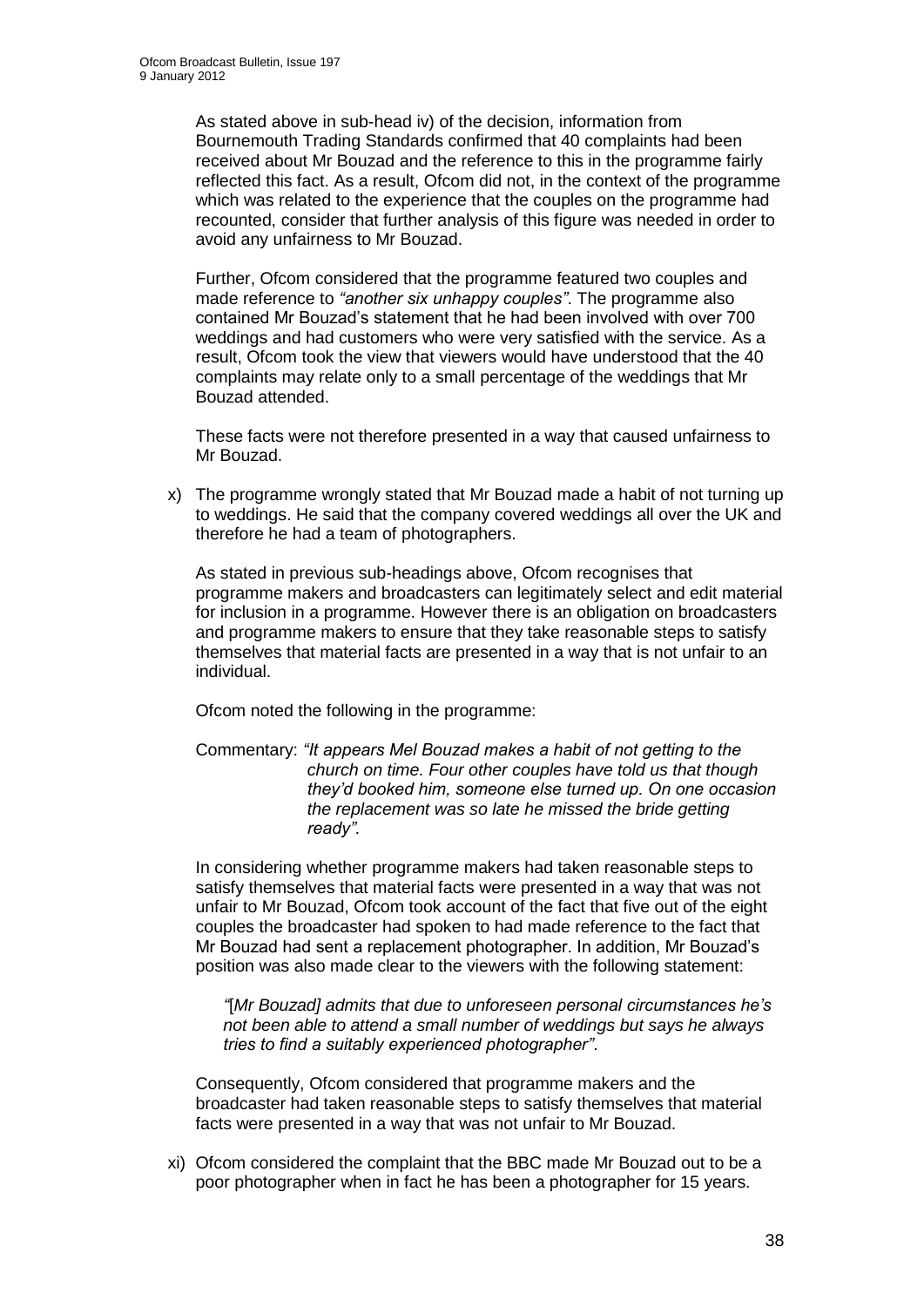As already observed in sub-head x) above, there is an obligation on broadcasters to ensure that material facts are not presented, disregarded or omitted in a way that is unfair to an individual.

Ofcom noted that the expert made comments in relation to the photographs and referred to them as *"unacceptable"* and *"show*[ing] *poor understanding of lighting and technique"*.

However, Ofcom also noted that the programme had introduced Mr Bouzad as *"an ex paparazzo to the stars"* and also included Mr Bouzad"s own statement that he had been a photographer for 15 years and therefore viewers would also have been made aware of his experience. In addition, as discussed earlier in the sub-head vi) above, it was made clear that some of the photographs sent were taken by a replacement photographer.

Ofcom considered that most viewers would have taken all these factors into consideration and would not have automatically concluded that Mr Bouzad was himself always and in all respects a poor photographer. Consequently, Ofcom considered that facts had not been presented, disregarded or omitted in a way that was unfair to Mr Bouzad.

xii) Ofcom went on to consider the complaint that Mr Bouzad had pointed out a number of inaccuracies concerning the programme to the series producer but these were not considered.

Programme makers and broadcasters must satisfy themselves that material facts have not been presented, disregarded or omitted in a way that is unfair to an individual.

Ofcom noted that the programme makers had given Mr Bouzad an opportunity to respond to the allegations before the programme was broadcast and Mr Bouzad had responded with a statement made on his behalf by his solicitor.

Ofcom also noted that Mr Bouzad did not specify the inaccuracies that he had pointed out. Ofcom therefore considered Mr Bouzad"s statement in its entirety and considered generally whether the programme makers had satisfied themselves that any material facts stated in Mr Bouzad"s statement had not been presented, disregarded or omitted in a way that was unfair to Mr Bouzad. In Ofcom"s view, Mr Bouzad"s statement in relation to all the issues raised in the programme was reflected accurately throughout the programme. For example, in relation to the issue of the quality of replacement photographers, Mr Bouzad was quoted as saying that *"the replacement photographer he sent had got 25 years experience"*. Therefore, it would have been clear to viewers watching the programme that Mr Bouzad strongly disagreed with a number of points raised.

Consequently, Ofcom considered that programme makers had taken reasonable steps to satisfy themselves that material facts had not been presented, disregarded or omitted in a way that was unfair to Mr Bouzad.

#### **Accordingly, Mr Bouzad's complaint of unjust or unfair treatment in the programme was not upheld.**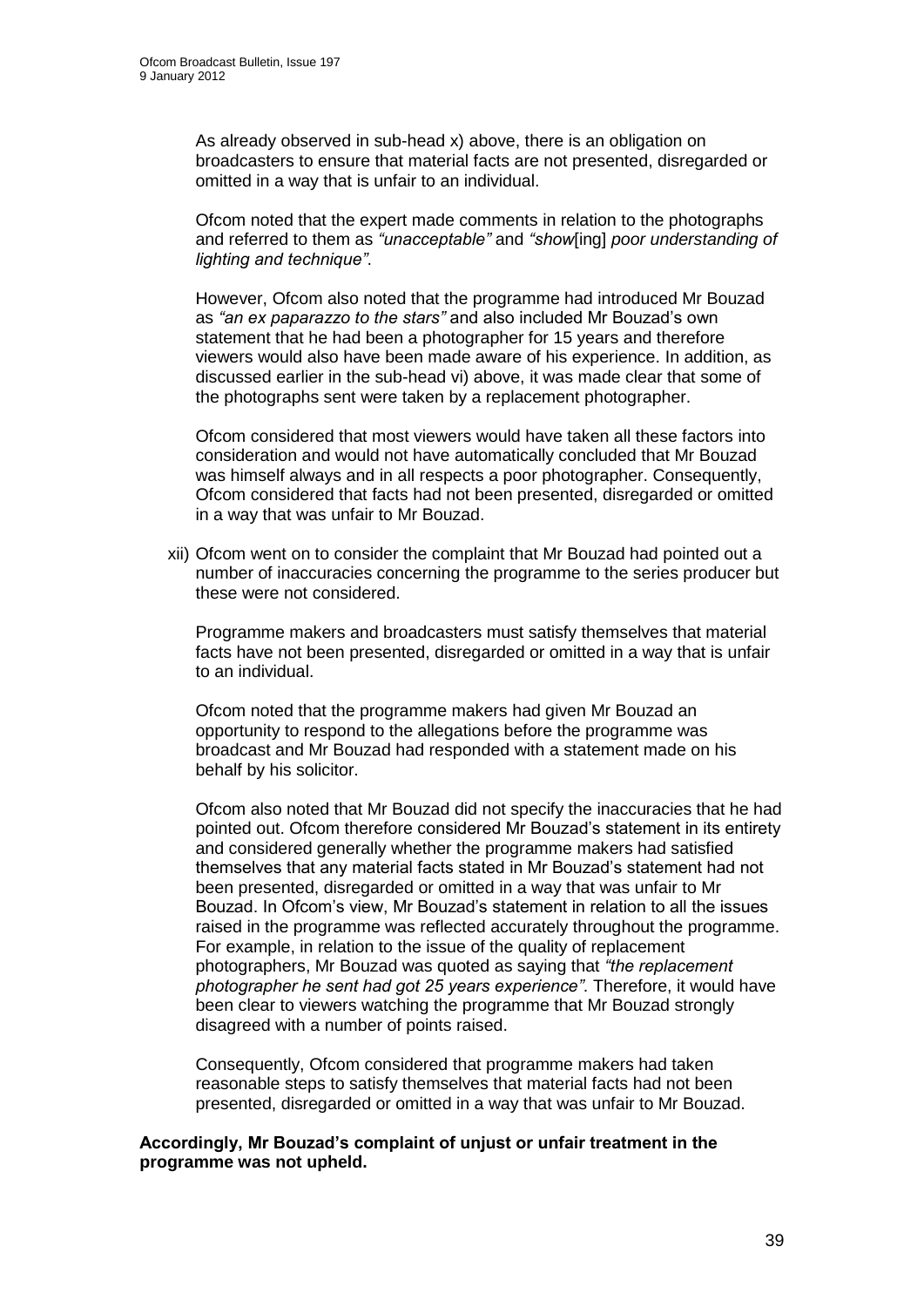# **Not Upheld**

### **Complaint by Mr John Arthur Jones**

*Wales This Week, ITV1 Wales, 4 November 2010*

**Summary**: Ofcom has not upheld this complaint of unfair treatment and unwarranted infringement of privacy made by Mr John Arthur Jones.

The programme examined the challenge facing troubleshooter Mr David Bowles when he went to run Anglesey Council and looked at the role played by Mr Jones, who had been both a Council officer and then a member of the Council. The programme included allegations that Mr Jones had: breached planning conditions; awarded contracts in breach of Council standing orders; committed criminal offences; and improperly influenced Mr Bowles.

Mr Jones complained to Ofcom that he was treated unfairly in the programme as broadcast and that his privacy was unwarrantably infringed in the making of the programme and in the programme as broadcast.

In summary, Ofcom found the following:

- Mr Jones was not portrayed unfairly as a result of the programme"s analysis of his role at Anglesey Council, his dealings with Mr Bowles or through unfair editing or re-use of archive footage.
- Mr Jones was given an appropriate and timely opportunity to respond to allegations about him included in the programme.
- There was no unwarranted infringement of Mr Jones' privacy in the making of the programme, as footage of the Parc Cefni holiday development built by Mr Jones was filmed from a public footpath.
- There was no unwarranted infringement of Mr Jones' privacy in the programme as broadcast, because the programme did not reveal any private or personal information that was not already in the public domain, nor did it provide new information as to the location of Mr Jones" current home, use archive material out of context, nor use surreptitiously filmed footage.

### **Introduction**

On 4 November 2010, ITV Wales broadcast an edition of its current affairs programme *Wales This Week*, entitled *The Anglesey Challenge*. The programme examined historic problems within Anglesey County Council ("the Council") and looked at the challenge facing "troubleshooter" Mr David Bowles who, as the Interim Managing Director, had been sent in to run the Council. The programme looked at Mr Bowles" background and the work he did in Anglesey.

The programme included footage of a chalet at Parc Cefni on Anglesey that Mr Bowles rented from Mr Jones. The programme then focused on Mr Jones for approximately five minutes before returning to Mr Bowles and the Council.

The programme stated that in 2006, when he was the Vice-Chairman of the Council"s Planning Committee, Mr Jones had breached planning conditions at Parc Cefni. The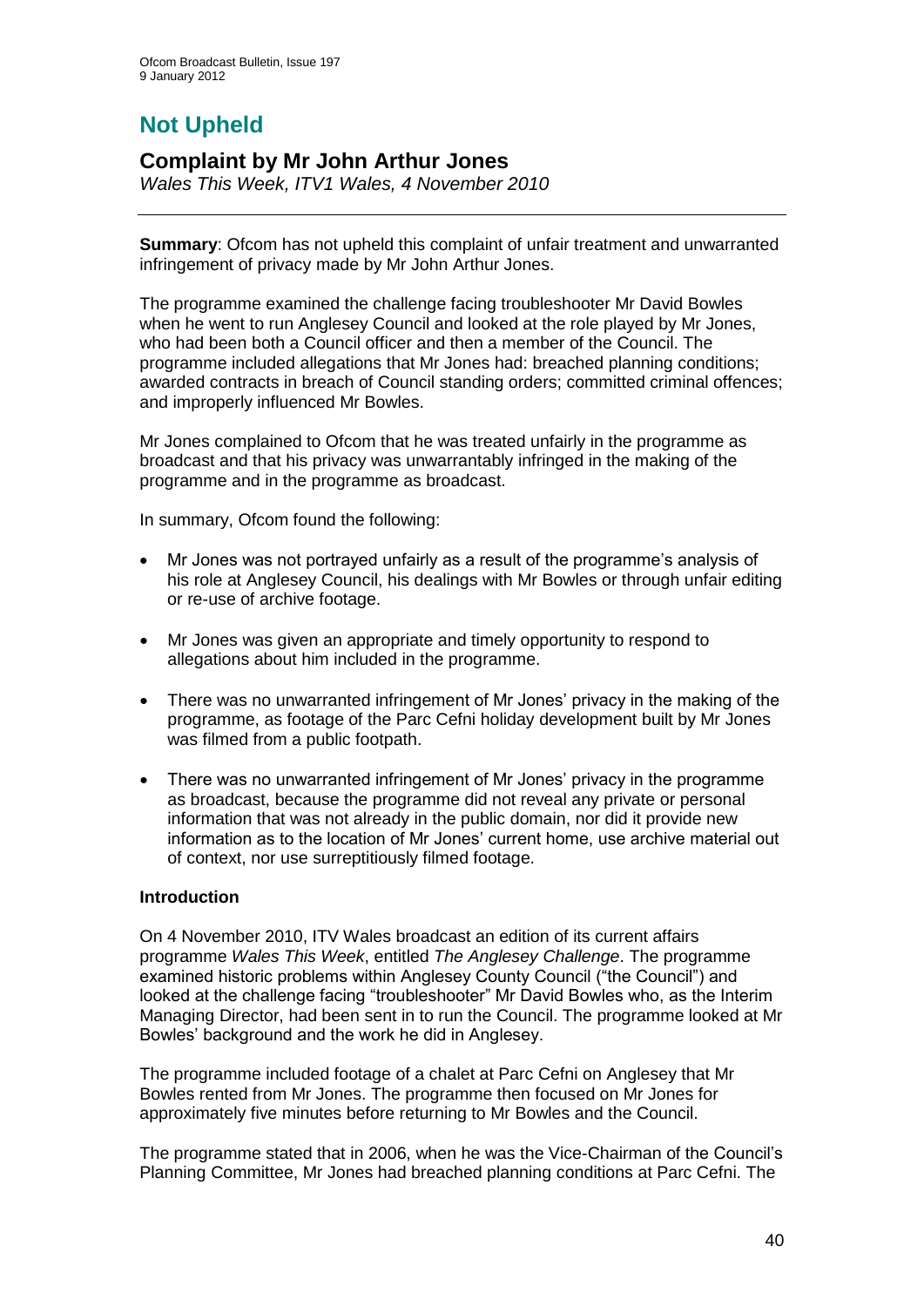programme then showed footage from 2006 of an ITV Wales reporter attempting to interview Mr Jones, who asked the reporter several times if he was *"a paedophile"*. The programme also said that, in the late 1990s, when Mr Jones was Director of Housing and Property at the Council, the District Auditor investigated allegations against him that he had awarded millions of pounds of contracts in breach of the Council"s standing orders. The programme stated that, in light of the District Auditor"s report, *"the Council lost trust in John Arthur Jones and sacked him"*. The programme then stated that, following a police investigation in relation to a house Mr Jones had built on the island of Anglesey, he was charged with misconduct in public office, that he denied the charges and that the case collapsed.

The programme included two extracts of interview footage of Mr Jones, together with other footage of Mr Jones, both inside and outside his house.

The programme also referred to a letter written by Mr Bowles to all Councillors in which he told them *"that some people were suggesting that he might be influenced by John Arthur Jones"* and how he considered this to be an extraordinary attack on his integrity.

Following the broadcast of the programme, Mr Jones complained to Ofcom that he was treated unjustly or unfairly in the programme as broadcast and that his privacy was unwarrantably infringed during the making of the programme and in the programme as broadcast**.**

On 20 April 2011, ITV submitted a response to the complaint. Mr Jones commented on these submissions on 20 May 2011. ITV made its final comments on 15 June 2011.

### **The Complaint and Subsequent Correspondence**

#### *Unfair treatment*

In summary, Mr Jones complained that he was treated unfairly in the programme as broadcast in that:

- a) He was portrayed unfairly as a result of the programme's analysis of his role at Anglesey Council, his dealings with Mr Bowles or through unfair editing or re-use of archive footage in that:
	- i) The programme broadcast an unfair analysis of Mr Jones" role at Anglesey Council, in that:
		- Even though the programme was about Mr Bowles, it revisited a series of allegations that had been made about Mr Jones over the last 12 years and misrepresented, disregarded and/or omitted material facts in relation to them.

ITV stated that the broadcast material was the latest in a long line of reports on the troubles with local government in Anglesey shown on *Wales This Week*. The programme"s aim was to examine "troubleshooter" Mr David Bowles who, as the Interim Managing Director, had been sent in to run the Council. In assessing Mr Bowles" first year in the role, ITV said it was relevant to refer to Mr Jones who had been both a Council officer and then a member of the Council, as Mr Bowles had been renting a property from him, possibly in breach of planning controls.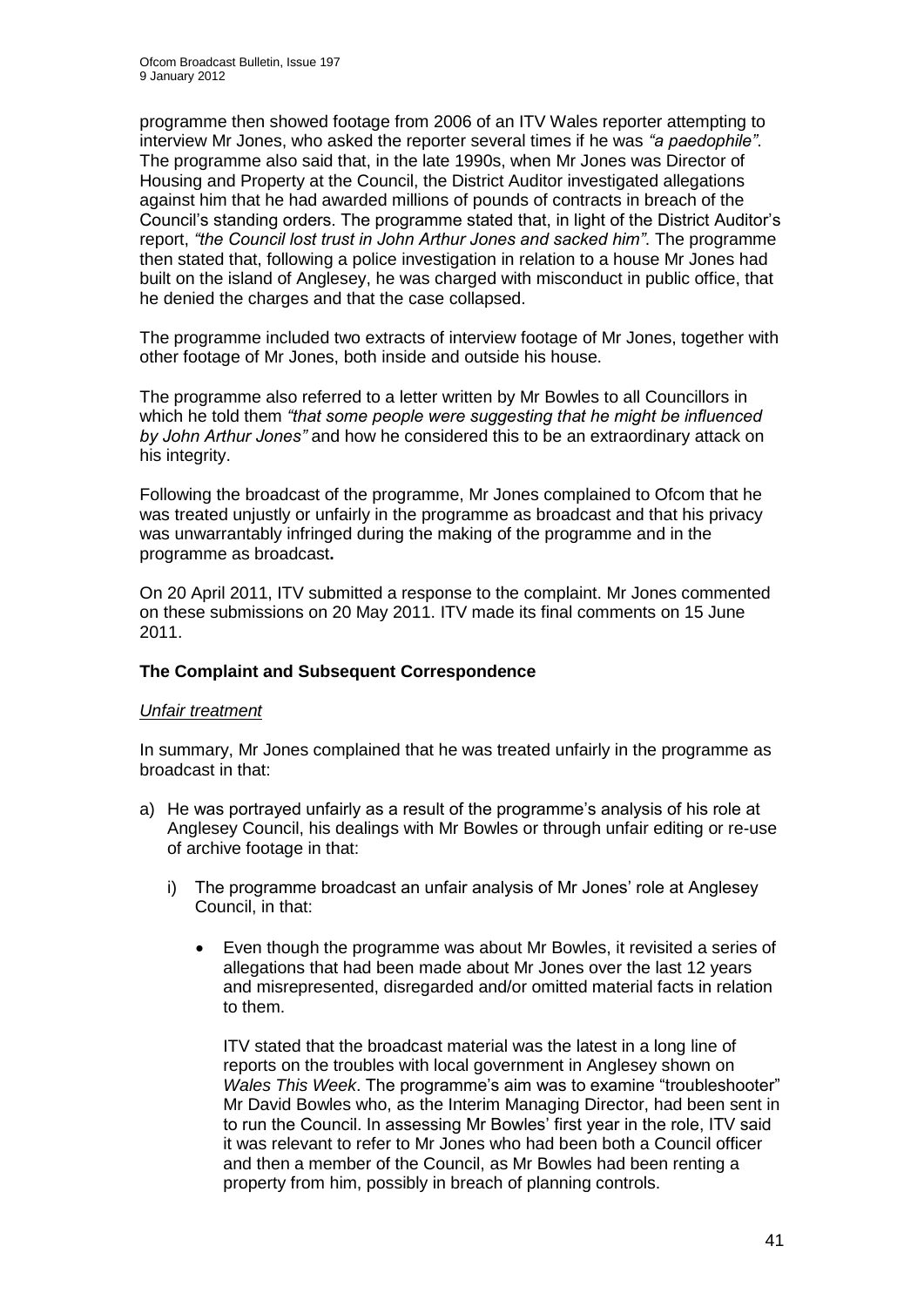The programme wrongly alleged that in 2006, while Vice-Chairman of the Council"s Planning Committee, Mr Jones breached planning conditions at his Parc Cefni development.

Both parties made substantial representations on this point. The material relevant to Ofcom"s consideration of the complaint under the Ofcom"s Broadcasting Code ("the Code") can be summarised as follows:

Mr Jones stated that the Council had commissioned an independent report by its auditors, PriceWaterhouseCoopers ("PWC"), to review his planning applications in 2007. The PWC report concluded that, as a member of the Council, Mr Jones had broken no Council procedures in connection with various planning applications.

ITV stated that it was widely reported at the time that a planning enforcement officer had written to Mr Jones in 2006 to say that he believed that certain conditions had not been discharged, that further work would be unlawful and advised him that work should cease immediately. Mr Jones did not cease construction. ITV said that the PWC report did not conclude that he was not in breach of the planning conditions referred to by the planning officer. ITV made reference to a second auditor"s report which questioned Mr Jones' conduct.

ITV said that when ITV"s reporter asked Mr Jones for his comments on the subject at the time, he responded by asking repeatedly whether it was true that the reporter was a *"paedophile"* (as could be seen from the broadcast material).

 The programme wrongly suggested that Mr Jones was sacked from his post as Director of Housing and Property at the Council for awarding millions of pounds worth of contracts in breach of the Council"s standing orders.

Both parties made substantial representations on this point. The material relevant to Ofcom"s consideration of the complaint under the Code can be summarised as follows:

ITV said that the programme fairly and accurately reflected the facts and appeared to echo Mr Jones' own position. ITV said that Mr Jones' reference to Employment Tribunal proceedings he brought against the Council and which were settled was irrelevant to his complaint of unfair treatment in the programme. Given that the District Auditor"s conclusions had neither been rejected by the Council nor quashed by the court in a subsequent judicial review, it was legitimate for ITV to report them.

 The programme included reference to criminal charges Mr Jones faced in 1999 of misconduct in public office, intimidating witnesses and attempting to pervert the course of justice, without explaining what the charges were or why the case was stopped.

Mr Jones said that the charge was that he had employed two brothers to build a house, who turned out to be in receipt of housing benefit, and that Mr Jones should have known this.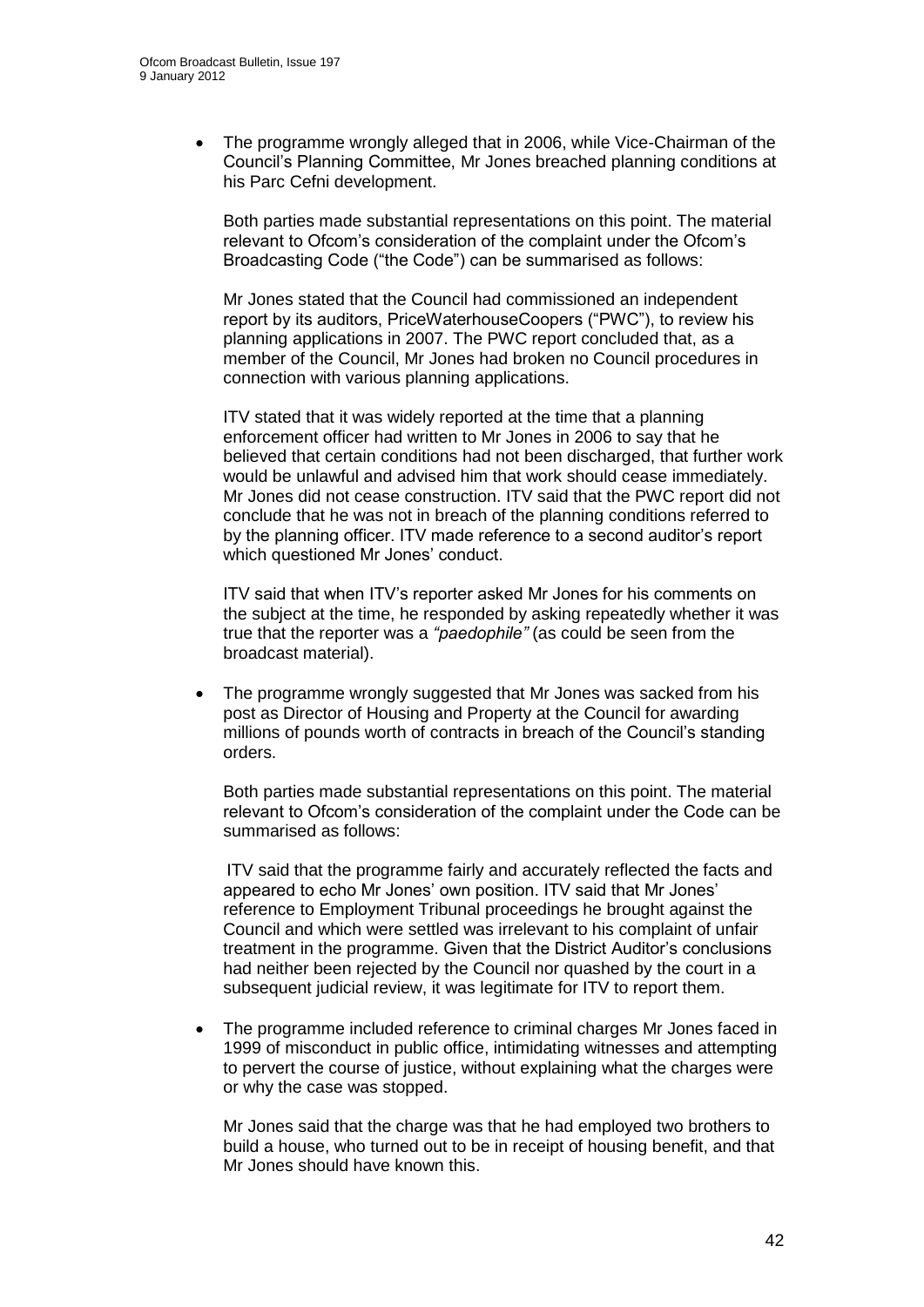ITV stated that the programme fairly and accurately reported the charges, Mr Jones' denial of them and the conclusion of the case.

ii) The programme broadcast a claim that some people had suggested that Mr Bowles might be influenced by Mr Jones.

Mr Jones said that this was a made up story published by ITV in order to discredit him.

ITV stated that the suggestion was included in a letter from Mr Bowles to councillors. ITV said that the "local journalist" referred to in Mr Bowles" letter worked for a newspaper on the island.

- iii) Material, some dating back to 1998, was unfairly edited. In particular:
	- An extract of footage of Mr Jones taken in 2006 was broadcast out of context and gave the false and misleading impression that Mr Jones was accusing the ITV Wales reporter of being a *"paedophile"*.

ITV stated that there was little more to this exchange than appeared in the programme and that Mr Jones had behaved in precisely the way it appeared from the footage in the programme. ITV said that the "paedophile" comments had been repeated in several editions of *Wales This Week* and that Mr Jones had never previously complained about their use.

 Two extracts from an interview with Mr Jones in 1998, after he had been sacked by the Council, were broadcast out of context and gave the misleading impression that they had been recorded recently and were relevant to the programme about Mr Bowles.

ITV said that the first extract specifically referred to the District Auditor"s involvement, fairly gave Mr Jones' explanation of why that happened and was self-evidently in context. The second extract, as Mr Jones acknowledged, was his response to his sacking by the Council and was also relevant and used in context.

ITV stated that both extracts had been broadcast before without complaint. This is denied by Mr Jones. ITV said that both extracts were clearly date-captioned and were broadcast fairly and in context.

iv) The extracts from the 1998 interview recorded for one particular use were reused out of context and carefully edited.

ITV stated that Mr Jones had not specified in what manner he believed these items were unfairly edited but in any case the quotations were relevant, used in context and were not re-edited for this programme.

b) Mr Jones was not provided with an opportunity to respond to the significant allegations made about him in the programme.

Both parties made substantial representations on this point. The material relevant to Ofcom"s consideration of the complaint under the Code can be summarised as follows: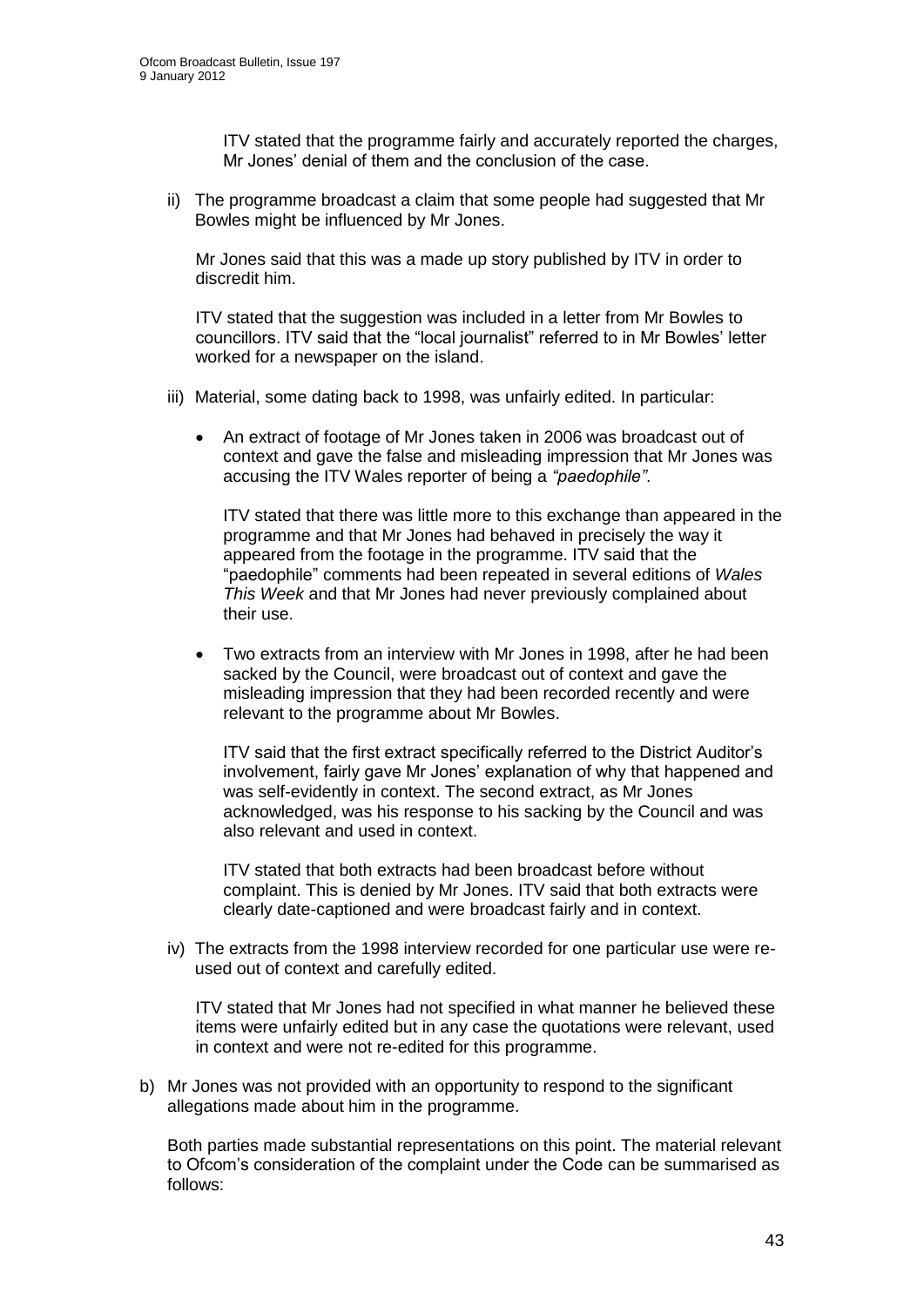ITV stated that the reporter had tried unsuccessfully to contact Mr Jones. ITV further stated that Mr Jones referred in a letter to Mr Bowles to the fact that he had received the message and commented that he did not reply to it. Mr Jones denied receiving any email or letters from the programme makers.

ITV said that as Mr Jones was not responding, the reporter had decided to approach him in person and went to film the Parc Cefni development from a public footpath. When the reporter met Mr Jones, Mr Jones turned down the opportunity to be interviewed and asked the reporter to leave.

### *Privacy*

In summary, Mr Jones complained that his privacy was unwarrantably infringed in the making of the programme in that:

c) Footage was filmed without his permission both on his private property and surreptitiously using long lenses.

ITV said that nothing was filmed for the programme on Mr Jones" property without his permission. General views of properties belonging to Mr Jones were filmed from a public footpath and none of the historical previously broadcast footage contained in the programme was filmed surreptitiously.

In summary, Mr Jones complained that his privacy was unwarrantably infringed in the programme as broadcast in that:

d) He was identified in relation to allegations about him made in the programme as broadcast, despite the fact that he is a private individual and there was no public interest reason for doing so in the context of a programme about Mr Bowles.

ITV said that the Council had been surrounded by very public controversy for many years. Mr Jones had been a central figure in that history, as a senior council official (1996-1998) and a councillor (2004-2008). ITV said that the programme had not touched on any matter about which Mr Jones had a reasonable expectation of privacy or anything that was not already in the public domain. The programme was the latest in a very long line of reports examining the way the council has been run. The programme examined Mr Bowles" record in his first year as Interim Managing Director and highlighted the already public fact that he had rented a property from Mr Jones, which was in breach of planning control. The property had itself been highly controversial and featured in many previous editions of *Wales This Week*. In light of this, Mr Jones was publicly inextricably linked with Mr Bowles and the Council. ITV said that the programme was entitled to report on that and to explain the relevant historical context.

e) Information was disclosed regarding the location of Mr Jones" home without permission.

ITV said that the set-up shots of Mr Jones in his former home had been used in earlier programmes without complaint and that nothing shot for this edition of *Wales This Week* provided new information as to the location of Mr Jones" current home at Parc Cefni.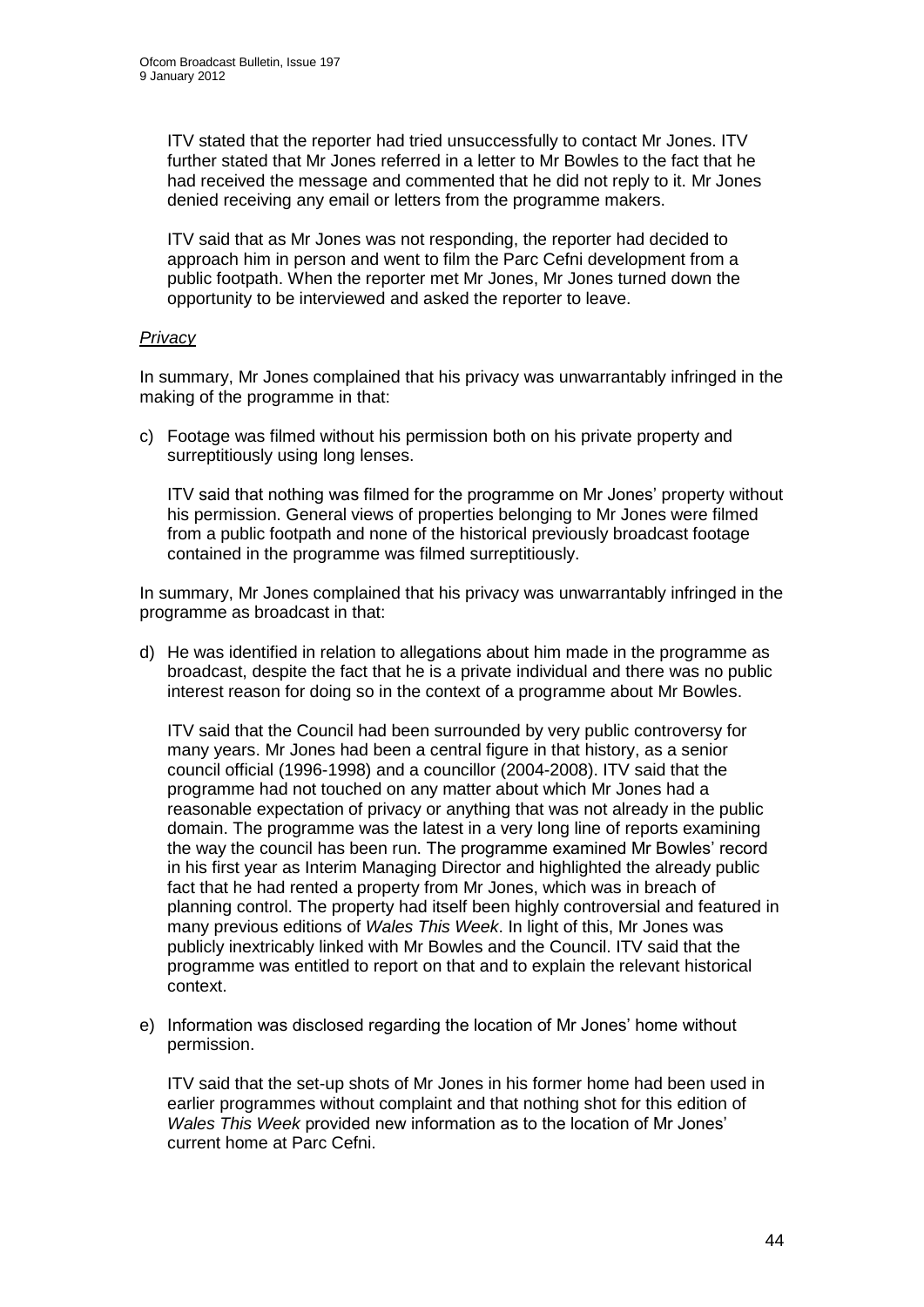f) Material originally filmed for one purpose was used in the programme for another purpose.

ITV said that the material concerning Mr Jones was used for essentially the same purpose, namely a discussion of the troubled history of the Council and Mr Jones" involvement in it and that there was no breach of privacy in respect of this previously broadcast footage.

g) Footage taken without Mr Jones" permission both on his private property and surreptitiously using long lenses was included in the programme as broadcast.

As stated above, ITV state that general views of properties belonging to Mr Jones were filmed from a public footpath and none of the historical previously broadcast footage contained in the programme was filmed surreptitiously.

### **Decision**

Ofcom"s statutory duties include the application, in the case of all television and radio services, of standards which provide adequate protection to members of the public and all other persons from unfair treatment and unwarranted infringement of privacy in, or in the making of, programmes included in such services.

In carrying out its duties, Ofcom has regard to the need to secure that the application of these standards is in the manner that best guarantees an appropriate level of freedom of expression. Ofcom is also obliged to have regard, in all cases, to the principles under which regulatory activities should be transparent, accountable, proportionate and consistent and targeted only at cases in which action is needed.

In reaching its decision, Ofcom carefully considered all the relevant material provided by both parties. This included a recording of the programme as broadcast, a transcript and both parties" written submissions.

#### *Unfair treatment*

When considering complaints of unfair treatment, Ofcom has regard to whether the broadcaster"s actions ensured that the programme as broadcast avoided unjust or unfair treatment of individuals and organisations, as set out in Rule 7.1 of Ofcom"s Broadcasting Code ("the Code"). Ofcom had regard to this Rule when reaching its decisions on the individual heads of complaint detailed below.

a) Ofcom first considered the complaint that Mr Jones was portrayed unfairly as a result of the programme"s analysis of his role at Anglesey Council, his dealings with Mr Bowles or through unfair editing or re-use of archive footage.

In considering this part of the complaint, Ofcom had regard to Practices 7.6, 7.8 and 7.9 of the Code. Practice 7.6 states that when a programme is edited, contributions should be edited fairly. Practice 7.8 states that broadcasters should ensure that the re-use of material, i.e. use of material originally filmed or recorded for one purpose and then used in a programme for another purpose or used in a later or different programme, does not create unfairness. Practice 7.9 of the Code states that, before broadcasting a factual programme, including programmes examining past events, broadcasters should take reasonable care to satisfy themselves that material facts have not been presented, disregarded or omitted in a way that is unfair to an individual or organisation.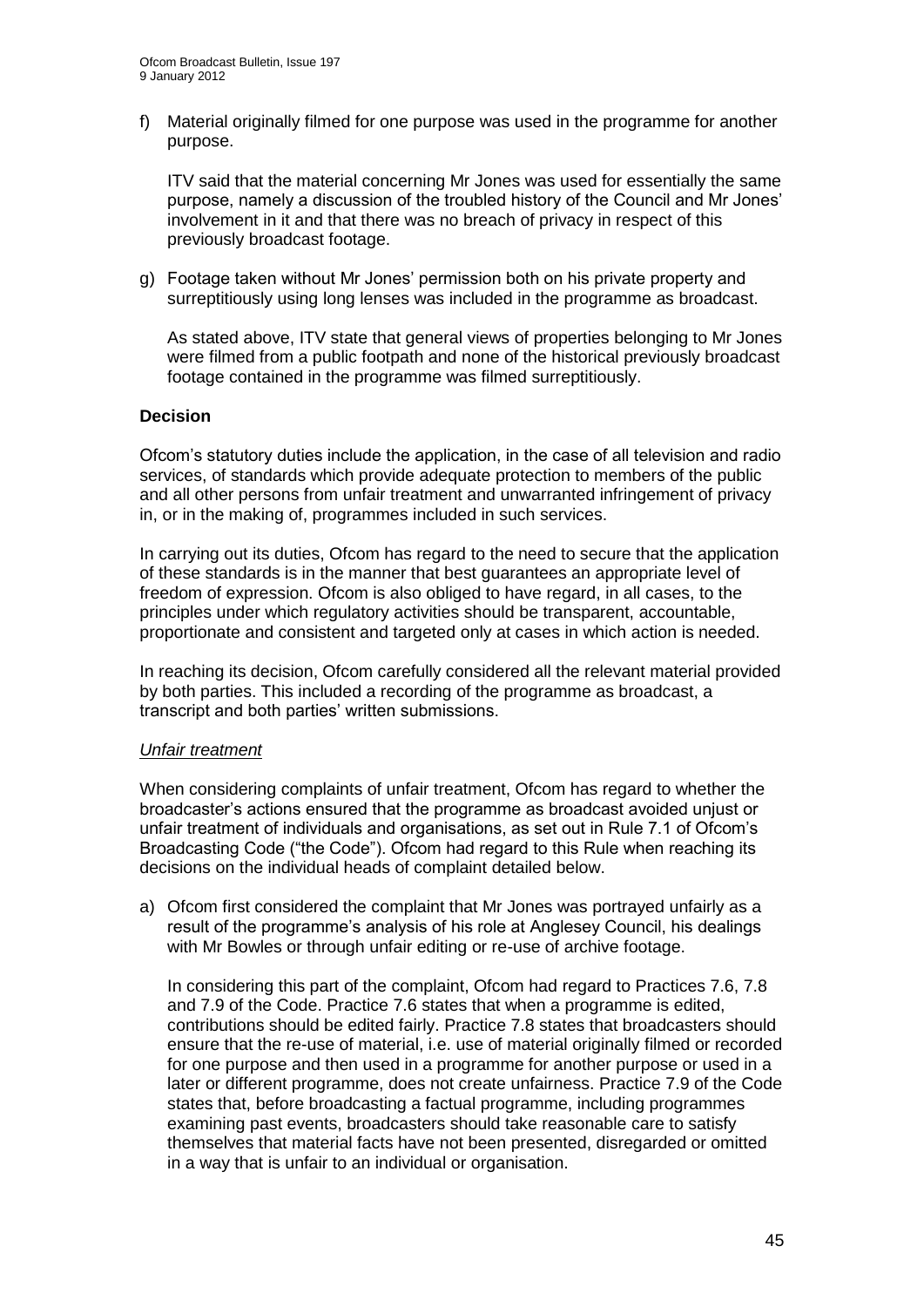### i) Unfair portrayal

 Ofcom considered the complaint that, even though the programme was about Mr Bowles, it revisited a series of allegations that had been made about Mr Jones over the last 12 years and misrepresented, disregarded and/or omitted material facts in relation to them.

Ofcom noted that the programme was one of a number of reports over many years, both on *Wales This Week* and in the local press, on local government in Anglesey. During the course of its examination of the role played by Mr Bowles, the programme referred to Mr Jones, who was introduced as follows:

*"When David Bowles arrived on the island in October last year, he walked straight into controversy. He rented this chalet in the centre of the island while he was working on Anglesey. He said he found the property on the internet. What he didn"t know is that the chalet has a chequered past and that the man who built it isn"t allowed to rent it out on a long-term basis. The chalet is part of a holiday development called Parc Cefni and no one is allowed to live there permanently. It was built by John Arthur Jones".* 

Ofcom considered whether it was reasonable for the programme to include reference to Mr Jones. Although the stated aim of the programme was to look at Mr Bowles, his background and his work at the Council, some of the matters of controversy at the Council directly concerned Mr Jones. In these circumstances, Ofcom considered that it was reasonable in principle for the programme to refer, albeit relatively briefly, to Mr Jones in the context of the historical problems faced by the Council and given his dealings with Mr Bowles and his role as a senior officer of the Council and then a councillor.

 Ofcom considered the complaint that the programme wrongly alleged that in 2006, while Vice-Chairman of the Council"s Planning Committee, he breached planning conditions at his Parc Cefni development.

Ofcom noted that, having referred to Mr Bowles renting Mr Jones" chalet, the programme said of Mr Jones:

*"In 2006 he was vice chairman of the council"s planning committee when the chalet hit the headlines. It emerged that he was in breach of the planning conditions on the site".*

Ofcom noted the parties" extensive submissions on the issue of breached planning conditions including the PWC report and the second auditor"s report.

Ofcom considered that, in the context of a programme about Mr Bowles, it was not incumbent on the programme makers to examine in detail the allegation that Mr Jones breached planning conditions at Parc Cefni. Ofcom took the view that ITV took reasonable care to satisfy itself that material facts regarding the issue of breached planning conditions had not been presented, disregarded or omitted in a way that is unfair to Mr Jones.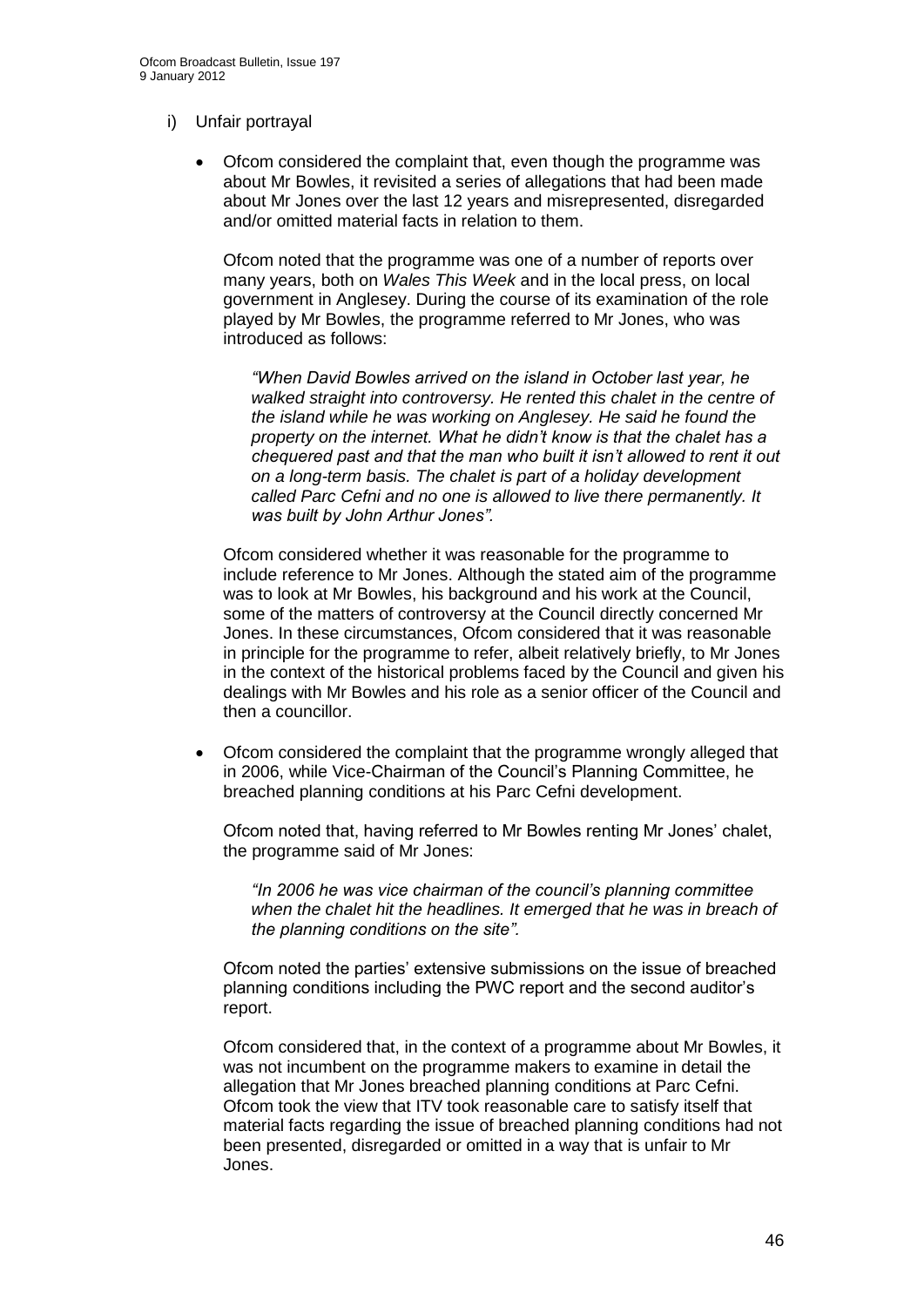• Ofcom next considered the complaint that the programme wrongly suggested that Mr Jones was sacked from his post as Director of Housing and Property at the Council for awarding millions of pounds worth of contracts in breach of the Council's standing orders.

Ofcom noted that the programme stated:

*"Even before Parc Cefni, John Arthur Jones had been making the headlines. In the late 1990s he was a council official – director of housing and property. District auditor Ceri Stradling began investigating allegations against him… The district auditor delivered a series of damning reports, pointing out that John Arthur Jones had awarded millions of pounds worth of contracts in breach of the council"s standing orders".*

Ofcom also noted that there was interview footage with Mr Jones from 1998 and the programme then referred to a criminal case against Mr Jones, which collapsed, and said:

*"Nevertheless, in the light of the auditor"s report, the council lost trust in John Arthur Jones and sacked him in 1998".*

Ofcom noted that the parties extensive submissions on the issue surrounding Mr Jones' dismissal and specifically that Mr Jones himself had also described his dismissal as being as a result of the loss of confidence in him by the Council.

Ofcom considered that, in the context of a programme about Mr Bowles, it was not incumbent on the programme makers to examine in detail the circumstances surrounding Mr Jones" dismissal. Ofcom took the view that the broadcaster took reasonable care to satisfy itself that material facts regarding Mr Jones" dismissal had not been presented, disregarded or omitted in a way that is unfair to Mr Jones.

 Ofcom then considered the complaint that the programme included reference to criminal charges Mr Jones had faced in 1999 of misconduct in public office, intimidating witnesses and attempting to pervert the course of justice, without explaining what the charges were or why the case was stopped.

Ofcom noted that the programme said:

*"Police were also called in to investigate a house he* [Mr Jones] *had built on the island. He was charged with misconduct in public office, intimidating witnesses and attempting to pervert the course of justice. He denied the charges. The case collapsed".*

In Ofcom"s view, although the programme did not go into detail about the charges or why the case *"collapsed"*, it did make clear that Mr Jones denied the charges and that the case against him did not proceed. In the context of a programme looking at Mr Bowles" role in Anglesey, this was sufficient to present the material facts in a way that was not unfair to Mr Jones.

Ofcom therefore found no unfairness to Mr Jones in these respects.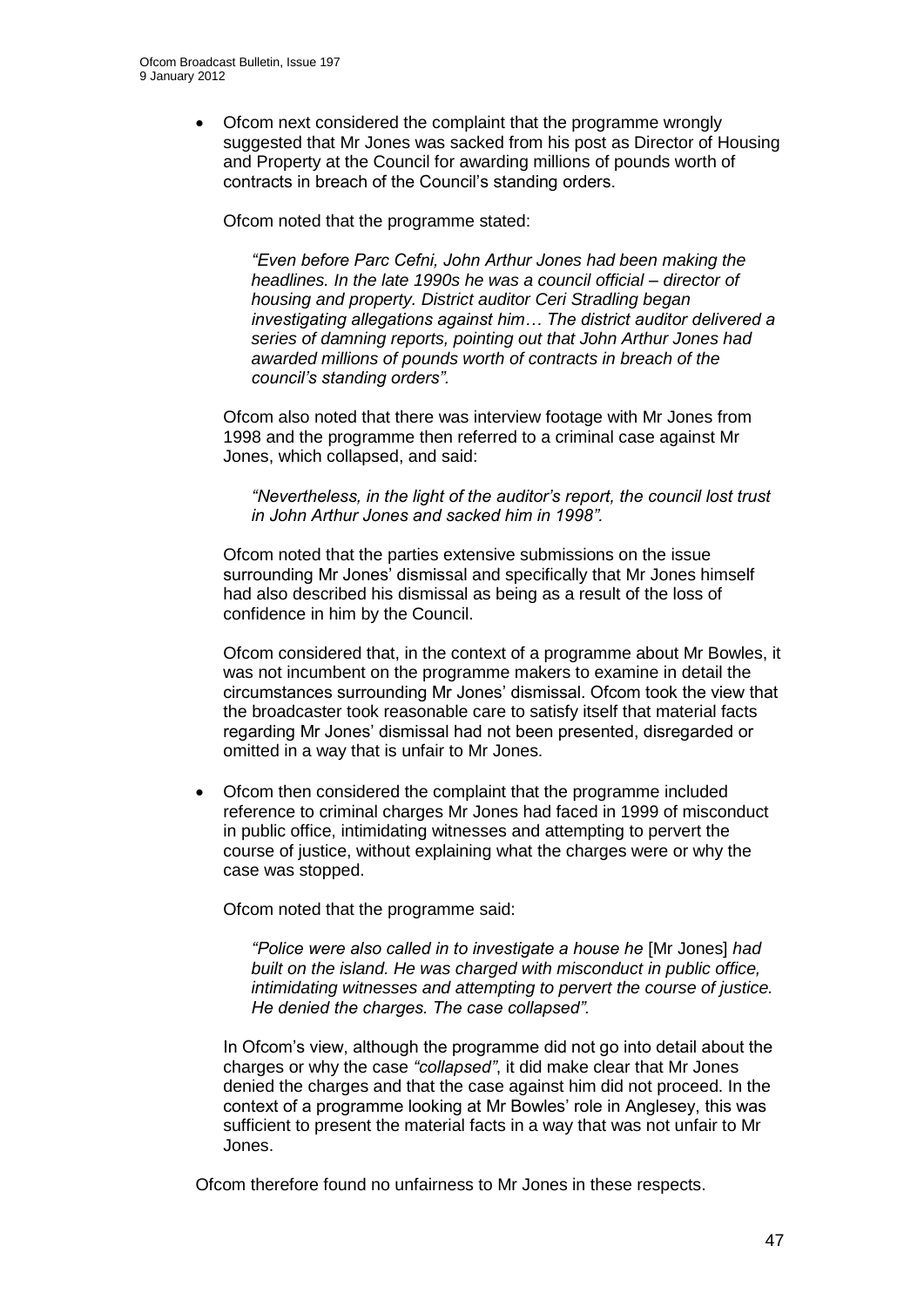ii) Ofcom then considered Mr Jones' complaint that the programme broadcast a claim that some people had suggested that Mr Bowles might be influenced by Mr Jones, but that this was a made up story published by ITV in order to discredit him.

Ofcom noted that the programme said:

*"David Bowles told councillors that some people were suggesting he might be influenced by John Arthur Jones. This was an extraordinary attack on his integrity, he said. He added "This is a disgraceful example of an attempt to use an officer as the meat in the middle of the sandwich of personality-driven infighting"".*

Ofcom noted that Mr Bowles had written a letter addressed to "All County Councillors", in which he said:

*"…Concerns have allegedly been expressed about John Arthur Jones and that I could be too close to him and that he could "put ideas in my head" and influence me to "get rid of different Councillors". I find these comments abysmal and an extraordinary and disgraceful attack upon my professionalism and integrity".*

Ofcom considered that the programme accurately reflected the content of the letter from Mr Bowles to Councillors and what he said about Mr Jones.

Ofcom therefore found no unfairness to Mr Jones in this respect.

- iii) Ofcom then considered the complaint that material was unfairly edited.
	- Ofcom considered the complaint that footage of Mr Jones filmed in 2006 was broadcast out of context and gave the false and misleading impression that Mr Jones was accusing the reporter of being a *"paedophile"*.

The extract shown in the programme showed Mr Jones repeatedly asking the reporter if he was a *"paedophile"*, in response to questions put to him about breaches of the Council"s planning rules, as follows:

- Reporter: *"How do you feel about these charges that you are breaking the rules and setting a bad example?"*
- Mr Jones: *"Is it true you are a paedophile? I heard that you were a paedophile".*
- Reporter: *"How do you respond to those accusations?"*
- Mr Jones: *"Is it true? Are you a paedophile? Are you a paedophile? Are you a paedophile?"*
- Reporter: *"How do you respond to the charges that you are bringing the council into disrepute?"*

Mr Jones: *"Is it true? Are you a paedophile?"*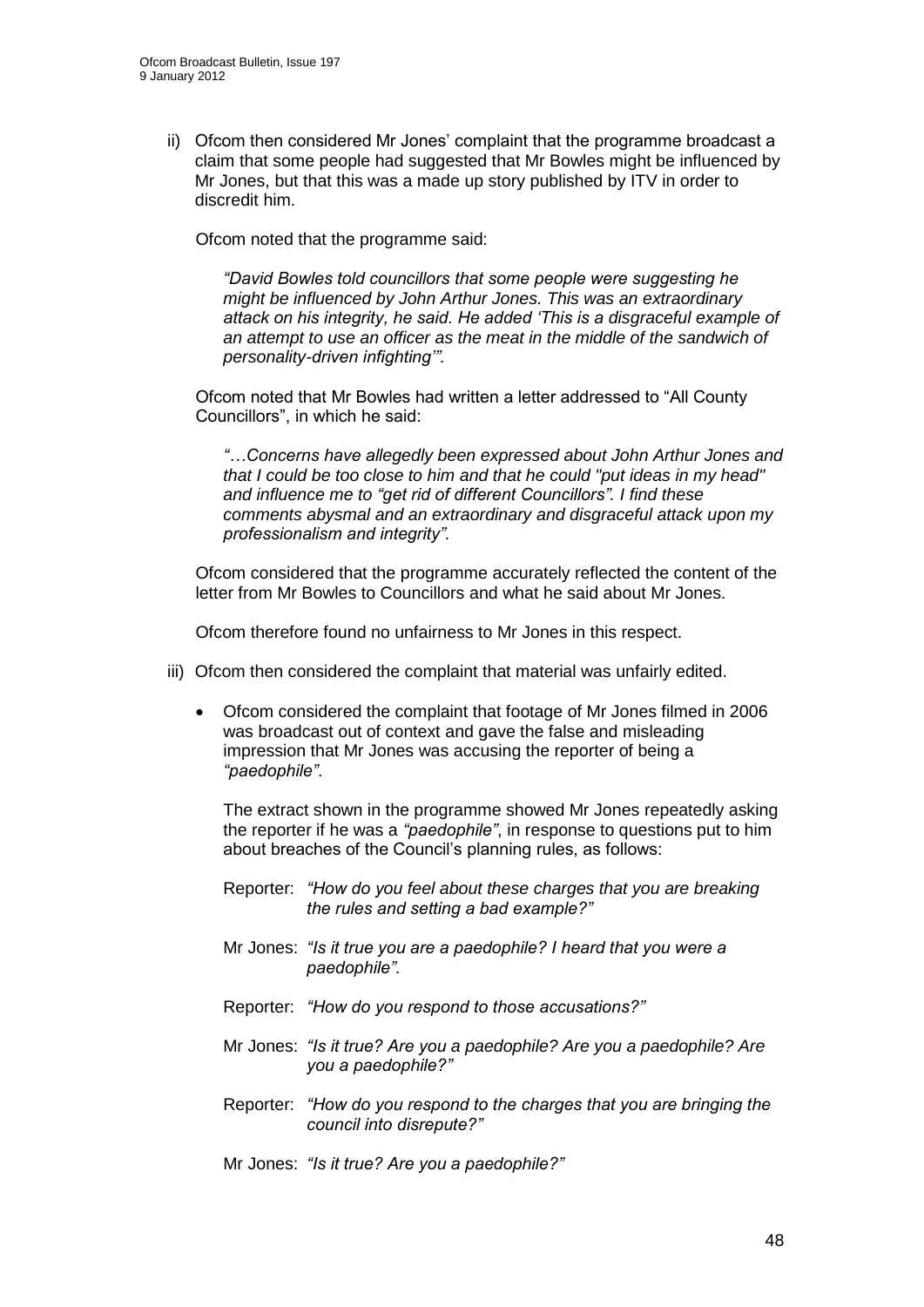The footage was clearly captioned as having been filmed in 2006.

Ofcom noted ITV"s position that the programme contained, in effect, the entire incident. It also noted that Mr Jones had not stated what he considered was relevant and omitted from the broadcast. In any event, Ofcom noted that, even if the incident was not filmed or broadcast in full, it was entirely apparent that Mr Jones did not engage with the reporter"s questions in any real sense but simply repeated his question as to whether the reporter was a *"paedophile"*.

Ofcom took the view that there was no evidence that any material footage was omitted from the programme and that it accurately reflected Mr Jones" response.

 Ofcom considered the complaint that extracts from an interview with Mr Jones in 1998, after he had been sacked by the Council, were broadcast out of context and the misleading impression was given that they had been recorded recently and were relevant to the programme about Mr Bowles.

Ofcom noted that, after the commentary referred to the District Auditor"s investigation, interview footage of Mr Jones (captioned as being filmed in 1998) showed him saying:

*"Unfortunately there are many bad people on Anglesey who, having listened to malicious rumours and gossip and so on, have extended the rumours into lies and have written to the district auditor and to others I assume saying things like "well this is not right this person had this I"ve tried to get all that and I can"t have it" and it"s all down to malicious rumours and gossips.."*

Ofcom also noted that, after the reference to Mr Jones having been sacked, footage from the same interview was included, showing him saying:

*"A man stood in front of Pilate two thousand years ago and Pilate said "I can see nothing wrong in this man". At that time, the Pharisees said "crucify him". Now then, the descendants of those Pharisees are living today on Anglesey. They are saying "crucify him"".*

Ofcom took note that the interview footage was clearly captioned as being from 1998 so that viewers would have been aware that it was archive footage. Ofcom also took the view that the matters raised in that interview were clearly relevant to the current programme as they dealt with the same issues, namely the District Auditor's investigation and Mr Jones' dismissal. Ofcom therefore did not consider that the footage was used out of context and, for the reasons set out under decision head a) i) above, it considered that it was reasonable for the programme to include reference to Mr Jones as part of the examination of Mr Bowles" work in Anglesey.

Ofcom noted Mr Jones" position that he made these comments in response to the interviewer"s observation about the Chief Executive of the Council having been given a "golden handshake", while Mr Jones had been "crucified" by the same Councillors. ITV did not dispute that the interviewer had made that comment. Ofcom considered that it would have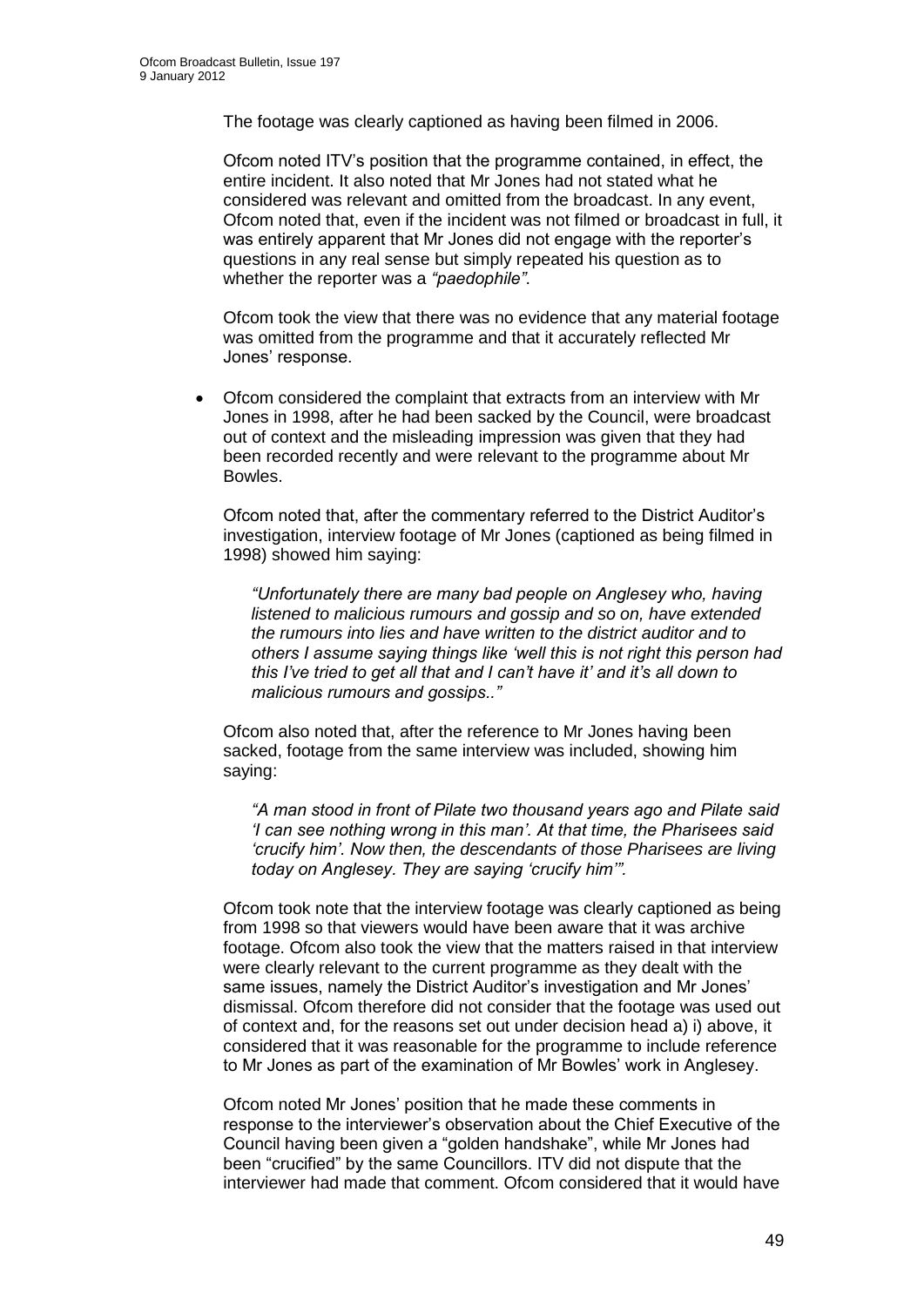been easier for viewers to understand the point Mr Jones was making, in particular about "Pharisees", if they had been aware of the point being made by the interviewer. However, Ofcom took the view that viewers would have understood that Mr Jones was responding to questions about the District Auditor"s investigation and Mr Jones" sacking from the Council and expressing his view that he had been treated unfairly.

Ofcom therefore found no unfairness to Mr Jones in these respects.

iv) Ofcom considered whether the extracts from the 1998 interview recorded for one particular use were re-used out of context and unfairly edited.

Ofcom noted that Mr Jones had not specified how he considered the footage from the 1998 interview was used out of context. However, for the reasons set out under decision head a) iii) above, Ofcom found that this footage was not unfairly edited. Ofcom noted that the interview addressed Mr Jones" views on the District Auditor"s investigation and his sacking, and took the view that the extracts included in the programme complained of addressed precisely those issues. In these circumstances, Ofcom did not consider that the extracts were used out of context or unfairly edited.

Ofcom therefore found no unfairness to Mr Jones in these respects.

b) Ofcom next considered Mr Jones" complaint that he was not given an appropriate and timely opportunity to respond to the significant allegations made about him in the programme.

In considering this part of the complaint Ofcom took account of Practice 7.11 of the Code, which states that if a programme alleges wrongdoing or incompetence or makes other significant allegations, those concerned should normally be given an appropriate and timely opportunity to respond.

Ofcom considered that the programme made several serious allegations about Mr Jones, as referred to under decision head a) above, namely that he breached planning conditions, awarded contracts in breach of Council standing orders, committed criminal offences and improperly influenced Mr Bowles. Ofcom therefore took the view that it was incumbent upon ITV to provide Mr Jones an appropriate and timely opportunity to respond to those allegations.

Ofcom noted the parties" substantial comments, namely that the reporter had attempted to contact Mr Jones. Ofcom considered that it might have been preferable for the reporter to try to contact Mr Jones through the other contact details Mr Jones said he had, but noted that Mr Jones did receive the telephone message from the broadcaster and decided not to respond, as confirmed in his letter to Mr Bowles.

Given the lack of a response, Ofcom took the view that it was reasonable for the programme makers to visit Mr Jones. Ofcom considered that Mr Jones could have used that visit as an opportunity to respond to the allegations, but that he did not receive it in that spirit. In these circumstances, Ofcom considered that Mr Jones was offered an appropriate and timely opportunity to respond to the allegations made in the programme, but that he declined that opportunity. Notwithstanding that, Ofcom noted that Mr Jones" responses from previous occasions, where relevant, were included in the programme.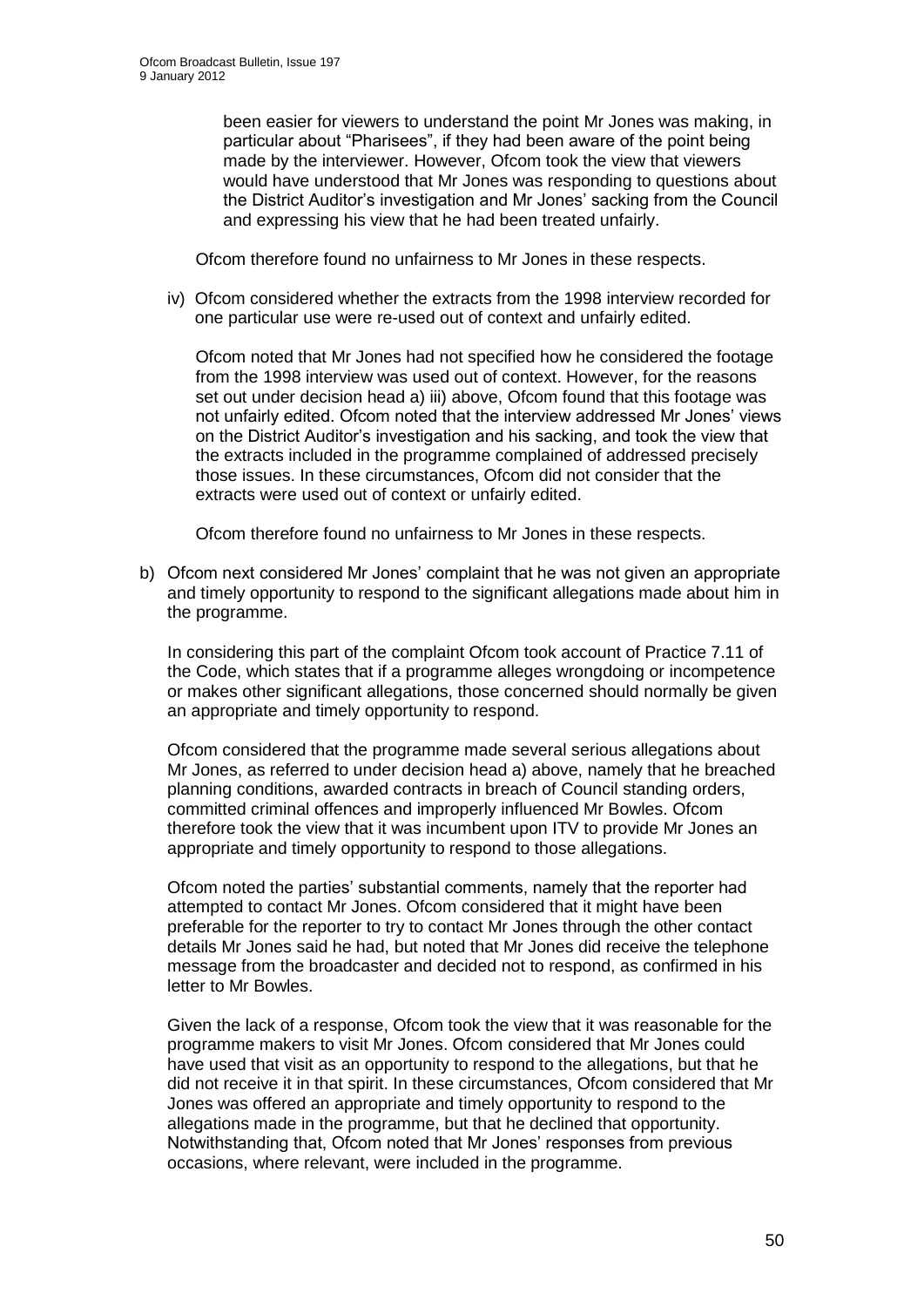In these circumstances, Ofcom found that Mr Jones was given an appropriate and timely opportunity to respond to the allegations in the programme. There was no unfairness to Mr Jones in this respect.

### *Privacy*

In Ofcom"s view, the individual"s right to privacy has to be balanced against the competing rights of the broadcasters to freedom of expression. Neither right as such has precedence over the other and where there is a conflict between the two, it is necessary to intensely focus on the comparative importance of the specific rights. Any justification for interfering with or restricting each right must be taken into account and any interference or restriction must be proportionate.

This is reflected in Rule 8.1 of the Code which states that any infringement of privacy in programmes or in connection with obtaining material included in programmes must be warranted. In considering complaints about the unwarranted infringement of privacy, Ofcom will consider whether there been an infringement of privacy, and if so, whether it was warranted. Ofcom also took into account Practice 8.5 of the Code which states that any infringement of privacy in the making of a programme should be with the person's and/or organisation's consent or be otherwise warranted.

c) Ofcom considered the complaint that Mr Jones" privacy was unwarrantably infringed in the making of the programme.

Ofcom considered the complaint that footage was filmed without Mr Jones" permission both on his private property and surreptitiously using long lenses.

In considering this head of complaint, Ofcom took into account Practice 8.5 of the Code, which says that any infringement of privacy in the making of a programme should be with the person's and/or organisation's consent or be otherwise warranted.

In considering whether Mr Jones' privacy was unwarrantably infringed in the making of the programme, Ofcom first considered whether he had a legitimate expectation of privacy in relation to the footage that was filmed.

As regards the footage of Mr Jones" property, Ofcom noted that the programme included several shots of the chalet that Mr Bowles rented from Mr Jones. In Ofcom"s view, it was clear from the footage included in the programme that the footage was filmed from a public footpath and that nothing was filmed that was not visible to people on the public path. There was one close up shot of the chalet, but Ofcom was satisfied, on the basis of the other shots included in the programme, that this was also filmed from a public footpath. Ofcom did not consider that Mr Jones had a legitimate expectation of privacy in relation to these shots that were filmed from a public footpath and his property would have been in clear view to anybody on that footpath.

Given this conclusion, it was not necessary for Ofcom to consider whether any intrusion of Mr Jones" privacy was warranted. Ofcom therefore found that there was no unwarranted infringement of Mr Jones' privacy in the making of the programme.

Ofcom next considered the complaints that Mr Jones" privacy was unwarrantably infringed in the programme as broadcast.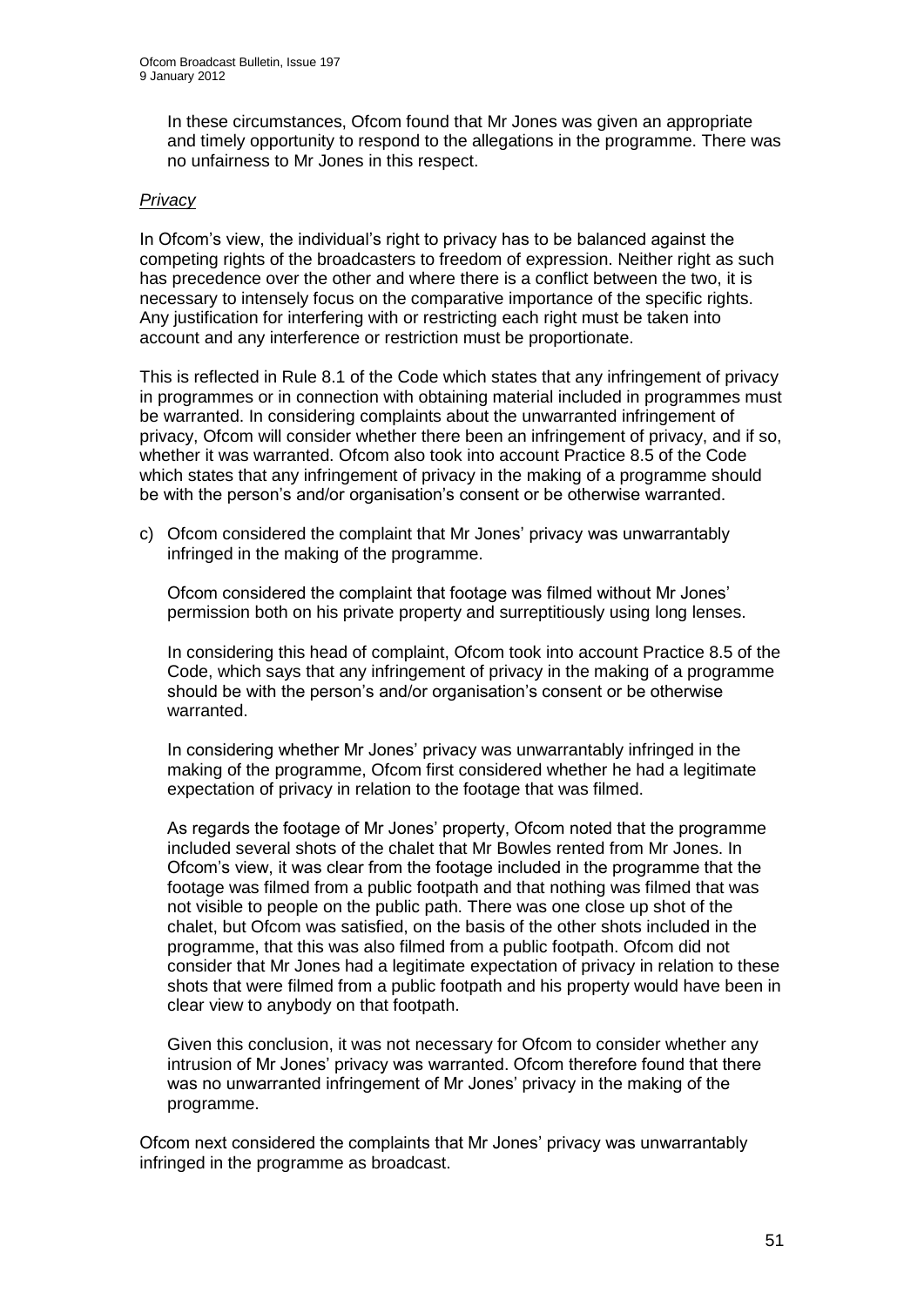d) Ofcom considered the complaint that Mr Jones was identified in relation to allegations made in the programme as broadcast about him, despite the fact that he is a private individual and there was no public interest reason for doing so in the context of a programme about Mr Bowles.

In considering this complaint Ofcom took into consideration Practice 8.6 of the Code, which states that if the broadcast of a programme would infringe the privacy of a person, consent should be obtained before the relevant material is broadcast, unless the infringement of privacy is warranted.

In considering whether Mr Jones" privacy was unwarrantably infringed in the programme as broadcast in this respect, Ofcom first considered whether or not Mr Jones had a legitimate expectation of privacy.

Ofcom noted first that, for the reasons set out under decision head a) above, it had concluded that Mr Jones was not treated unfairly in relation to the allegations made about him in the programme. Ofcom also noted that Mr Jones had been a central figure in the widely publicised controversy that had surrounded the Council over a long period of time. Mr Jones had been both a senior council official and a councillor. The programme looked at allegations about Mr Jones that related to his activities while he was in these positions of public office and therefore took the view that the programme did not examine any matters that related to Mr Jones" personal and private life. Ofcom also took the view that the issues surrounding Mr Jones were relevant to an examination of Mr Bowles work for the Council. Furthermore, the allegations about Mr Jones were already in the public domain and, in Ofcom"s view, the programme did not reveal any private or personal information that was not already available to the public.

Taking all these factors into account, Ofcom did not consider that Mr Jones had a legitimate expectation of privacy in relation to the inclusion of allegations about him in the programme.

Given this conclusion, it was not necessary for Ofcom to consider whether any intrusion of Mr Jones' privacy was warranted. Ofcom therefore found that there was no unwarranted infringement of Mr Jones' privacy in the broadcast in this respect.

e) Ofcom next considered the complaint that information was disclosed regarding the location of Mr Jones' home without permission.

In considering this complaint Ofcom took into consideration Practice 8.6 of the Code, as set out at decision head d) above. It also took into account Practice 8.2, which states that information which discloses the location of a person's home or family should not be revealed without permission, unless it is warranted.

In considering whether Mr Jones" privacy was unwarrantably infringed in the programme as broadcast in this respect, Ofcom first considered whether or not Mr Jones had a legitimate expectation of privacy in relation to information regarding the location of his home.

Ofcom noted that the programme included footage of Mr Jones being interviewed in 1998 at his former home and that it also included shots of the chalet at Parc Cefni. As regards the 1998 footage, Ofcom considered that this was clearly filmed with Mr Jones' knowledge and consent and had been broadcast before. He therefore had no legitimate expectation of privacy in relation to the inclusion of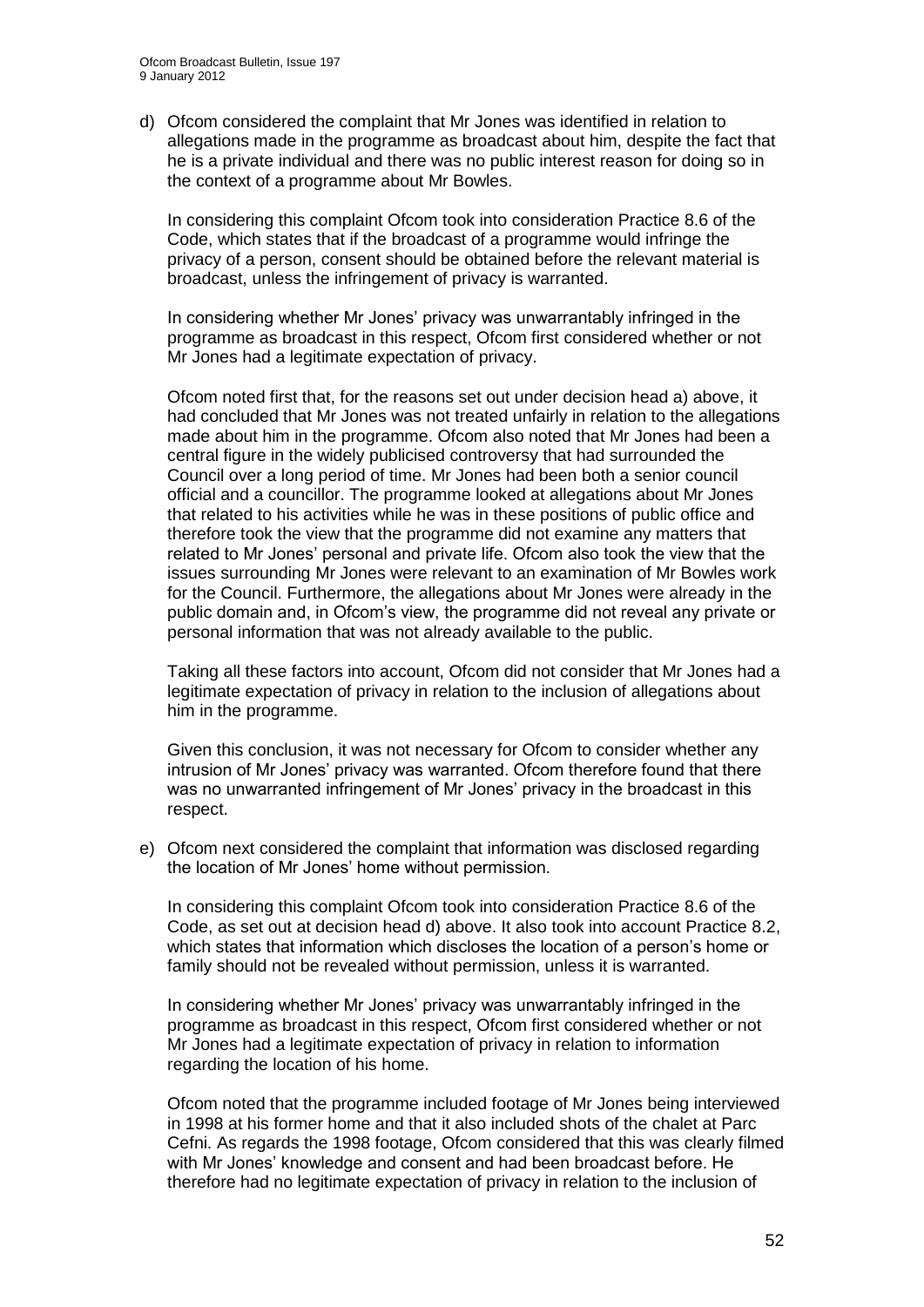this footage in the programme. As regards the shots of Parc Cefni, it appears to Ofcom from the information provided by Mr Jones and ITV that the chalet shown was Mr Jones' and it is apparent form the information provided that it was a property owned by Mr Jones. Ofcom considered that the footage was shot from a public footpath. Ofcom also noted that the footage of the chalet did not provide new information as to the location of Mr Jones" current home at Parc Cefni, details of which were already in the public domain as a result of the controversy surrounding Mr Bowles' stay there.

Taking all these factors into account, Ofcom did not consider that Mr Jones had a legitimate expectation of privacy in relation to the inclusion of information about the location of his home in the programme.

Given this conclusion, it was not necessary for Ofcom to consider whether any intrusion of Mr Jones" privacy was warranted. Ofcom therefore found that there was no unwarranted infringement of Mr Jones' privacy in the broadcast in this respect.

f) Ofcom next considered the complaint that material originally filmed for one purpose was used in the programme for another purpose.

In considering this complaint Ofcom took into consideration Practice 8.6 of the Code, as set out at decision head d) above. It also took into account Practice 8.10, which states that that broadcasters should ensure that the re-use of material, i.e. use of material originally filmed or recorded for one purpose and then used in a programme for another purpose or used in a later or different programme, does not create an unwarranted infringement of privacy.

In considering whether Mr Jones" privacy was unwarrantably infringed in the programme as broadcast in this respect, Ofcom first considered whether or not Mr Jones had a legitimate expectation of privacy regarding the re-use of the material.

Ofcom noted its decision, set out under decision heads a)iii) and iv) above, that the material recorded in 1998 and 2006 was not unfairly edited or used out of context. For the same reasons, Ofcom did not consider that Mr Jones had a legitimate expectation of privacy in relation to the inclusion of information about the location of his home in the programme.

Given this conclusion, it was not necessary for Ofcom to consider whether any intrusion of Mr Jones' privacy was warranted. Ofcom therefore found that there was no unwarranted infringement of Mr Jones' privacy in the broadcast in this respect.

g) Ofcom considered the complaint that footage taken without Mr Jones" permission both on his private property and surreptitiously using long lenses was included in the programme as broadcast.

In considering this complaint Ofcom took into consideration Practice 8.6 of the Code, as set out at decision head d) above. It also took into account Practice 8.15, which states that surreptitious filming or recording should only be used where it is warranted.

In considering whether Mr Jones" privacy was unwarrantably infringed in the programme as broadcast in this respect, Ofcom first considered whether or not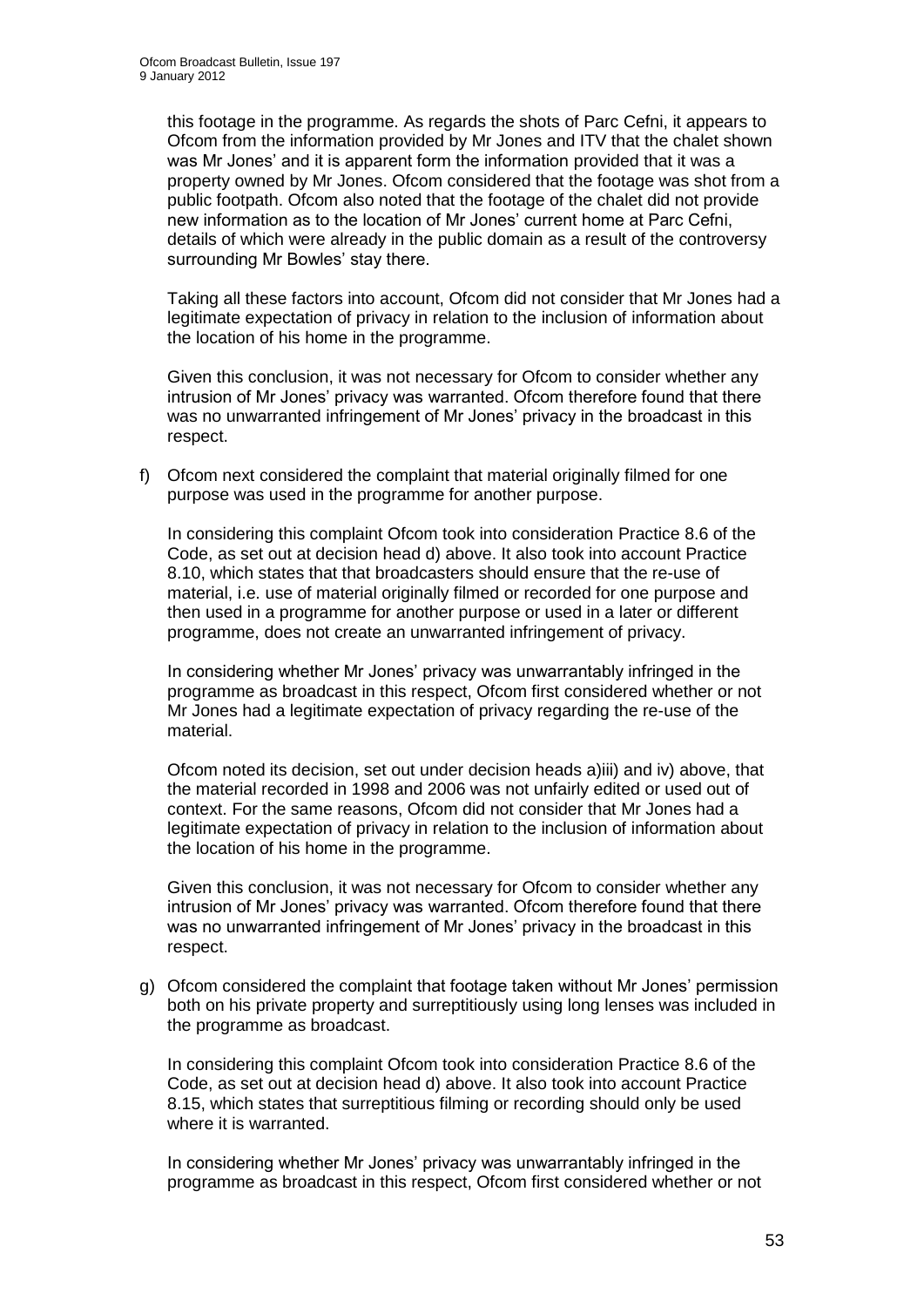Mr Jones had a legitimate expectation of privacy in relation to the use of the footage.

For the reasons set out under decision head c) above, Ofcom was satisfied that the footage complained of was filmed from a public footpath and that nothing was included in the programme which was not visible to people on the footpath. In these circumstances Ofcom took the view that there was no surreptitious filming and did not consider that Mr Jones had a legitimate expectation of privacy in relation to these shots that were filmed from a public footpath.

Given this conclusion, it was not necessary for Ofcom to consider whether any intrusion of Mr Jones" privacy was warranted. Ofcom therefore found that there was no unwarranted infringement of Mr Jones' privacy in the broadcast in this respect.

Ofcom has therefore not upheld Mr Jones" complaint of unwarranted infringement of privacy in the making and the broadcast of the programme.

**Accordingly, Ofcom has not upheld Mr Jones' complaint of unfair treatment and unwarranted infringement of privacy in either the making or broadcast of the programme.**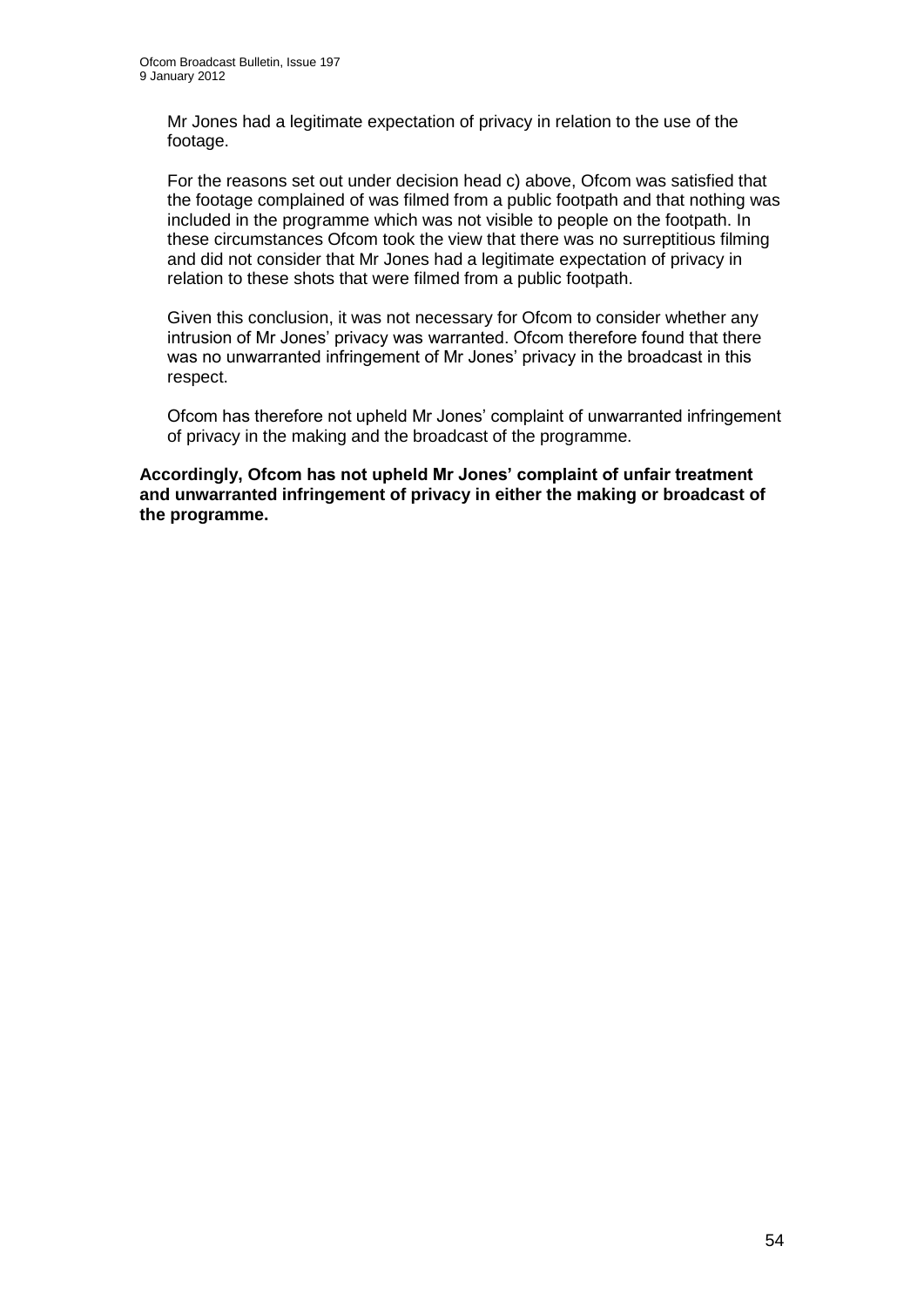# **Not Upheld**

### **Complaint by Mr Denzil Golding and Mrs Chantelle Golding**

*Four Weddings, Sky Living, 28 March 2011*

**Summary**: Ofcom has not upheld this complaint of unfair treatment made by Mr and Mrs Golding.

This programme featured four brides, Chantelle (Mrs Golding), Helen, Vicki and Jo. They scored each other"s weddings with regard to four categories: the dress; the food; the venue; and the overall experience. The bride with the highest score at the end of the show (Helen) won a luxury honeymoon.

Mr and Mrs Golding complained that they were treated unfairly in the programme as broadcast.

In summary, Ofcom found that the programme did not portray Mr and Mrs Golding unfairly with regard to either the editing of the comments made by Mrs Golding, the other brides or the commentary which accompanied some of these comments in the programme.

### **Introduction**

On 28 March 2011 Sky Living broadcast an edition of *Four Weddings*. Each edition of *Four Weddings* shows four brides competing to win a luxury honeymoon. Each bride attends the other brides" weddings as a guest and scores the day as a whole based on four categories: the dress; the food; the venue; and the overall experience. The bride with the highest score at the end of the show wins the luxury honeymoon.

Mrs Chantelle Golding was one of the competitors in this edition of the programme. She was shown making comments about the other brides" weddings; and her wedding to Mr Denzil Golding was featured in the programme alongside the comments made about it and scores awarded to it by the other competitors. The section of the programme showing Mr and Mrs Golding"s wedding included footage of Mrs Golding and the pastor making some mistakes during the ceremony. In addition images of the caterers at the reception venue, who were wearing white overalls and white hats, were shown alongside the theme music to the programme *Grange Hill* (a children's programme set in a comprehensive school which was broadcast in the 1980s) and the narrator described the caterers as *"dinner ladies"*.

In the last section of the programme the narrator revealed which couple had won the luxury honeymoon and the scores that each bride"s wedding had been awarded. With respect to Mrs Golding's wedding the programme said:

*"So Chantelle* [Golding]*"s Caribbean themed gospel church wedding was judged the worst. She scored an average of four out of ten for her venue, six and a half for her dress, five for her food and the overall experience of her day scored four and half, giving her a total score of twenty out of forty".* 

Following the broadcast of the programme, Mr and Mrs Golding complained to Ofcom that they were treated unjustly or unfairly in the programme as broadcast.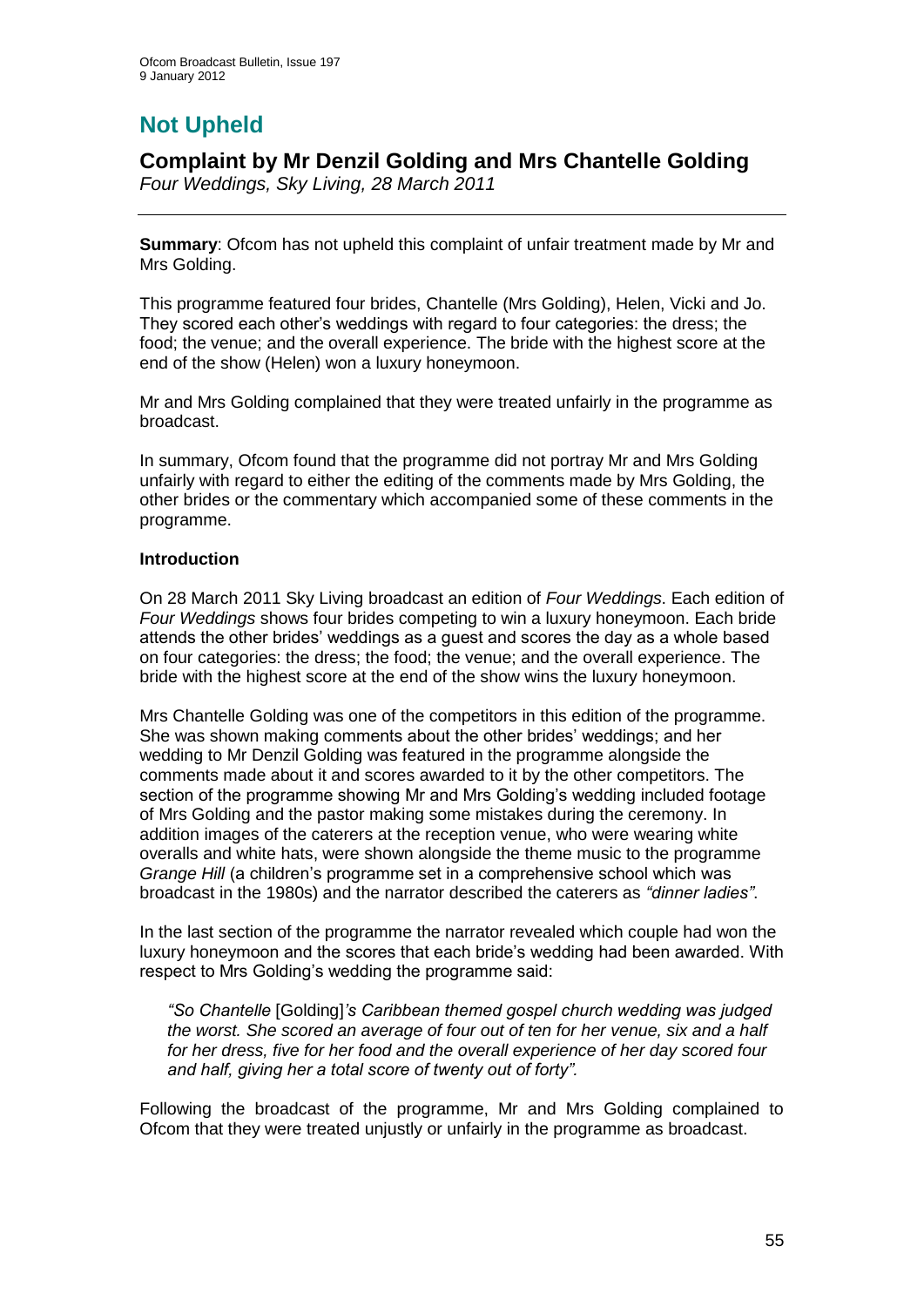1

### **Summary of the Complaint and British Sky Broadcasting Ltd's response**

The details of Mr and Mrs Golding"s complaint are set out below, followed by British Sky Broadcasting Ltd"s response on particular points.

Before addressing the specific heads of complaint, British Sky Broadcasting Ltd ("BSkyB"), which responded on behalf of Sky Living, made some general points. BSkyB said that the tone of the programmes, which had not changed since the first series<sup>1</sup>, was upbeat and comedic with an irreverent and cheeky style of narration. It added that the series brought together brides from various backgrounds, with widely differing tastes and a range of budgets, who rated each other"s weddings according to their subjective preferences. BSkyB said that the programmes focused on the competition between the four brides and that much of their entertainment and comedy value was derived from the juxtaposition of unusual or amusing incidents from each wedding with comments from the brides and/or the tongue-in-cheek commentary of the narrator.

a) Mr and Mrs Golding complained that they were unfairly portrayed.

In particular, Mr and Mrs Golding said that:

i) They had understood that a specific period of time was allocated to each wedding but the footage of their wedding in the programme was rushed and the Caribbean gospel element of the wedding (notably the singing, cakes, bridesmaids, ushers, the choir and the structured ceremony) was edited out of the programme. Mr and Mrs Golding said that the wedding lasted an hour but the programme showed only two incidents involving the pastor. They also said that the programme showed very little of the dancing at the wedding reception, in contrast to the other weddings featured.

In response, BSkyB said that each episode of *Four Weddings* dedicated approximately eight to ten minutes of coverage to each wedding. It also said that in this programme the duration of the coverage of each wedding was roughly the same (approximately eight minutes) regardless of the length of the individual ceremonies and that therefore the footage of the Goldings" wedding was no more or less rushed than that of the other weddings featured. BSkyB added that, given that it was not possible to include all aspects of the wedding ceremonies and receptions, the programme focussed on those aspects or incidents which the programme makers considered would be most entertaining to viewers and/or which related to comments made by the other brides. The other brides" comments on Mr and Mrs Golding"s wedding focussed mainly on the pastor"s mistakes, the food, the bride"s dress and the dancing, all of which were included in the programme.

In addition, the broadcaster said that an unusually high number of guests at the Goldings" wedding asked not to be filmed or included in the final programme, which meant that filming at the wedding was restricted and some elements of Mr and Mrs Golding"s wedding could not be included in the final programme.

With regards to the complaint that the programme showed very little of the dancing at the wedding reception, the broadcaster said that Mr and Mrs

<sup>1</sup> The programme about which this complaint was made was part of the third series of *Four Weddings*.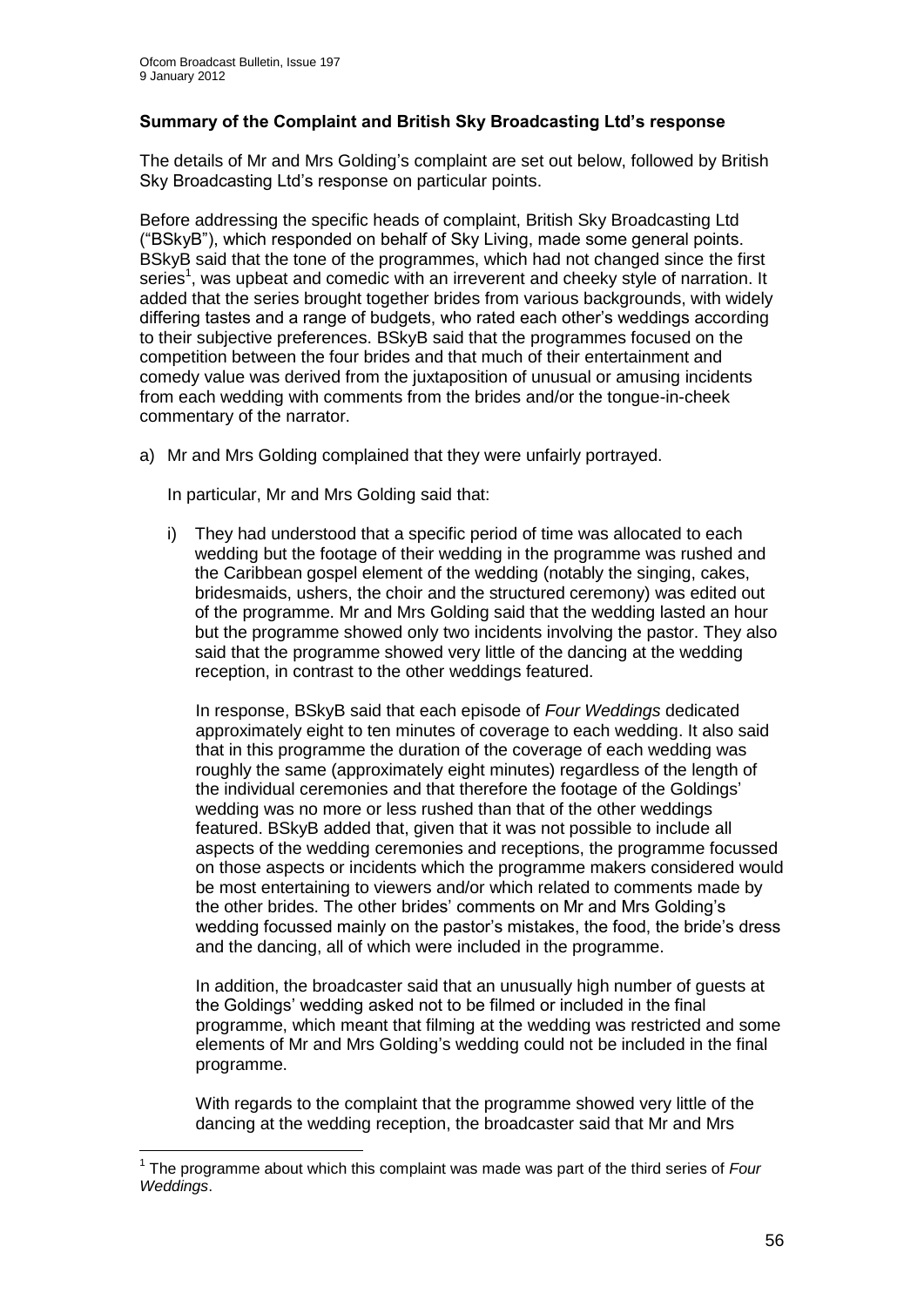Golding were clearly shown dancing and this was made a feature of in the programme due to the fact that Mrs Golding had not danced at the previous two weddings. It added that the salsa dancers were also shown as a unique part of the wedding and that the dancing sequence as a whole constituted of almost two minutes of the footage of Mr and Mrs Golding"s wedding in the programme.

Having received a copy of BSkyB"s response to their complaint, Mr and Mrs Golding said that around five minutes of footage of their wedding was shown compared with around six and half minutes of footage of the other weddings, and what was shown of their wedding was not a true reflection of what happened and was edited, with the addition of the narrator"s comments, to entertain viewers. Mr and Mrs Golding also said that, although some of their guests did not want to be filmed during the speeches, only one had told the film crew that he/she did not want to be filmed during the reception.

In response BSkyB acknowledged that certain elements of Mr and Mrs Golding"s wedding, which were important to them, were not included due to the limited time allocated to each wedding.

ii) The programme was edited in a biased manner in order to show a few specific incidents (notably the pastor and Mrs Golding making mistakes during the ceremony) and to exclude nice events which could have been shown briefly. Mr Golding added that the section in which Mrs Golding made a mistake was only a brief incident and that mistakes by the other brides were not included in the programme.

In reply BSkyB said the incidents at Mr and Mrs Golding"s wedding that were most likely to entertain viewers or that related to comments made by the other brides were the pastor"s mistakes, the food, the bride"s dress and the dancing. These were therefore included in the programme, which also included some positive and touching moments from the ceremony, for example the groom wiping away a tear and the first kiss.

BSkyB said that the coverage of each wedding ceremony included some mistakes or embarrassing moments, accompanied by a tongue-in-cheek voice-over from the narrator, such as: a bride breaking down during her vows; Mr and Mrs Golding"s pastor making a mistake; and a wedding performed by an Elvis impersonator in overly tight trousers.

In their further submission, Mr and Mrs Golding contrasted elements of the coverage of the other weddings (for example introducing a bride and groom with the song 'Take my breath away'; showing a bride breaking down as she spoke her vows; and showing an Elvis impersonator wearing overly tight trousers) with two elements of the coverage of their own wedding (showing the pastor making a mistake and showing food on the floor). Mr and Mrs Golding said that the clips referred to above from the other weddings were romantic, normal and reflected the reality of the circumstances, whereas the clips from their wedding showing the pastor making a mistake and the food on the floor were negative. Mr and Mrs Golding also said that other weddings were shown with upbeat music but theirs was accompanied by the music from *Grange Hill* and school bell noises to link it to the narrator"s comment about dinner ladies.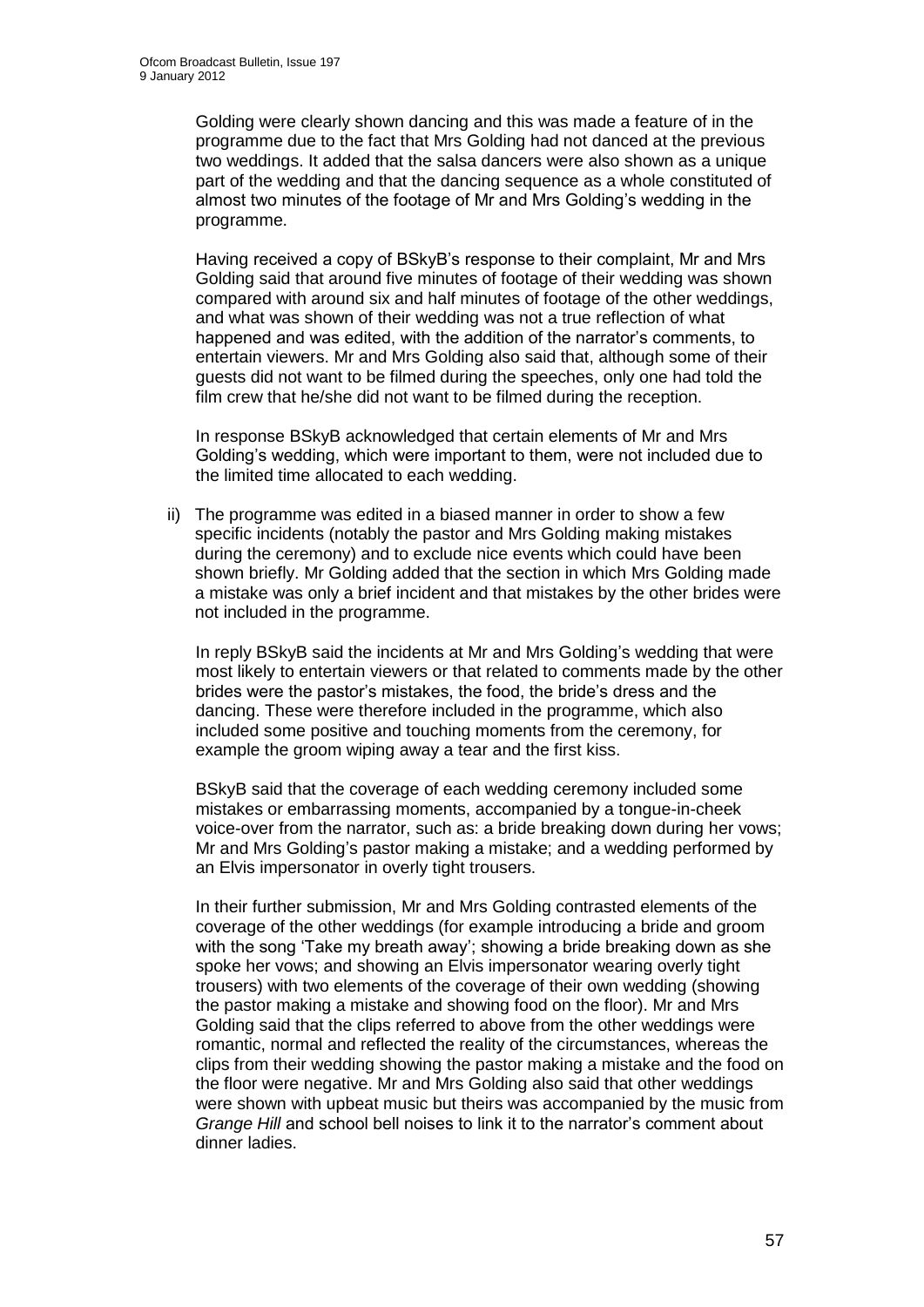BSkyB made no additional arguments following Mr and Mrs Golding"s comments.

iii) Most of the comments made about the wedding by the narrator and the other brides were negative and cold (for example, the characterisation of the food implied by both these comments and the use of the theme music for *Grange Hill* when the caterers were shown; the description of the length of the service; and, the references to the salsa dancers who performed as part of the first dance at the wedding reception). Mr Golding added that he believed the other brides" had also made positive comments about the wedding but that the negative comments were included to justify he and his wife coming last in the competition.

BSkyB denied that that negative comments from the other brides about Mr and Mrs Golding"s wedding were included to justify them coming last in the competition. It said that the programme makers" practice was to include a range of views and comments on each of the weddings, to balance the negative with the positive, and to reflect accurately the opinions of the judging brides in an entertaining manner.

BSkyB said that in this case each bride made both positive and negative comments about each of the weddings that they attended, including Mr and Mrs Golding"s wedding. It said that the subjective views of the other brides were clearly presented as their personal opinions and, due to the competition element of the programme, could occasionally be construed as gamesmanship, not to be taken too seriously. The broadcaster said that the tongue-in-cheek narration of *Four Weddings* was famously irreverent, added to the entertainment aspect of the programme and was not intended to be offensive but was rather merely comedic. It added that this style of narration coupled with quirky music was a standard part of the format of the programme, and that all of the weddings featured in this programme received the same comedy treatment.

Mr and Mrs Golding subsequently said that the comments made about the caterers" outfits, the reference to them as *"dinner ladies"*, the comment about school dinners and the inclusion of the "lunch bell" were all offensive, as was a comment about Mr Golding's size (particularly given the inclusion of another groom of similar stature who was not subject to the same type of comment).

BSkyB, apologised if Mr Golding was offended by the comments made by the narrator but said that the tone of the narration was comedic and not meant to be offensive.

iv) The programme incorrectly indicated that they had left the venue before their guests.

In response to this element of the complaint BSkyB acknowledged that the edition of this programme broadcast on 28 March 2011 included a scene which suggested that the Mr and Mrs Golding may have left their wedding before their guests. It also explained that following correspondence from Mr and Mrs Golding soon after the broadcast the master copy of the programme was edited to remove this scene and that therefore it would not be included in any future broadcasts of this programme.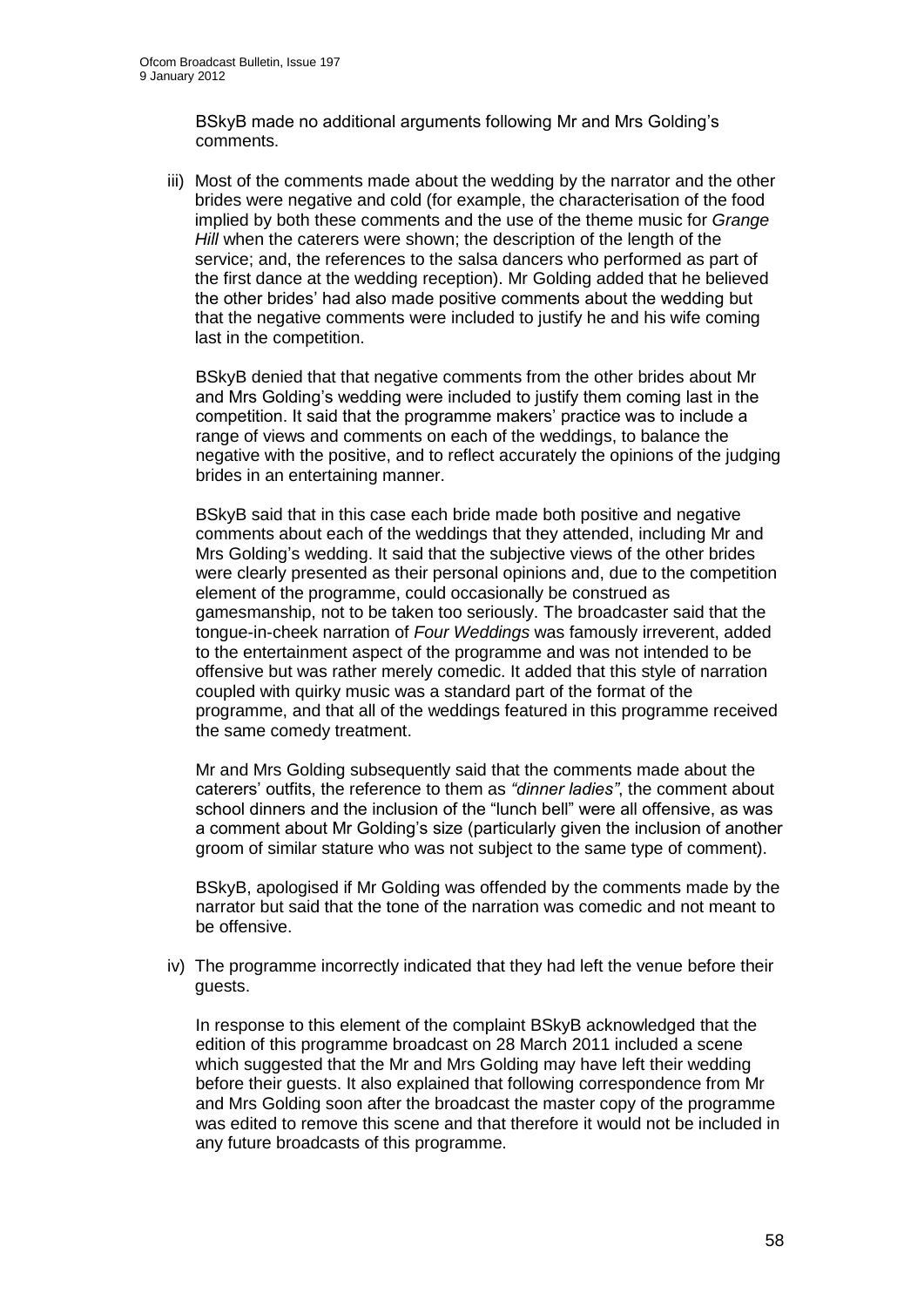Mr and Mrs Golding addressed a number of questions to BSkyB within their second submission, most of which were addressed in the submissions summarised above. However, Mr and Mrs Golding also asked why the programme included Jo saying of their wedding: *"Out of the four weddings I thought today would be really fun and vibrant and I wasn"t left feeling that at all"*, given that the unedited footage indicated that this comment did not reflect her impression of their wedding.

BSkyB said that having reviewed the unedited footage it was satisfied that the clip in the programme was a true reflection of Jo"s impression of Mr and Mrs Golding"s wedding and did not contradict what she said in the full interview.

b) Mrs Golding complained that she was treated unjustly or unfairly in the programme as broadcast in that her comments on the other brides" weddings were constantly portrayed in a negative manner and the other brides" comments were not highlighted in the same light.

In response BSkyB said that Mrs Golding"s comments in the programme accurately reflected the comments she made at each of the weddings. It added that each of the brides made both positive and negative comments regarding the weddings which they attended and that Mrs Golding"s comments were not treated any differently to comments made by any of the other brides.

By way of background to the complaint, Mrs Golding said that she was aware that she found it difficult to relate to and fit in with the other brides and their guests due to a difference in ethnic background and culture. She also said that she understood that the programme needed "to make a show" and "to highlight a catfight" but that this was "overdone at her expense".

BSkyB made no comment with regard to this specific element of Mr and Mrs Golding"s complaint. However it did say that prior to appearing on the programme, all of the contestants, including Mr and Mrs Golding, signed release forms which stated the following:

"you agree that you may be required to record truthful and honest views, opinions and experiences as part of your contribution to the programme and you agree that you have no objection to this forming part of the programme. Furthermore you acknowledge that parts of the programme may incorporate the views and opinions of other participants (including, without limitation, those of the other contributors) (the "Statements"). You accept that the Statements may include personal and subjective comments in relation to you and/or your contribution and the Statements may or may not depict you positively. You agree that the inclusion of the Statements is fundamental to the programme and therefore you agree to the inclusion of such statements within the programme, You acknowledge that we and/or you may and/or the Statements may reveal, disclose or relate, during the filming of the programme, information about you which you might deem personal, private, intimate, surprising, disparaging, embarrassing or of an otherwise unfavourable nature…".

### **Decision**

Ofcom"s statutory duties include the application, in the case of all television and radio services, of standards which provide adequate protection to members of the public and all other persons from unfair treatment and unwarranted infringement of privacy in, or in the making of, programmes included in such services.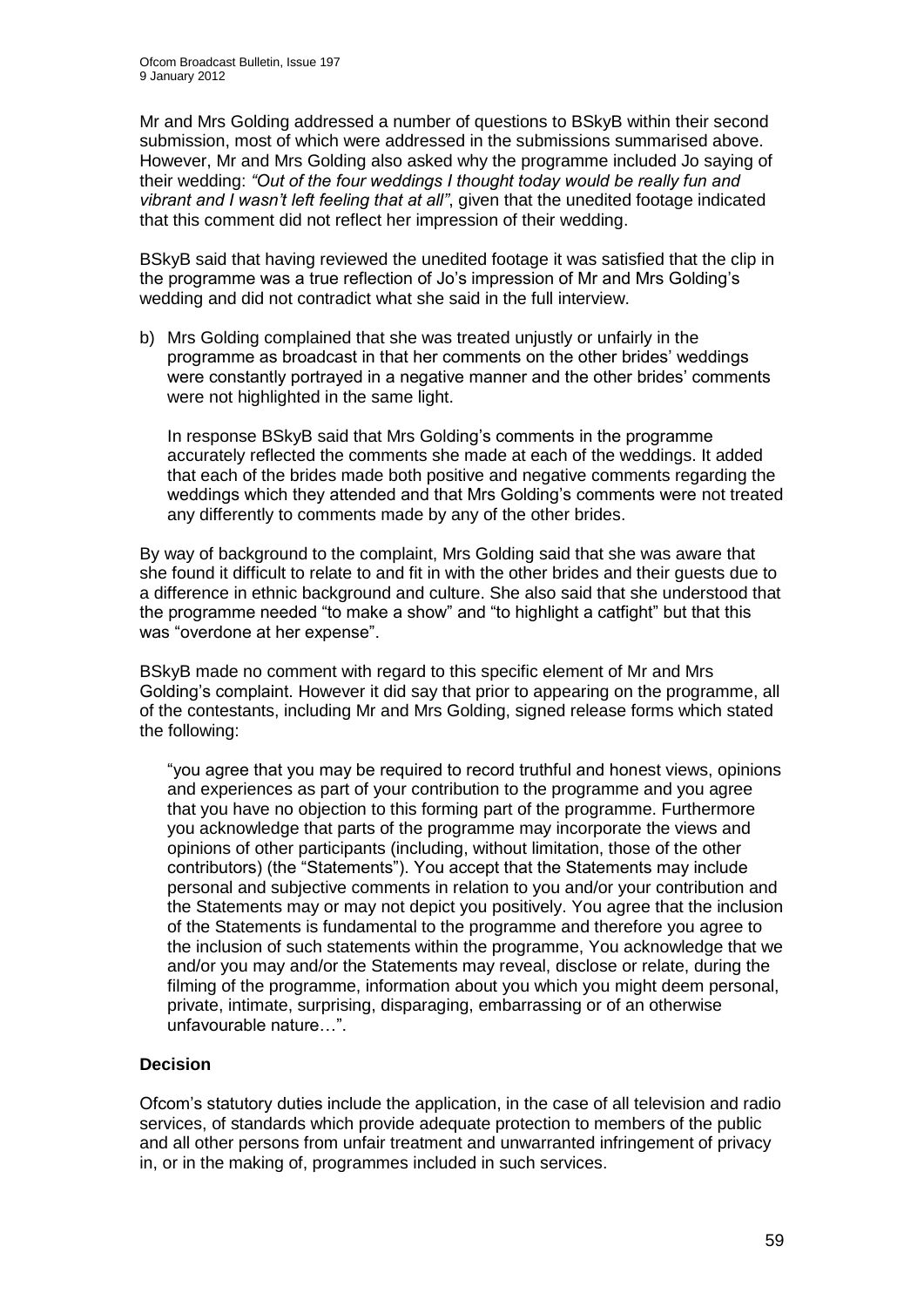In carrying out its duties, Ofcom has regard to the need to secure that the application of these standards is in the manner that best guarantees an appropriate level of freedom of expression. Ofcom is also obliged to have regard, in all cases, to the principles under which regulatory activities should be transparent, accountable, proportionate and consistent and targeted only at cases in which action is needed.

In reaching its preliminary view, Ofcom carefully considered all the relevant material provided by both parties. This included a recording of the programme as broadcast and transcript, both parties" written submissions and a recording and transcript of the unedited footage.

When considering complaints of unfair treatment, Ofcom has regard to whether the broadcaster"s actions ensured that the programme as broadcast avoided unjust or unfair treatment of individuals and organisations, as set out in Rule 7.1 of Ofcom"s Broadcasting Code ("the Code"). Ofcom had regard to this Rule when reaching its preliminary view on the individual heads of complaint detailed below.

Prior to considering the specific elements of this complaint, Ofcom noted that it would expect individuals who agreed to take part in a programme with an established format to have an understanding of the nature of the programme in question before they consented to participate. (In this case it was a light-hearted competition with candid opinions from and about each competing bride and their wedding day, often with additional comic commentary). In addition, Ofcom noted that in its response BSkyB made it clear that before appearing on the programme Mr and Mrs Golding signed release forms. These included a detailed description of the type of comments that each bride would be expected to make regarding the other bride"s weddings and which would subsequently be used in the programme.

a) Ofcom considered the complaint that Mr and Mrs Golding were unfairly portrayed.

In considering this part of the complaint, Ofcom had regard to Practices 7.6 and 7.9 of the Code. Practice 7.6 of the Code states that when a programme is edited, contributions should be represented fairly. Practice 7.9 provides that before broadcasting a factual programme, broadcasters should take reasonable care to satisfy themselves that material facts have not been presented, disregarded or omitted in a way that is unfair to the individual or organisation. Broadcasters have the editorial freedom to select and edit material as they wish in making and broadcasting a programme provided they comply with these two Practices.

i) Ofcom considered first the complaint that the footage of Mr and Mrs Golding"s wedding in the programme was rushed and that the Caribbean gospel element (notably the singing, cakes, bridesmaids, ushers, the choir and the structured ceremony) was edited out of the programme.

Ofcom noted both parties" submissions regarding the duration of the footage of Mr and Mrs Golding"s wedding and that of the other weddings featured in the programme. However, in considering this head of complaint, Ofcom was not concerned with the cumulative length of the different sections of footage of Mr and Mrs Golding"s wedding ceremony included in the programme, but with whether the programme as broadcast resulted in any unfairness to them.

With regard to Mr and Mrs Golding's specific complaint that, although their wedding lasted an hour, the programme included only two incidents involving the pastor, Ofcom noted that many elements of Mr and Mrs Golding"s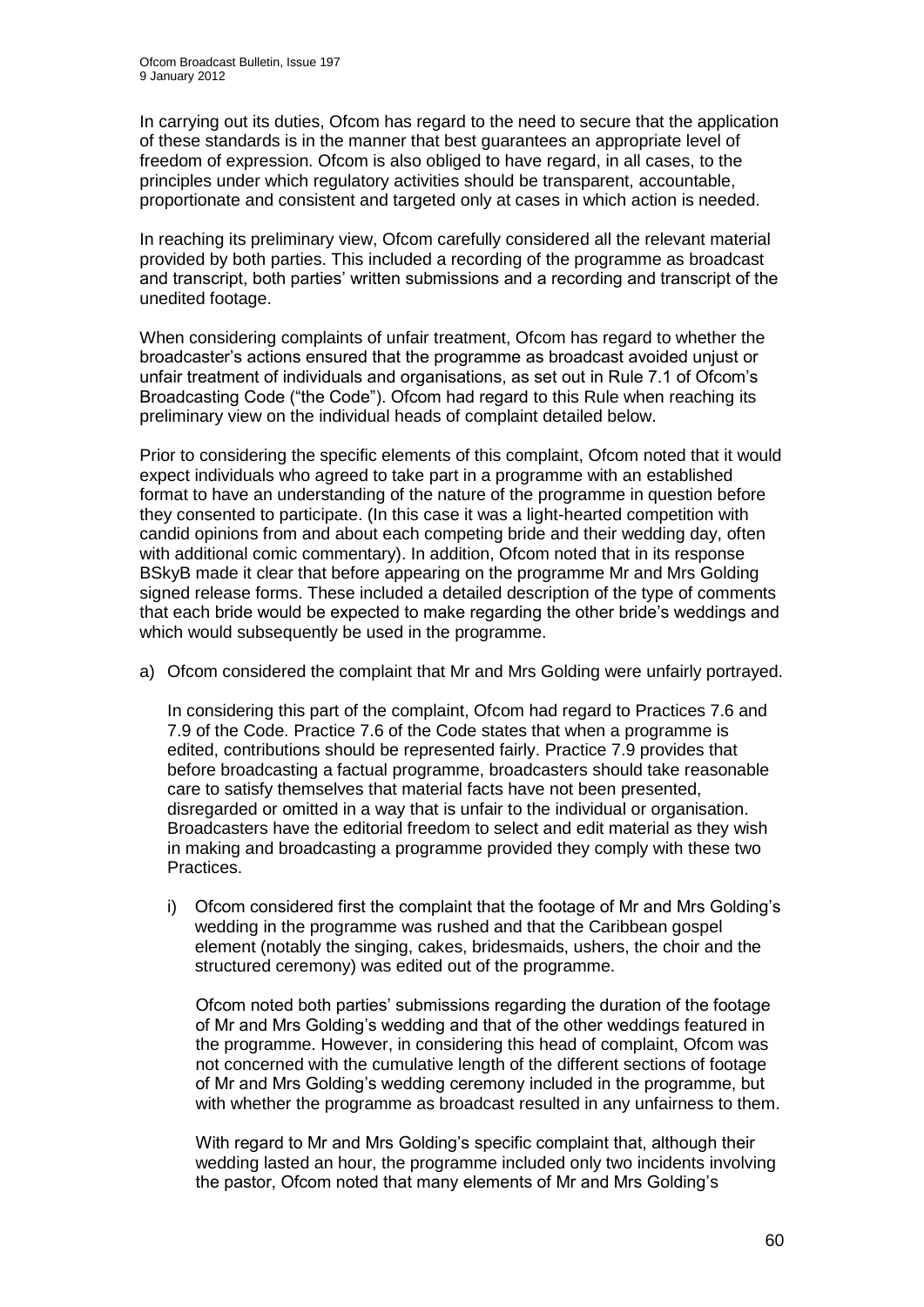wedding ceremony (for example the gospel singing and large sections of the service) were not shown in the programme. However, Ofcom also noted that the same was true for the other wedding ceremonies featured in the programme and that several key aspects of Mr and Mrs Golding"s wedding ceremony were included: notably, the bride walking down the aisle; both the pastor and the bride during the vows; and the bride and groom"s first kiss. Ofcom considered that viewers would have understood that they were only seeing a snapshot of the entire ceremony and that it would not have been practicable to include all of the ceremony (or the other ceremonies) in the programme. In addition, Ofcom considered that the narration, Mrs Golding"s comments and the other brides" comments about the ceremony would have made it clear to viewers that Mr and Mrs Golding had a Caribbean gospel wedding.

In addition, Ofcom noted that *Four Weddings* is a highly formatted programme with a relatively rigid running order which does not allow for significant amounts of time to be devoted to any single aspect of the wedding ceremonies and receptions featured. This edition of the programme followed the established format of including footage from each of the four weddings that was relevant to the other brides" comments about those ceremonies and receptions, and which the programme makers considered could be accompanied by comic commentary to entertain viewers.

With regard to the complaint that very little of the dancing at the complainants' wedding reception was shown in the programme in contrast to the other weddings featured, Ofcom observed that both the first part of Mr and Mrs Golding"s first dance and a section of the salsa dancer"s performance at the wedding reception were included in the programme. Further, Ofcom considered that, as with the wedding ceremony, given the well known format of the programme, viewers would have understood that they were only seeing a snapshot of this section of Mr and Mrs Golding"s wedding reception.

Taking into account all of the factors noted above, Ofcom concluded that the programme was not unfairly edited with regard to the omission of specific aspects of Mr and Mrs Golding"s wedding ceremony and reception. Ofcom also considered that the programme makers took reasonable care to satisfy themselves that the programme did not present, disregard or omit material facts, with regard to the portrayal of Mr and Mrs Golding's wedding.

ii) Ofcom next considered the complaint that the programme was edited in a biased manner in order to show a few negative incidents (notably the pastor and Mrs Golding making mistakes during the ceremony) and to exclude positive events which could have been shown briefly. Mr Golding added that the section in which Mrs Golding made a mistake was only a brief incident and that mistakes by the other brides were not included in the programme.

Ofcom noted that the programme included the following elements of Mr and Mrs Golding"s wedding day: the bride walking down the aisle; the pastor asking *"who giveth this ring"* and correcting this to *"who giveth this woman";*  the pastor mistakenly referring to the bridegroom as *"her"*; the bride missing out one of her middle names during her vows; the bride and groom"s first kiss; the wedding breakfast, including food being served to the other brides featured in this programme by ladies wearing white food hygiene hats and an image of some plates of food on the floor; the groom serenading the bride;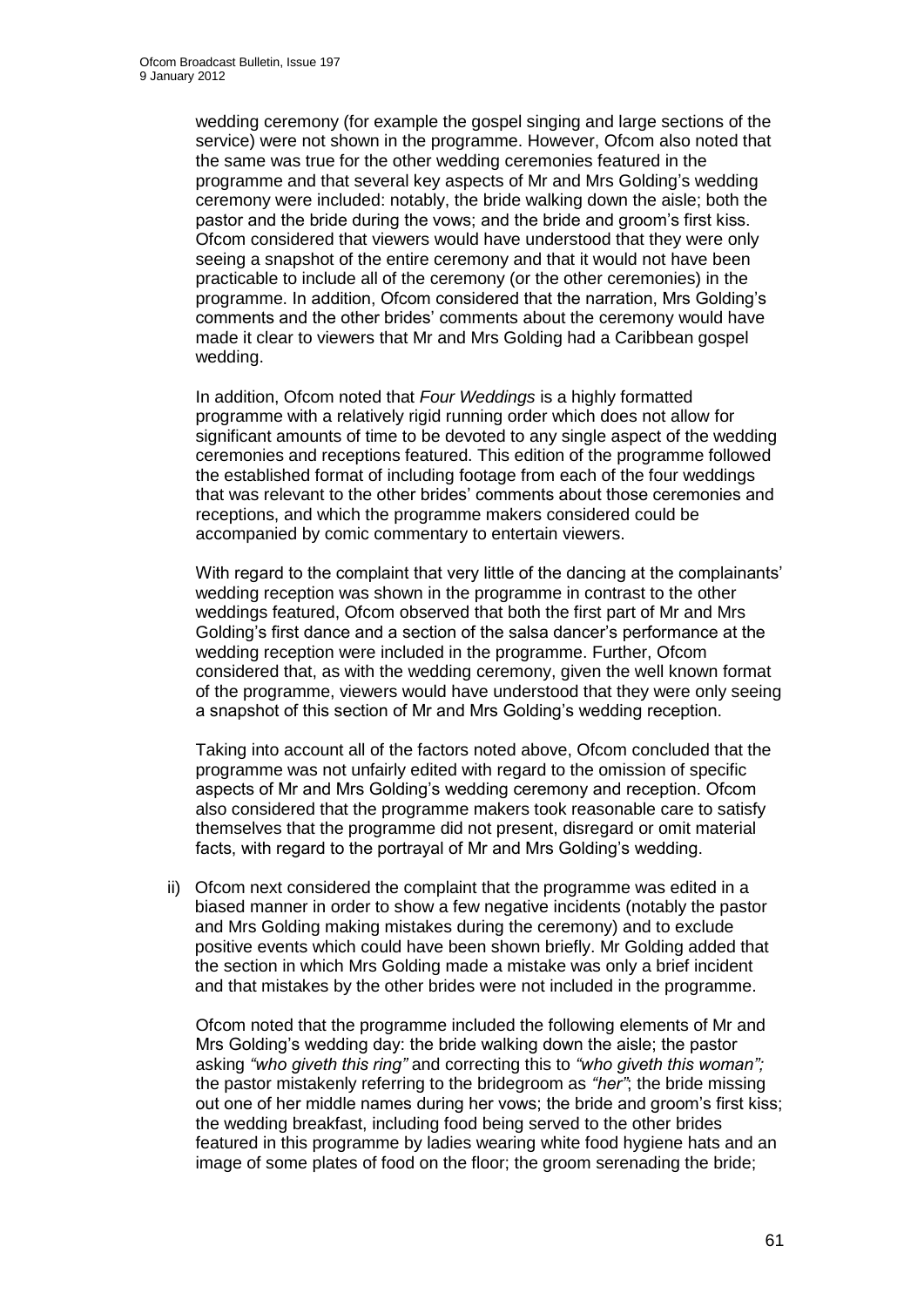and the bride and groom dancing on their own during the first part of the first dance and subsequently being joined by a pair of salsa dancers.

As set out at decision head a) i) above, Ofcom observed that as a consequence of the limited time available and the relatively rigid running order of *Four Weddings* many elements of Mr and Mrs Golding"s wedding ceremony and reception were not shown in the programme. This was the same for the other wedding ceremonies and receptions featured in the programme.

With regard to the complaint that the programme was edited to show a few specific incidents and to exclude positive events, Ofcom observed that this programme has a well established format in which elements of each of the weddings featured are shown alongside light-hearted commentary and candid comments from the brides featured about their competitors" weddings. While Ofcom accepted that some of the elements of their wedding day which Mr and Mrs Golding may regard as negative were included in the programme (notably the pastor and Mrs Golding"s making some mistakes during the ceremony), Ofcom noted that such mistakes are relatively common during weddings and that the programme included the warm laughter of the entire wedding party in response to these incidents. In light of this Ofcom did not consider that the inclusion of these incidents would have materially affected viewers" opinions of the complainants in an adverse way.

Ofcom also noted that the elements included in the programme reflected the aspects of the day about which the other brides commented, and the programme makers" legitimate editorial decisions to include footage of the wedding day which they believed would be entertaining to viewers.

In addition, Ofcom observed that several touching moments from Mr and Mrs Golding"s wedding day were also included in the programme. For example, the programme showed the groom wiping away a tear at the end of the ceremony, the first kiss of the bride and groom, the groom serenading the bride and the bride and groom reflecting on the day and smiling happily.

Taking into account all of the factors noted above, Ofcom concluded that the programme was not unfairly edited with regard to the omission or inclusion of specific aspects of Mr and Mrs Golding"s wedding ceremony and reception. Ofcom also considered that the programme makers took reasonable care to satisfy themselves that the programme did not present, disregard or omit material facts, with regard to the portrayal of Mr and Mrs Golding"s wedding.

iii) Ofcom considered next the complaint that most of the comments made about the wedding by the narrator and the other brides were negative and cold.

Ofcom observed that Mr Golding suggested that negative comments from the other brides were included in the programme to justify him and his wife coming last in the competition, and that BSkyB rejected this claim. However, in considering this complaint Ofcom was not concerned with the conduct of the competition between the brides, but with whether or not the narration and/or the comments made by the other brides about Mr and Mrs Golding"s wedding day in the programme resulted in unfairness to them.

Ofcom recognised that Mr and Mrs Golding regarded parts of the narration and some of the comments made by the other brides about their wedding day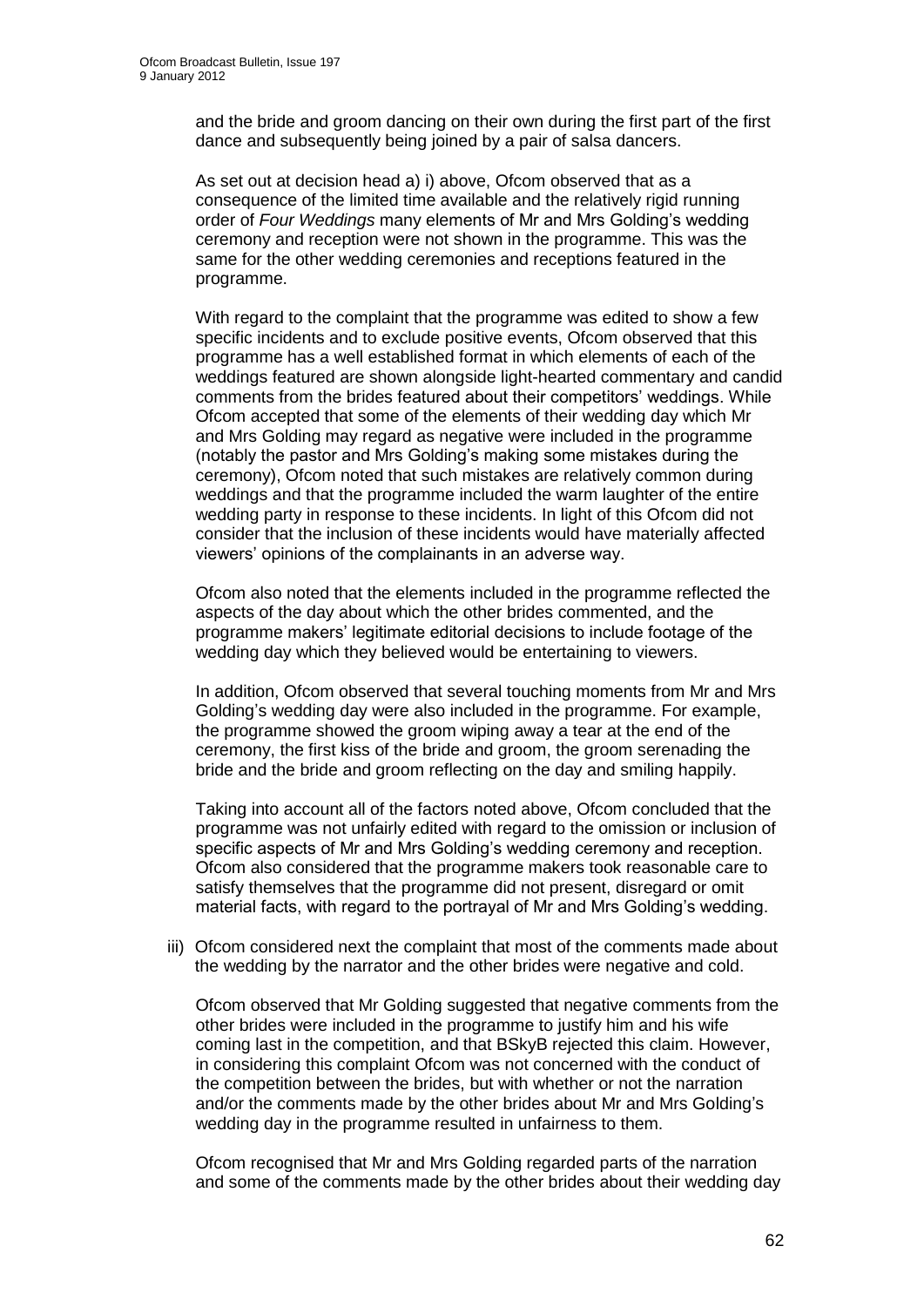as being negative. In Ofcom"s view the programme included a variety of comments by the other brides about Mr and Mrs Golding"s wedding day some of which could be regarded as negative, some neutral and some positive. For example, when talking about the decoration Jo said: *"I didn"t even realise they did artificial flowers for weddings"*; when talking about the ceremony beforehand Helen said: *"Chantelle"s having a church service. She did say it was going to be short and it"s going to be an hour and half so I"m not quite sure what that"s going to be like"* and when talking about Mrs Golding"s dress both Vicki and Helen were shown saying that she looked very beautiful in it. Ofcom observed that this mix of comments was typical of the *Four Weddings* programme and reflected both the candid nature of the comments made by the other brides who were competing for a luxury honeymoon, and the comic style of the programme.

With regard to the specific elements of the narration about which Mr and Mrs Golding complained, Ofcom observed that the commentary indicated that: the food, and most particularly the fact that it was served by ladies in white food hygiene hats, gave a similar impression to that of a school dinner (and that this indication was heightened by the use of a school bell and the theme music to *Grange Hill*); the church ceremony was relatively long; and it was unusual to have salsa dancers accompanying the bride and groom during their first dance.

However, Ofcom also noted that this style of commentary was consistent with the approach applied to the other brides and their wedding days. For example, after Jo was shown explaining that the budget for her wedding was coming from her divorce settlement the narrator said: *"Romantic, I see a prenup in your future"*. With regard to Vicki"s wedding the narrator said that the groom was *"dressed like a Hawaiian penguin"* and indicated that the reception was rather awkward because the competing brides formed half of the wedding party.

Ofcom also noted again that the narrator"s comments reflected both the comments made by the brides about their experiences and impressions of Mr and Mrs Golding"s wedding day and the comic style of the programme.

Ofcom observed that the narrator highlighted a particularly successful aspect of the complainants" wedding day, namely Mr Golding serenading his bride, saying: *"...the groom, Denzel, has a sweet surprise for his bride"*. The narrator also turned some apparently negative comments by the other brides about Mr and Mrs Golding"s wedding into amusing asides directed at the competing brides themselves. For example, after Helen was shown saying: *"One thing that was a bit strange was that there was no aisle for Chantelle to walk down maybe that was a little bit lacking"*, the programme showed footage of Mrs Golding walking down the aisle accompanied by the words: *"A bit lacking? I thought you just said there wasn"t one! And right on cue here comes the Caribbean princess herself…walking down the erm...aisle".* The narrator also commented on Vicki"s description of the dessert she ate at the wedding breakfast as *"just cheesecake"* by saying *"on that lemony sour note..."*.

Ofcom noted that Mr and Mrs Golding gave only one example of a comment made by one of the competing brides in the programme which they believed did not accord with that bride"s view of their wedding day. Specifically, they said that Jo was shown saying: *"Out of the four weddings I thought today would be really fun and vibrant and I wasn"t left feeling that at all"* but that the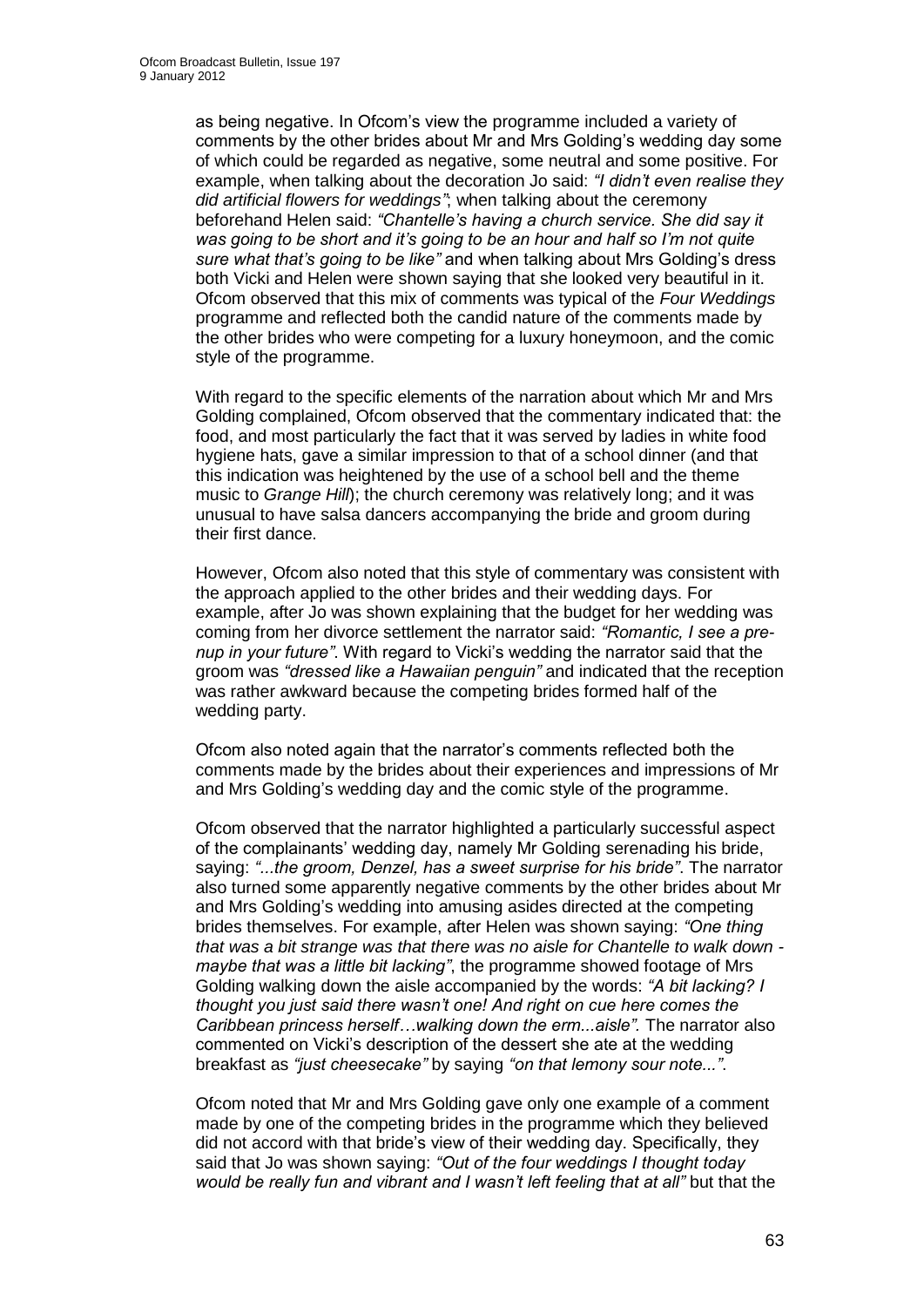unedited footage indicated that this comment did not reflect her impression of their wedding. However, Ofcom viewed the unedited footage of Jo"s interview and noted that she made several comments which clearly indicated that, while she enjoyed specific aspects of Mr and Mrs Golding"s wedding, overall she was disappointed with it. For example, she said:

*"Chantelle"s wedding didn"t really live up to my expectations. I hadn"t really been to a gospel wedding before and I enjoyed the vibrancy of the singing in the church. I thought that was really good erm but then as the day went on we thought there"d be like the salsa dancing was for everybody and we thought there"d be loads of dancing, and this that and the other and it just didn"t come across how we thought it was going to be so it just wasn"t the day I thought it might be. Or as vibrant as I thought it might be either"*.

During this unedited interview Jo also indicated that the day left her feeling *"quite flat"* and that there was *"nothing that really just wowed her"*. She gave the couple"s wedding a score for the overall experience of four out ten. Given that the unedited footage included these comments and others in a similar style, Ofcom considered that the comment from Jo which was included in the programme gave a fair impression of her view of Mr and Mrs Golding"s wedding day, and that the programme was not unfairly edited in this regard.

Taking into account all of the factors noted above, Ofcom concluded that the programme was not unfairly edited with regard to the comments made by the other brides about Mr and Mrs Golding"s wedding ceremony and reception. Ofcom also considered that the programme makers took reasonable care to satisfy themselves that the programme did not present, disregard or omit material facts, with regard to the portrayal of Mr and Mrs Golding"s wedding.

iv) Ofcom considered the complaint that the programme incorrectly indicated that Mr and Mrs Golding left their reception venue before their guests.

Ofcom observed that at the end of the section of the programming featuring Mr and Mrs Golding"s wedding reception the programme showed Jo saying:

*"I thought the first dance really belonged to the salsa dancers – everyone was just fascinated with them...I noticed Denzel and Chantelle just seemed to disappear actually"*.

The programme then showed an image of taxi driving along a road near the reception venue while the narrator said:

*"And with the bride and groom making a sharp exit, to do whatever it is brides and grooms do on their wedding night, it"s time to score the venue, the food, the dress and the overall experience".* 

Ofcom considered that viewers would have understood Jo"s remark and the narrator"s subsequent comment (along with the image of the taxi) to indicate that Mr and Mrs Golding left their wedding ceremony relatively early and certainly before the majority of their guests. Ofcom observed that BSkyB acknowledged that this edition of programme included a scene which suggested that Mr and Mrs Golding may have left their wedding before their guests and explained that following a direct complaint from Mr and Mrs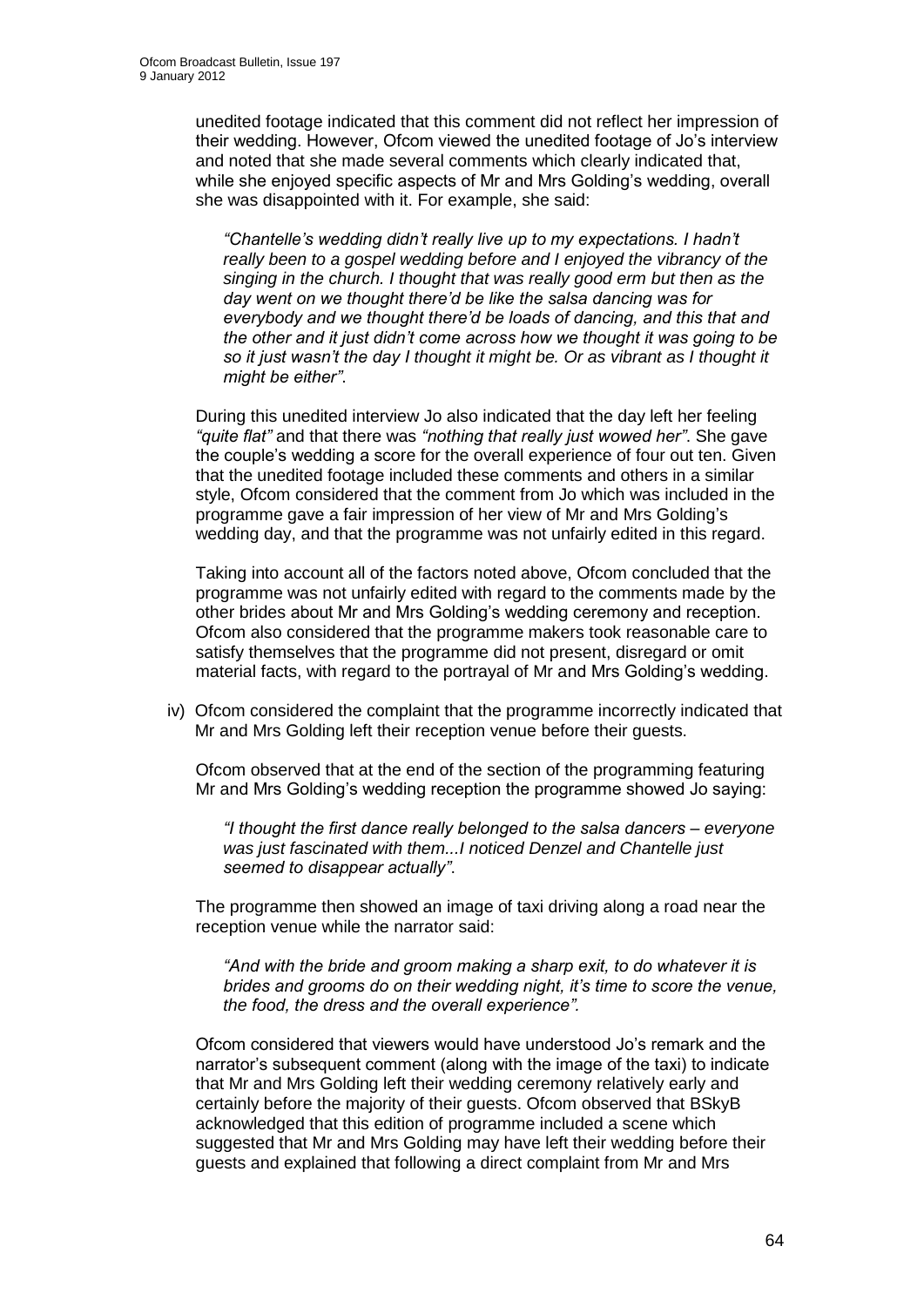Golding the master copy of the programme was edited to remove this scene, which would not be included in any future broadcasts of the programme.

Ofcom notes Mr and Mrs Golding"s assertion that they did not leave their wedding reading reception early. Ofcom notes however that many newly married couples leave their wedding receptions before the majority of their guests and that they do so for numerous reasons. In light of this and taking into account the light-hearted nature of *Four Weddings*, Ofcom did not consider that the suggestion that Mr and Mrs Golding left their wedding reception early (even if erroneous) would have materially affected viewers" opinions of the complainants in an adverse way.

Ofcom therefore found that Mr and Mrs Golding were not treated unfairly in respect of their complaint of unfair portrayal.

b) Ofcom went on to consider Mrs Golding"s complaint that her comments on the other brides" weddings were constantly portrayed in a negative manner while the other brides" comments were not highlighted in the same light.

In considering this part of the complaint, Ofcom again had regard to Practice 7.9 of the Code, as set out under decision head a) above.

Ofcom observed that during the programme Mrs Golding was shown making a number of negative comments about the other brides" wedding days and that some were accompanied by asides from the narrator. For example, Mrs Golding was shown saying of Vicki"s wedding in Las Vegas: *"I don"t think being married by Elvis is right for a wedding. I think it"s taking the mick out of the whole thing"*. With regard to Jo"s wedding in a boutique hotel, Mrs Golding was shown saying: *"It"s definitely not a church, you can feel that, you can see that"* after which the narrator said: *"And the Sybil Fawlty award for the bleeding obvious goes to...Chantelle"*.

However, Ofcom observed that the programme also included negative comments made by the other brides and a number of those comments were accompanied by amusing asides. For example, Helen was shown saying that she didn"t really like the food at several of the weddings and was described by the narrator as a *"fussy eater"*. In addition, as noted in decision head a) iii) above, a number of the negative comments made by the other brides about Mr and Mrs Golding"s wedding in the programme were subject to the same treatment, whereby the narrator highlighted the amusing aspect of a criticism levelled by a competing bride.

The programme also showed Mrs Golding making several positive comments in relation to her experience of the wedding days of her fellow brides. For example, in addition to some negative comments, Mrs Golding said that the starter she had at Helen"s wedding was *"lovely"*, that Helen *"looked beautiful"* and that *"the church and the venue was perfect"*. Ofcom considered that the inclusion of positive and negative comments was typical of the format of the programme and noted that the other brides" comments were used in a similar manner.

Ofcom considered that, given the established format of the programme, viewers would have been able to give appropriate weight to the comments each bride, including Mrs Golding, was shown making in the programme.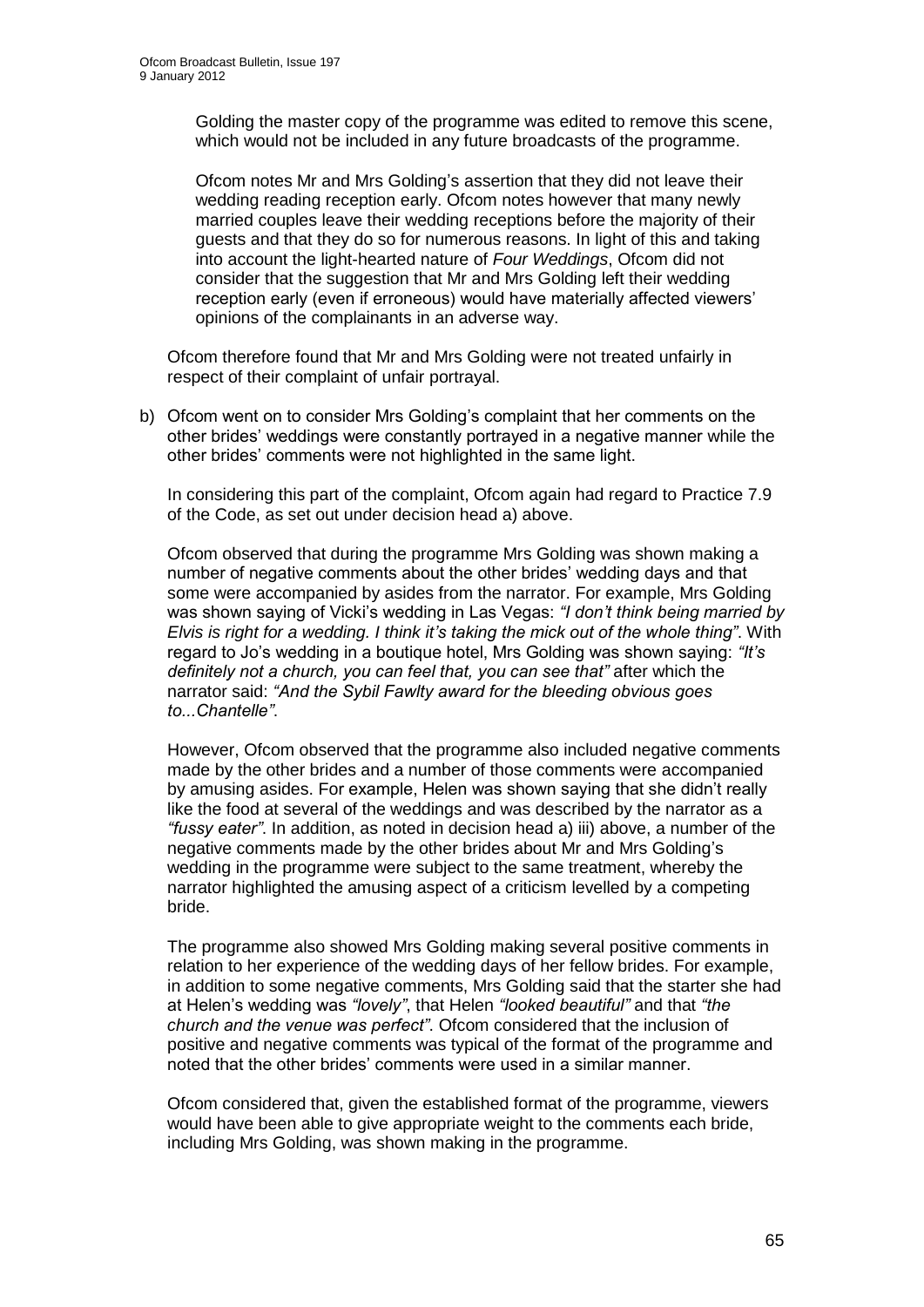In light of this and taking into account its view that Mrs Golding"s contributions were treated in the same way as those of the other brides, Ofcom did not consider that Mrs Golding"s comments on the other brides" weddings were disproportionately portrayed in a negative manner or that the other brides' comments were treated differently.

Ofcom therefore found no unfairness to Mrs Golding in this respect.

Ofcom recognised that by way of background to the complaint, Mrs Golding said that she found it difficult to relate to and fit in with the other brides and their guests due to a difference in ethnic background and culture. She also said she understood that the programme needed "to make a show" and "to highlight a catfight" but that this was "overdone at her expense". However, in light of all the factors detailed above, Ofcom did not consider that the programme resulted in unfairness to either Mr or Mrs Golding.

**Accordingly, Ofcom has not upheld Mr and Mrs Golding's complaint of unfair treatment in the broadcast of the programme.**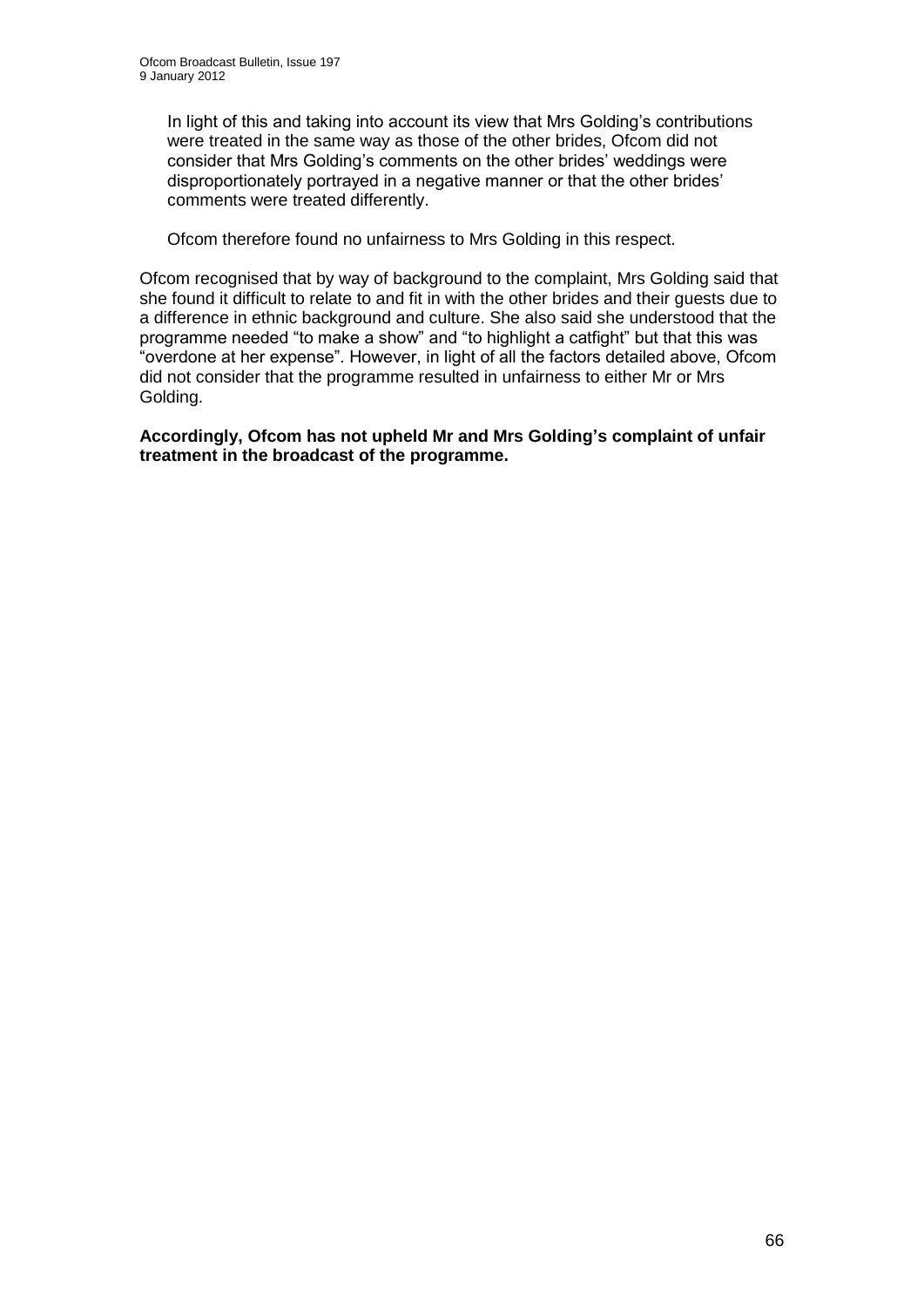# **Not Upheld**

### **Complaint by Mr Leonard Harper**

*Channel Report, Channel TV, 17 August 2011*

**Summary**: Ofcom has not upheld this complaint of unfair treatment made by Mr Leonard Harper.

Channel TV broadcast a news report on the cost of the police inquiry into allegations of sexual abuse in Jersey. The item reported on the progress of a Jersey Parliamentary Scrutiny Panel into overspending during the inquiry, the bill for which was £7.5 million. The report included interviews with Jersey's former Chief of Police, Mr Graham Power, and with Deputy Trevor Pitman, the Chairman of the Scrutiny Panel, who made a brief reference to Mr Leonard Harper, previously the senior investigator in the Inquiry.

In summary, Ofcom found as follows:

- The programme made no explicit criticisms of Mr Harper, nor were any criticisms of him implied.
- It was not incumbent on the programme makers to seek or include any response from Mr Harper, given that the programme made no criticisms of him. Nor was it unfair to him that the programme did not refer to a letter from the Chairman of the Scrutiny Panel to the programme makers, as this was received by Channel TV after the broadcast.

### **Introduction**

On 17 August 2011, Channel TV broadcast an edition of its early evening news programme, *Channel Report*, which included a report on the cost of the police inquiry into allegations of sexual abuse in Jersey ("the Inquiry"). The item, which lasted just over four minutes, reported on the progress of a Jersey Parliamentary Scrutiny Panel ("the Scrutiny Panel") into overspending during the Inquiry, the bill for which was £7.5 million.

The report opened by stating that Jersey"s former Chief of Police, Mr Graham Power, had spent the day giving evidence to the Scrutiny Panel about the overspend. The report included a brief clip from a telephone interview with Mr Power, in which he explained some of the problems the police had encountered during the Inquiry. The item continued with a studio interview with Deputy Trevor Pitman, the Chairman of the Scrutiny Panel, who referred to a number of issues it was concerned about. During this interview Mr Pitman said:

*"BDO<sup>1</sup> , the company that were doing this* [an audit into the overspend on the Inquiry] *were denied talking to Mr Harper* [i.e. Mr Leonard Harper, the senior police investigator on the Inquiry until his retirement in 2008] *by Mr Warcup<sup>2</sup> . Mr Warcup says that"s not true"*.

1

 $<sup>1</sup>$  BDO Alto, an accountancy firm</sup>

<sup>&</sup>lt;sup>2</sup> Mr David Warcup was the acting chief police officer on the Inquiry when BDO asked to speak to Mr Harper.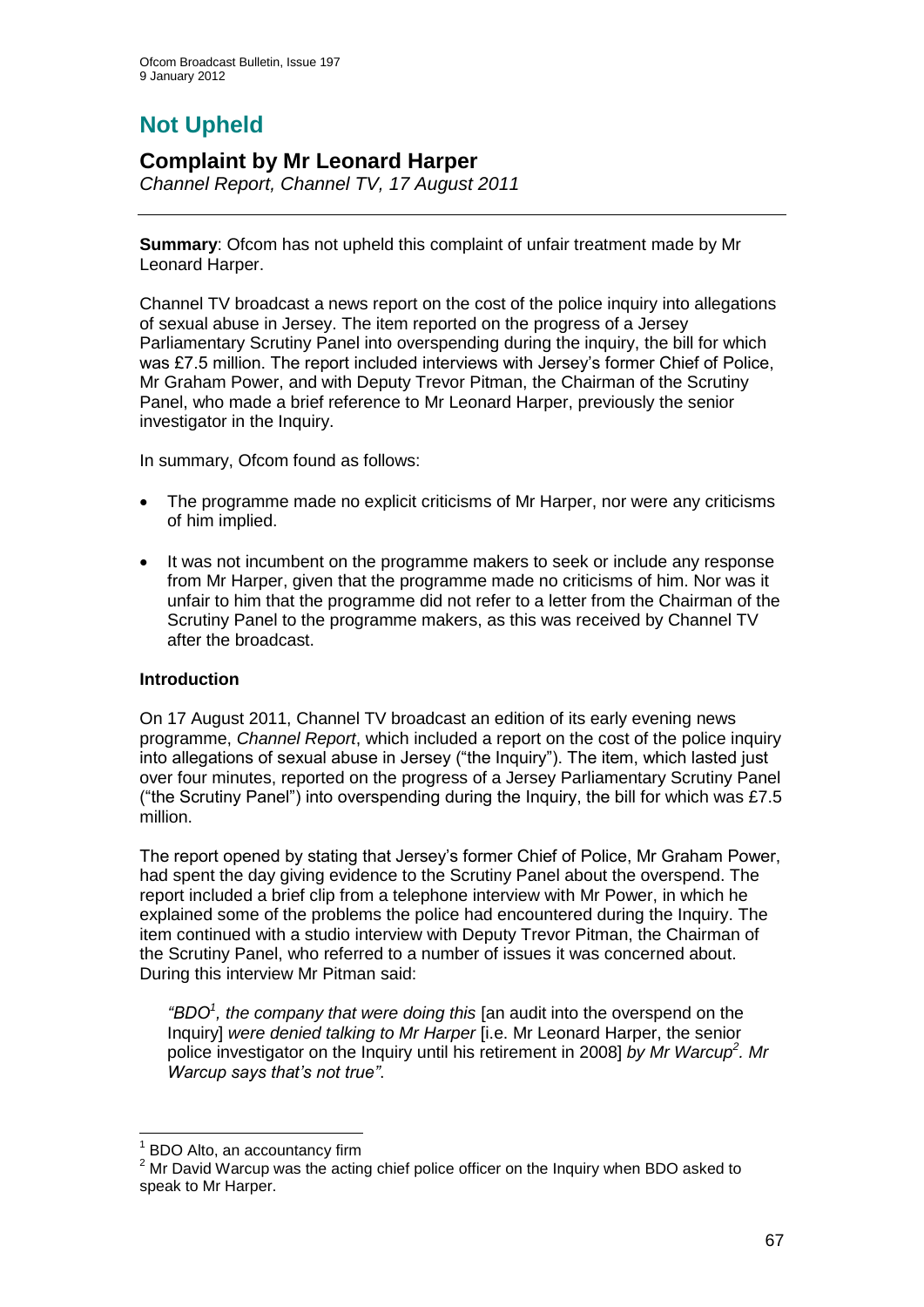Following the broadcast of the programme, Mr Harper, complained to Ofcom that he was treated unjustly or unfairly in the programme as broadcast.

### **Summary of the Complaint and Channel TV's response**

In summary, Mr Harper complained that he was treated unjustly or unfairly in the programme as broadcast in that:

- a) He was portrayed unfairly because the programme suggested that he was responsible for "unjustified or tainted" expenditure as part of the £7.5m costs of the Inquiry. This was despite the fact that no budget was ever set for the Inquiry, even though attempts had been made to have one set, and also ignored the fact that over half of the cost was incurred after Mr Harper"s retirement. Mr Harper complained in particular that:
	- i) The programme criticised him for flying two officers first class to Australia but failed to mention that the flights were authorised at the highest level of government, this was publicly known and the flights were legitimate and cost effective.
	- ii) The programme quoted widely from an audit by a local accountancy firm [BDO] which had not interviewed Mr Harper. The Panel had been established to examine the circumstances of the audit and had found "much to disturb them" in the way the audit was set up. The programme gave the impression of wrong doing on Mr Harper"s part, despite knowing the facts, and several times spoke of the *"overspend"* of £7.5 million, without referring to the fact that Mr Harper was responsible for less than fifty per cent of this.
	- iii) The programme criticised "personal expenses" and stated that the £7.5 million included spending incurred dining in Michelin starred restaurants, but did not explain that the relatively small amounts spent on this were part of an officially approved hospitality budget. The programme also ignored information in the audit that the amount spent on trips was almost the same as Mr Harper"s counterpart in a small English force with no major enquiry to conduct and no need to cross the Channel to meet with colleagues.

In response, Channel Television said that the only mention of Mr Harper was a brief reference to him by Mr Pitman during his live interview and that the report focused on the fact that Mr Power was giving evidence to the Scrutiny Panel about the costs of the Inquiry. As Chief of Police, Mr Power had been the man ultimately in charge of the inquiry. He had been suspended in November 2008 and, although disciplinary proceedings against him were later dropped, he did not return to his post and retired from the force. Following Mr Power"s suspension, Wiltshire Police carried out an independent investigation into the way the Inquiry was handled ("the Wiltshire Report") and an independent review of the costs of the Inquiry was later commissioned by the States of Jersey Home Affairs Department and carried out by auditors BDO Alto (the "BDO Alto Report").

Channel Television said that the figure of £7.5 million was the published total cost of the Inquiry. The figure was relevant to the television report complained of by Mr Harper, which highlighted the fact that Mr Power was to give evidence to the Scrutiny Panel as the increase in funding to £7.5 million was requested in August 2008, before his suspension. The total cost of the Inquiry had been the cause of considerable public concern and both the Wiltshire Report and the BDO Alto Report were highly critical of the way the Inquiry was conducted and its cost. The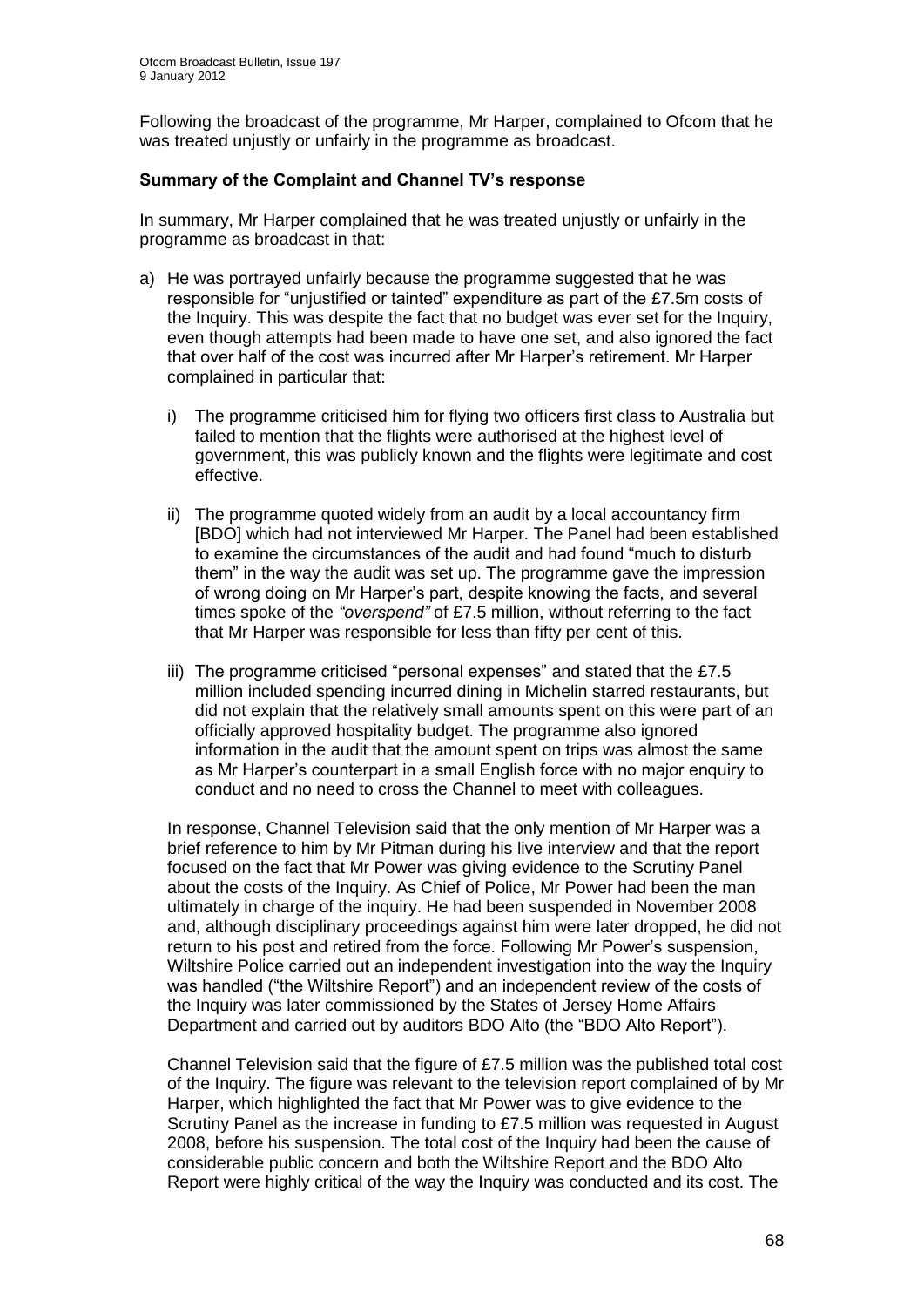BDO Alto report had criticised many aspects of the costs of the Inquiry, including overtime, hired services and forensic costs. However, some of the costs that provoked the greatest public criticism at the time the BDO Alto Report was published included hotel, flight and restaurant costs, which the authors considered to be excessive. The BDO Alto report referred to trips made to London as part of the Inquiry, setting out the costs of meals, and stated:

"We…question the nature of the business that required the entertainment of UK officers three nights in a row at a cost to the public purse of almost £1,100".

Channel Television said that the exposure of these costs had caused a public outcry. The BDO Alto report had also catalogued numerous examples of costs in other areas including overtime, hired services and excavation costs and concluded that:

"...very considerable elements of the total investigation spend…was questionable from a financial efficiency and effectiveness perspective".

Channel Television said that the programme was justified in highlighting aspects of the two reports that had been the cause of such public concern and which served to illustrate the issues for which Mr Power had been held accountable. However, Mr Harper"s role in contributing to those costs was not relevant in the programme"s report as he was not the subject of the report nor was his role material to it. The report could not have criticised Mr Harper for flying officers first class to Australia, as he was not referred to. However the report did refer to this expenditure, as it had been one of those items of spending which had attracted public criticism. The BDO Alto report had said of this trip:

"We suggest that, in future, long-haul travel arrangements and costs be preapproved by the SIO [Senior Investigating Officer] or Chief Officer, which would cause all alternative travel options (and dates of travel) to be properly considered and scrutinised".

Channel Television said that it was the role of the media to highlight matters of public concern and to question those in authority on behalf of the public. Channel Television had set out to present an accurate and balanced picture of the issues.

In reply to Channel Television's response, Mr Harper said, in summary, that as a result of previous programmes on Channel Television, there was a widespread public perception on Jersey that when criticising an alleged overspend, the programme was referring to an overspend by him. He said that the programme made frequent references to issues that were seen in Jersey as being incontrovertibly linked to him and that it therefore amounted to an implied criticism of him. Mr Harper said that the BDO Alto review had been criticised by the Scrutiny Panel for not attempting to research the relevant issues with him. Mr Harper said that Channel Television had created a public outcry by selective and wrong reporting, which continued with this programme and that the Scrutiny Panel had been "scathing" about Channel Television's objectivity.

In summary, Channel Television said in response that Mr Harper had been highlighted in reports broadcast in 2008 and 2009 as the man responsible for many of the costs incurred by the Inquiry and that the reports had included criticisms of both Mr Harper and Mr Power. The makers of these programmes had sought a response from Mr Harper then but he had not returned their calls.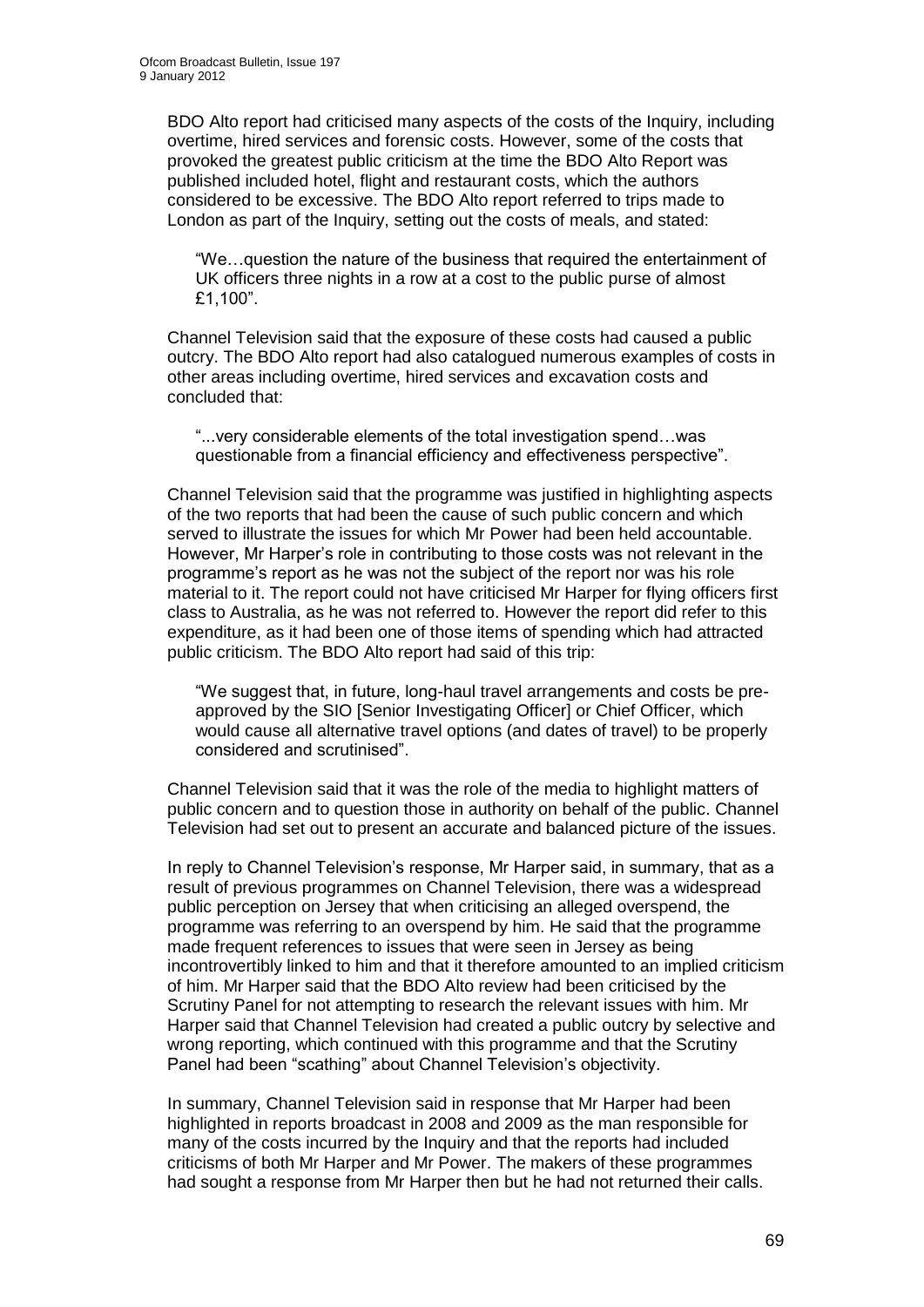However, the 2011 news item Mr Harper complained about focused on Mr Power, who had been ultimately in charge of the Inquiry. As regards the Scrutiny Panel's reference to media reporting of the issues, Channel Television said that it was preparing a response outlining its concerns over the way the Scrutiny Panel report was compiled.

b) Mr Harper complained that the programme had omitted relevant material, in that the Chairman of the Panel had published a letter he had sent to Channel Television criticising the inaccurate, unfair and one sided nature of the coverage of the story. Mr Harper had also set the programme makers "straight on the facts", but had been janored.

In reply, Channel Television that it did not receive the letter from the Scrutiny Panel Chairman until after the programme was broadcast. The letter related specifically to that programme and could not, therefore, have been referred to in the broadcast complained of by Mr Harper. Channel Television said that it did not accept the comments made by the Chairman of the Panel in his letter and had responded to him. Channel Television had also raised concerns over the Chairman"s conduct with the Jersey States Privileges and Procedures Committee and the States Chairman"s Committee, in that he had published his letter on an internet blog and issued a summons to Channel Television staff, which had since been withdrawn, to attend a public hearing to answer questions relating to the programme complaint.

As regards Mr Harper"s complaint that he was ignored by the broadcaster, Channel Television said that Mr Harper"s role in the historic abuse inquiry was not material to Channel Television"s report; but that, whenever it had broadcast reports which had specifically involved Mr Harper, the production team had sought his comments and/or an interview with him.

### **Decision**

Ofcom"s statutory duties include the application, in the case of all television and radio services, of standards which provide adequate protection to members of the public and all other persons from unfair treatment and unwarranted infringement of privacy in, or in the making of, programmes included in such services.

In carrying out its duties, Ofcom has regard to the need to secure that the application of these standards is in the manner that best guarantees an appropriate level of freedom of expression. Ofcom is also obliged to have regard, in all cases, to the principles under which regulatory activities should be transparent, accountable, proportionate and consistent and targeted only at cases in which action is needed.

In reaching its decision, Ofcom carefully considered all the relevant material provided by both parties. This included a recording of the programme as broadcast and transcript and both parties" written submissions.

When considering complaints of unfair treatment, Ofcom has regard to whether the broadcaster"s actions ensured that the programme as broadcast avoided unjust or unfair treatment of individuals and organisations, as set out in Rule 7.1 of Ofcom"s Broadcasting Code ("the Code"). Ofcom had regard to this Rule when reaching its decision on the individual heads of complaint detailed below.

a) Ofcom first considered the complaint that Mr Harper was portrayed unfairly because the programme suggested that he was responsible for "unjustified or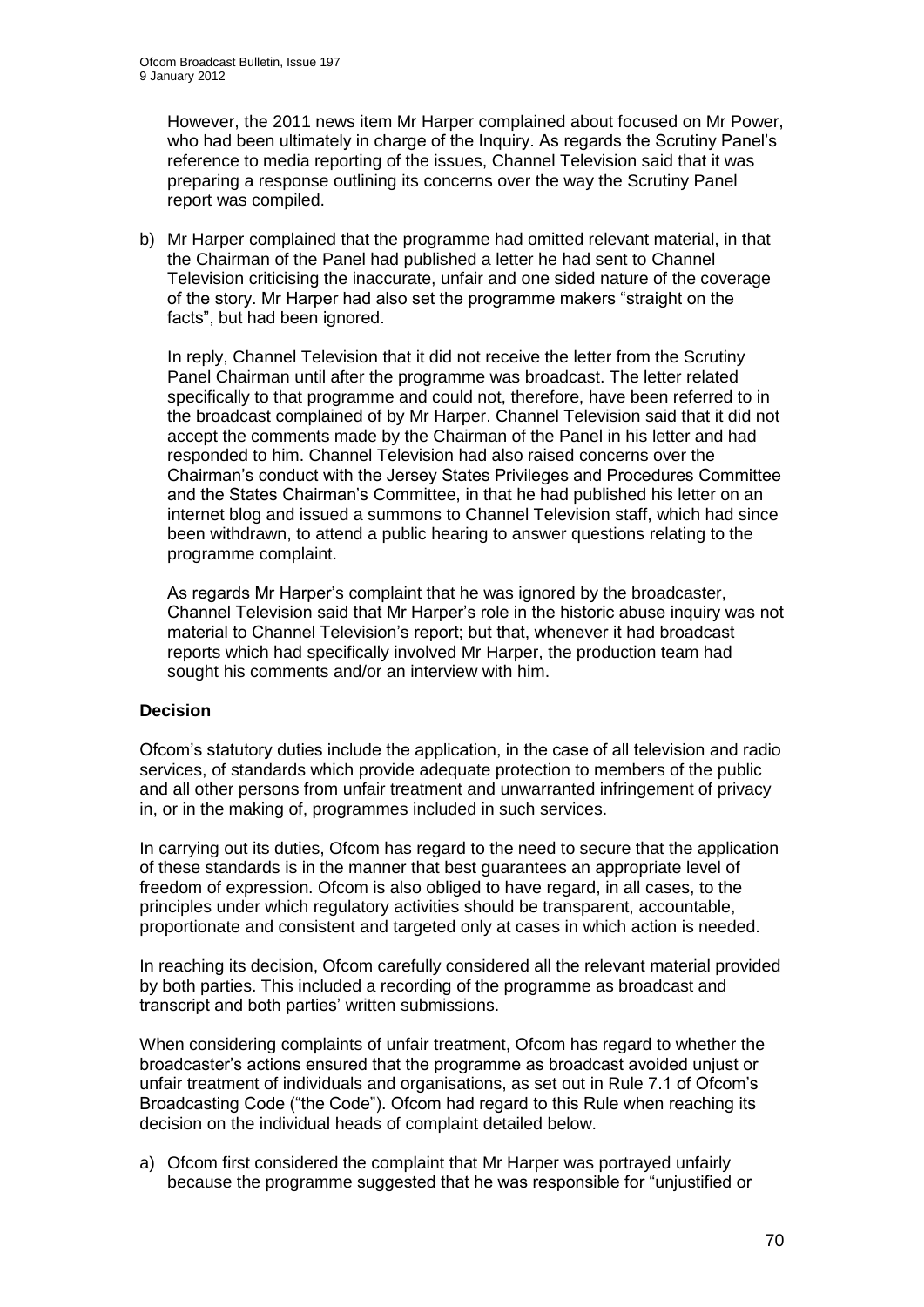tainted" expenditure as part of the £7.5m costs of the Inquiry. This was despite the fact that no budget was ever set for the Inquiry, even though attempts had been made to have one set, and ignored the fact that over half of the cost was incurred after Mr Harper"s retirement.

In considering this part of the complaint, Ofcom had regard to Practice 7.9 of the Code, which states that before broadcasting a factual programme, broadcasters should take reasonable care to satisfy themselves that material facts have not been presented, disregarded or omitted in a way that is unfair to an individual or organisation.

Ofcom noted that the programme opened with one of the presenters saying:

*"Jersey"s former Chief of Police has spent the day giving evidence to a scrutiny panel about the financial overspend in the historic abuse inquiry. Over seven million pounds was spent on the investigation. That included unnecessary overtime bills topping half a million, a dog handler paid more than a hundred thousand pounds and officers flying first class to Australia".*

He then said:

*"The much maligned overspend by Jersey police during the Haut de la Garenne historic abuse inquiry is back in the spotlight. First class travel to four star hotels, visits to Michelin star restaurants, huge police overtime costs. Just some of the flaws. Three years on and the blame game continues as to who was responsible for the £7.5 million bill that the taxpayer unwittingly had to sign for. The man in charge of the force at the time, Graham Power, gave his version of events, although not in person to the scrutiny panel this morning. He said it wasn"t him but the Home Affairs Department who cleared those expenses and that any discrepancies should be discussed between the department and Mr Power, but he said that never happened".* 

The programme included a telephone interview with Mr Power, in which he set out some of the problems the police had encountered during the Inquiry. There was then a live interview with Mr Pitman, Chairman of the Panel, who said:

*"Well one of the things we"ve learnt is with every question we"ve asked more questions have arisen. We"ve found a policeman who was appointed, a former policeman for four months he didn"t know the terms of reference he was working to. We"ve found BDO, the other company doing this, were denied talking to Mr Harper by Mr Warcup. Mr Warcup says that"s not true. Every time we uncover a stone, we find something else and there"s just more and more so. We had an appalling performance I have to say from the Home Affairs Minister when he couldn"t remember anything, so we need him in to answer the Home Affairs side".*

In Ofcom"s view, it was clear that the main focus and context of the report was Mr Power"s evidence to the Panel. For example in examining the issues the report referred to Mr Power as *"the man in charge of the force at the time"*. It was also evident from both what the presenters said and from Mr Pitman"s interview that there were a number of issues about police expenditure on the Inquiry and that the Panel had a number of outstanding concerns. Mr Harper was referred to only once, and this was a passing reference by Mr Pitman, who was being interviewed live and who was explaining a number of questions that arose during the course of the Panel"s examination of the issues. No mention was made of Mr Harper"s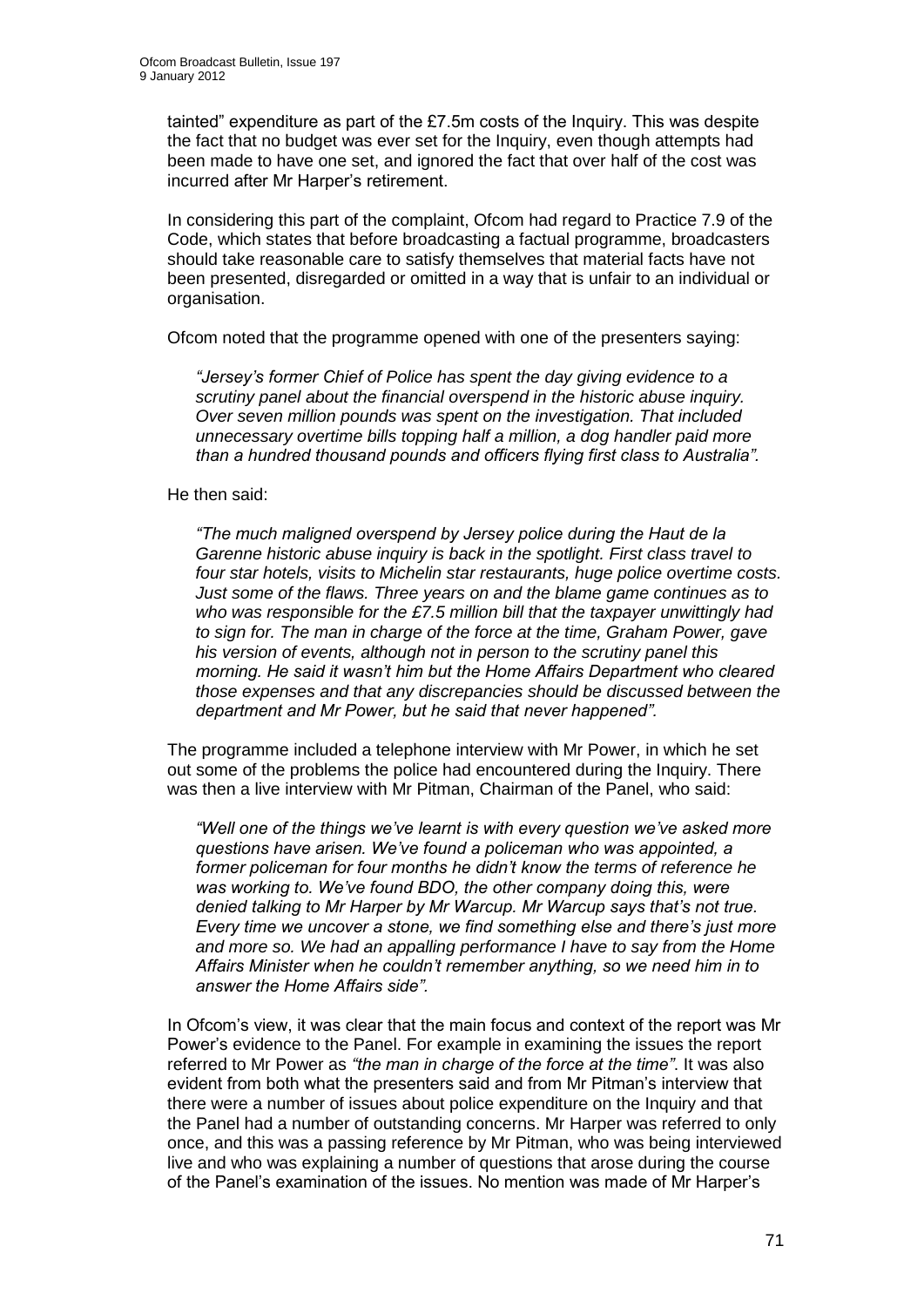role in leading the Inquiry before his retirement or of any over-expenditure for which he was or may have been responsible.

Ofcom appreciated that there would be a high level of local knowledge of the Inquiry and of concerns about how much it cost and that a number of viewers were likely to be aware of Mr Harper"s role in the Inquiry and criticisms that had been made of him in previous reports. Ofcom also appreciated that there had been other earlier programmes in the past that had included specific criticisms of Mr Harper. However, Ofcom"s role was to consider whether there was any unfairness to Mr Harper only in the broadcast on 17 August 2011. Ofcom noted that this programme made no explicit criticisms of Mr Harper. Given this report"s focus on Mr Power"s evidence to the Scrutiny Panel about his role in the inquiry, and taking into account that there was only a very brief and passing reference to Mr Harper, Ofcom did not consider that any criticisms of him were implied.

As regards the specific issues referred to by Mr Harper in his complaint, Ofcom"s decision is set out below.

i) Mr Harper complained that the programme criticised him for flying two officers first class to Australia but failed to mention that the flights were authorised at the highest level of government, this was publicly known and the flights were legitimate and cost effective.

Ofcom noted that one of the presenters referred at the beginning of the item to officers flying first class to London and Australia. Although there were other references in the report to first class travel, this was the only mention in the item of flights to Australia. As set out above, Mr Harper was only mentioned once in the programme, when Mr Pitman referred to a suggestion that BDO Alto were not able to speak to Mr Harper. This was considerably later in the item than the reference to flights to Australia and, in Ofcom"s view, nothing in the presenter"s introductory remarks would have led viewers to think that a specific criticism was being made of Mr Harper in relation to the flights.

ii) Mr Harper complained that the programme had quoted widely from the BDO Alto report, for which he had not been interviewed. He said that the Panel had been established to examine the circumstances of the audit and had found "much to disturb them" in the way the audit was set up. Mr Harper complained that the programme gave the impression of wrong doing on his part, despite knowing the facts, and several times spoke of the *"overspend"* of £7.5 million, without referring to the fact that Mr Harper was responsible for less than fifty per cent of this.

Ofcom noted that Mr Pitman referred in his interview to the BDO Alto report in the context of his explanation of some of the questions that had concerned the Scrutiny Panel as it considered the Inquiry. He did not quote extensively from it but said the Scrutiny Panel had found that BDO Alto had not been able to speak to Mr Harper. Mr Pitman said that Mr Warcup, who was acting chief police officer on the Inquiry when BDO asked to speak to Mr Harper, denied this but Mr Pitman did not expand further on his reference to Mr Harper. Mr Pitman then moved on to express his concerns about the performance of the Home Affairs Minister when he gave evidence to the Scrutiny Panel. In these circumstances, Ofcom did not consider that the fleeting reference to the BDO Alto Report resulted in any explicit or implied criticism of Mr Harper.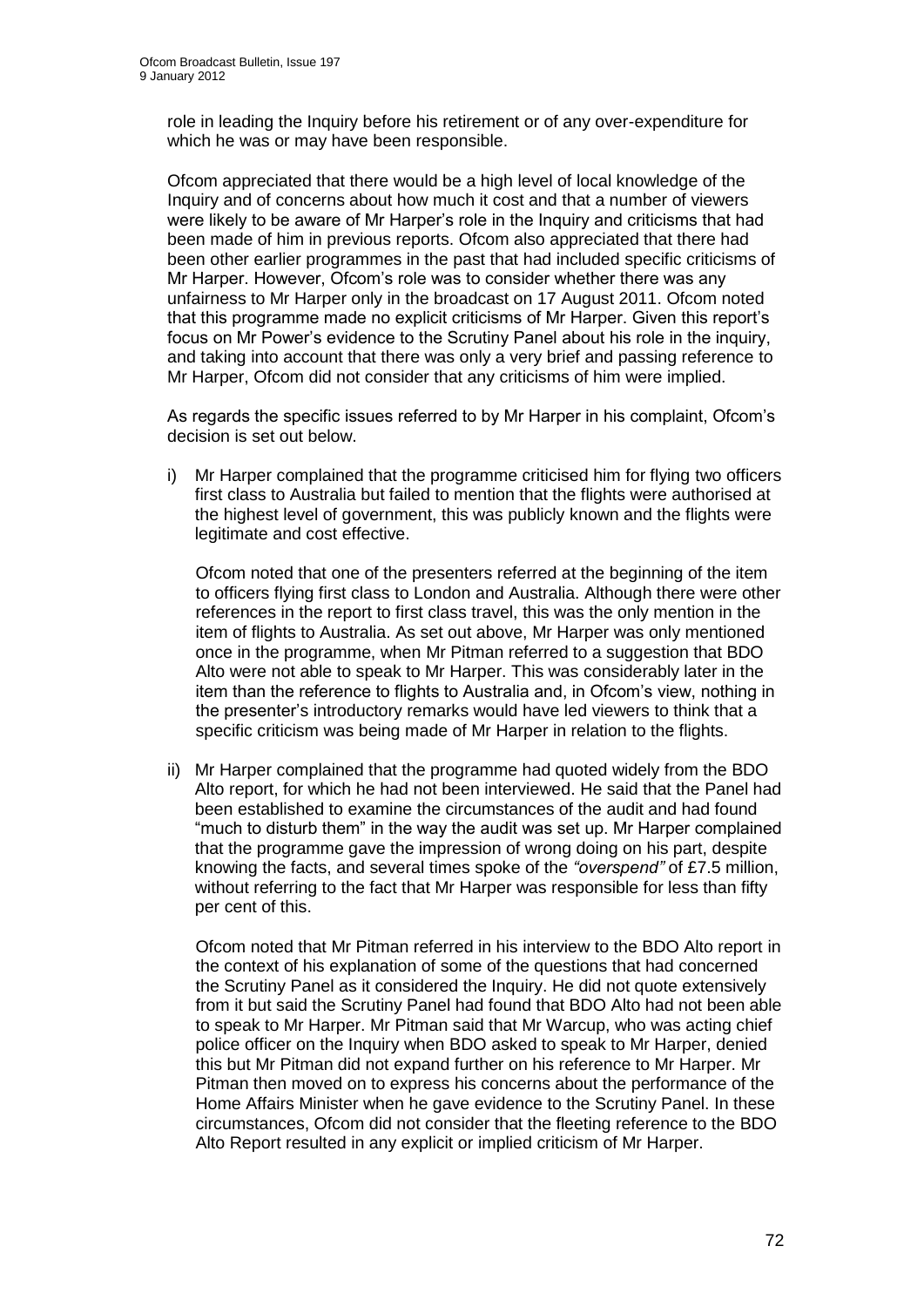As regards the expenditure on the Inquiry, Ofcom noted that the programme referred to the total cost of the Inquiry as being £7.5 million. It also referred to the *"financial overspend in the historic abuse inquiry"* and the *"much maligned overspend by Jersey police during the Haut de la Garenne historic abuse inquiry"*. The programme did not however refer to an overspend of £7.5 million. The report referred to the cost of the Inquiry as being *"over seven million pounds"* and referred twice to the cost being *"seven and a half million pounds"*. As set out above, the programme mentioned Mr Harper only once, when Mr Pitman said the auditors had not been able to speak to him. The report also mentioned some of the police expenditure that had been criticised, for example on travel, restaurants and overtime. However, these references were all in the context of Mr Power giving evidence to the Panel about his leadership of the Inquiry and the report did not criticise Mr Harper or suggest that he was responsible for the costs of the Inquiry or any particular proportion of the costs.

iii) Mr Harper also complained that the programme criticised "personal expenses" and stated that the £7.5 million included spending incurred dining in Michelin starred restaurants, but did not explain that the relatively small amounts spent on this were part of an officially approved hospitality budget. The programme also ignored information in the audit that the amount spent on trips was almost the same as Mr Harper"s counterpart in a small English force with no major enquiry to conduct and no need to cross the Channel to meet with colleagues.

Ofcom noted that the presenter referred to *"visits to Michelin star restaurants"*, when he set out some of the concerns about the overspend on the Inquiry by Jersey police. However this was one item in a list of expenditure incurred and about which the Scrutiny Panel had concerns, and the presenter did not go into any further details. Given that the item did not refer to Mr Harper and given that Ofcom took the view that the programme made no explicit or implied criticisms of him, Ofcom did not consider that the reference was unfair to him. Nor, therefore, did Ofcom consider that it was incumbent on the programme makers, in order to avoid any unfairness to Mr Harper, to refer to information in the report about other similar items of expenditure.

Ofcom"s decision is therefore that there was no unfairness to Mr Harper in this respect.

b) Ofcom then considered the complaint that the programme had omitted relevant material, in that the Chairman of the Panel had published a letter he had sent to Channel Television criticising the inaccurate, unfair and one sided nature of the coverage of the story. Mr Harper said he had also set the programme makers "straight on the facts", but had been ignored.

In considering this part of the complaint, Ofcom had regard to Practice 7.9 of the Code, as set out under decision head a) above.

As regards the letter to Channel Television from the Chairman of the Panel, Ofcom noted that the letter was received after the broadcast and was a response to the programme. In these circumstances, it would not have been possible for the programme to refer to the letter. Ofcom also noted that Channel Television had not accepted any criticisms made in the letter and had responded directly to the Chairman.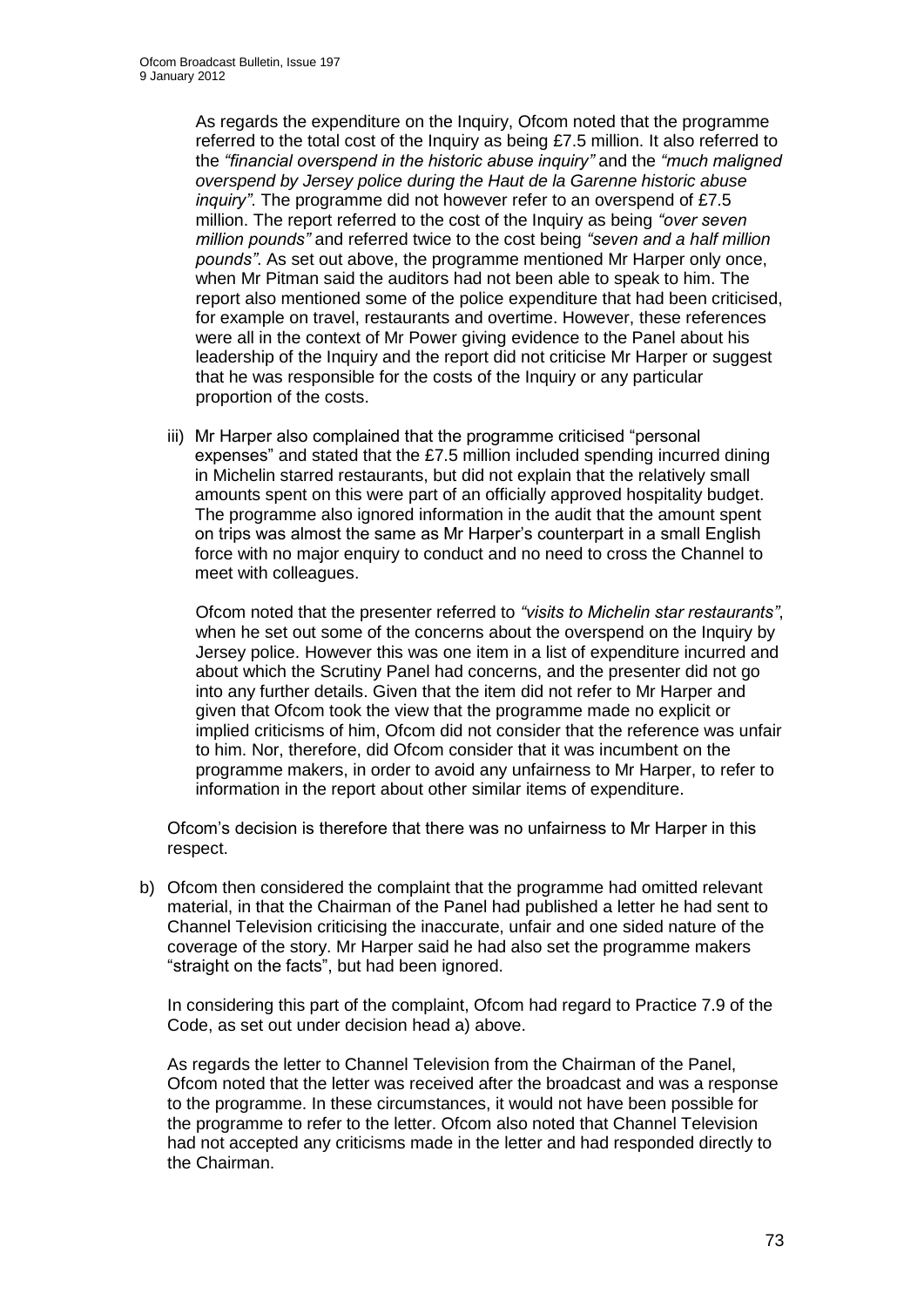With reference to Mr Harper's complaint that the programme makers had ignored information he had provided to them, Ofcom again took into account its decision that the programme included no explicit or implied criticisms of Mr Harper. In view of this, Ofcom did not consider that it was necessary for the programme makers to seek or include any response from Mr Harper.

Ofcom therefore found that there was no unfairness to Mr Harper in this respect.

#### **Accordingly, Ofcom has not upheld Mr Harper's complaint of unfair treatment in the programme as broadcast**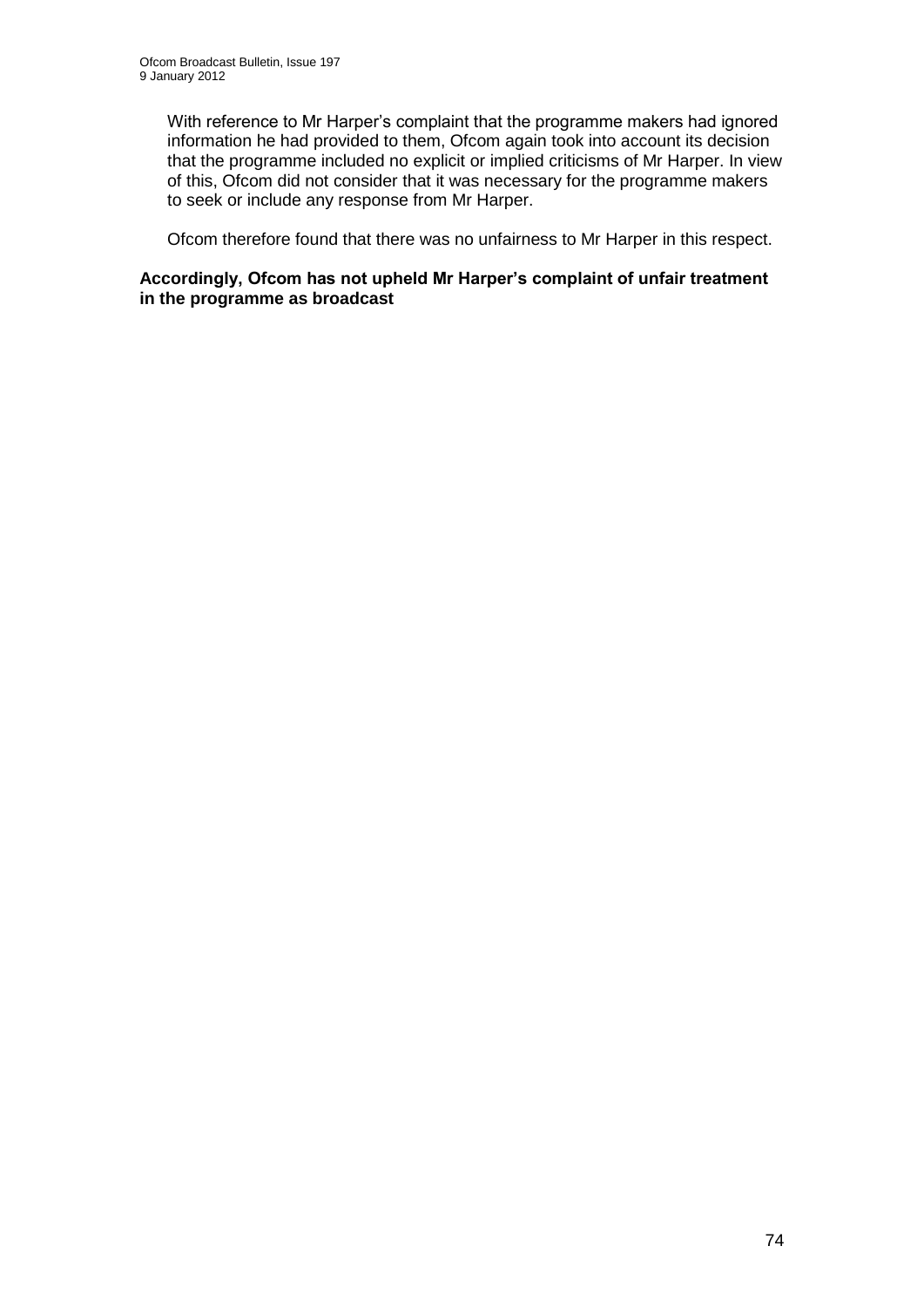# **Not Upheld**

### **Complaint on behalf of The Fat Cat Bistro made by Ms Karen Conway and Mr Michael Neill**

*BBC Newsline, BBC1 Northern Ireland, 24 June 2011*

**Summary**: Ofcom has not upheld this complaint of unfair treatment on behalf of The Fat Cat Bistro.

BBC1 (Northern Ireland) broadcast an edition of *Newsline*, which included a report on Ms Gillian Robinson. She had successfully sued her former boss, Mr Michael Neill, for discrimination at an employment tribunal but had not received her award payment because the company for which she worked had ceased trading. The report also said that Mr Neill now operated a new business, The Fat Cat Bistro.

In summary, Ofcom found that The Fat Cat Bistro was not treated unfairly in the programme as broadcast in that the report did not unfairly associate it with Ms Robinson"s case.

#### **Introduction**

1

On 24 June 2011, BBC1 Northern Ireland broadcast an edition of its daily regional news programme, *Newsline*. This edition of the programme included a report about Ms Gillian Robinson, who, when pregnant, had been discriminated against by her former employer, Mr Michel Neill. The report said that, while Ms Robinson was pregnant, Mr Neill (who knew that she had previously suffered a miscarriage) *"implied that he needed to arrange maternity cover quickly in case she had another miscarriage"* and that he used *"crude language into the bargain."*

The report showed a page from a *"government website"*, which the reporter said praised Mr Neill for the way in which he ran his business. This page included the words: *"Mr Michael Neill, Managing Director, The Frying Squad"* and a picture of Mr Neill holding an open box of fish and chips.

Following extracts of an interview with Ms Robinson, the programme showed the reporter standing outside The Fat Cat Bistro ("The Fat Cat"). The reporter said:

*"This is Michael Neill"s new business, The Fat Cat Bistro in Ballyholme. Let"s see if he"ll talk to us"*.

He then called Mr Neill from a mobile phone while standing outside The Fat Cat and informed viewers that Mr Neill had no comment to make. The reporter also said that what had happened to Ms Robinson was neither *"illegal"* nor *"an isolated case"*.

The report then showed a representative of the Law Centre<sup>1</sup> who explained that it was getting an increasing number of calls from people who had had successful employment tribunal claims, but had not received the compensation awarded to them because their employer was insolvent. The report closed with the reporter describing

 $1$  The Law Centre (NI) is a not for profit agency working to advance social welfare rights in Northern Ireland.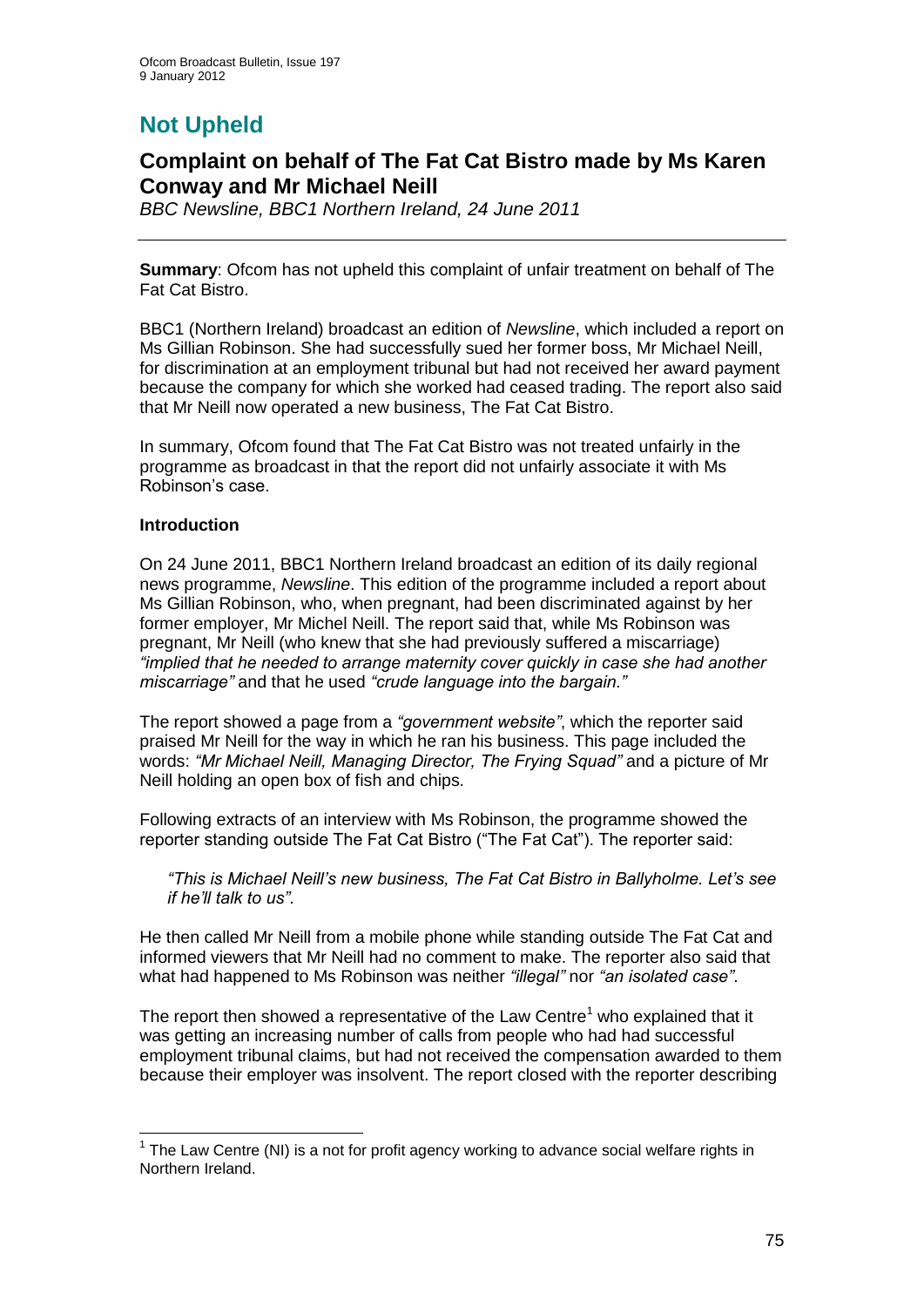Ms Robinson as *"a victim of discrimination and a victim of the law which allows employers to limit their liability"*.

Following the broadcast of the programme, Mr Michel Neill and Ms Karen Conway complained to Ofcom that The Fat Cat was treated unjustly or unfairly in the programme as broadcast.

Mr Neill and Ms Conway informed Ofcom that: they are both directors of The Fat Cat and each owns fifty per cent of that business; that Mr Neill owns The Frying Squad Ltd; and, that The Frying Squad Ltd is not associated with Frying Squad (Franchising) Ltd, which was the defendant in Ms Robinson"s employment tribunal.

#### **The Complaint and the BBC's response**

In summary, Mr Neill and Ms Conway complained that The Fat Cat was treated unjustly or unfairly in the programme as broadcast in that it unfairly associated The Fat Cat Bistro with Ms Robinson"s case.

The complainants said that: the respondent in the employment tribunal was Frying Squad (Franchising) Ltd and not The Frying Squad Ltd; contrary to the indication in the report The Frying Squad Ltd did not go out of business; the report did not make it clear that the tribunal made its award on 25 April 2010, over a year before the broadcast; and that The Fat Cat was not a new business but had started trading in August 2009.

By way of background, the complainants said that the report damaged the reputation of a well established company which had nothing to do with the tribunal case and that trade had fallen by £1000 a week.

In response and in summary, the BBC said that the item reported on Ms Robinson"s case of discrimination against her former employer, Mr Neill"s company Frying Squad (Franchising) Ltd, which had gone out of business. The report described how Ms Robinson had been awarded £27,000 by an employment tribunal following discrimination by Mr Neill but had been unable to obtain the award because the company had gone out of business.

The BBC said that the programme made no criticism of The Fat Cat or Ms Conway and that there was no suggestion that Ms Robinson"s case was in any way linked to The Fat Cat. The central point of the story was that, although Ms Robinson had been unable to secure her award from Mr Neill"s earlier company, Mr Neill had been able to carry on running a business. The BBC added that this was a matter of factual record and that in order to demonstrate that this claim had substance, the identity of the business in which he was currently engaged was mentioned.

The BBC argued that the report did not give a misleading impression that Frying Squad Ltd had gone out of business, as it did not give the name of the company which went out of business but merely said that the company which employed Ms Robinson had gone out of business. The broadcaster also said that the report did not mention either Frying Squad (Franchising) Ltd or The Frying Squad Ltd and that the website page citing Mr Neill, which was included in the report, gave only "Frying Squad" as his business.

In addition, the BBC said that, even if the report had given a misleading impression that The Frying Squad Ltd had gone out of business, this would not have resulted in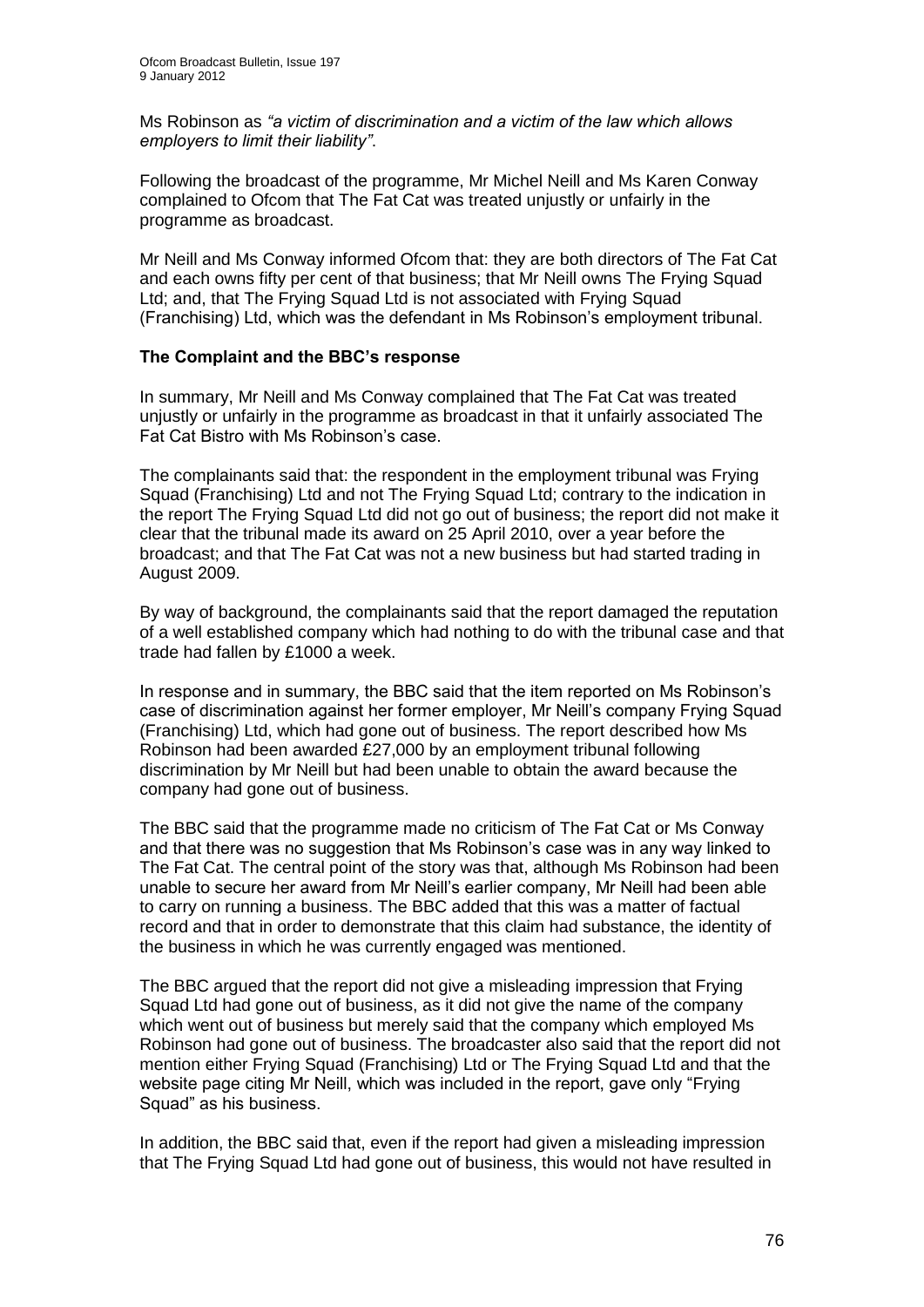unfairness and that as a minor factual inaccuracy this matter would fall outside Ofcom's remit<sup>2</sup>.

The broadcaster also said that the omission of the fact that the tribunal award was made a year before the broadcast was not capable of resulting in unfairness; and that in any case it was implicit in the story that there must have been a lapse of time between the award and the report, the time during which Ms Robinson had tried and failed to secure the money she had been awarded.

The BBC said that the description of The Fat Cat as Mr Neill"s *"new business"* could not have resulted in unfairness. It added that the central point made in the report was that Mr Neill was able to carry on in another business while Ms Robinson was unable to collect the employment tribunal award which had been made against Mr Neill"s company and that the reference to The Fat Cat being Mr Neill"s new business was intended to reflect the fact that it had been set up after the incidents of discrimination complained of by Ms Robinson. The BBC said that even if the reference in the report had been understood as meaning that the business was set up after the tribunal"s award, or even after the liquidation of Frying Squad (Franchising), the point about continuing to trade while failing to implement the tribunal"s award would be unaffected.

#### **Decision**

1

Ofcom"s statutory duties include the application, in the case of all television and radio services, of standards which provide adequate protection to members of the public and all other persons from unfair treatment and unwarranted infringement of privacy in, or in the making of, programmes included in such services.

In carrying out its duties, Ofcom has regard to the need to secure that the application of these standards is in the manner that best guarantees an appropriate level of freedom of expression. Ofcom is also obliged to have regard, in all cases, to the principles under which regulatory activities should be transparent, accountable, proportionate and consistent and targeted only at cases in which action is needed.

In reaching its decision, Ofcom carefully considered all the relevant material provided by both parties. This included a recording of the programme as broadcast and transcript and both parties" written submissions.

When considering complaints of unfair treatment, Ofcom has regard to whether the broadcaster"s actions ensured that the programme as broadcast avoided unjust or unfair treatment of individuals and organisations, as set out in Rule 7.1 of Ofcom"s Broadcasting Code ("the Code"). Ofcom had regard to this Rule when reaching its decision on the individual head of complaint detailed below.

Ofcom considered the complaint that The Fat Cat was treated unjustly or unfairly in the programme as broadcast in that it unfairly associated The Fat Cat with Ms Robinson"s case.

In considering this complaint, Ofcom had regard to Practice 7.9. This provides that before broadcasting a factual programme, broadcasters should take reasonable care to satisfy themselves that material facts have not been presented, disregarded or omitted in a way that is unfair to the individual or organisation, and that anyone

 $2$  Matters of due accuracy in news programmes broadcast on BBC services funded by the licence fee are regulated by The BBC Trust.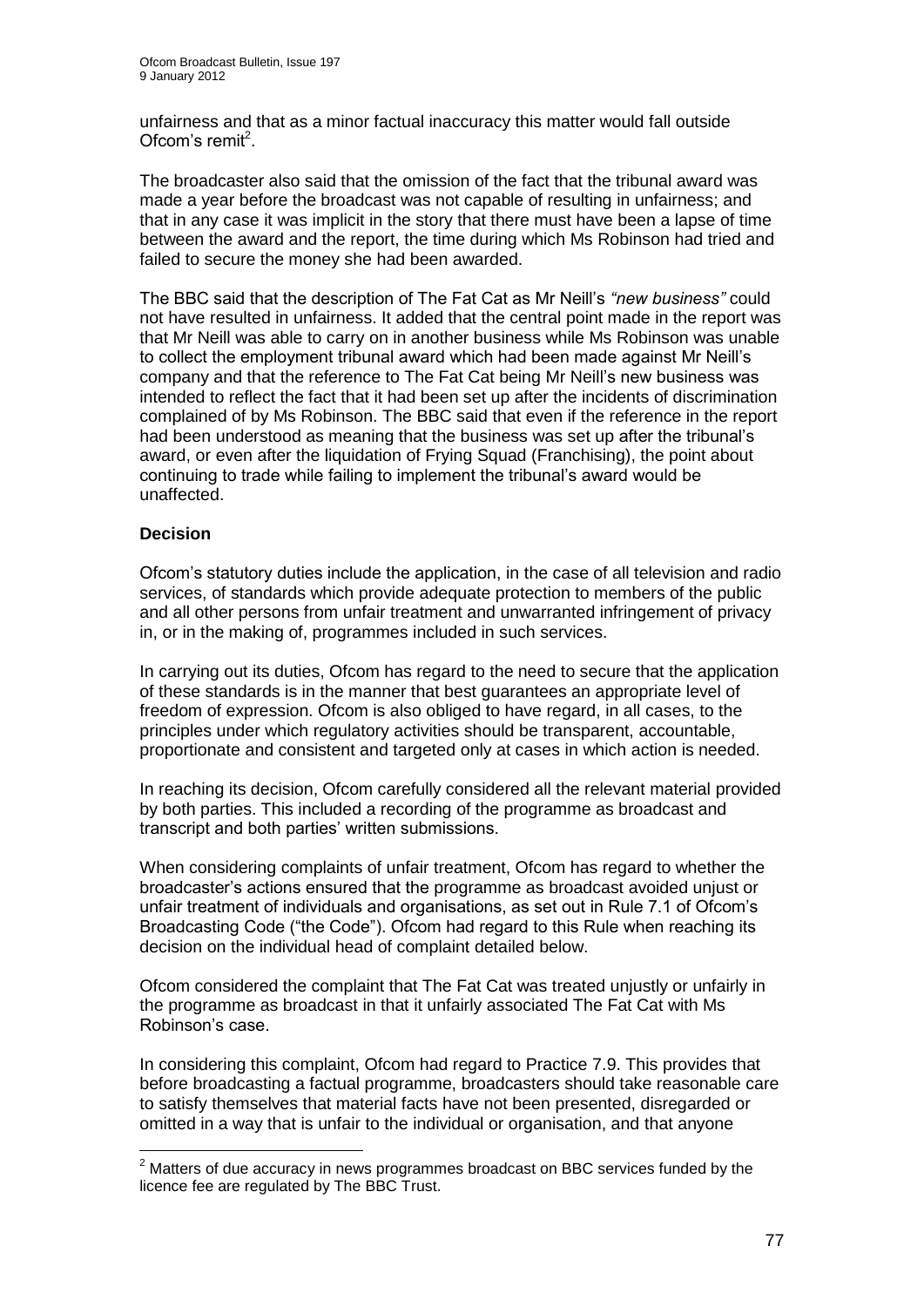whose omission could be unfair to an individual or organisation has been offered an opportunity to contribute.

Ofcom observed that the report focused on Ms Robinson"s case against her former employer, Mr Michael Neill, for discrimination at work when she was pregnant.

The presenter of *Newsline* introduced the report with following words:

*"A Bangor woman who was awarded £27,000 in compensation for discrimination won"t receive a penny because the company she worked for has gone bust, even "though the company owner is continuing in business"*.

Ofcom observed that the beginning of the report included a page from a *"government website"* which the reporter said praised Mr Neill for the way in which he ran his business. This page included the words *"Mr Michael Neill, Managing Director, The Frying Squad"* and a picture of Mr Neill holding an open box of fish and chips.

After some footage of Ms Robinson with her young child and a brief explanation of the treatment she received at work when she was pregnant, the reporter said:

*"She sued for discrimination and won 27,000 pounds in compensation. But she hasn't received a penny because the company she worked for has gone out of business".*

Ofcom also noted that following extracts of an interview with Ms Robinson the programme showed the reporter standing outside The Fat Cat and saying:

*"This is Michael Neill"s new business, The Fat Cat Bistro in Ballyholme. Let"s see if he"ll talk to us"*.

In Ofcom's opinion, viewers of this report would have understood that:

- The report suggested that Ms Robinson had worked for Mr Neill when he ran a business which traded as The Frying Squad.
- An employment tribunal had awarded Ms Robinson £27,000 for discrimination by her former employer, Mr Neill, when she was pregnant.
- Ms Robinson had not received any of this money because the company for which she formerly worked had gone out of business.
- Mr Neill was operating another business called The Fat Cat Bistro, which was set up after his former business (against which Ms Robinson"s tribunal award had been made) stopped trading.

Ofcom recognised that the complainants had said that the correct respondent in the employment tribunal was Frying Squad (Franchising) Ltd and not The Frying Squad Ltd and that, contrary to the indication in the report, The Frying Squad Ltd did not go out of business. However, Ofcom noted that the report did not include the registered name of the company run by Mr Neill for which Ms Robinson worked. Rather, as noted above, Ofcom considered that the report suggested that Ms Robinson had worked for a company which traded as "The Frying Squad" and that this company (or the holding company which owned it) subsequently went out of business. Ofcom observed that the complainants did not dispute this understanding of the report within their complaint and that the BBC"s response to the complaint indicated that Ms Robinson had worked for a company with the registered name of Frying Squad (Franchising) Ltd which went into liquidation in August 2010.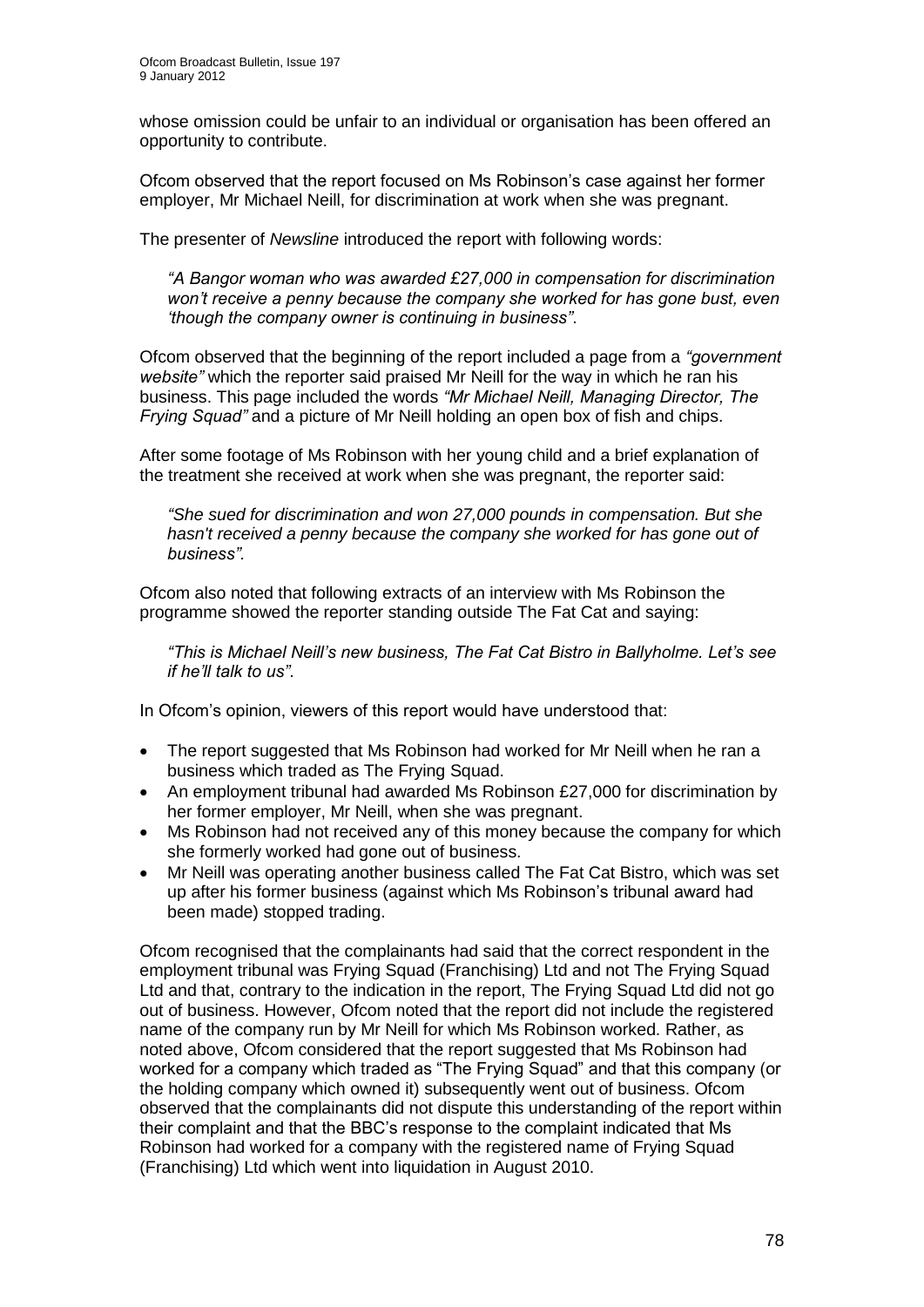Ofcom also recognised that the complainants had said that the report did not make it clear that the tribunal made its award judgement over a year before the broadcast and that The Fat Cat was not a new business but had started trading in August 2009.

Ofcom noted the information included in the report, notably that a tribunal had awarded Ms Robinson £27,000, that she had not at the time of the report received any of the money and that she had been pregnant when the discrimination took place but was shown in the report with her young child, who was at the time of report a toddler. In these circumstances Ofcom considered that it would have been clear to viewers that a period of time had passed between the tribunal"s award judgement and the broadcast of this report.

In addition, as noted above, Ofcom considered that viewers would have understood the description of The Fat Cat as a new business to have indicated that it had been set up after the business for which Ms Robinson had worked ceased trading. Ofcom observed that Frying Squad (Franchising) Ltd, which Ofcom understands to have traded as The Frying Squad and to have formerly employed Ms Robinson, went into liquidation in August 2010 and that The Fat Cat was set up in July 2009. However, while there was an overlap between the setting up of The Fat Cat and the liquidation of Frying Squad (Franchising) Ltd, Ofcom did not consider that this discrepancy would have affected viewers' understanding of the central point of the report, namely that Ms Robinson had been awarded money by an employment tribunal but had not received this money because the company which employed her had gone out of business and that, notwithstanding, this her former employer, Mr Neill, had been able to continue in business.

In light of its observations above, Ofcom considered that nothing in the report linked Ms Robinson"s case to The Fat Cat other than the fact that her former boss operated The Fat Cat after he had run the business which had employed Ms Robinson. In these circumstances, Ofcom concluded that the programme did not unfairly associate The Fat Cat with Ms Robinson's case.

Taking account of all the factors noted above Ofcom did not consider that the report would have materially have affected viewers" opinion of The Fat Cat. Ofcom therefore found that The Fat Cat was not treated unfairly in the programme as broadcast.

#### **Accordingly, Ofcom has not upheld this complaint of unfair treatment in the programme as broadcast on behalf of The Fat Cat Bistro.**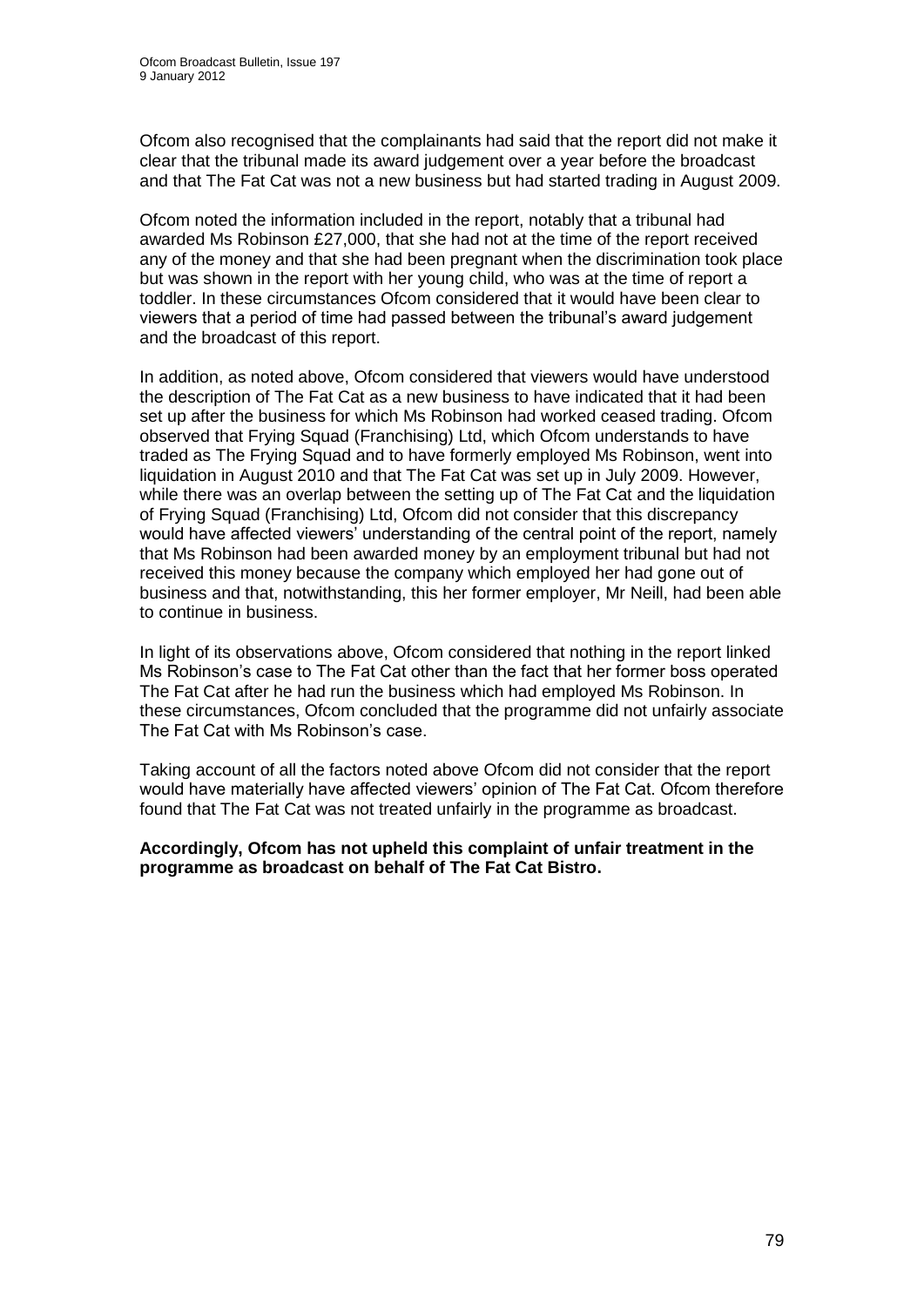# **Other Programmes Not in Breach**

## **Up to 19 December 2011**

| Programme                    | <b>Broadcaster</b>    | <b>Transmission</b><br>Date | <b>Categories</b>                   |
|------------------------------|-----------------------|-----------------------------|-------------------------------------|
| Aces 'N' Eights              | Channel 5             | 02/11/2011                  | Violence and dangerous<br>behaviour |
| Charity appeal               | Channel i             | 26/08/2011                  | Charity appeals                     |
| Advertising minutage         | The Africa<br>Channel | 04/10/2011                  | Advertising minutage                |
| International Arena: Cardiff | <b>BoxNation</b>      | 10/10/2011                  | Offensive language                  |
| <b>News</b>                  | Geo News              | 02/08/2011                  | Due impartiality/bias               |
| Programming                  | Bangla TV             | 21/08/2011                  | Charity appeals                     |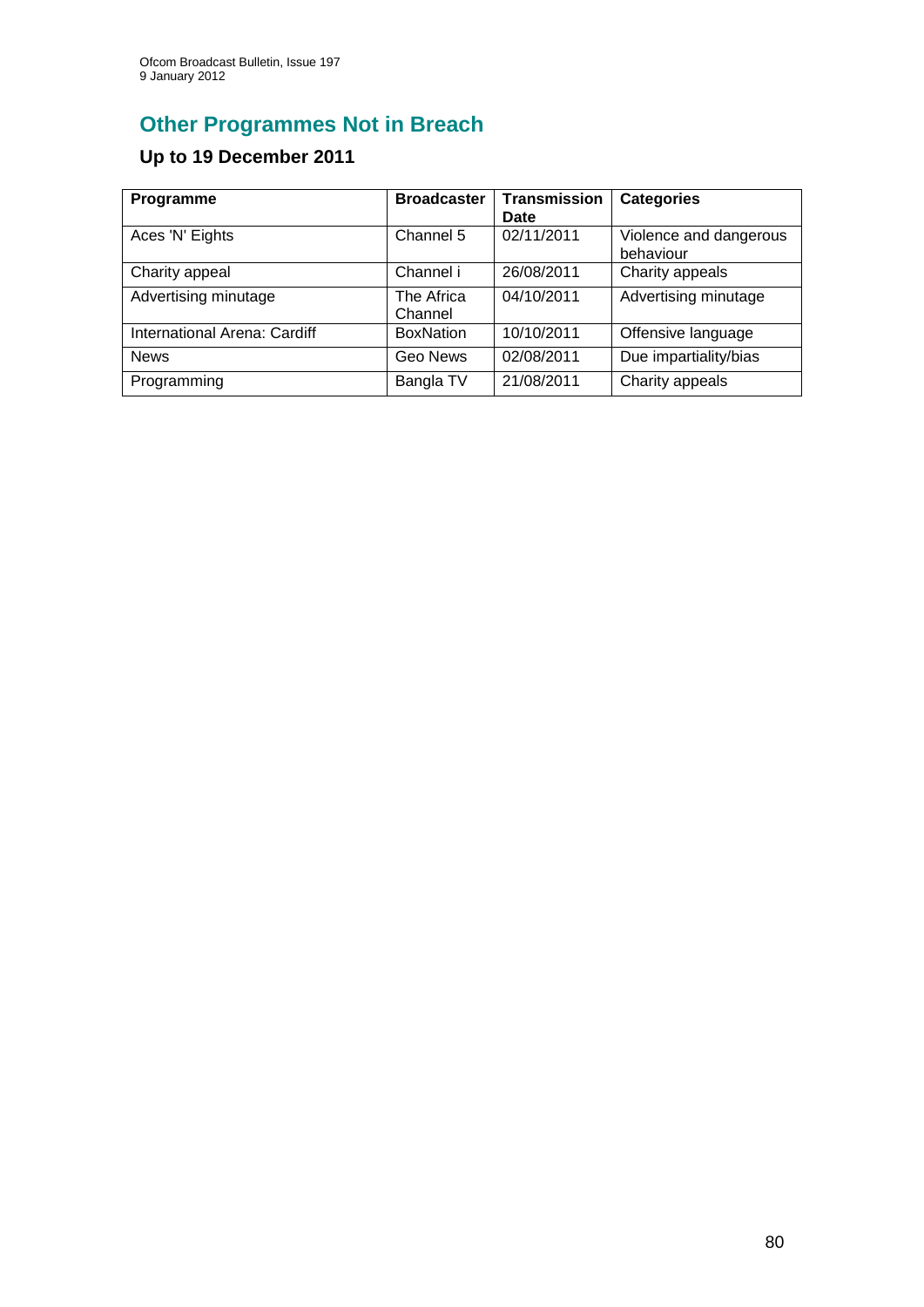## **Complaints Assessed, Not Investigated**

### **Between 29 November and 19 December 2011**

This is a list of complaints that, after careful assessment, Ofcom has decided not to pursue because they did not raise issues warranting investigation.

| Programme                                               | <b>Broadcaster</b>         | <b>Transmission</b><br>Date | <b>Categories</b>                  | <b>Number of</b><br>complaints |
|---------------------------------------------------------|----------------------------|-----------------------------|------------------------------------|--------------------------------|
| 4thought.tv                                             | Channel 4                  | 07/11/2011                  | Due impartiality/bias              | 1                              |
| 5 News at 5                                             | Channel 5                  | 09/12/2011                  | Outside of remit / other           | 1                              |
| A Night with Beyonce                                    | ITV1                       | 04/12/2011                  | Generally accepted<br>standards    | 1                              |
| A Very British Party                                    | Watch                      | 17/11/2011                  | Generally accepted<br>standards    | 1                              |
| Ade in Britain                                          | ITV1                       | 29/11/2011                  | Harm                               | 1                              |
| Advertisement                                           | Various                    | n/a                         | Outside of remit / other           | 1                              |
| Advertisement for Ashoka<br>foods                       | Colours TV                 | 10/10/2011                  | Outside of remit / other           | 1                              |
| Advertisement for Call of Duty<br>(video game)          | Various                    | 10/12/2011                  | Outside of remit / other           | 1                              |
| Advertisement for Girl with<br>the Dragon Tattoo (film) | Various                    | 10/12/2011                  | Outside of remit / other           | 1                              |
| Advertisement for<br>Metropolitan Police                | Various                    | n/a                         | Outside of remit / other           |                                |
| Advertisements                                          | Various                    | n/a                         | Advertising<br>scheduling/minutage | 1                              |
| Alan Carr: Chatty Man                                   | Channel 4                  | 27/11/2011                  | Generally accepted<br>standards    | 1                              |
| America's Next Top Model                                | <b>Sky Living</b>          | 16/12/2011                  | Generally accepted<br>standards    | 1                              |
| Argumental                                              | Dave                       | 01/12/2011                  | Generally accepted<br>standards    | 1                              |
| Aviva's sponsorship of ITV<br><b>Drama Premiers</b>     | <b>STV</b>                 | 04/12/2011                  | Sponsorship credits                | 1                              |
| <b>Basement Jerxx</b>                                   | Somer Valley<br><b>FM</b>  | 02/11/2011                  | Sexual material                    | 1                              |
| <b>BBC News</b>                                         | <b>BBC News</b><br>Channel | 01/12/2011                  | Generally accepted<br>standards    | 1                              |
| <b>BBC News</b>                                         | <b>BBC News</b><br>Channel | 01/12/2011                  | Generally accepted<br>standards    | 1                              |
| <b>BBC News</b>                                         | <b>BBC News</b><br>Channel | 01/12/2011                  | Outside of remit / other           | 1                              |
| <b>BBC News</b>                                         | <b>BBC News</b><br>Channel | 02/12/2011                  | Outside of remit / other           | 1                              |
| <b>BBC News</b>                                         | BBC <sub>1</sub>           | 03/12/2011                  | Outside of remit / other           | 1                              |
| <b>BBC News</b>                                         | BBC1                       | 03/12/2011                  | Outside of remit / other           | 1                              |
| <b>BBC News 24</b>                                      | <b>BBC News 24</b>         | 01/12/2011                  | Outside of remit / other           | 1                              |
| <b>BBC News at One</b>                                  | BBC <sub>1</sub>           | 30/11/2011                  | Outside of remit / other           | 1                              |
| <b>BBC News at One</b>                                  | BBC <sub>1</sub>           | 01/12/2011                  | Generally accepted<br>standards    | 1                              |
| <b>BBC News at One</b>                                  | BBC1                       | 08/12/2011                  | Outside of remit / other           | 1                              |
| <b>BBC News at One</b>                                  | BBC 1                      | 09/12/2011                  | Outside of remit / other           | 1                              |
| <b>BBC News at Six</b>                                  | BBC <sub>1</sub>           | 30/11/2011                  | Outside of remit / other           | 1                              |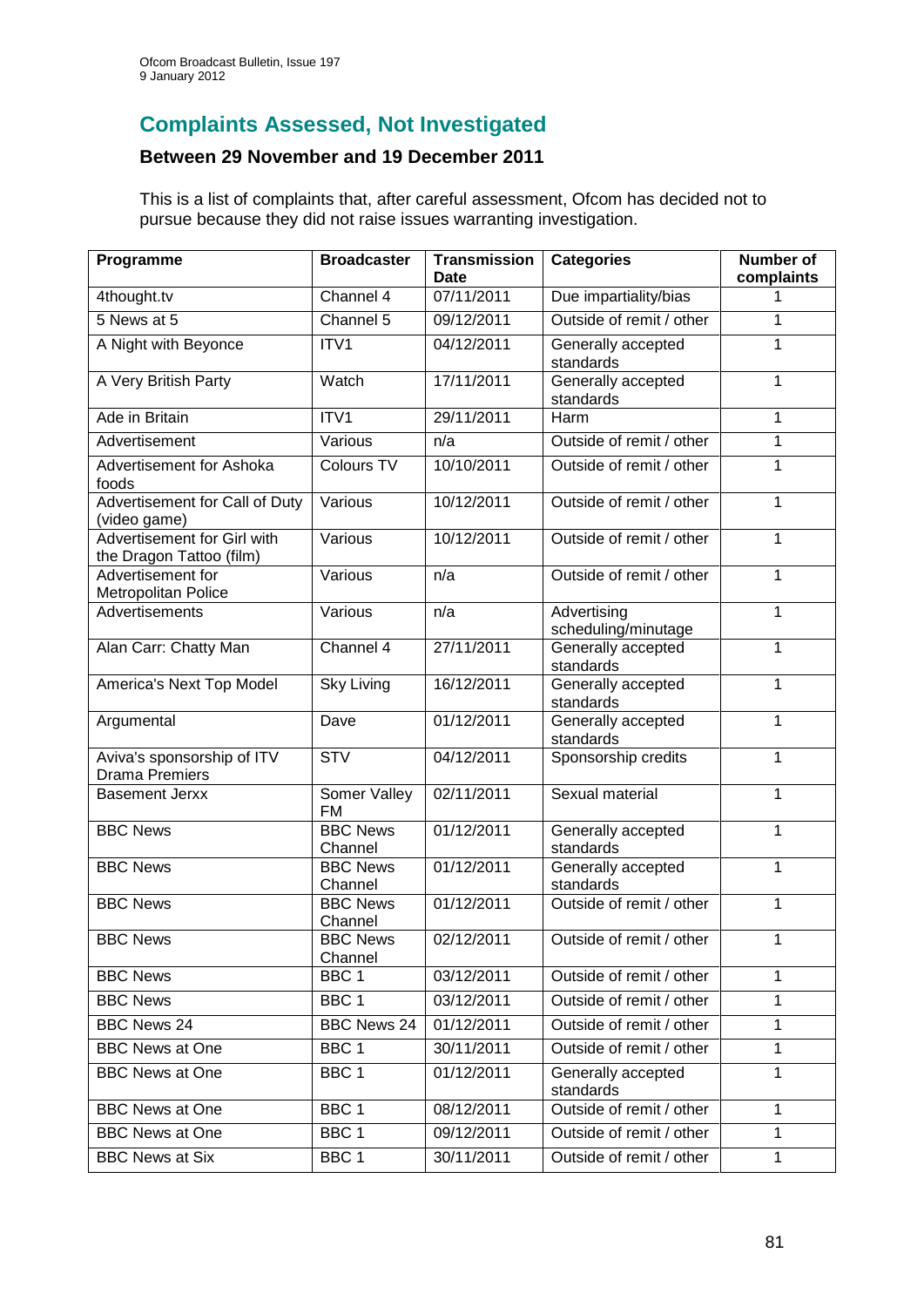| <b>BBC News at Six</b>         | BBC <sub>1</sub>            | 01/12/2011 | Generally accepted<br>standards        | 1              |
|--------------------------------|-----------------------------|------------|----------------------------------------|----------------|
| <b>BBC News at Six</b>         | BBC 1                       | 12/12/2011 | Outside of remit / other               | 1              |
| <b>BBC News at Ten</b>         | BBC <sub>1</sub>            | 16/12/2011 | Outside of remit / other               | 1              |
| <b>BBC News Channel</b>        | <b>BBC News</b><br>Channel  | 11/12/2011 | Outside of remit / other               | 1              |
| <b>BBC Radio 1</b>             | <b>BBC Radio 1</b>          | 23/11/2011 | Generally accepted<br>standards        | 1              |
| <b>BBC</b> website             | <b>BBC</b>                  | n/a        | Outside of remit / other               | 1              |
| <b>Big Brother: Live Final</b> | Channel 5                   | 11/11/2011 | Voting                                 | 64             |
| <b>Big Daddy</b>               | Gold                        | 27/11/2011 | Offensive language                     | $\mathbf{1}$   |
| <b>Big Fat Gypsy Weddings</b>  | Channel 4                   | 27/11/2011 | Generally accepted<br>standards        | 1              |
| <b>Blue Peter</b>              | $C\overline{B}C$            | 04/12/2011 | Advertising/editorial<br>distinction   | 1              |
| Boogie in the Morning          | Forth One                   | 07/12/2011 | Sexual material                        | 1              |
| <b>Breakfast</b>               | BBC <sub>1</sub>            | 02/12/2011 | Outside of remit / other               | $\overline{2}$ |
| <b>Breakfast</b>               | BBC <sub>1</sub>            | 07/12/2011 | Crime                                  | 1              |
| Ceefax Page 109                | BBC <sub>1</sub>            | 28/11/2011 | Outside of remit / other               | 1              |
| Channel 4 News                 | Channel 4                   | 09/11/2011 | Due impartiality/bias                  | 1              |
| Channel 4 News                 | Channel 4                   | 26/11/2011 | Due accuracy                           | 1              |
| <b>Christmas Number 1s</b>     | <b>Bliss</b>                | 30/11/2011 | Materially misleading                  | 1              |
| <b>City Sisters 3</b>          | Islam<br>Channel            | 03/12/2011 | Materially misleading                  | 1              |
| <b>Click</b>                   | <b>BBC World</b><br>Service | 22/11/2011 | Outside of remit / other               | 1              |
| <b>Click</b>                   | Channel 5                   | 04/12/2011 | Scheduling                             | 1              |
| Come Dine with Me              | Channel 4                   | 23/11/2011 | Generally accepted<br>standards        | 1              |
| <b>Competitions (General)</b>  | ITV1                        |            | Competitions                           | 1              |
| Continuity announcements       | <b>BBC Radio 4</b>          | 15/11/2011 | Outside of remit / other               | 1              |
| <b>Coronation Street</b>       | ITV1                        | 21/11/2011 | Drugs, smoking,<br>solvents or alcohol | 1              |
| <b>Coronation Street</b>       | ITV1                        | 29/11/2011 | Product placement                      | 1              |
| <b>Coronation Street</b>       | ITV1                        | 02/12/2011 | Generally accepted<br>standards        | 1              |
| <b>Coronation Street</b>       | ITV1                        | 02/12/2011 | Product placement                      | 1              |
| <b>Coronation Street</b>       | ITV1                        | 05/12/2011 | Drugs, smoking,<br>solvents or alcohol | 1              |
| <b>Coronation Street</b>       | ITV1                        | 09/12/2011 | Animal welfare                         | $\overline{2}$ |
| <b>Coronation Street</b>       | ITV1                        | n/a        | Drugs, smoking,<br>solvents or alcohol | 1              |
| Coronation Street              | ITV <sub>2</sub>            |            | Generally accepted<br>standards        | 1              |
| Countdown                      | Channel 4                   | 22/11/2011 | Generally accepted<br>standards        | 1              |
| Countdown                      | Channel 4                   | 23/11/2011 | Generally accepted<br>standards        | 1              |
| Countdown                      | Channel 4                   | 25/11/2011 | Crime                                  | 1              |
| Countdown                      | Channel 4                   | 25/11/2011 | Generally accepted<br>standards        | 1              |
| Countdown                      | Channel 4                   | 30/11/2011 | Race<br>discrimination/offence         | 1              |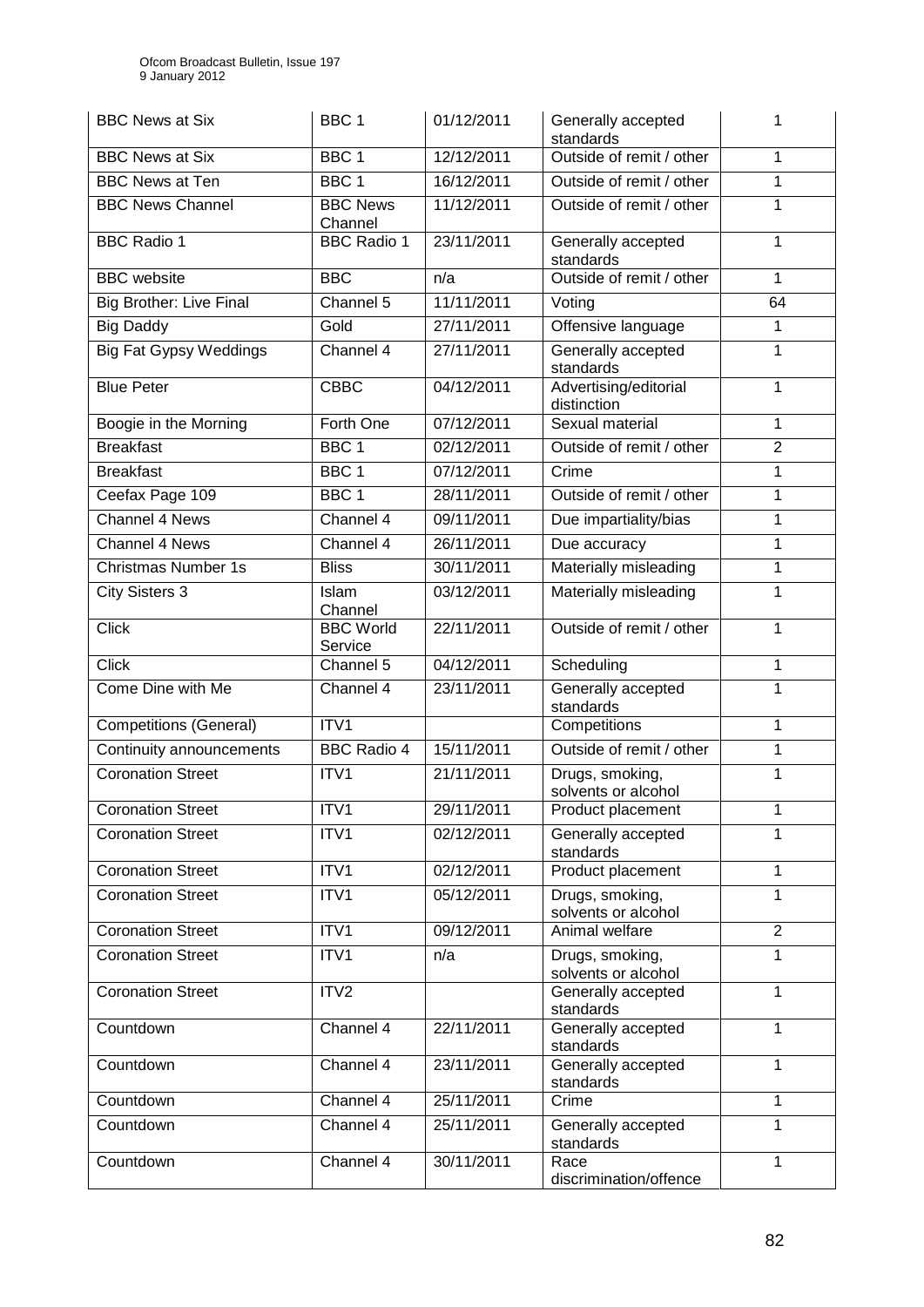| Countryfile                         | BBC <sub>1</sub>       | 04/12/2011 | Outside of remit / other                     | 1              |
|-------------------------------------|------------------------|------------|----------------------------------------------|----------------|
| <b>Criminal Minds</b>               | <b>Sky Living</b>      | 16/12/2011 | Outside of remit / other                     | 1              |
| CSI: Crime Scene<br>Investigation   | Channel 5              | 05/12/2011 | Generally accepted<br>standards              | 1              |
| Dave's One Night Stand              | Dave                   | 01/12/2011 | Generally accepted<br>standards              | $\mathbf{1}$   |
| Daybreak                            | ITV1                   | 16/11/2011 | Due accuracy                                 | 1              |
| <b>Daybreak</b>                     | ITV1                   | 25/11/2011 | Product placement                            | 1              |
| Daybreak                            | ITV1                   | 12/12/2011 | Outside of remit / other                     | 1              |
| Deal or No Deal                     | Channel 4              | 22/11/2011 | Materially misleading                        | 1              |
| Deal or No Deal                     | Channel 4              | 08/12/2011 | Generally accepted<br>standards              | $\mathbf{1}$   |
| <b>Desperate Scousewives</b>        | E <sub>4</sub>         | 28/11/2011 | Generally accepted<br>standards              | $\overline{2}$ |
| <b>Desperate Scousewives</b>        | E <sub>4</sub>         | 28/11/2011 | Harm                                         | $\overline{2}$ |
| <b>Digital Switchover Promotion</b> | Various                | n/a        | Outside of remit / other                     | 1              |
| Dog Squad                           | Pick TV                | 01/12/2011 | Materially misleading                        | $\mathbf{1}$   |
| Don't Tell the Bride                | BBC <sub>3</sub>       | 08/12/2011 | Harm                                         | $\overline{2}$ |
| Don't Tell the Bride                | BBC <sub>3</sub>       | 13/12/2011 | Race<br>discrimination/offence               | 1              |
| Double Standards                    | Press TV               | 12/12/2011 | Generally accepted<br>standards              | $\mathbf{1}$   |
| E! News                             | E!<br>Entertainment    | 09/11/2011 | Sexual orientation<br>discrimination/offence | 1              |
| <b>EastEnders</b>                   | BBC <sub>1</sub>       | 24/11/2011 | Drugs, smoking,<br>solvents or alcohol       | 1              |
| EastEnders                          | BBC <sub>1</sub>       | 24/11/2011 | Generally accepted<br>standards              | $\mathbf{1}$   |
| EastEnders                          | BBC <sub>1</sub>       | 28/11/2011 | Drugs, smoking,<br>solvents or alcohol       | 1              |
| EastEnders                          | BBC <sub>1</sub>       | 29/11/2011 | Generally accepted<br>standards              | 1              |
| EastEnders                          | BBC <sub>1</sub>       | 06/12/2011 | Generally accepted<br>standards              | 1              |
| EastEnders                          | BBC 1                  | 13/12/2011 | Generally accepted<br>standards              | 4              |
| <b>Educating Essex</b>              | Channel 4              | 03/11/2011 | Under 18s in<br>programmes                   | 1              |
| Eggheads                            | BBC <sub>2</sub>       | 29/11/2011 | Religious/Beliefs<br>discrimination/offence  | 1              |
| Elite Days                          | <b>Red Hot</b><br>Mums | 22/11/2011 | Participation TV -<br>Offence                | 1              |
| Elvenquest                          | <b>BBC Radio 4</b>     | 08/12/2011 | Scheduling                                   | $\mathbf{1}$   |
| Emmerdale                           | ITV1                   | 30/11/2011 | Race<br>discrimination/offence               | 1              |
| Emmerdale                           | ITV1                   | 01/12/2011 | Scheduling                                   | 18             |
| Emmerdale                           | ITV1                   | 02/12/2011 | Generally accepted<br>standards              | 1              |
| Emmerdale                           | ITV1                   | 06/12/2011 | Race<br>discrimination/offence               | $\mathbf{1}$   |
| Emmerdale                           | ITV1                   | 08/12/2011 | Generally accepted<br>standards              | $\mathbf{1}$   |
| <b>ExGirlfriends</b>                | <b>ExGirlfriends</b>   | 28/10/2011 | Participation TV -<br>Offence                | $\mathbf{1}$   |
| FA Cup 2nd Round                    | ITV1                   | 04/12/2011 | Offensive language                           | $\mathbf{1}$   |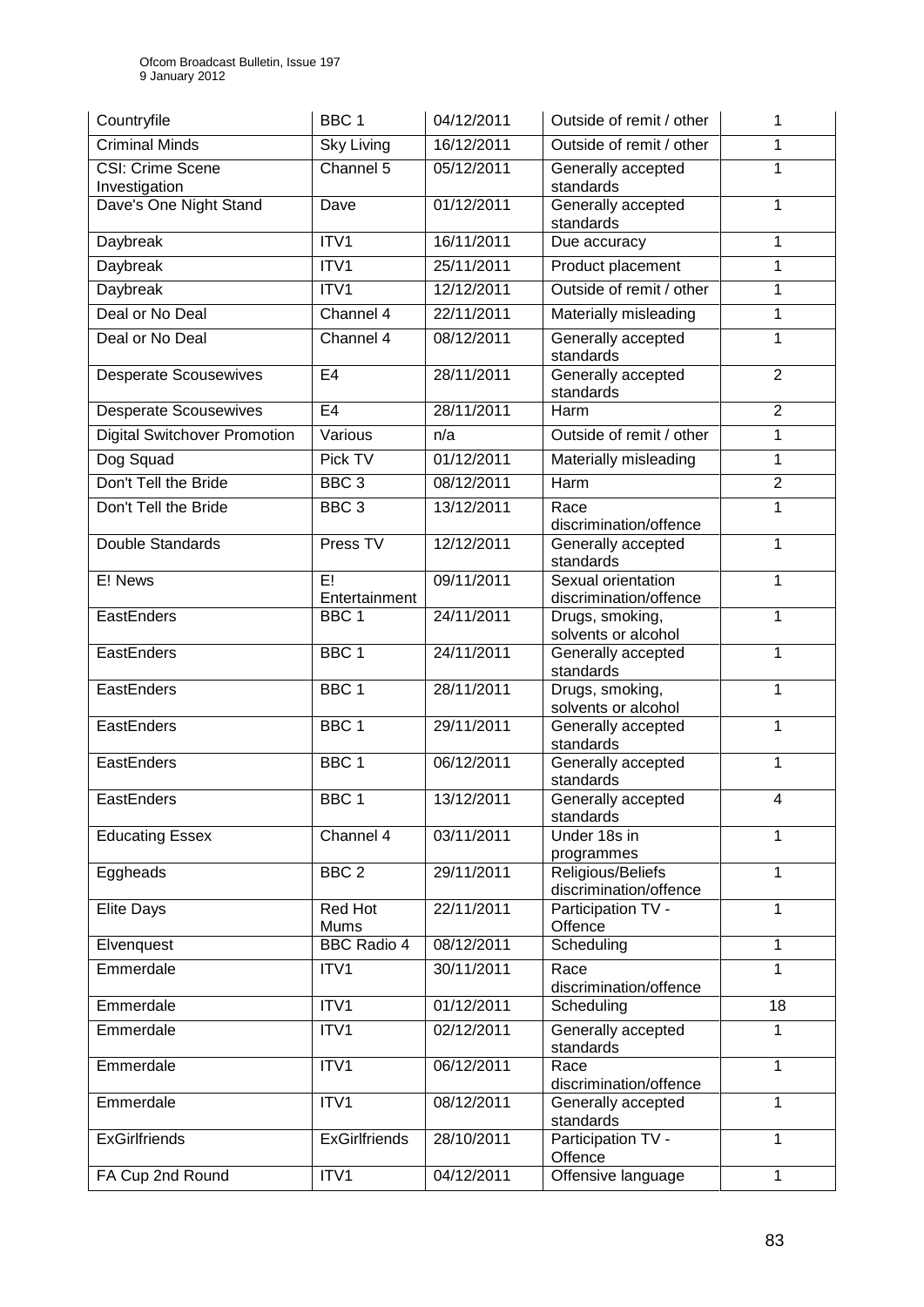| <b>Filthy Rotten Scoundrels</b>                                          | BBC <sub>1</sub>                | 11/11/2011 | Fairness                                    | 1              |
|--------------------------------------------------------------------------|---------------------------------|------------|---------------------------------------------|----------------|
| Format                                                                   | Radio Faza                      | n/a        | Format                                      | 1              |
| Format                                                                   | Absolute<br><b>Classic Rock</b> | n/a        | Format                                      | 1              |
| Four Weddings                                                            | Pick TV                         | 11/12/2011 | Sexual material                             | 1              |
| Frank Skinner on George<br>Formby                                        | BBC <sub>2</sub>                | 20/11/2011 | Offensive language                          | 1              |
| Frank Skinner's Opinionated                                              | BBC <sub>2</sub>                | 08/12/2011 | Generally accepted<br>standards             | $\overline{2}$ |
| <b>Freshly Squeezed</b>                                                  | Channel 4                       | 10/11/2011 | Sexual material                             | 1              |
| <b>Frozen Planet</b>                                                     | BBC <sub>1</sub>                | 30/11/2011 | Generally accepted<br>standards             | 1              |
| Game of Thrones                                                          | <b>Sky Atlantic</b>             | n/a        | Generally accepted<br>standards             | 1              |
| Geoff Lloyd's Hometime<br>Show (trailer)                                 | Absolute<br><b>Classic Rock</b> | 30/11/2011 | Race<br>discrimination/offence              | 1              |
| <b>Good Morning Ulster</b>                                               | <b>BBC Radio</b><br>Ulster      | 02/12/2011 | Generally accepted<br>standards             | 1              |
| <b>Gordon's Christmas</b><br><b>Cookalong Live</b>                       | Channel 4                       | 25/12/2011 | Violence and<br>dangerous behaviour         | 1              |
| Gordon's Christmas<br>Cookalong Live (trailer)                           | Channel 4                       | 26/11/2011 | Generally accepted<br>standards             | 1              |
| Granada Reports                                                          | ITV1                            | 05/12/2011 | Generally accepted<br>standards             | 3              |
| <b>Grand Designs</b>                                                     | Channel 4                       | 08/12/2011 | Offensive language                          | 1              |
| Grease                                                                   | Channel 4                       | 20/11/2011 | Scheduling                                  | 1              |
| <b>Great TV Mistakes</b>                                                 | BBC <sub>3</sub>                | 04/12/2011 | Offensive language                          | 1              |
| Hajj FM                                                                  | Hajj FM                         | 03/11/2011 | Religious programmes                        | 1              |
| Harry Hill's TV Burp                                                     | ITV1                            | 26/11/2011 | Religious/Beliefs<br>discrimination/offence | 1              |
| Harry Hill's TV Burp                                                     | ITV1                            | 03/12/2011 | Generally accepted<br>standards             | 1              |
| Harry Hill's TV Burp                                                     | ITV1                            | 03/12/2011 | Violence and<br>dangerous behaviour         |                |
| Harvey's Furniture Store's<br>sponsorship of Coronation<br><b>Street</b> | ITV1                            | 16/12/2011 | Gender<br>discrimination/offence            | 1              |
| Have I Got a Bit More News<br>for You                                    | BBC <sub>1</sub>                | 27/11/2011 | Offensive language                          | 1              |
| Have I Got News for You                                                  | BBC 1                           | 02/12/2011 | Religious/Beliefs<br>discrimination/offence | 1              |
| Have I Got News for You                                                  | BBC <sub>1</sub>                | 09/12/2011 | Generally accepted<br>standards             | 1              |
| <b>Digital Onscreen Graphics</b>                                         | Channel 4                       | 04/12/2011 | Outside of remit / other                    | 1              |
| <b>Heston's Christmas Feast</b>                                          | Channel 4                       | 04/12/2011 | Animal welfare                              | 1              |
| <b>Heston's Christmas Feast</b>                                          | Channel 4                       | 12/12/2011 | Animal welfare                              | 1              |
| <b>Highland Emergency</b>                                                | Channel 5                       | 15/12/2011 | Materially misleading                       | 1              |
| Him and Her                                                              | BBC <sub>3</sub>                | 15/11/2011 | Disability<br>discrimination/offence        | 1              |
| Him and Her                                                              | BBC <sub>3</sub>                | 20/11/2011 | Race<br>discrimination/offence              | 1              |
| <b>Hitler Didi</b>                                                       | Zee TV                          | 07/11/2011 | Generally accepted<br>standards             | 1              |
| Hits at Christmas: 50 Best<br>Sellers of the 90s                         | Magic                           | 07/12/2011 | Generally accepted<br>standards             | $\mathbf{1}$   |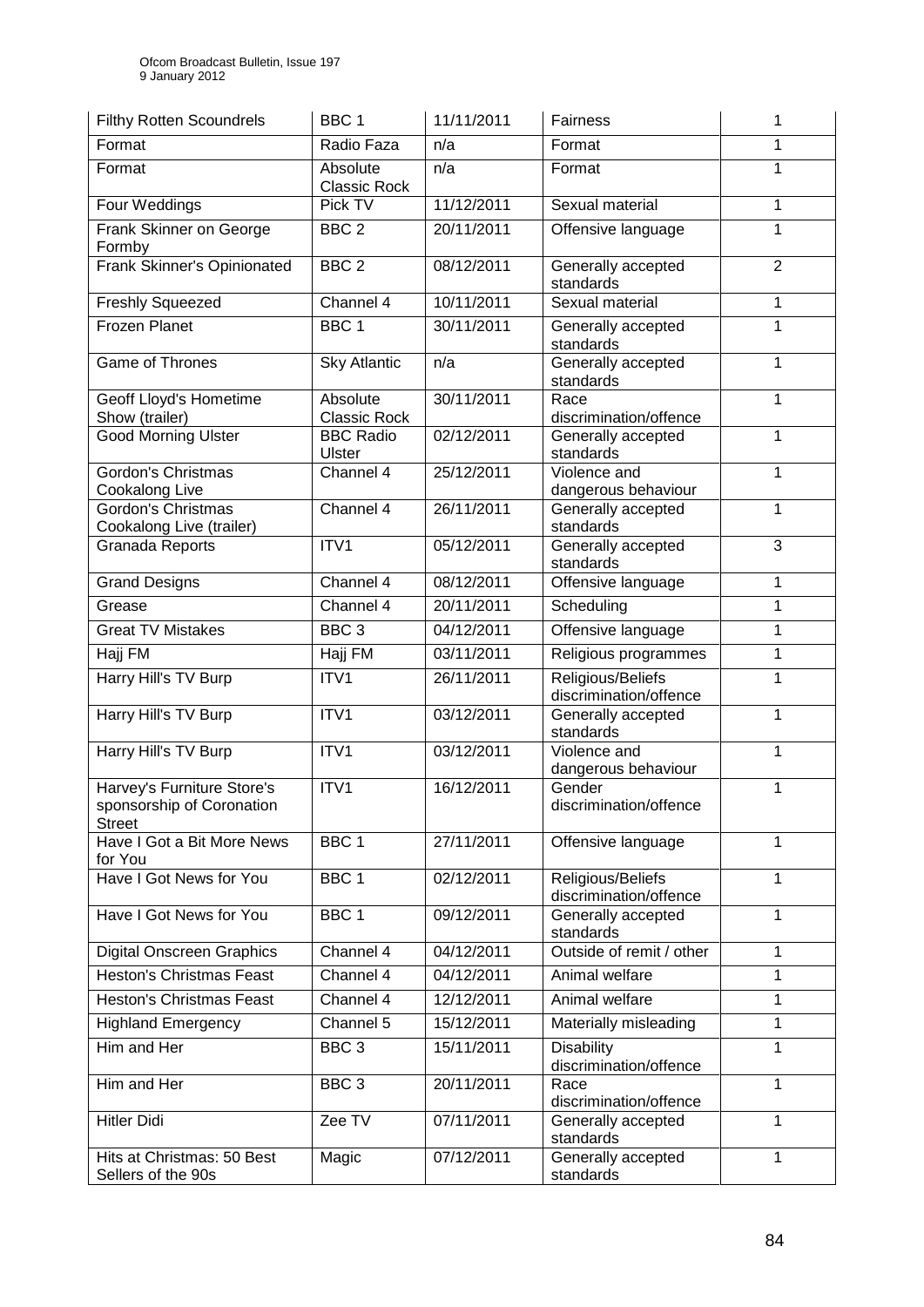| Hollyoaks                                                      | E <sub>4</sub>   | 29/11/2011 | Offensive language                              | 1              |
|----------------------------------------------------------------|------------------|------------|-------------------------------------------------|----------------|
| Hollyoaks                                                      | Channel 4        | 13/12/2011 | Offensive language                              | 1              |
| Home for the Holidays<br>(trailer)                             | E <sub>4</sub>   | 12/12/2011 | Sexual material                                 | 1              |
| Home for the Holidays<br>(trailer)                             | Channel 4        | 14/12/2011 | Generally accepted<br>standards                 | 1              |
| <b>Hot Fuzz</b>                                                | ITV2             | 12/12/2011 | Generally accepted<br>standards                 | 1              |
| House                                                          | Sky1             | 06/11/2011 | Flashing images/risk to<br>viewers who have PSE | 1              |
| How I Met Your Mother                                          | E <sub>4</sub>   | 06/12/2011 | Scheduling                                      | 1              |
| How to Take Stunning<br><b>Pictures</b>                        | Channel 5        | 06/12/2011 | Advertising/editorial<br>distinction            | 1              |
| Iceland's sponsorship of I'm a<br>Celebrity Get Me Out of Here | ITV1             | 13/11/2011 | Sponsorship credits                             | 1              |
| I'm a Celebrity, Get Me Out of<br>Here Now!                    | ITV2             | 29/11/2011 | Gender<br>discrimination/offence                | 1              |
| I'm a Celebrity, Get Me Out of<br>Here Now!                    | ITV <sub>2</sub> | 30/11/2011 | Generally accepted<br>standards                 | 1              |
| I'm a Celebrity, Get Me Out of<br>Here!                        | ITV1             | 25/11/2011 | Race<br>discrimination/offence                  | $\overline{2}$ |
| I'm a Celebrity, Get Me Out of<br>Here!                        | ITV1             | 25/11/2011 | Generally accepted<br>standards                 | $\overline{7}$ |
| I'm a Celebrity, Get Me Out of<br>Here!                        | ITV1             | 25/11/2011 | Sexual material                                 | 14             |
| I'm a Celebrity, Get Me Out of<br>Here!                        | ITV1             | 27/11/2011 | Sexual material                                 | 1              |
| I'm a Celebrity, Get Me Out of<br>Here!                        | ITVI             | 29/11/2011 | Animal welfare                                  | $\overline{2}$ |
| I'm a Celebrity, Get Me Out of<br>Here!                        | ITV1             | 30/11/2011 | Commercial<br>references                        | 1              |
| I'm a Celebrity, Get Me Out of<br>Here!                        | ITV1             | 01/12/2011 | Advertising scheduling                          | 1              |
| I'm a Celebrity, Get Me Out of<br>Here!                        | ITV1             | 02/12/2011 | Violence and<br>dangerous behaviour             | 1              |
| I'm a Celebrity, Get Me Out of<br>Here!                        | ITV1             | 03/12/2011 | Animal welfare                                  | $\overline{2}$ |
| I'm a Celebrity, Get Me Out of<br>Here!                        | ITV <sub>1</sub> | 03/12/2011 | Voting                                          | 1              |
| I'm A Celebrity, Get Me Out of<br>Here!                        | ITV1             | n/a        | Animal welfare                                  | 1              |
| In The Cut                                                     | Really           | 05/12/2011 | Generally accepted<br>standards                 | 1              |
| iPlayer promotion                                              | BBC 1            |            | Generally accepted<br>standards                 | 1              |
| It's All About Amy                                             | Channel 5        | 01/12/2011 | Harm                                            | $\overline{2}$ |
| It's All About Amy                                             | Channel 5        | 08/12/2011 | Harm                                            | 1              |
| It's All About Amy                                             | Channel 5        | 08/12/2011 | Undue prominence                                | 1              |
| <b>ITV Morning News</b>                                        | ITV1             | 02/12/2011 | Due accuracy                                    | 1              |
| <b>ITV News</b>                                                | ITV1             | 09/04/2009 | Fairness & Privacy                              | 1              |
| <b>ITV News and Weather</b>                                    | ITV1             | 18/11/2011 | Due accuracy                                    | 1              |
| <b>ITV News and Weather</b>                                    | ITV1             | 09/12/2011 | Due accuracy                                    | 1              |
| <b>ITV Red Button Service</b>                                  | ITV1             | 20/11/2011 | Premium rate services                           | 1              |
| ITV2 promotion                                                 | ITV1             | 26/11/2011 | Scheduling                                      | 1              |
| Jamie's Great Britain                                          | Channel 4        | 29/11/2011 | Offensive language                              | 1              |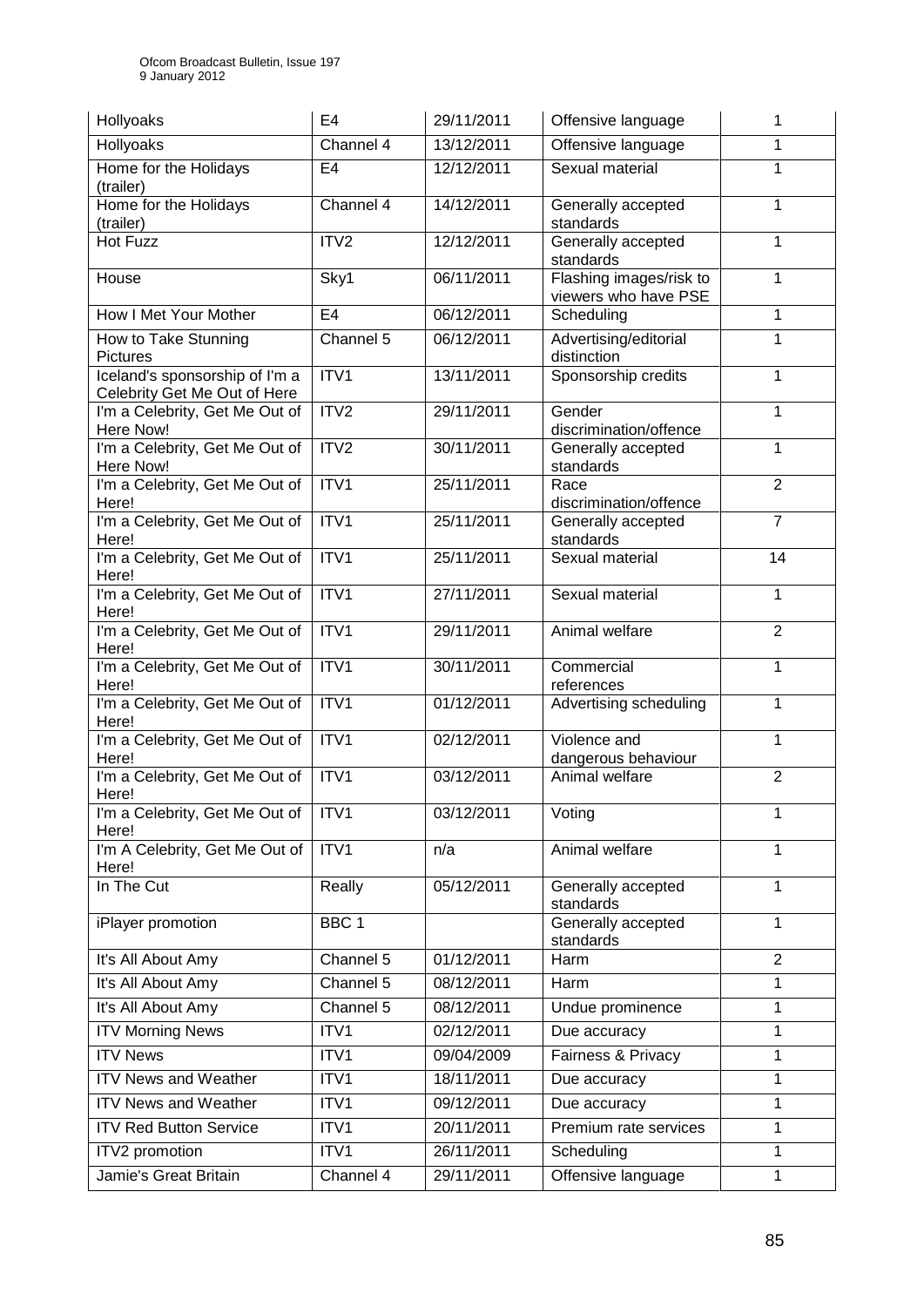| Jeff Randall Live                                   | <b>Sky News</b>               | 28/11/2011 | Due accuracy                                 | 1              |
|-----------------------------------------------------|-------------------------------|------------|----------------------------------------------|----------------|
| Jeremy Vine Show                                    | <b>BBC Radio 2</b>            | 05/12/2011 | Generally accepted<br>standards              |                |
| Jeremy Vine Show                                    | <b>BBC Radio 2</b>            | 05/12/2011 | Outside of remit / other                     | 1              |
| Jeremy Vine Show                                    | <b>BBC Radio 2</b>            | 06/12/2011 | Generally accepted<br>standards              | 1              |
| Joop's sponsorship of NCIS                          | <b>FX</b>                     | 12/12/2011 | Sexual material                              | 1              |
| Ken Livingstone and David<br>Mellor                 | LBC                           | 19/11/2011 | <b>Disability</b><br>discrimination/offence  | 1              |
| Ken Livingstone and David<br>Mellor                 | <b>LBC</b>                    | n/a        | Due impartiality/bias                        | 1              |
| Live at the Apollo                                  | BBC <sub>1</sub>              | 02/12/2011 | Generally accepted<br>standards              | 1              |
| Live at the Apollo                                  | BBC <sub>1</sub>              | 09/12/2011 | Race<br>discrimination/offence               | 1              |
| Live European Tour Golf                             | Sky Sports 2                  | 20/11/2011 | Sponsorship                                  | $\mathbf{1}$   |
| Live FA Cup Football:<br>Newport vs Shrewsbury Town | <b>ESPN</b>                   | 12/11/2011 | Offensive language                           | $\overline{2}$ |
| Live Football: Chelsea v<br><b>Manchester City</b>  | Sky Sports 1                  | 12/12/2011 | Due impartiality/bias                        | 1              |
| Live Olympia Horse Show                             | Eurosport                     | 14/12/2011 | Outside of remit / other                     | 1              |
| Look North                                          | BBC <sub>1</sub>              | 01/12/2011 | Generally accepted<br>standards              | 1              |
| Loose Women                                         | ITV1                          | 09/12/2011 | Generally accepted<br>standards              | 1              |
| Marks and Spencer Ad                                | ITV1                          | n/a        | Outside of remit / other                     | 1              |
| <b>Masterchef Australia</b>                         | Watch                         | n/a        | Offensive language                           | 1              |
| Masterchef: The<br>Professionals                    | BBC <sub>2</sub>              | 22/11/2011 | Animal welfare                               | 1              |
| Matchday Live with Adrian<br>Durham                 | Talksport                     | 10/12/2011 | Generally accepted<br>standards              | 1              |
| <b>Medical Rookies</b>                              | Really                        | 03/12/2011 | Offensive language                           | 1              |
| Meridian Tonight                                    | ITV1                          | 08/12/2011 | Generally accepted<br>standards              | 1              |
| Mike and Chelsea in the<br>Morning                  | <b>Key 103</b>                | 06/12/2011 | Religious/Beliefs<br>discrimination/offence  | 1              |
| Mike Green                                          | Skyline<br>Community<br>Radio | 10/11/2011 | Generally accepted<br>standards              | 1              |
| Miss Arab London                                    | Al Alamia                     | 29/10/2011 | Competitions                                 | 1              |
| Mongrels                                            | BBC <sub>3</sub>              | 09/12/2011 | Generally accepted<br>standards              | 1              |
| Mongrels (trailer)                                  | BBC <sub>3</sub>              | 24/11/2011 | Sexual orientation<br>discrimination/offence | 1              |
| Mongrels (trailer)                                  | BBC <sub>3</sub>              | 28/11/2011 | Sexual orientation<br>discrimination/offence | 1              |
| <b>Morning Briefing</b>                             | <b>BBC Radio</b><br>Scotland  | 02/12/2011 | Generally accepted<br>standards              | 1              |
| Murnaghan                                           | <b>Sky News</b>               | 11/12/2011 | Offensive language                           | 1              |
| Music video                                         | 4Music                        | 01/12/2011 | Scheduling                                   | 1              |
| My Child's Not Perfect                              | ITV1                          | 06/12/2011 | <b>Disability</b><br>discrimination/offence  | $\overline{7}$ |
| My Child's Not Perfect                              | ITV1                          | 06/12/2011 | Generally accepted<br>standards              | 33             |
| My Child's Not Perfect (trailer)                    | ITV1                          | 29/11/2011 | <b>Disability</b>                            | 1              |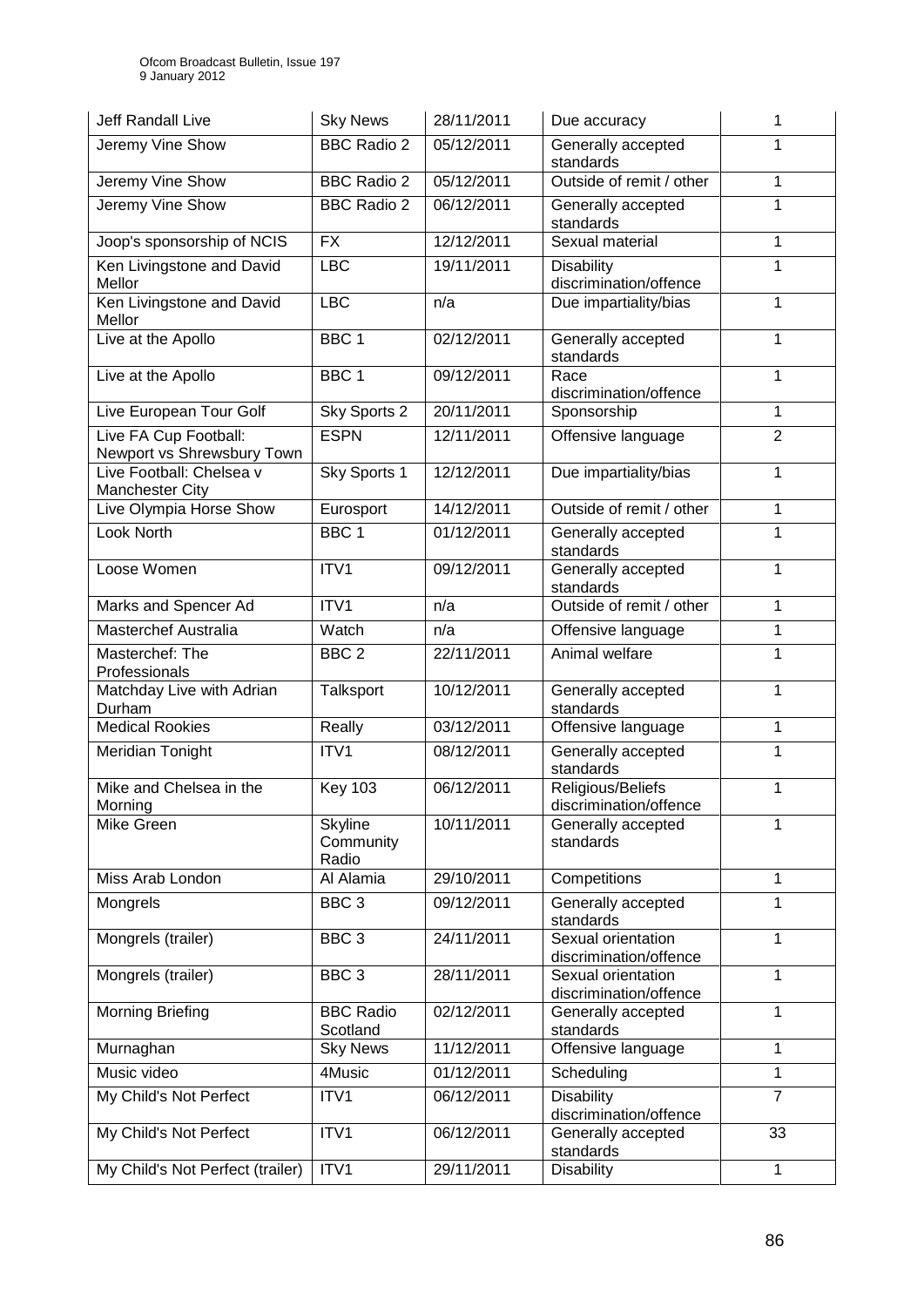|                                                     |                                     |            | discrimination/offence           |   |
|-----------------------------------------------------|-------------------------------------|------------|----------------------------------|---|
| My Child's Not Perfect (trailer)                    | ITV1                                | 29/11/2011 | Materially misleading            | 1 |
| <b>NED Bank Golf</b>                                | Sky Sports 3                        | 03/12/2011 | Generally accepted<br>standards  | 1 |
| Neighbours                                          | Channel 5                           | 02/12/2011 | Generally accepted<br>standards  | 1 |
| <b>News</b>                                         | Press TV                            | 29/11/2011 | Generally accepted<br>standards  | 1 |
| <b>News</b>                                         | Various                             | n/a        | Due impartiality/bias            | 1 |
| Newsnight                                           | BBC <sub>2</sub>                    | 06/12/2011 | Outside of remit / other         | 1 |
| <b>Night Cops</b>                                   | Pick TV                             | 28/11/2011 | Outside of remit / other         | 1 |
| North West Tonight                                  | BBC <sub>1</sub>                    | 01/12/2011 | Outside of remit / other         | 1 |
| OK! TV                                              | Channel 5                           | 09/12/2011 | Outside of remit / other         | 1 |
| Oops TV                                             | Sky1                                | 01/12/2011 | Animal welfare                   | 1 |
| Panjab Radio                                        | Panjab Radio                        |            | Appeals for funds                | 1 |
| Panorama                                            | BBC <sub>1</sub>                    | 28/11/2011 | Outside of remit / other         | 1 |
| Phones 4 U's sponsorship of<br>Harry Hill's TV Burp | ITV1                                | 08/10/2011 | Scheduling                       | 1 |
| Phones 4 U's sponsorship of<br>Harry Hill's TV Burp | ITV2                                | 10/12/2011 | Scheduling                       | 1 |
| Phones 4 U's sponsorship of<br>Harry Hill's TV Burp | ITV1                                | n/a        | Scheduling                       | 1 |
| Phoneshop (trailer)                                 | E <sub>4</sub>                      | 08/12/2011 | Sexual material                  | 1 |
| Plenty's sponsorship of The<br>Cube                 | ITV1                                | 27/11/2011 | Sponsorship credits              | 1 |
| <b>Press Preview</b>                                | <b>Sky News</b>                     | 29/11/2011 | Offensive language               | 1 |
| <b>Press Preview</b>                                | <b>Sky News</b>                     | 30/11/2011 | Due impartiality/bias            | 1 |
| Programmes                                          | Television X/<br><b>TVX Amateur</b> | 28/10/2011 | Participation TV -<br>Offence    | 1 |
| Premier League Football                             | Sky Sports 1                        | 18/12/2011 | Gender<br>discrimination/offence | 1 |
| Real Radio Scotland                                 | <b>Real Radio</b><br>Scotland       | 28/11/2011 | Generally accepted<br>standards  | 1 |
| <b>Red Light</b>                                    | Red Light                           | n/a        | Outside of remit / other         | 1 |
| Red Light Central                                   | Red Light 4                         | 25/11/2011 | Participation TV -<br>Offence    | 1 |
| Red Light Lounge                                    | Red Light 3                         | 17/11/2011 | Participation TV -<br>Offence    | 1 |
| Red Light Lounge                                    | Red Light 2                         | 22/11/2011 | Participation TV -<br>Offence    | 1 |
| Red Light Lounge                                    | Red Light 2                         | 22/11/2011 | Participation TV -<br>Offence    | 1 |
| Red Light Lounge                                    | Red Light 1                         | 22/11/2011 | Participation TV -<br>Offence    | 1 |
| Redhotfetish                                        | Redhotfetish                        | 28/10/2011 | Participation TV -<br>Offence    | 1 |
| <b>Reporting Scotland</b>                           | BBC <sub>1</sub>                    | 07/12/2011 | Generally accepted<br>standards  | 1 |
| Rude Tube                                           | E <sub>4</sub>                      | 29/11/2011 | Race<br>discrimination/offence   | 1 |
| Sannig & Konsekvenser                               | TV3                                 | 09/11/2011 | Materially misleading            | 1 |
| Saturday Kitchen                                    | BBC 1                               | 26/11/2011 | Outside of remit / other         | 1 |
| <b>Scott Mills</b>                                  | <b>BBC Radio 1</b>                  | 04/10/2011 | Fairness & Privacy               | 1 |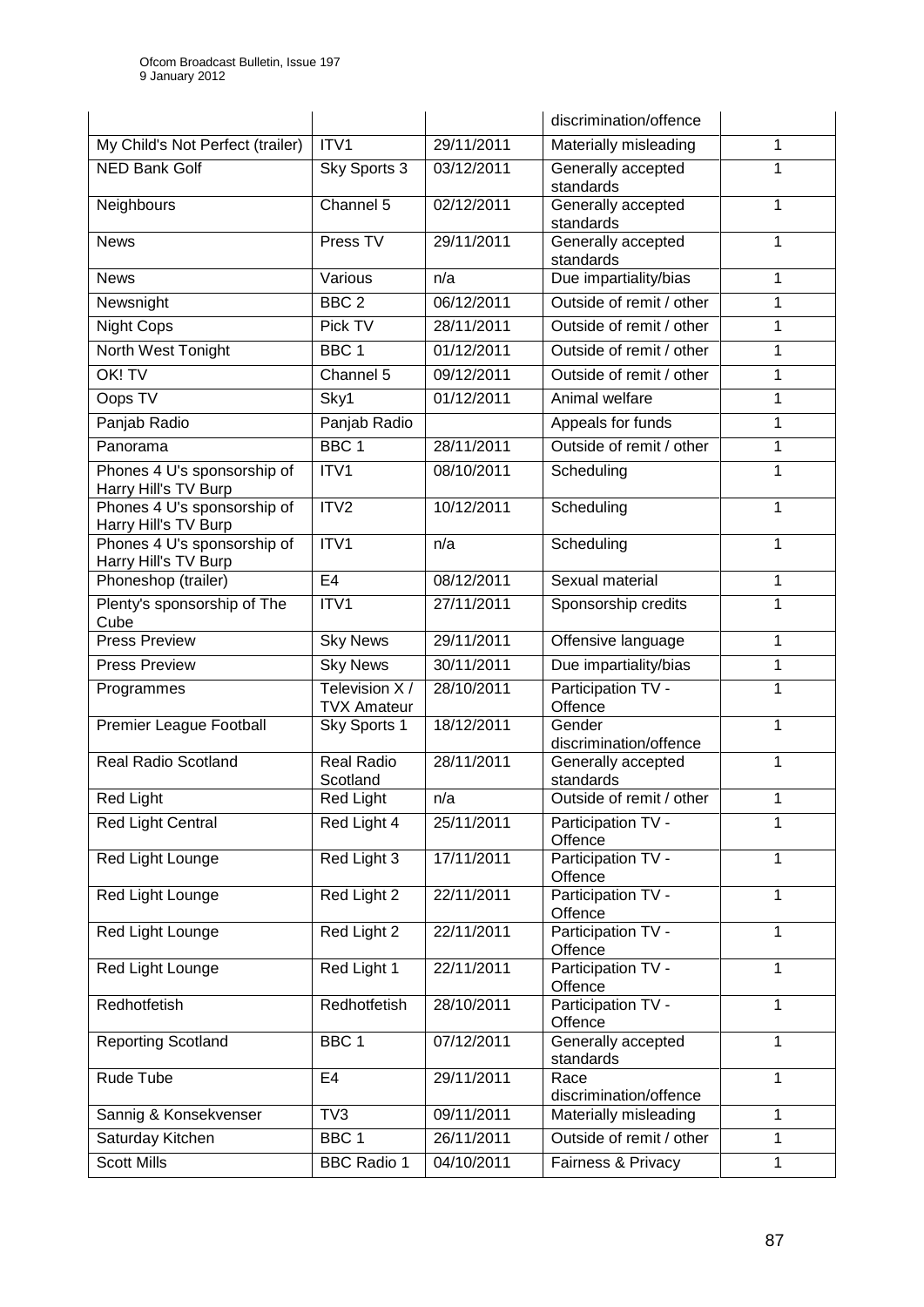| Secret Millionaire Australia          | Channel 4                      | 29/11/2011 | Offensive language                           | 1              |
|---------------------------------------|--------------------------------|------------|----------------------------------------------|----------------|
| Secret Millionaire Australia          | Channel 4                      | 02/12/2011 | Offensive language                           | 1              |
| Sex: How To Do Everything             | $\overline{5^*}$               | 24/11/2011 | Sexual material                              | 1              |
| Shipwrecked: The Island               | Channel 4                      | 27/11/2011 | Sexual orientation<br>discrimination/offence | 1              |
| Shipwrecked: The Island               | Channel 4                      | 04/12/2011 | Sexual material                              | 1              |
| <b>Sky News</b>                       | <b>Sky News</b>                | 01/12/2011 | Due accuracy                                 | 1              |
| <b>Sky News</b>                       | <b>Sky News</b>                | 05/12/2011 | Generally accepted<br>standards              | 1              |
| Sky News at Ten                       | <b>Sky News</b>                | 11/12/2011 | Due accuracy                                 | 1              |
| <b>Sky News with Andrew</b><br>Wilson | <b>Sky News</b>                | 11/12/2011 | Due impartiality/bias                        | 1              |
| Sky News with Colin Brazier           | <b>Sky News</b>                | 02/12/2011 | Generally accepted<br>standards              | 1              |
| Sky News with Kay Burley              | <b>Sky News</b>                | 02/12/2011 | Due accuracy                                 | 1              |
| <b>Sorority Girls</b>                 | E <sub>4</sub>                 | 28/11/2011 | Gender<br>discrimination/offence             | 1              |
| <b>Sorority Girls</b>                 | E <sub>4</sub>                 | 04/12/2011 | Generally accepted<br>standards              | 1              |
| <b>Sports Breakfast</b>               | Talksport                      | 10/12/2011 | Due impartiality/bias                        | 1              |
| St. Trinian's                         | Channel 4                      | 27/11/2011 | Scheduling                                   | 1              |
| Stand Up for the Week                 | Channel 4                      | 09/12/2011 | Race<br>discrimination/offence               | 1              |
| <b>Strictly Come Dancing</b>          | BBC <sub>1</sub>               | 29/10/2011 | Generally accepted<br>standards              | $\overline{2}$ |
| <b>Strictly Come Dancing</b>          | BBC 1                          | 27/11/2011 | Offensive language                           | 1              |
| <b>Strictly Come Dancing</b>          | BBC <sub>1</sub>               | 03/12/2011 | Generally accepted<br>standards              | 1              |
| <b>Strictly Come Dancing</b>          | BBC 1                          | 04/12/2011 | Voting                                       | 1              |
| <b>Strictly Come Dancing</b>          | BBC <sub>1</sub>               | 10/12/2011 | <b>Nudity</b>                                | 1              |
| <b>Strictly Come Dancing</b>          | BBC <sub>1</sub>               | 10/12/2011 | Voting                                       | 1              |
| <b>Strictly Come Dancing</b>          | BBC <sub>1</sub>               | 17/12/2011 | Generally accepted<br>standards              | $\overline{2}$ |
| <b>Strictly Come Dancing</b>          | BBC <sub>1</sub>               | n/a        | Materially misleading                        | 1              |
| <b>Strictly Come Dancing</b>          | BBC 1                          | 04/12/2011 | Generally accepted<br>standards              |                |
| <b>STV News at Six</b>                | <b>STV</b>                     | 06/12/2011 | Due accuracy                                 | 1              |
| Sunrise                               | <b>Sky News</b>                | 29/11/2011 | <b>Disability</b><br>discrimination/offence  | 1              |
| Super Casino                          | Channel 5                      | 27/11/2011 | Participation TV -<br>Misleadingness         | 1              |
| <b>Super Tiny Animals</b>             | ITV1                           | 30/11/2011 | Generally accepted<br>standards              | 20             |
| <b>Super Tiny Animals (trailer)</b>   | ITV1                           | 24/11/2011 | Generally accepted<br>standards              | 1              |
| T <sub>4</sub>                        | Channel 4                      | 27/11/2011 | Generally accepted<br>standards              | 1              |
| <b>T4 Movie Special</b>               | Channel 4                      | 26/11/2011 | Sexual material                              | 1              |
| <b>Teenage Vampires</b>               | Channel 4                      | 13/11/2011 | Generally accepted<br>standards              | 1              |
| <b>Ten News</b>                       | <b>Ten News</b><br>(Australia) | n/a        | Outside of remit / other                     | 1              |
| Terra Nova                            | Sky1                           | 28/11/2011 | Offensive language                           | 1              |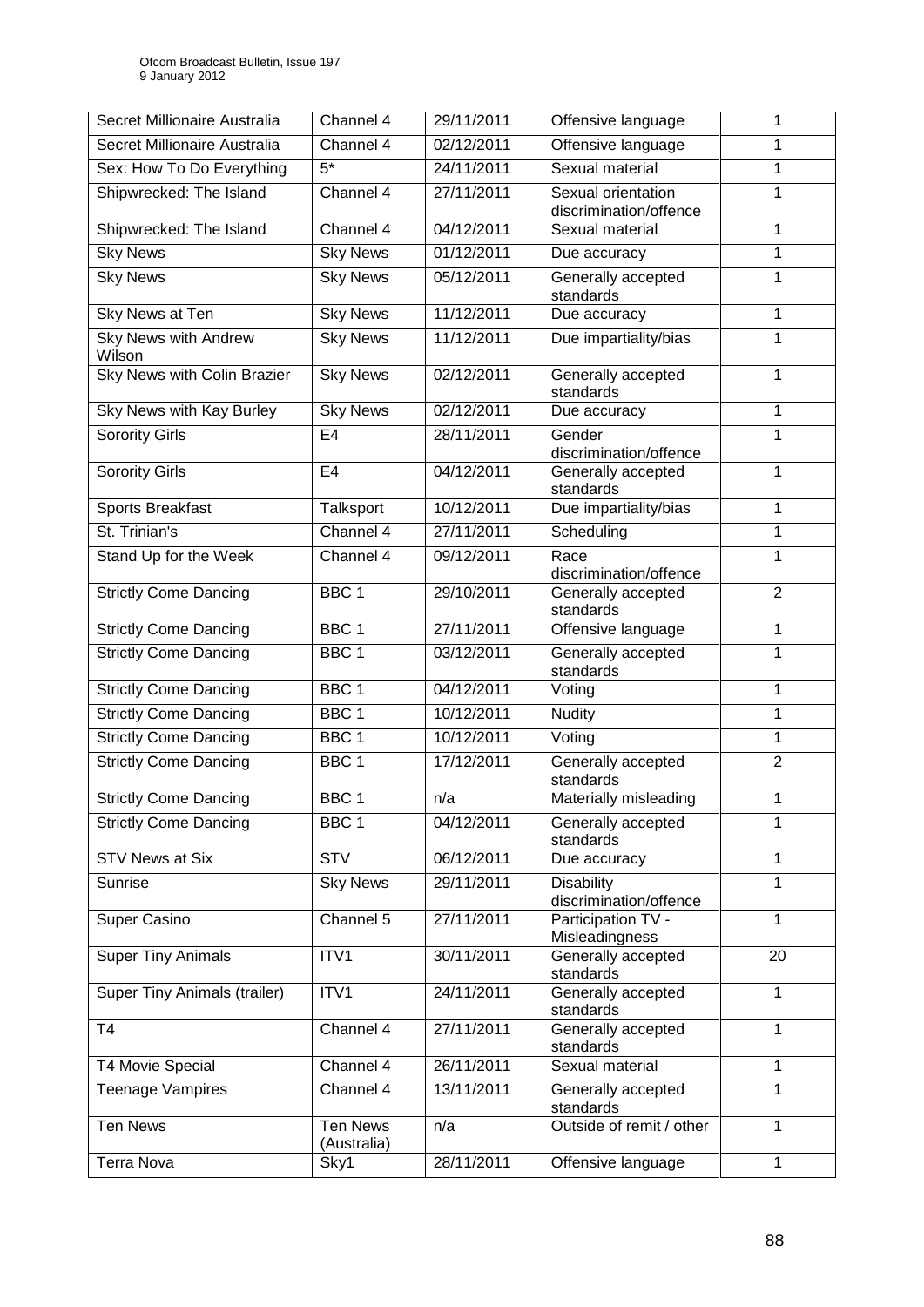| Tetley's sponsorship of<br>Batman           | ITV4               | 02/12/2011 | Sponsorship credits                         | 1              |
|---------------------------------------------|--------------------|------------|---------------------------------------------|----------------|
| That's Britain!                             | BBC <sub>1</sub>   | 07/12/2011 | Outside of remit / other                    | 1              |
| The Adventurer's Guide to<br><b>Britain</b> | ITV1               | 22/11/2011 | Competitions                                | 1              |
| The Adventurer's Guide to<br><b>Britain</b> | ITV1               | 13/12/2011 | Competitions                                | 1              |
| The Big Bread Experiment                    | BBC <sub>2</sub>   | 05/12/2011 | Offensive language                          | $\overline{3}$ |
| The British Woman on Death<br>Row           | Channel 4          | 28/11/2011 | Generally accepted<br>standards             | $\overline{7}$ |
| The Choir                                   | BBC <sub>2</sub>   | 28/11/2011 | <b>Nudity</b>                               | $\overline{2}$ |
| The Chris Moyles Show                       | <b>BBC Radio 1</b> | 09/11/2011 | Drugs, smoking,<br>solvents or alcohol      | 1              |
| The Cube                                    | ITV1               | 04/12/2011 | Materially misleading                       | 1              |
| The Fifth Element                           | Channel 5          | 04/12/2011 | Scheduling                                  | $\overline{2}$ |
| The Food Hospital                           | Channel 4          | 29/11/2011 | Due impartiality/bias                       | 1              |
| The Food Hospital                           | Channel 4          | 29/11/2011 | Materially misleading                       | 1              |
| The Food Hospital                           | Channel 4          | 13/12/2011 | Materially misleading                       | $\overline{2}$ |
| The Football League Show                    | BBC <sub>1</sub>   | 10/12/2011 | Race<br>discrimination/offence              | 4              |
| The Gadget Show                             | <b>DM Digital</b>  | 24/11/2011 | Advertising/editorial<br>distinction        | 1              |
| The Graham Norton Show                      | BBC <sub>1</sub>   | 02/12/2011 | Outside of remit / other                    | 1              |
| The Great British Property<br>Scandal       | Channel 4          | 06/12/2011 | Due impartiality/bias                       | 1              |
| The Great British Property<br>Scandal       | Channel 4          | 06/12/2011 | Materially misleading                       | 1              |
| The Hits Radio                              | The Hits<br>Radio  | 18/12/2011 | Outside of remit / other                    | $\overline{4}$ |
| The Jeremy Kyle Show                        | ITV1               | 28/11/2011 | Advertising scheduling                      | $\mathbf{1}$   |
| The Jeremy Kyle Show                        | ITV1               | 12/12/2011 | Generally accepted<br>standards             | $\overline{2}$ |
| The Million Pound Drop Live                 | Channel 4          | 07/12/2011 | Animal welfare                              | $\sqrt{2}$     |
| The Million Pound Drop Live                 | Channel 4          | 08/12/2011 | Age<br>discrimination/offence               | 1              |
| The Mummy Returns                           | ITV1               | 10/12/2011 | Scheduling                                  | 1              |
| The Now Show                                | <b>BBC Radio 4</b> | 09/12/2011 | Scheduling                                  | 1              |
| The One Show                                | BBC <sub>1</sub>   | 04/11/2011 | Harm                                        | 1              |
| The One Show                                | BBC <sub>1</sub>   | 25/11/2011 | Sexual material                             | 1              |
| The One Show                                | BBC <sub>1</sub>   | 29/11/2011 | Outside of remit / other                    | 1              |
| The One Show                                | BBC <sub>1</sub>   | 09/12/2011 | Religious/Beliefs<br>discrimination/offence | $\overline{2}$ |
| The One Show                                | BBC <sub>1</sub>   | 09/12/2011 | <b>Harm</b>                                 | 1              |
| The Only Way Is Essex<br>(trailer)          | ITV2               | 03/12/2011 | Generally accepted<br>standards             | $\overline{2}$ |
| The Party's Over: How the<br>West Went Bust | BBC <sub>2</sub>   | 04/12/2011 | Outside of remit / other                    | 1              |
| The Queen's Hidden Cousins                  | Channel 4          | 17/11/2011 | Generally accepted<br>standards             | 1              |
| The Royal Variety<br>Performance 2011       | ITV1               | 14/12/2011 | Generally accepted<br>standards             | 1              |
| The Simpsons                                | Sky1               | 04/12/2011 | Scheduling                                  | 1              |
| The Stake                                   | Channel 4          | n/a        | Competitions                                | 1              |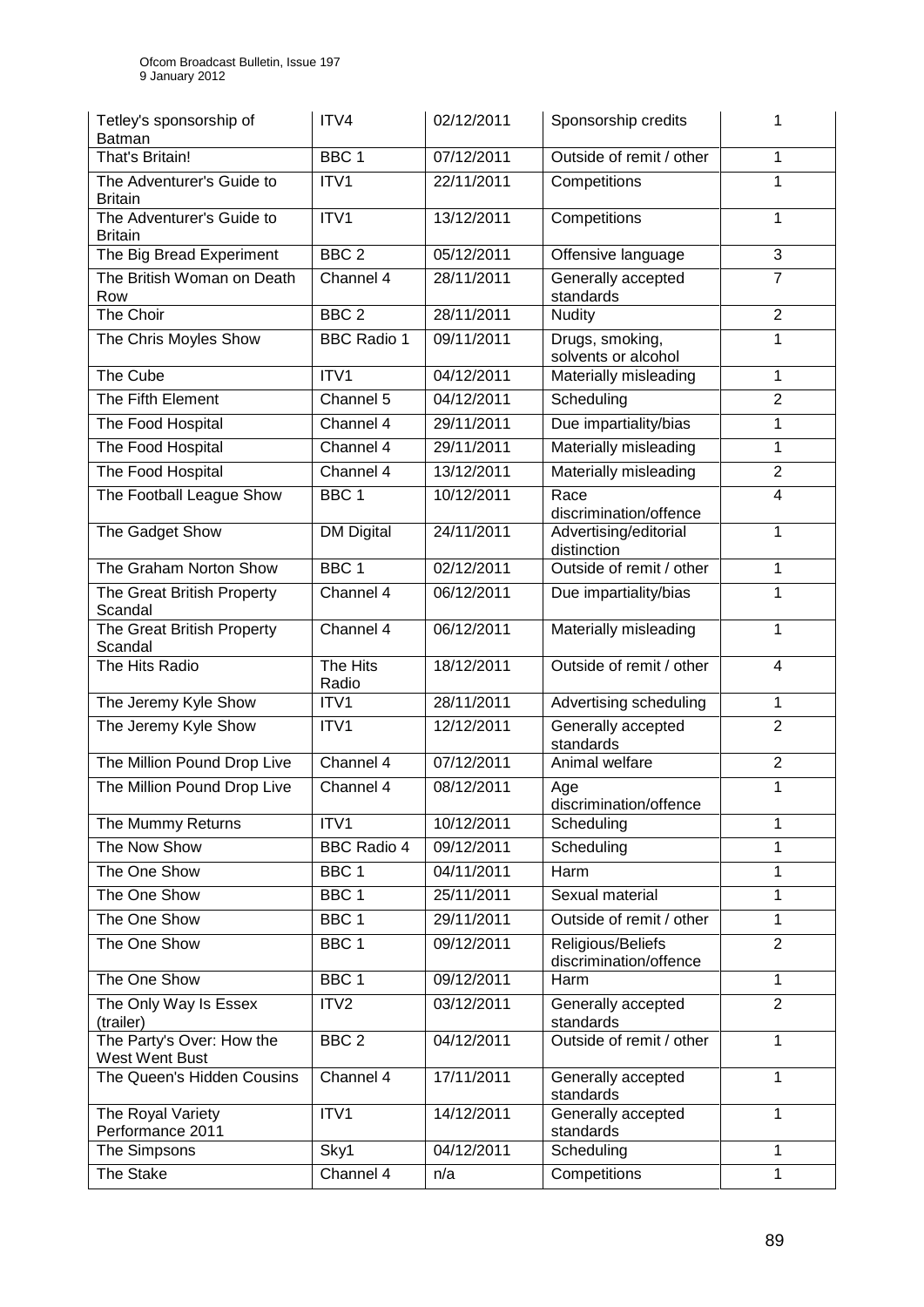| The Witch Doctor Will See<br>You Now (Trailer) | National<br>Geographic | 24/11/2011 | Generally accepted<br>standards             | 1              |
|------------------------------------------------|------------------------|------------|---------------------------------------------|----------------|
| The Wright Stuff                               | Channel 5              | 24/11/2011 | Race<br>discrimination/offence              | 1              |
| The Wright Stuff                               | Channel 5              | 05/12/2011 | Generally accepted<br>standards             | 1              |
| The Wright Stuff                               | Channel 5              | 07/12/2011 | Race<br>discrimination/offence              | 1              |
| The X Factor                                   | $\overline{IV1}$       | 23/10/2011 | Generally accepted<br>standards             | 1              |
| The X Factor                                   | ITV1                   | 12/11/2011 | Voting                                      | 50             |
| The X Factor                                   | ITV1                   | 26/11/2011 | Advertising/editorial<br>distinction        | 1              |
| The X Factor                                   | ITV1                   | 26/11/2011 | Generally accepted<br>standards             | 1              |
| The X Factor                                   | ITV1                   | 27/11/2011 | <b>Disability</b><br>discrimination/offence | 1              |
| The X Factor                                   | ITV1                   | 03/12/2011 | Competitions                                | 14             |
| The X Factor                                   | ITVI                   | 03/12/2011 | Materially misleading                       | 1              |
| The X Factor                                   | ITV1                   | 03/12/2011 | Generally accepted<br>standards             | 4              |
| The X Factor                                   | ITV1                   | 03/12/2011 | Offensive language                          | 1              |
| The X Factor                                   | ITV1                   | 03/12/2011 | Voting                                      | $\overline{2}$ |
| The X Factor                                   | ITV1                   | 04/12/2011 | Voting                                      | 1              |
| The X Factor                                   | ITV1                   | 10/12/2011 | Drugs, smoking,<br>solvents or alcohol      | 9              |
| The X Factor                                   | ITV1                   | 10/12/2011 | Offensive language                          | $\overline{4}$ |
| The X Factor                                   | ITV1                   | 10/12/2011 | Voting                                      | 8              |
| The X Factor                                   | ITV1                   | 11/12/2011 | Voting                                      | 1              |
| The X Factor                                   | ITV1                   | n/a        | Advertising/editorial<br>distinction        | 1              |
| The X Factor Results Show                      | ITV2                   | 21/11/2011 | Offensive language                          | 1              |
| The X Factor Results Show                      | ITV1                   | 27/11/2011 | Advertising/editorial<br>distinction        | 1              |
| The X Factor Results Show                      | ITV1                   | 27/11/2011 | <b>Disability</b><br>discrimination/offence | 1              |
| The X Factor Results Show                      | ITV1                   | 27/11/2011 | <b>Nudity</b>                               | 1              |
| The X Factor Results Show                      | ITV1                   | 27/11/2011 | Voting                                      | 1              |
| The X Factor Results Show                      | ITV1                   | 04/12/2011 | Scheduling                                  | 30             |
| The X Factor Results Show                      | ITV1                   | 11/12/2011 | Advertising/editorial<br>distinction        | 1              |
| The X Factor Results Show                      | ITV1                   | 11/12/2011 | Offensive language                          | 16             |
| The X Factor Results Show                      | ITV1                   | 11/12/2011 | Voting                                      | 10             |
| The X Factor USA                               | ITV <sub>2</sub>       | 01/12/2011 | Race<br>discrimination/offence              | 1              |
| The Xtra Factor                                | ITV2                   | 04/12/2011 | Under 18s in<br>programmes                  | 1              |
| This is England '88                            | Channel 4              | 13/12/2011 | Under 18s in<br>programmes                  | 1              |
| This Morning                                   | ITV1                   | 25/11/2011 | Sexual material                             | 1              |
| This Morning                                   | ITV1                   | 28/11/2011 | Due impartiality/bias                       | $\overline{2}$ |
| This Morning                                   | ITV1                   | 15/12/2011 | Competitions                                | 1              |
| This Morning                                   | ITV1                   | 15/12/2011 | Materially misleading                       | 1              |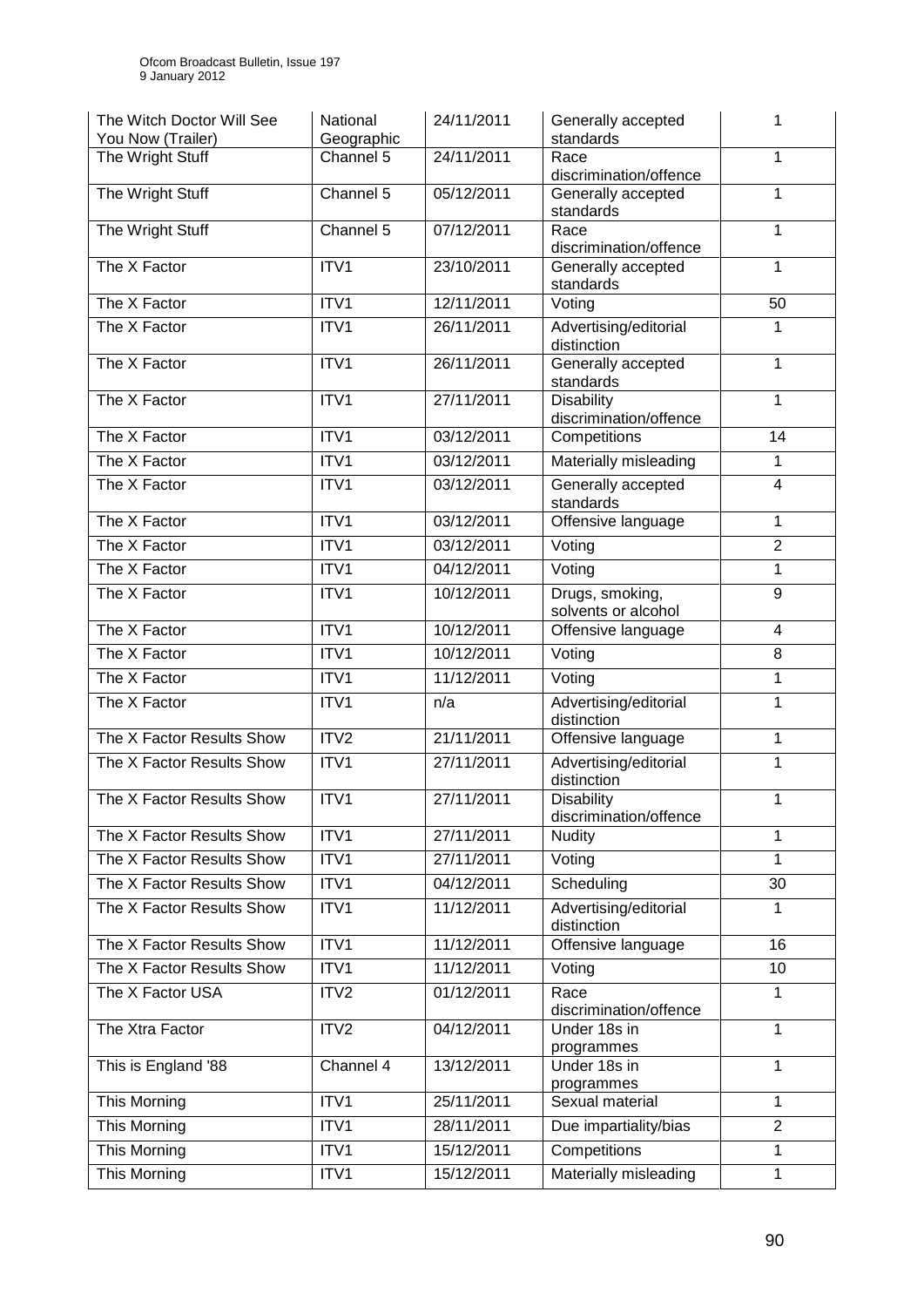| This Morning                                  | ITV1                          | 16/12/2011 | Religious/Beliefs<br>discrimination/offence |   |
|-----------------------------------------------|-------------------------------|------------|---------------------------------------------|---|
| Today                                         | <b>BBC Radio 4</b>            | 25/11/2011 | Outside of remit / other                    | 1 |
| Tony Robinson's Gods and<br>Monsters          | Channel 4                     | 26/11/2011 | Exorcism, the occult<br>and the paranormal  |   |
| Tony Robinson's Gods and<br>Monsters          | Channel 4                     | 26/11/2011 | Scheduling                                  | 1 |
| <b>Tool Academy</b>                           | E4                            | 06/12/2011 | Generally accepted<br>standards             | 1 |
| <b>Top Gear</b>                               | Dave                          | 04/12/2011 | Offensive language                          | 1 |
| Turner and Hooch                              | Channel 4                     | 04/12/2011 | Offensive language                          | 1 |
| TV Licensing promotion                        | BBC <sub>1</sub>              | 13/12/2011 | Harm                                        | 1 |
| Vakna med the Voice/Mix                       | Kanal 5                       | 21/10/2011 | Under 18s in<br>programmes                  | 1 |
| Various                                       | Various                       | n/a        | Animal welfare                              | 1 |
| Various                                       | Press TV                      | n/a        | Due impartiality/bias                       | 1 |
| Various                                       | Various                       | n/a        | Religious/Beliefs<br>discrimination/offence | 1 |
| Waqia Karbaka by Molana<br>Jafrey             | <b>Fever FM</b>               | 06/12/2011 | Religious/Beliefs<br>discrimination/offence | 1 |
| Warren Knight                                 | Radio<br>Verulam              | 27/07/2011 | Outside of remit / other                    | 1 |
| <b>Weekend Breakfast Show</b>                 | <b>BBC Radio</b><br>Five Live | 20/11/2011 | Outside of remit / other                    | 1 |
| Why Is Sex Fun? (trailer)                     | <b>Discovery</b>              | 05/12/2011 | Scheduling                                  | 1 |
| Why Is Sex Fun? (trailer)                     | <b>Discovery</b>              | 09/12/2011 | Scheduling                                  | 1 |
| Why Is Sex Fun? (trailer)                     | <b>DMAX</b>                   | 11/12/2011 | Scheduling                                  | 1 |
| Wonga.com's sponsorship of<br>Channel 5 drama | Channel 5                     | 28/11/2011 | Generally accepted<br>standards             |   |
| Wonga.com's sponsorship of<br>Channel 5 drama | <b>Five USA</b>               | 29/11/2011 | Age<br>discrimination/offence               | 1 |
| Wonga.com's sponsorship of<br>Channel 5 drama | <b>Five USA</b>               | 30/11/2011 | Generally accepted<br>standards             | 1 |
| Wonga.com's sponsorship of<br>Channel 5 drama | $5*$                          | 01/12/2011 | Generally accepted<br>standards             | 1 |
| Wonga.com's sponsorship of<br>Channel 5 drama | $5^*$                         | 11/12/2011 | Generally accepted<br>standards             | 1 |
| Wonga.com's sponsorship of<br>Channel 5 drama | Channel 5                     | n/a        | Age<br>discrimination/offence               | 1 |
| Wonga.com's sponsorship of<br>Channel 5 drama | Channel 5                     | n/a        | Generally accepted<br>standards             | 1 |
| World at One                                  | <b>BBC Radio 4</b>            | 01/12/2011 | Generally accepted<br>standards             | 1 |
| World at One                                  | <b>BBC Radio 4</b>            | 01/12/2011 | Generally accepted<br>standards             | 1 |
| The X Factor                                  | ITV1                          | n/a        | Generally accepted<br>standards             | 1 |
| Young Apprentice                              | BBC <sub>1</sub>              | 12/12/2011 | Race<br>discrimination/offence              | 1 |
| You've Been Framed!                           | ITV1                          | 26/11/2011 | Generally accepted<br>standards             | 1 |
| Zaika He Zaika                                | <b>DM Digital</b>             | 12/11/2011 | Product placement                           | 1 |
| Zane Lowe                                     | <b>BBC Radio 1</b>            | 23/11/2011 | Offensive language                          | 1 |